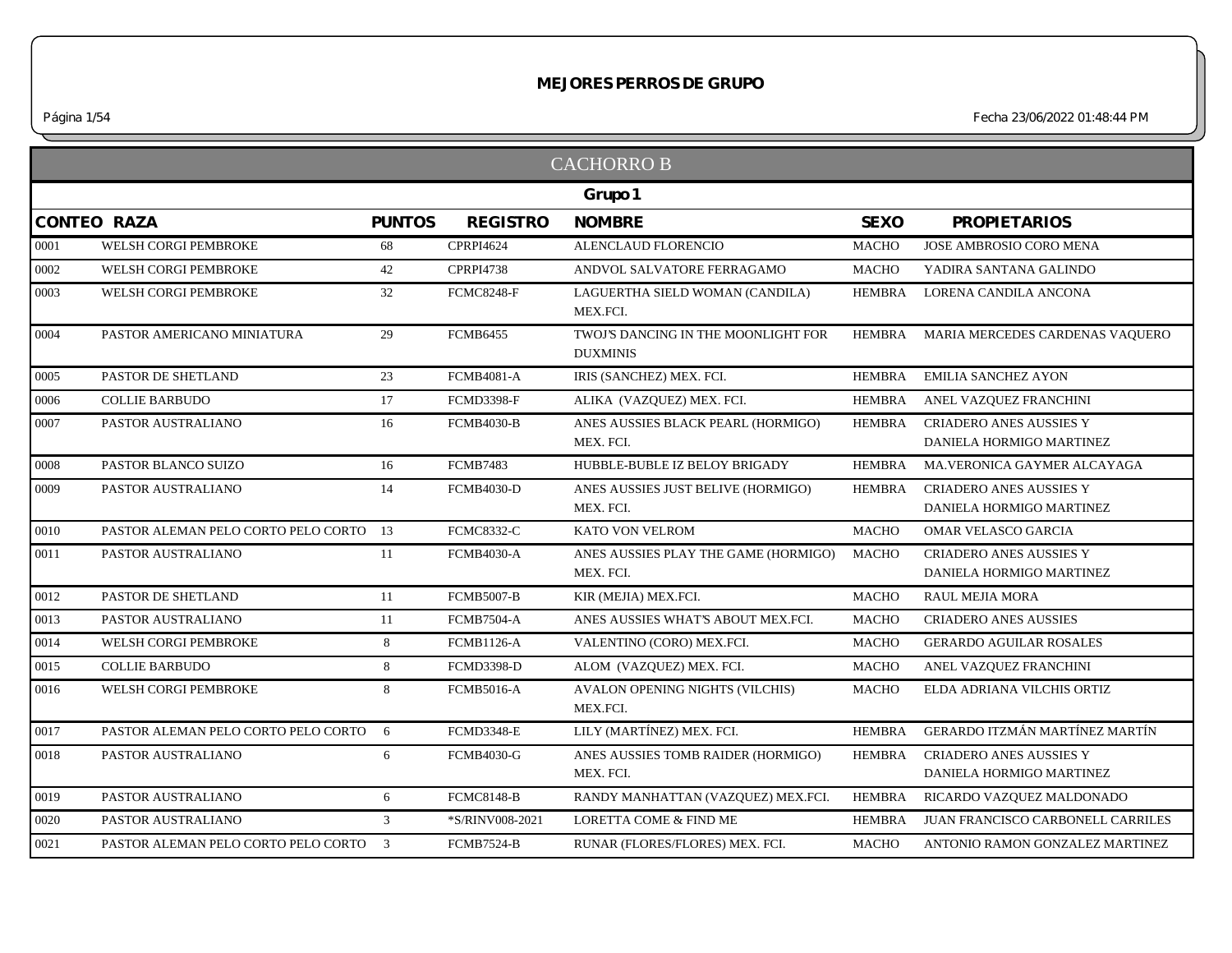*Página 2/54 Fecha 23/06/2022 01:48:44 PM*

|      |                                                         |               |                   | <b>CACHORROB</b>                                              |               |                                                         |
|------|---------------------------------------------------------|---------------|-------------------|---------------------------------------------------------------|---------------|---------------------------------------------------------|
|      |                                                         |               |                   | Grupo 2                                                       |               |                                                         |
|      | <b>CONTEO RAZA</b>                                      | <b>PUNTOS</b> | <b>REGISTRO</b>   | <b>NOMBRE</b>                                                 | <b>SEXO</b>   | <b>PROPIETARIOS</b>                                     |
| 0022 | FILA BRASILEÑO                                          | 68            | <b>FCMD3429-B</b> | ALUA HERNANDEZ MARTE MEX.FCI.                                 | <b>MACHO</b>  | CRIADERO ALUA HERNANDEZ                                 |
| 0023 | <b>ROTTWEILER</b>                                       | 52            | <b>FCMC8144-A</b> | PARDO (MOTE) MEX.FCI.                                         | <b>MACHO</b>  | SILVIA ALEJANDRA MOTE MANZANERO                         |
| 0024 | <b>BULLDOG INGLES</b>                                   | 49            | <b>FCMB6364-A</b> | KYLIAN (CONTRERAS) MEX.FCI.                                   | <b>MACHO</b>  | EYNER RIKVAN CONTRERAS DIAZ                             |
| 0025 | SCHNAUZER GIGANTE NEGRO NEGRO                           | 49            | <b>FCMC8911-C</b> | MATTEO (MORALES) MEX.FCI.                                     | <b>MACHO</b>  | CARLOS ALBERTO CHAVEZ SANTACRUZ                         |
| 0026 | <b>BOXER</b>                                            | 27            | <b>FCMB3281-A</b> | FRIDA (SUAREZ) MEX. FCI.                                      | <b>HEMBRA</b> | ERNESTO SUAREZ ESQUIVIAS                                |
| 0027 | <b>BOXER</b>                                            | 19            | <b>FCMB4517-C</b> | BELLA ISABELLA (RAMOS) MEX.FCI.                               | <b>HEMBRA</b> | REYNALDO JESUS RAMOS GONZALEZ                           |
| 0028 | SCHNAUZER MINIATURA SAL Y PIMIENTA<br><b>SAL Y PIMI</b> | 18            | <b>FCME4093-D</b> | TITAN (ROJAS) MEX.FCI.                                        | <b>MACHO</b>  | IVAN DE JESUS ROJAS HERNANDEZ                           |
| 0029 | SCHNAUZER MINIATURA SAL Y PIMIENTA<br><b>SAL Y PIMI</b> | 17            | <b>FCME4093-A</b> | APOLO VI (ROJAS) MEX.FCI.                                     | <b>MACHO</b>  | IVAN DE JESUS ROJAS HERNANDEZ                           |
| 0030 | SCHNAUZER MINIATURA SAL Y PIMIENTA<br><b>SAL Y PIMI</b> | 15            | <b>FCMB5060-B</b> | WAKANDA (VERA) MEX.FCI.                                       | <b>HEMBRA</b> | <b>GRACIELA ANGELINA VERA RODRIGUEZ</b>                 |
| 0031 | <b>GRAN DANES "LEONADO, ATIGRADO"</b><br>"LEONADO, ATIG | 14            | <b>FCMB3279-D</b> | DOLCE GABANA (ALBA) MEX.FCI.                                  | HEMBRA        | CARLOS ALEJANDRO ALBA FELGUÉREZ                         |
| 0032 | <b>BERNES DE LA MONTAÑA</b>                             | 14            | <b>FCMA1588</b>   | KAIMON GERHEIL QUETZAL                                        | <b>MACHO</b>  | ETHEL MICHELLE ROBLES VARGAS                            |
| 0033 | <b>BULLDOG INGLES</b>                                   | 12            | <b>FCME1969-B</b> | BRIXIE (HERNANDEZ) MEX. FCI.                                  | <b>HEMBRA</b> | FREDY JAVIER HERNANDEZ CARRILLO                         |
| 0034 | <b>BOXER</b>                                            | 12            | <b>FCMB4518-D</b> | CAROLINE (RAMOS) MEX.FCI.                                     | <b>HEMBRA</b> | JORGE ANTONIO VALLES RUIZ                               |
| 0035 | SCHNAUZER MINIATURA NEGRO NEGRO                         | 12            | <b>FCMB8879</b>   | JACEE'S BRAVERY IN THE DARKNESS OF THE MACHO<br><b>DESERT</b> |               | JAVIER ARVIZU GARCIA                                    |
| 0036 | <b>DOBERMANN</b>                                        | 12            | <b>FCMB8436-G</b> | QUEEN OF THE SKY (ZARAGOZA) MEX.FCI.                          | <b>HEMBRA</b> | JORGE RENE ZARAGOZA GUERRA                              |
| 0037 | <b>DOBERMANN</b>                                        | 11            | <b>FCMB2607-F</b> | AGGELER'S ELIZABTH TAYLOR MEX.FCI.                            | <b>HEMBRA</b> | CRIADERO "AGGELER'S".                                   |
| 0038 | <b>CANE CORSO</b>                                       | 9             | <b>FCMB4915</b>   | EL MESQUITAL ATHENAS                                          | <b>HEMBRA</b> | ROGELIO ROJAS NAVARRO                                   |
| 0039 | <b>DOBERMANN</b>                                        | 9             | <b>FCMB5861-B</b> | ALEXA (MEDINA) MEX.FCI.                                       | <b>HEMBRA</b> | ANDRES ISRAEL SANTOS DELGADO                            |
| 0040 | <b>DOGO DE BURDEOS</b>                                  | 6             | <b>FCMB2927-A</b> | MOLOSOS BURDEOS EROS MEX.FCI.                                 | <b>MACHO</b>  | CRIADERO "MOLOSOS BURDEOS"                              |
| 0041 | <b>DOGO DE BURDEOS</b>                                  | 6             | <b>FCMB5082-F</b> | ELIETTE (RAMOS) MEX. FCI.                                     | <b>HEMBRA</b> | <b>GUSTAVO RAMOS MORALES Y/O</b><br>ANGEL GONZALEZ VERA |
| 0042 | <b>BULLDOG INGLES</b>                                   | 6             | <b>FCMB4507-A</b> | ROCKET (CAMPOS) MEX.FCI.                                      | <b>MACHO</b>  | MIGUEL SALVADOR CAMPOS DE LEON                          |
| 0043 | <b>DOGO DE BURDEOS</b>                                  | 6             | <b>FCMB4615-A</b> | SANTINO CORLEONE (HERNANDEZ) MEX.FCI. MACHO                   |               | MARCO ANTONIO HERNANDEZ MIRANDA                         |
| 0044 | <b>BOXER</b>                                            | 6             | <b>FCMB4517-B</b> | HULK (RAMOS) MEX.FCI.                                         | <b>MACHO</b>  | REYNALDO JESUS RAMOS GONZALEZ                           |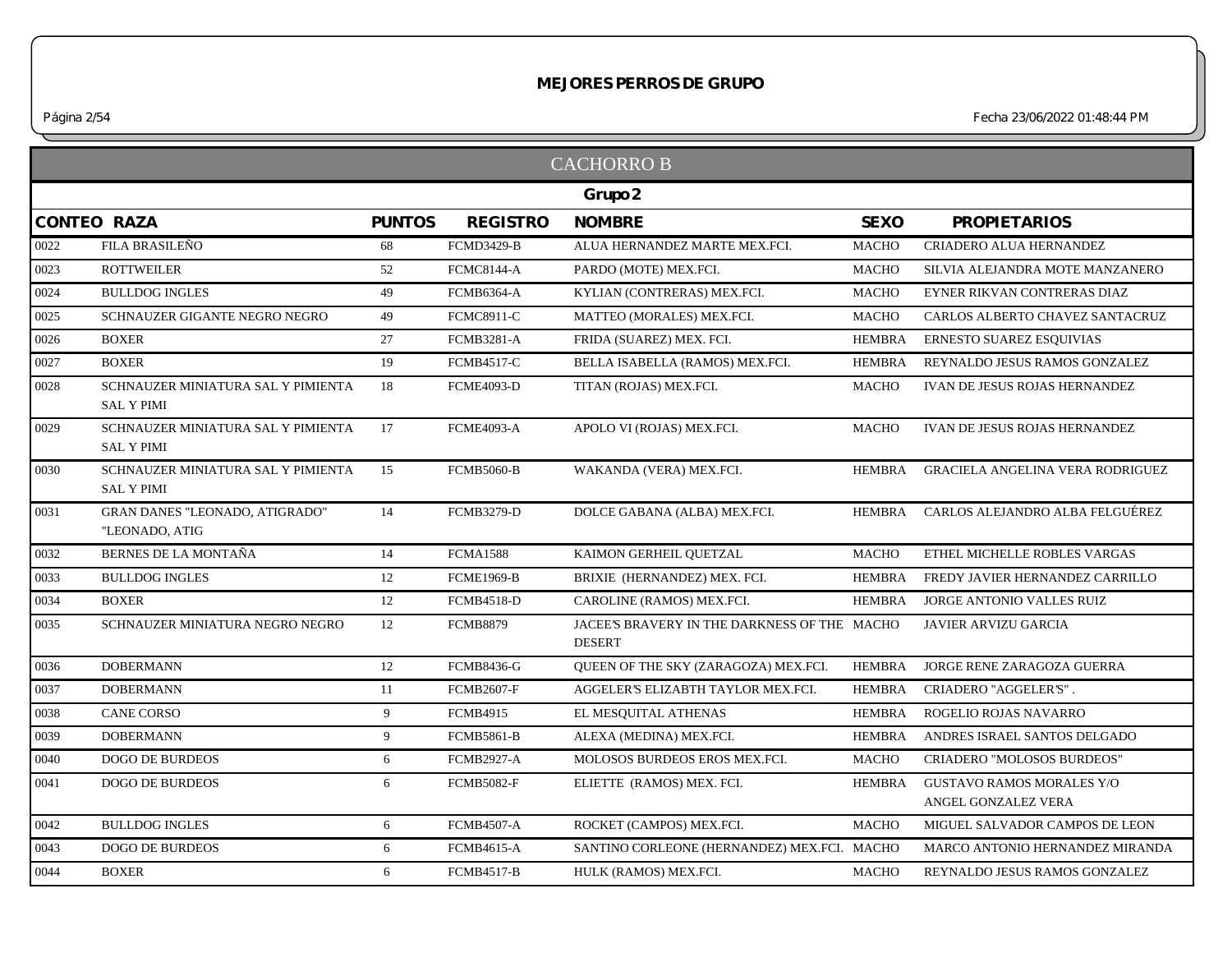|         |                                                         |                 |                   | <b>CACHORRO B</b>                                         |               |                                             |  |  |
|---------|---------------------------------------------------------|-----------------|-------------------|-----------------------------------------------------------|---------------|---------------------------------------------|--|--|
| Grupo 2 |                                                         |                 |                   |                                                           |               |                                             |  |  |
|         | <b>CONTEO RAZA</b>                                      | <b>PUNTOS</b>   | <b>REGISTRO</b>   | <b>NOMBRE</b>                                             | <b>SEXO</b>   | <b>PROPIETARIOS</b>                         |  |  |
| 0045    | SCHNAUZER MINIATURA NEGRO Y PLATA<br>NEGRO Y PLA        | 6               | <b>FCMB8878</b>   | REPITITION'S DIAMOND FOUND IN THE<br><b>DESERT</b>        | MACHO         | <b>JAVIER ARVIZU GARCIA</b>                 |  |  |
| 0046    | <b>ROTTWEILER</b>                                       | $5\overline{)}$ | <b>FCMB4770-A</b> | ÑEÑE (MUÑOZ) MEX.FCI.                                     | <b>MACHO</b>  | ANGEL ENRIQUE MUÑOZ MORALES                 |  |  |
| 0047    | <b>BOXER</b>                                            | 5 <sup>5</sup>  | <b>FCMB3854-D</b> | ATIS (RAMOS) MEX.FCI.                                     | <b>HEMBRA</b> | REYNALDO JESUS RAMOS GONZALEZ               |  |  |
| 0048    | <b>GRAN DANES "LEONADO, ATIGRADO"</b><br>"LEONADO, ATIG | 5 <sup>5</sup>  | <b>FCMB9155</b>   | AVRORA IZ KNYAZHESTVA VOLKHONSKOY HEMBRA                  |               | ELENA VLASENKO                              |  |  |
| 0049    | SCHNAUZER MINIATURA NEGRO Y PLATA<br><b>NEGRO Y PLA</b> | $\overline{5}$  | <b>FCMC8739-D</b> | IT'S RAINING MEN (GALAN) MEX. FCI.                        |               | HEMBRA ANA CRISTELL GALÁN PÉREZ             |  |  |
| 0050    | <b>BOXER</b>                                            | 5               | <b>FCMB6525-F</b> | MÁLAGA (AUGER) MEX.FCI.                                   | HEMBRA        | <b>JINNY AUGER</b>                          |  |  |
| 0051    | <b>BOXER</b>                                            | 5 <sup>5</sup>  | <b>FCMB8738-A</b> | CLEOPATRA (GONZALEZ) MEX.FCI.                             | HEMBRA        | J.JESUS GONZALEZ GONZALEZ                   |  |  |
| 0052    | SAN BERNARDO PELO LARGO PELO LARGO                      | $\overline{4}$  | <b>FCME2954-A</b> | TIMÒN (VALDEZ) MEX. FCI.                                  | <b>MACHO</b>  | LUIS ARTURO VALDEZ SUASTEGUI                |  |  |
| 0053    | <b>DOBERMANN</b>                                        | $\overline{4}$  | <b>FCME7055-A</b> | FALCONCREEK LEKI MEX.FCI.                                 | HEMBRA        | JOSE MARI RAFAEL RODRIGUEZ                  |  |  |
| 0054    | <b>BULLDOG INGLES</b>                                   | $\overline{4}$  | <b>FCMC8782-A</b> | MOANA (ORIHUELA) MEX.FCI.                                 | HEMBRA        | ELDER JAVIER ORIHUELA ROSALES               |  |  |
| 0055    | <b>BOXER</b>                                            | $\mathfrak{Z}$  | <b>FCMC8562</b>   | BROOKWOOD'S TAYLOR'D TARDY FOR THE<br><b>PARTY</b>        | <b>MACHO</b>  | ENRIQUE TRAPAGA JIMENEZ                     |  |  |
| 0056    | <b>DOBERMANN</b>                                        | $\mathfrak{Z}$  | <b>FCMB4893-E</b> | JESSICA (OLIVERA) MEX.FCI.                                | HEMBRA        | LUIS ARTURO PADILLA HOIL                    |  |  |
| 0057    | FILA BRASILEÑO                                          | 3 <sup>1</sup>  | <b>FCMD3429-A</b> | ALUA HERNANDEZ MATH MEX.FCI.                              | <b>MACHO</b>  | CRIADERO ALUA HERNANDEZ                     |  |  |
| 0058    | <b>BULLDOG INGLES</b>                                   | $\mathfrak{Z}$  | <b>FCMB5303-A</b> | SITH (MARTINEZ) MEX. FCI.                                 | <b>MACHO</b>  | ENRIQUE MARTINEZ DE LA GARZA                |  |  |
| 0059    | <b>BULLDOG INGLES</b>                                   | $\mathfrak{Z}$  | <b>FCMB9219-B</b> | LUKA (MEYER) MEX.FCI.                                     | <b>HEMBRA</b> | MANUEL MEYER CABRERA                        |  |  |
| 0060    | <b>BOXER</b>                                            | $\mathfrak{Z}$  | <b>FCMB7361-E</b> | BUSHI (HERNANDEZ) MEX.FCI.                                | <b>HEMBRA</b> | CHARLY HUGO SANCHEZ FLORES                  |  |  |
| 0061    | <b>BULLDOG INGLES</b>                                   | 2               | <b>FCMB6010-D</b> | PELIGRO (DIAZ) MEX.FCI.                                   | <b>MACHO</b>  | TABITA ELIZABETH DEL ANGEL ZALETA           |  |  |
| 0062    | <b>BOXER</b>                                            | $\mathfrak{2}$  | <b>FCMB4518-E</b> | RENATA (RAMOS) MEX.FCI.                                   | <b>HEMBRA</b> | <b>CHARLY HUGO SANCHEZ FLORES</b>           |  |  |
| 0063    | GRAN DANES "NEGRO, ARLEQUIN, BOSTON"<br>"NEGRO,         | 2               | *TOL05-05-22      | ZURICH PROVIDENCE N PAYASO SWISS AND MACHO<br><b>TELL</b> |               | JOSE LUIS GALINDO PEREZ                     |  |  |
| 0064    | <b>CANE CORSO</b>                                       | $\overline{2}$  | <b>FCMB8657-C</b> | THOR (ALVARADO) MEX. FCI.                                 | <b>MACHO</b>  | <b>JESUS HERMILIO COBAS PEREZ</b>           |  |  |
| 0065    | <b>BOXER</b>                                            | $\overline{2}$  | <b>FCMB1415-B</b> | QUEBEC (SOTO/MERCADO) MEX. FCI.                           | HEMBRA        | <b>EFREN SOTO Y</b><br><b>ABNER MERCADO</b> |  |  |
| 0066    | <b>BOXER</b>                                            | 1               | <b>FCMB5680-A</b> | SUNFYRE (ROCHA) MEX. FCI.                                 | <b>MACHO</b>  | JUAN ANDRES ROCHA MUÑIZ                     |  |  |
| 0067    | <b>DOBERMANN</b>                                        | $\mathbf{1}$    | <b>FCMB4083-A</b> | MONFLO'S DENVER MEX.FCI.                                  | <b>MACHO</b>  | <b>CRIADERO MONFLO'S</b>                    |  |  |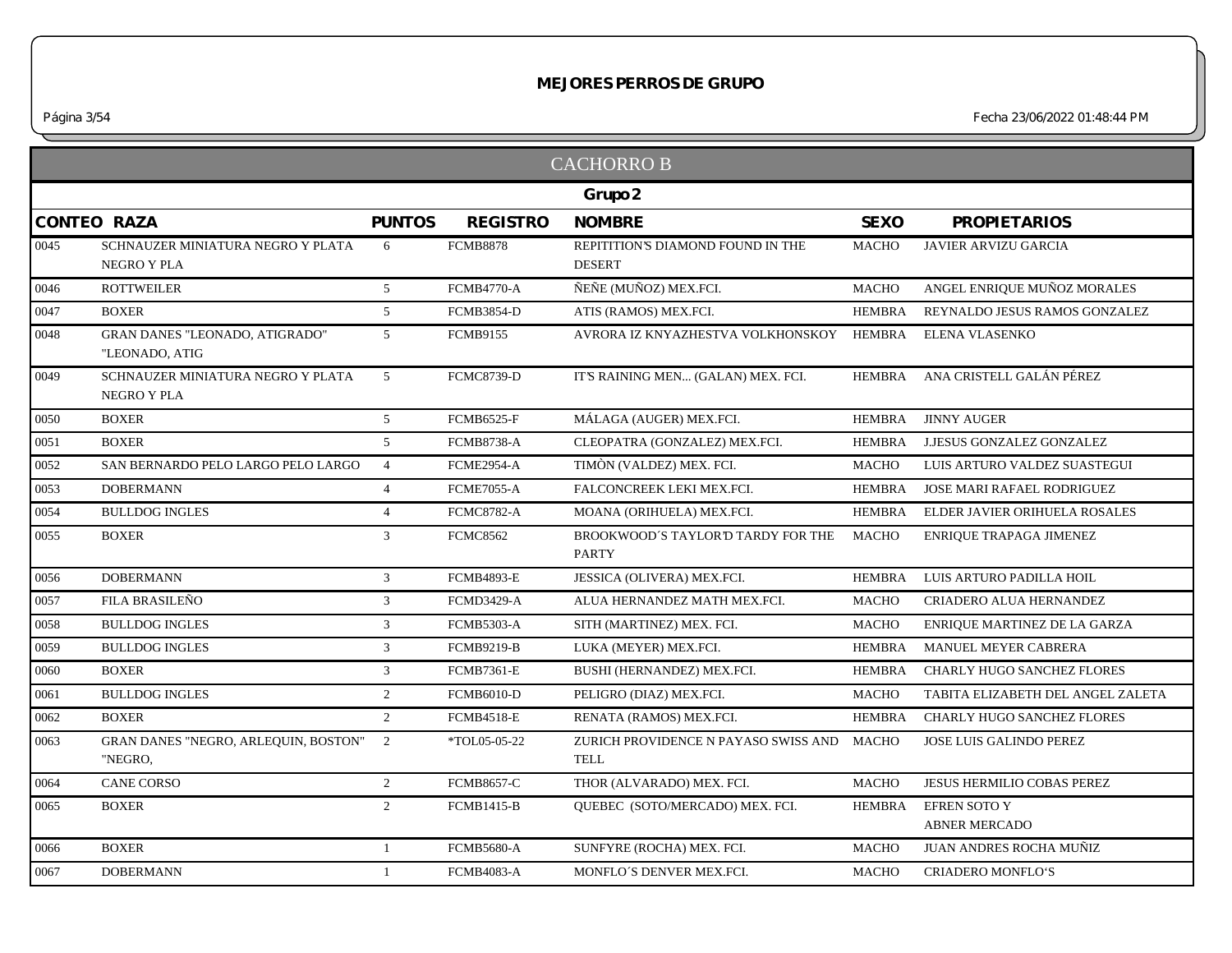*Página 4/54 Fecha 23/06/2022 01:48:44 PM*

|                    |                                                         |                |                   | Grupo 2                               |               |                                  |
|--------------------|---------------------------------------------------------|----------------|-------------------|---------------------------------------|---------------|----------------------------------|
| <b>CONTEO RAZA</b> |                                                         | <b>PUNTOS</b>  | <b>REGISTRO</b>   | <b>NOMBRE</b>                         | <b>SEXO</b>   | <b>PROPIETARIOS</b>              |
| 0068               | <b>BULLDOG INGLES</b>                                   | -1             | <b>FCMB4507-F</b> | CLEOPATRA (CAMPOS) MEX.FCI.           | <b>HEMBRA</b> | MIGUEL SALVADOR CAMPOS DE LEON   |
| 0069               | BERNES DE LA MONTAÑA                                    | $\overline{1}$ | <b>CPRPI4801</b>  | BERNES GREAT HOME BONGO               | <b>MACHO</b>  | <b>JUAN GUILLERMO FLOREZ</b>     |
| 0070               | <b>GIGANTE DE LOS PIRINEOS</b>                          | $\mathbf{1}$   | <b>FCMB2371-A</b> | BAUFLAND HORUS MEX.FCI.               | <b>MACHO</b>  | <b>CRIADERO BAUFLAND</b>         |
| 0071               | <b>MASTIN NAPOLITANO</b>                                | -1             | <b>FCMB5273-A</b> | AZUL (SIERRA) MEX. FCI.               | <b>MACHO</b>  | JOSE LUIS SIERRA DIAZ            |
| 0072               | SCHNAUZER MINIATURA SAL Y PIMIENTA<br><b>SAL Y PIMI</b> | -1             | <b>FCMB6144-A</b> | SHE IS THE RAINBOWN (JUAREZ) MEX.FCI. | <b>HEMBRA</b> | JOSE LUIS JUAREZ VASQUEZ         |
| 0073               | <b>DOGO DE BURDEOS</b>                                  | $\mathbf{1}$   | FCMB8583-A        | GARED (ARGUETA) MEX.FCI.              | <b>MACHO</b>  | EDGAR DANIEL VAZQUEZ TORRES      |
| 0074               | <b>BOXER</b>                                            | 1              | <b>FCMC8745-A</b> | MAXIMO (PLATA) MEX.FCI.               | <b>MACHO</b>  | IGNACIO PLATA ESPINOZA           |
| 0075               | <b>BOXER</b>                                            | -1             | <b>FCMB6871-C</b> | AFRICA (DE LEÓN) MEX. FCI.            | <b>HEMBRA</b> | REBECA DE LEÓN CORTÉS            |
| 0076               | <b>CANE CORSO</b>                                       | $\mathbf{1}$   | FCMB6884-C        | EL TAMUX AGATHA (CARRILLO) MEX. FCI.  | <b>HEMBRA</b> | MAURIZIO JAVIER CARRILLO MORALES |
|                    |                                                         |                |                   | Grupo 3                               |               |                                  |
| <b>CONTEO RAZA</b> |                                                         | <b>PUNTOS</b>  | <b>REGISTRO</b>   | <b>NOMBRE</b>                         | <b>SEXO</b>   | <b>PROPIETARIOS</b>              |
| 0077               | <b>KERRY BLUE TERRIER</b>                               | 54             | <b>FCMC8897-A</b> | FELIPE (MORA) MEX.FCI.                | <b>MACHO</b>  | JORGE MORA VAZQUEZ               |
| 0078               | YORKSHIRE TERRIER                                       | 36             | <b>FCMB6852-A</b> | GEA A ROYAL DIVA (JIMENEZ) MEX. FCI.  | <b>HEMBRA</b> | ALVARO MAURICIO OCAÑA CASILLAS   |
| 0079               | YORKSHIRE TERRIER                                       | 30             | <b>FCMB6392</b>   | <b>DEANJE NEW DREAMS</b>              | <b>HEMBRA</b> | MACIAS JUAREZ CLAUDIA NILDA      |
| 0080               | <b>BULL TERRIER</b>                                     | 24             | <b>FCMB0207</b>   | THE SUPER BOY OF GOLD DYNASTY         | <b>MACHO</b>  | <b>BRIAN BONILLA HUERAMO</b>     |
| 0081               | <b>BULL TERRIER</b>                                     | 22             | <b>FCMB5269-H</b> | HUBERT'S MOLLY DORETH MEX.FCI.        | <b>HEMBRA</b> | ROGELIO DELGADO FURET            |
| 0082               | <b>BULL TERRIER MINIATURA</b>                           | 19             | <b>FCMB4182-B</b> | MOULIN ROUGE (ROMERO) MEX.FCI.        | <b>HEMBRA</b> | JAVIER ROMERO OSACAR             |
| 0083               | <b>BULL TERRIER MINIATURA</b>                           | 18             | <b>FCMB7194-B</b> | BULLICOR JACK DANIELS MEX.FCI.        | <b>MACHO</b>  | <b>GABRIEL LIMA JULIAN</b>       |
| 0084               | STAFFORDSHIRE TERRIER AMERICANO                         | 17             | <b>FCMB5889-B</b> | LAGUERTHA DE REZVEL (REZA) MEX.FCI.   | <b>HEMBRA</b> | RAUL REZA ALBARRAN               |
| 0085               | <b>LAKELAND TERRIER</b>                                 | 17             | <b>FCMB6919-A</b> | KINGAR QUEEN (QUINTANA) MEX. FCI.     | <b>HEMBRA</b> | EMILIO HERIBERTO QUINTANA FLORES |
| 0086               | <b>BULL TERRIER</b>                                     | 16             | <b>FCMB2748-A</b> | THE POWER OF MAGNE (PALAFOX) MEX.FCI. | <b>MACHO</b>  | RUBEN PALAFOX HERNANDEZ          |
| 0087               | STAFFORDSHIRE TERRIER AMERICANO                         | 16             | <b>FCMA2535-A</b> | POPOROPO (CARDENAS) MEX.FCI.          | <b>MACHO</b>  | DAVID CARDENAS RIOS              |
| 0088               | <b>BULL TERRIER</b>                                     | 15             | <b>FCMB5265-C</b> | DAKTARI CLARENCE (ROMERO) MEX.FCI.    | MACHO         | <b>JAVIER ROMERO OSACAR</b>      |
| 0089               | JACK RUSSELL TERRIER                                    | 12             | <b>FCMB3253-D</b> | NALA (ESTRADA) MEX. FCI.              | <b>HEMBRA</b> | PAUL JONATAN MATIAS PANIAHUA     |
|                    | <b>JACK RUSSELL TERRIER</b>                             | 12             | <b>FCMB3253-A</b> | NAPOLEÓN (ESTRADA) MEX. FCI.          | <b>MACHO</b>  | LIDIA SARAI ESTRADA MARTINEZ     |
| 0090               |                                                         |                |                   |                                       |               |                                  |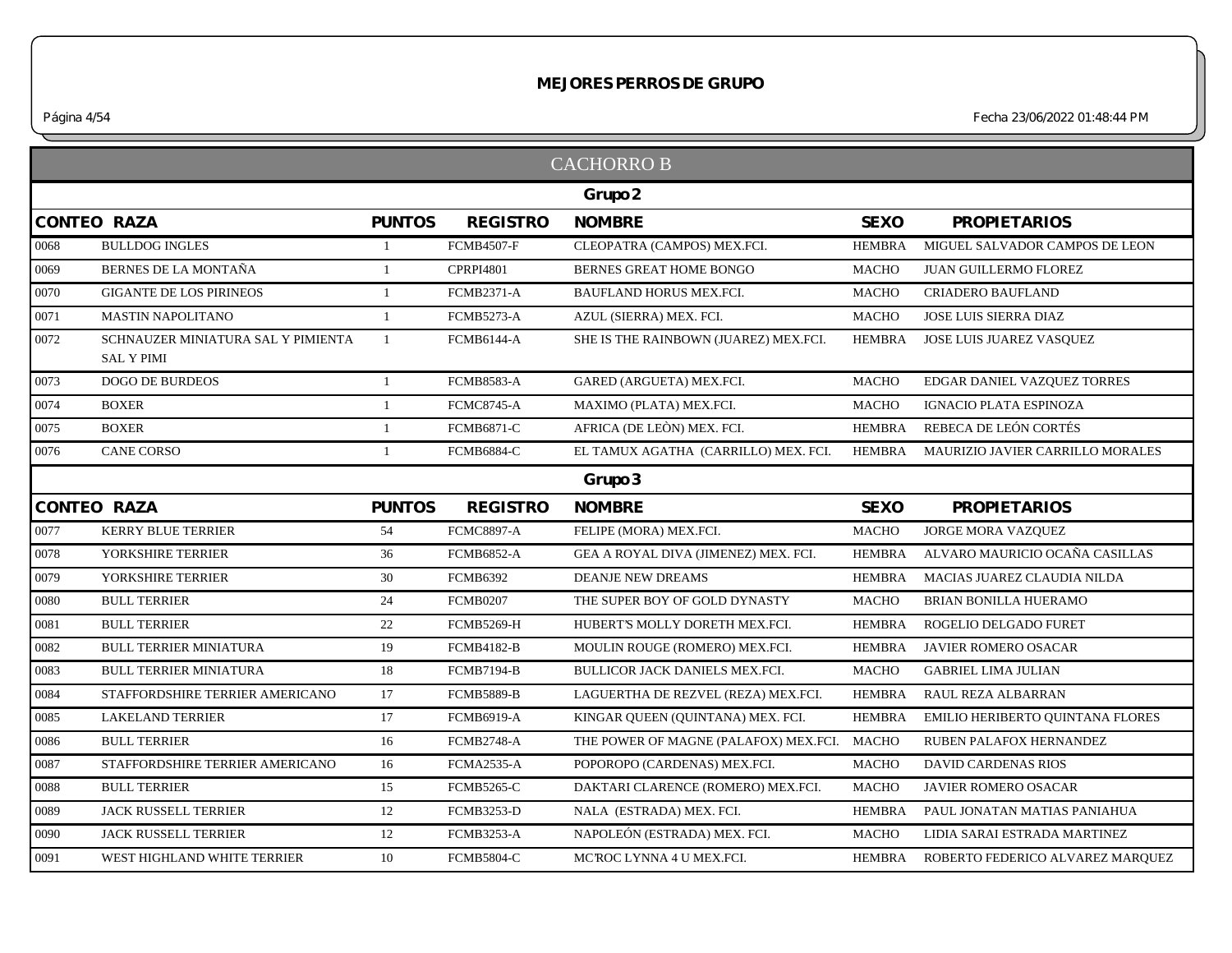*Página 5/54 Fecha 23/06/2022 01:48:44 PM*

|                                  |                                          |                        | Grupo 3                                    |                   |                                                       |
|----------------------------------|------------------------------------------|------------------------|--------------------------------------------|-------------------|-------------------------------------------------------|
|                                  | <b>PUNTOS</b>                            | <b>REGISTRO</b>        | <b>NOMBRE</b>                              | <b>SEXO</b>       | <b>PROPIETARIOS</b>                                   |
| <b>KERRY BLUE TERRIER</b>        | 9                                        | *S/RMON27-01-160       | <b>FELIPE MORA</b>                         | <b>MACHO</b>      | $N/D$ *                                               |
| STAFFORDSHIRE TERRIER AMERICANO  | 9                                        | <b>FCMB5983-A</b>      | TECOLOTL (CARDENAS) MEX.FCI.               | <b>MACHO</b>      | <b>DAVID CARDENAS RIOS</b>                            |
| WEST HIGHLAND WHITE TERRIER      | 9                                        | <b>FCMA0596</b>        | <b>ITALO DEI MELOGRANI</b>                 | <b>MACHO</b>      | EMILIO HERIBERTO QUINTANA FLORES                      |
| <b>BULL TERRIER</b>              | 9                                        | <b>FCMA1318</b>        | SURRENDER TO ME OF GOLD DYNASTY            | <b>HEMBRA</b>     | JORGE JESUS MARQUEZ AHUED                             |
| YORKSHIRE TERRIER                | 8                                        | <b>FCME6121-B</b>      | AUDI (CARMONA) MEX. FCI.                   | <b>MACHO</b>      | CARMONA ZARAGOZA LIZETH ESRAEL                        |
| <b>KERRY BLUE TERRIER</b>        | $7\overline{ }$                          | *S/RMER001-01-202<br>2 | <b>FELIPE (MORA)</b>                       | <b>MACHO</b>      | $N/D$ *                                               |
| <b>BULL TERRIER</b>              | 6                                        | <b>FCMB5591-D</b>      | TATANKA (ROMERO) MEX.FCI.                  | <b>HEMBRA</b>     | JAVIER ROMERO OSACAR                                  |
| YORKSHIRE TERRIER                | 6                                        | <b>FCMB7034-D</b>      | RIO DE LUNA HECHICERA MEX.FCI.             | <b>HEMBRA</b>     | MACIAS JUAREZ CLAUDIA NILDA                           |
| <b>BULL TERRIER</b>              | 6                                        | <b>FCMB9874-G</b>      | FOTUCHINI FURET (PALAFOX) MEX.FCI.         | <b>HEMBRA</b>     | RUBEN PALAFOX HERNANDEZ                               |
| <b>BULL TERRIER</b>              | $\overline{5}$                           | CPRJ6073               | BLACK WITCH (LOPEZ/LARA) MEX               | <b>HEMBRA</b>     | HERSSAEL LOPEZ GARCIA Y<br>MIRIAM BERENICE LARA GOMEZ |
| YORKSHIRE TERRIER                | $\overline{5}$                           | <b>FCMH7159-A</b>      | D-JUNIOR (GARCIA) MEX. FCI.                | <b>MACHO</b>      | MOISES MEDINA CASTRO                                  |
| YORKSHIRE TERRIER                | $\mathfrak{S}$                           | <b>FCMC8379-B</b>      | GINNY (CANSECO) MEX.FCI.                   | <b>HEMBRA</b>     | CANSECO PRADO GABRIEL                                 |
| <b>KERRY BLUE TERRIER</b>        | $\overline{4}$                           | <b>FCMB8255</b>        | KILGAWNY SHIRELLE AT HAYTON                | <b>HEMBRA</b>     | CARLOS CHAVEZ LOBATO Y<br>ALETA YVETTE HAYTON CORDERO |
| <b>BULL TERRIER</b>              | $\overline{4}$                           | *ACC-0-9204            | <b>MAXIMO DECIMO</b>                       | <b>MACHO</b>      | <b>ISRAEL FUENTES BALCAZAR</b>                        |
| YORKSHIRE TERRIER                | $\overline{3}$                           | <b>FCMB6412-C</b>      | DREAM HIGH LUCCA (ESTAVILLO) MEX.FCI.      | <b>MACHO</b>      | EMMA MARGARITA ESTAVILLO CHAVEZ                       |
| FOX TERRIER PELO DE ALAMBRE      | 3                                        | <b>FCMB4853-C</b>      | ZIRCONIA (MIRANDA) MEX. FCI.               | <b>HEMBRA</b>     | SALVADOR MIRANDA MENA                                 |
| STAFFORDSHIRE TERRIER AMERICANO  | 3                                        | <b>FCME9097-B</b>      | CHILPANCINGUEÑA GONZA (PEREZ) MEX.<br>FCI. | <b>HEMBRA</b>     | FILIBERTO PEREZ DE LA CRUZ                            |
| WEST HIGHLAND WHITE TERRIER      | 3                                        | <b>FCMD1617-A</b>      | MCROC ROB ROY MEX. FCI.                    | <b>MACHO</b>      | EMILIO HERIBERTO QUINTANA FLORES                      |
| <b>TERRIER ESCOCES</b>           | $\mathfrak{Z}$                           | <b>FCMC8272-A</b>      | CEDRIC (ALEMAN) MEX.FCI.                   | <b>MACHO</b>      | LUIS DARIO ALEMAN AGUILAR                             |
| <b>CAIRN TERRIER</b>             | 2                                        | <b>FCMB7488-D</b>      | CAYETANA (LOMELI) MEX. FCI.                | <b>HEMBRA</b>     | JOSE MARIANO LOMELI VELAZQUEZ                         |
| STAFFORDSHIRE BULL TERRIER       | -1                                       | <b>FCMB6802-A</b>      | 2BITS MAZIKEEN DEVIL (LARA) MEX. FCI.      | <b>HEMBRA</b>     | RODOLFO AMADEUS LARA GAUNA                            |
|                                  |                                          |                        | Grupo 4                                    |                   |                                                       |
|                                  | <b>PUNTOS</b>                            | <b>REGISTRO</b>        | <b>NOMBRE</b>                              | <b>SEXO</b>       | <b>PROPIETARIOS</b>                                   |
| DACHSHUND MINIATURA PELO ALAMBRE | 88                                       | <b>FCMB7596-B</b>      | ABSOLUTE EXTREME (NEVAREZ) MEX.FCI.        | <b>HEMBRA</b>     | FLOR TERESA NEVAREZ MENDOZA                           |
|                                  | <b>CONTEO RAZA</b><br><b>CONTEO RAZA</b> |                        |                                            | <b>CACHORRO B</b> |                                                       |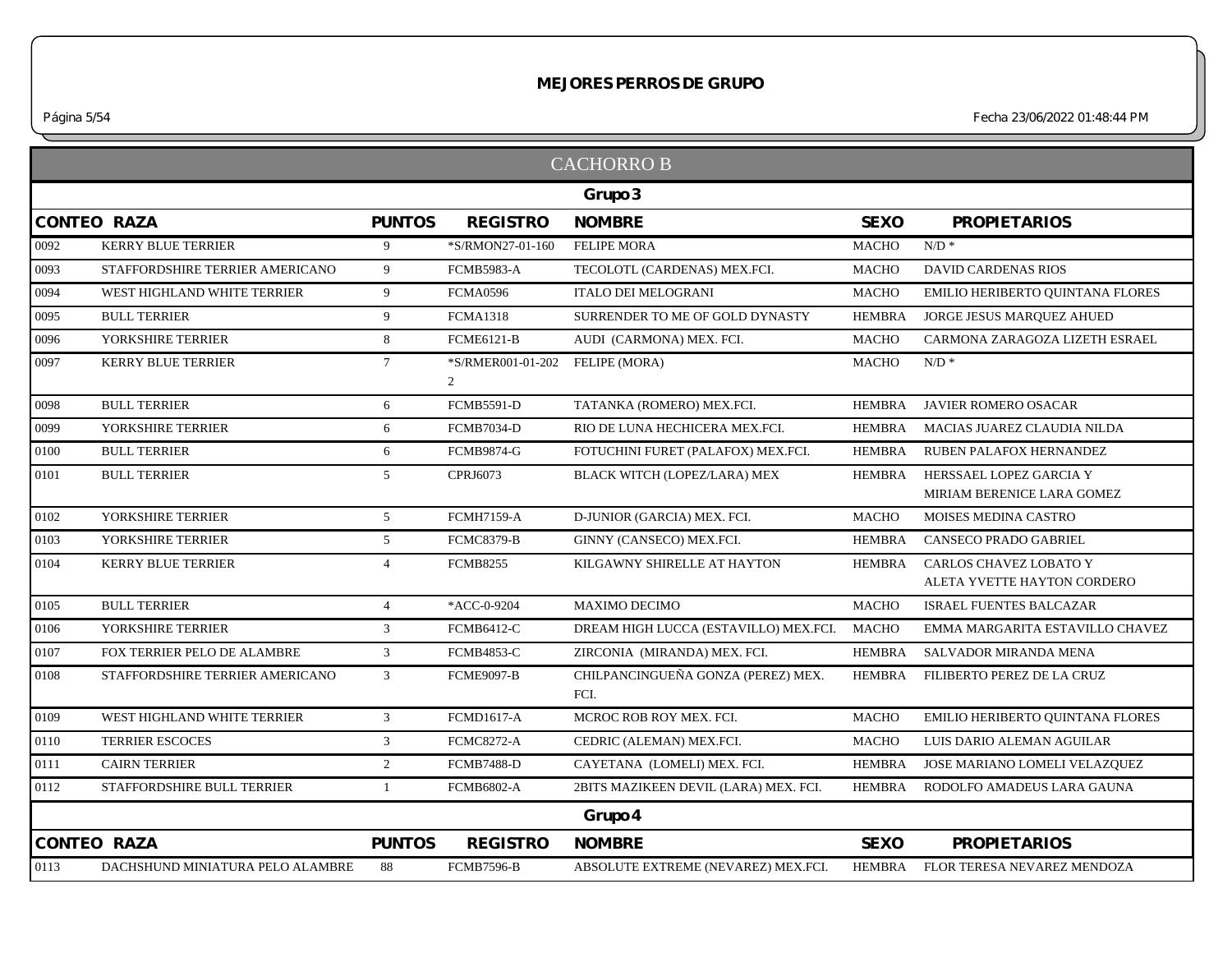|      |                                                         |                |                   | <b>CACHORRO B</b>                                     |               |                                           |
|------|---------------------------------------------------------|----------------|-------------------|-------------------------------------------------------|---------------|-------------------------------------------|
|      |                                                         |                |                   | Grupo 4                                               |               |                                           |
|      | <b>CONTEO RAZA</b>                                      | <b>PUNTOS</b>  | <b>REGISTRO</b>   | <b>NOMBRE</b>                                         | <b>SEXO</b>   | <b>PROPIETARIOS</b>                       |
|      | MINIATURA PE                                            |                |                   |                                                       |               |                                           |
| 0114 | DACHSHUND MINIATURA PELO ALAMBRE<br><b>MINIATURA PE</b> | $\overline{4}$ | <b>FCMB6784-A</b> | YENNEFER ROXY (CERBON) MEX. FCI.                      | <b>HEMBRA</b> | JOSE LUIS CERBON GUTIERREZ                |
|      |                                                         |                |                   | Grupo 5                                               |               |                                           |
|      | <b>CONTEO RAZA</b>                                      | <b>PUNTOS</b>  | <b>REGISTRO</b>   | <b>NOMBRE</b>                                         | <b>SEXO</b>   | <b>PROPIETARIOS</b>                       |
| 0115 | <b>AKITA AMERICANO</b>                                  | 50             | <b>FCMB7051-A</b> | <b>GUTBEL THE SOUL HARPER (GUTIERREZ)</b><br>MEX.FCI. | MACHO         | MARTIN IVAN GUTIERREZ PIO                 |
| 0116 | <b>HUSKY SIBERIANO</b>                                  | 48             | <b>FCMB8355-A</b> | ANTARA SEMPER CHARLIE MEX.FCI.                        | <b>MACHO</b>  | <b>CRIADERO ANTARA SEMPER</b>             |
| 0117 | <b>MALAMUTE DE ALASKA</b>                               | 40             | <b>FCMB7007</b>   | HERCULES DEL MANALLAY                                 | <b>MACHO</b>  | PORFIRIO HERNANDEZ DIAZ                   |
| 0118 | HUSKY SIBERIANO                                         | 38             | CPRPI4317         | TRINACRIA'S DANCE WITH WOLVES                         | <b>MACHO</b>  | MARA DESIREE FLORES LEMUS                 |
| 0119 | POMERANIAN (SPITZ ALEMAN) SPITZ<br><b>ENANO SPITZ E</b> | 31             | <b>FCMB5586-D</b> | COTTAGE ORANGE (CABRERA) MEX. FCI.                    | <b>HEMBRA</b> | HECTOR CABRERA GUARNERO                   |
| 0120 | <b>BASENJI</b>                                          | 27             | <b>FCMB7381-E</b> | AMNERIS (MIRANDA) MEX.FCI.                            | <b>HEMBRA</b> | MIRANDA GUTIERREZ JAVIER ALAM             |
| 0121 | <b>AKITA AMERICANO</b>                                  | 24             | <b>FCMB6423-D</b> | MATI BOND (ROMO) MEX.FCI.                             | HEMBRA        | MARAH PATRICIA ROMO CANTÚ                 |
| 0122 | POMERANIAN (SPITZ ALEMAN) SPITZ<br><b>ENANO SPITZ E</b> | 22             | <b>FCMB3127-A</b> | CIRCE (VILLEGAS) MEX.FCI.                             | <b>HEMBRA</b> | ERIC DANIEL MARQUEZ NIETO                 |
| 0123 | XOLOITZCUINTLE ESTANDAR ESTANDAR                        | 16             | <b>FCMB4878-B</b> | GALLARDO (ARENA) MEX.FCI.                             | <b>MACHO</b>  | MARIA GUADALUPE ARENA ESCOFFIE            |
| 0124 | <b>XOLOITZCUINTLE ESTANDAR ESTANDAR</b>                 | 16             | <b>FCMC8484-A</b> | GERONIMO (ALATORRE) MEX.FCI.                          | MACHO         | ESPERANZA LILIANA ALATORRE GERONIMO       |
| 0125 | <b>MALAMUTE DE ALASKA</b>                               | 15             | <b>FCMC8375</b>   | ANS ENEARIAN DIOR                                     | <b>HEMBRA</b> | VARGAS HERNANDEZ JORGE EDGAR              |
| 0126 | POMERANIAN (SPITZ ALEMAN) SPITZ<br><b>ENANO SPITZ E</b> | 15             | <b>FCMB6168-A</b> | ASTRO SHADOW OF SHARM (CABRERA)<br>MEX.FCI.           | <b>MACHO</b>  | HECTOR CABRERA GUARNERO                   |
| 0127 | SPITZ ALEMAN ENANO (POMERANIAN)                         | 15             | <b>FCMB4738-A</b> | TOKIO (REYNA) MEX. FCI.                               | <b>MACHO</b>  | <b>JONATHAN CAMPOS SÁNCHEZ</b>            |
| 0128 | XOLOITZCUINTLE ESTANDAR ESTANDAR                        | 14             | <b>FCME4647-A</b> | MASTER ROCK CALACO (ALONSO/TOJO)<br>MEX.FCI.          | <b>MACHO</b>  | MIGUEL ALONSO PEREZ Y<br>SILVIA INES TOJO |
| 0129 | <b>SHIBA</b>                                            | 13             | <b>CPRPJ6120</b>  | DAR CHINGIZA URBAN STYLE                              | <b>MACHO</b>  | <b>JAVIER FLORES LAGUNAS</b>              |
| 0130 | <b>AKITA AMERICANO</b>                                  | 13             | <b>FCMB8779</b>   | REDIENT ENERGY AND FLAIR                              | <b>HEMBRA</b> | CARLOS MANUEL BECERRA RAMIREZ             |
| 0131 | XOLOITZCUINTLE MINIATURA MINIATURA                      | 12             | <b>FCMB3773-A</b> | K'INICH (VALDERRAMA) MEX.FCI.                         | <b>MACHO</b>  | JONATHAN VALDERRAMA ZAMORA                |
| 0132 | HUSKY SIBERIANO                                         | 12             | <b>FCMB5982-F</b> | ANTARA SEMPER MACARIO MEX.FCI.                        | <b>MACHO</b>  | CRIADERO ANTARA SEMPER                    |
|      |                                                         |                |                   |                                                       |               |                                           |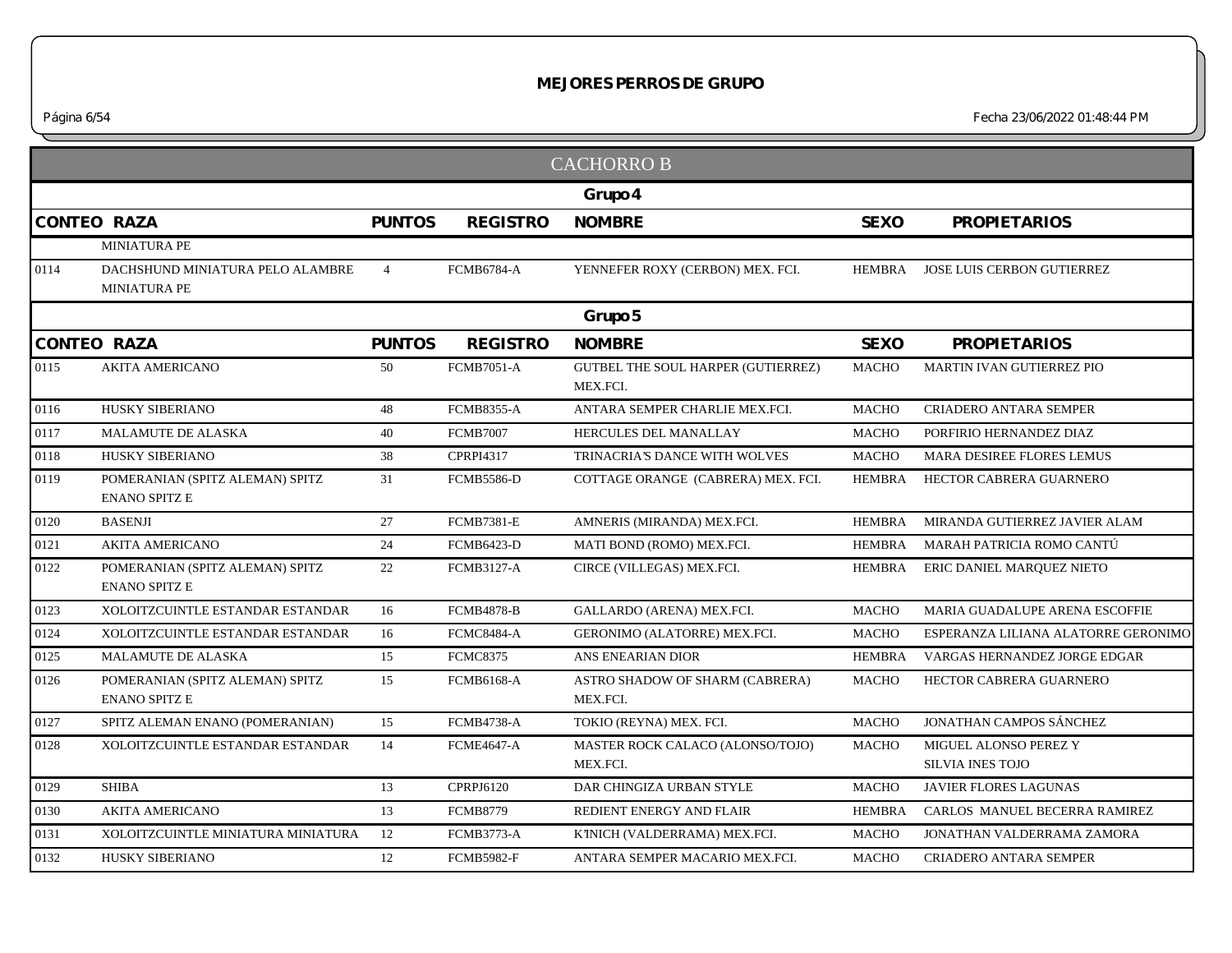|      |                                                         |                 |                   | <b>CACHORRO B</b>                                               |               |                                                                  |
|------|---------------------------------------------------------|-----------------|-------------------|-----------------------------------------------------------------|---------------|------------------------------------------------------------------|
|      |                                                         |                 |                   | Grupo 5                                                         |               |                                                                  |
|      | <b>CONTEO RAZA</b>                                      | <b>PUNTOS</b>   | <b>REGISTRO</b>   | <b>NOMBRE</b>                                                   | <b>SEXO</b>   | <b>PROPIETARIOS</b>                                              |
| 0133 | XOLOITZCUINTLE INTERMEDIO<br><b>INTERMEDIO</b>          | 10              | <b>FCMC8092-A</b> | XIJULIACTÉ DE LIFRALCOA (CAMPOS) MEX.                           | HEMBRA        | FRANCISCO ALBERTO CAMPOS MONTES                                  |
| 0134 | <b>HUSKY SIBERIANO</b>                                  | 10              | <b>FCME7987-C</b> | ALIX (LOPEZ) MEX. FCI.                                          | <b>HEMBRA</b> | JOSE GUADALUPE LOPEZ PEREZ                                       |
| 0135 | HUSKY SIBERIANO                                         | 10              | <b>CPRJ5399-A</b> | MAR (LOPEZ) MEX.                                                | <b>HEMBRA</b> | JOSE GUADALUPE LOPEZ PEREZ                                       |
| 0136 | SPITZ ALEMAN ENANO (POMERANIAN)<br><b>ENANO (POMERA</b> | 9               | <b>FCMC8789-A</b> | RJ SUGAR ESMERALDA (RAMIREZ) MEX. FCI. HEMBRA                   |               | ALDO ABRAHAM RAMIREZ VELOZ                                       |
| 0137 | <b>MALAMUTE DE ALASKA</b>                               | 8               | <b>FCMB4712-C</b> | BAD BOY (HERNANDEZ) MEX.FCI.                                    | <b>MACHO</b>  | PORFIRIO HERNANDEZ DIAZ                                          |
| 0138 | POMERANIAN (SPITZ ALEMAN) SPITZ<br><b>ENANO SPITZ E</b> | 8               | <b>FCMB3508-A</b> | B&T TORETO (AVILES) MEX.FCI.                                    | <b>MACHO</b>  | ALEJANDRO AVILES PADILLA                                         |
| 0139 | MALAMUTE DE ALASKA                                      | 8               | <b>FCMC8770-A</b> | ROCKY (MARTINEZ) MEX.FCI.                                       | <b>MACHO</b>  | LETICIA GRAJALES BORBON                                          |
| 0140 | SPITZ ALEMAN ENANO (POMERANIAN)<br><b>ENANO (POMERA</b> | 8               | <b>FCMC8788-A</b> | RJ LOVE STORY WIDDLE (JIMENEZ) MEX. FCI. MACHO                  |               | LILIAN MARIANA JIMENEZ CORONA                                    |
| 0141 | SPITZ ALEMAN LOBO (KEESHOND) LOBO<br>(KEESHOND)         | $7\phantom{.0}$ | <b>FCMB8922</b>   | <b>GOLDGIN CHERON</b>                                           | HEMBRA        | ELENA VLASENKO                                                   |
| 0142 | <b>AKITA AMERICANO</b>                                  | $7\overline{ }$ | <b>FCMB4536-B</b> | KENAI (FLORES) MEX.FCI.                                         | <b>MACHO</b>  | FRANCISCO JAVIER ORTA MEJIA                                      |
| 0143 | HUSKY SIBERIANO                                         | 6               | <b>FCME7203-A</b> | DORIAN GREY (OSORNIO) MEX.FCI.                                  | <b>MACHO</b>  | ANDRES FERNANDO AVILA NAVARRO                                    |
| 0144 | <b>AKITA AMERICANO</b>                                  | 6               | FCMB4536-A        | SORU (FLORES) MEX.FCI.                                          | <b>MACHO</b>  | FRANCISCO JAVIER ORTA MEJIA                                      |
| 0145 | SPITZ ALEMAN ENANO (POMERANIAN)<br><b>ENANO (POMERA</b> | 5               | <b>FCMC9089-C</b> | CIHUAPILTZIN (GUTIERREZ) MEX.FCI.                               | <b>HEMBRA</b> | NORMA PATRICIA GUTIERREZ CONDADO                                 |
| 0146 | CHOW CHOW                                               | $\overline{4}$  | <b>FCMB3980-A</b> | EWOK (PEREZ) MEX.FCI.                                           | <b>MACHO</b>  | FEDERICO ARTURO PEREZ CHAVIRA                                    |
| 0147 | SPITZ ALEMAN ENANO (POMERANIAN)<br><b>ENANO (POMERA</b> | $\overline{4}$  | <b>FCME8561-A</b> | JACK JIMBROS (JIMENEZ) MEX. FCI.                                | <b>MACHO</b>  | JOSE DE JESUS JIMENEZ MAGAÑA                                     |
| 0148 | XOLOITZCUINTLE MINIATURA MINIATURA                      | 2               | <b>FCMB7379-A</b> | CABALLERO (LANGARICA) MEX. FCI.                                 | <b>MACHO</b>  | LANGARICA DAVILA SIXTO                                           |
| 0149 | HUSKY SIBERIANO                                         | 2               | <b>FCMB7675-A</b> | <b>CASPIAN DE LUNA SONATA</b><br>(SANTIAGO/HERNANDEZ) MEX. FCI. | <b>MACHO</b>  | NORA EDITH HERNANDEZ BENITO Y<br>JORGE AMAURI SANTIAGO MARROQUIN |
| 0150 | HUSKY SIBERIANO                                         | $\mathbf{1}$    | FCMB4758-A        | KASIUS (ROSAS) MEX.FCI.                                         | <b>MACHO</b>  | CINDY DAVID FONSECA                                              |
| 0151 | <b>AKITA AMERICANO</b>                                  | $\mathbf{1}$    | <b>FCME3625-C</b> | ATIK UKUMARI (OSORIO) MEX. FCI.                                 | <b>MACHO</b>  | <b>APOLINAR OSORIO REYES</b>                                     |
| 0152 | <b>BASENJI</b>                                          | $\mathbf{1}$    | <b>FCMB7381-A</b> | MASHETE (MIRANDA) MEX.FCI.                                      | <b>MACHO</b>  | MIRANDA GUTIERREZ JAVIER ALAM                                    |
| 0153 | <b>AKITA AMERICANO</b>                                  | $\mathbf{1}$    | <b>FCMB9801-A</b> | KONGO (CANTO) MEX.FCI.                                          | <b>MACHO</b>  | <b>GENARO CANTO ARVIZU</b>                                       |
|      |                                                         |                 |                   |                                                                 |               |                                                                  |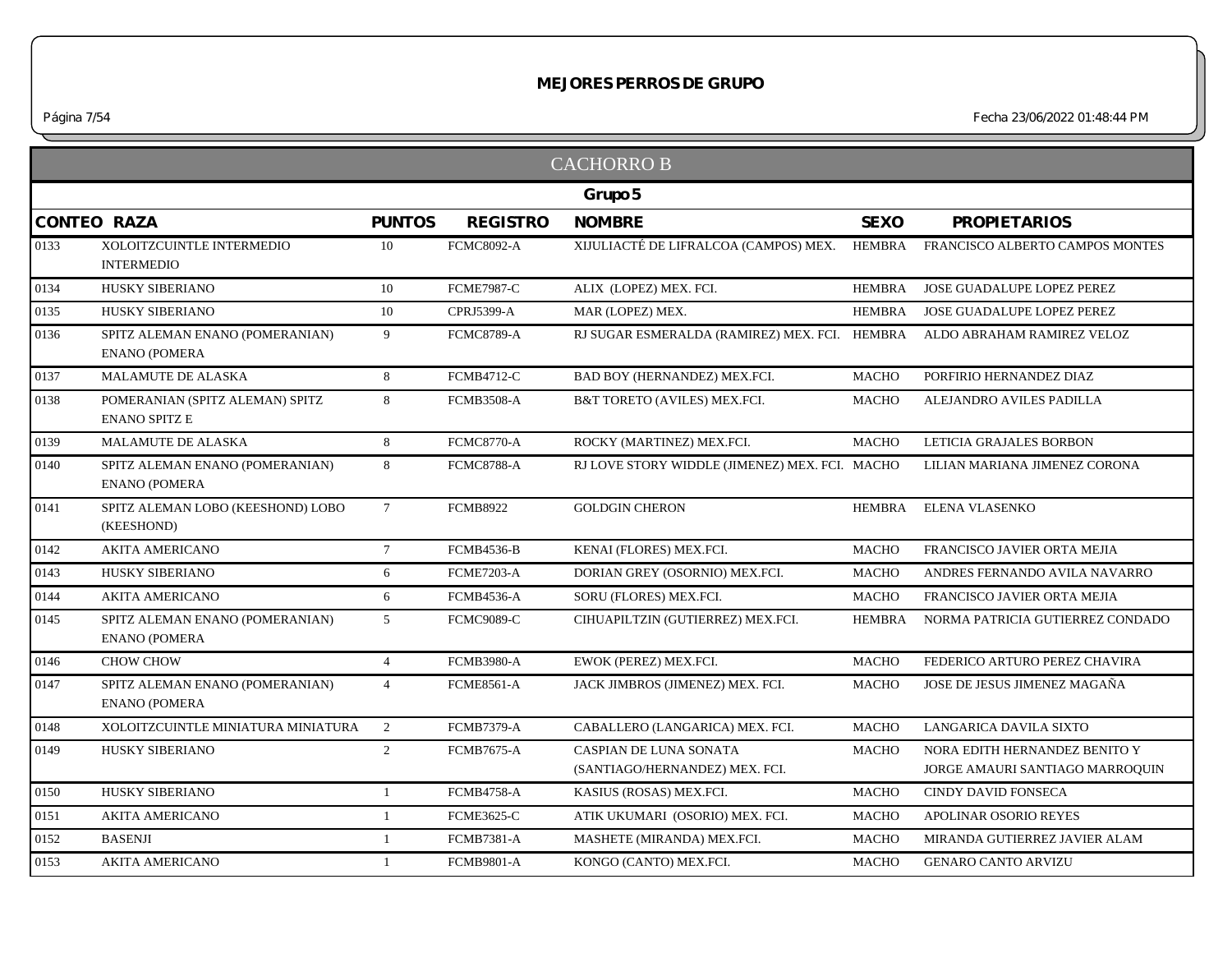*Página 8/54 Fecha 23/06/2022 01:48:44 PM*

|      |                                  |                |                   | <b>CACHORRO B</b>                                 |               |                                                                       |
|------|----------------------------------|----------------|-------------------|---------------------------------------------------|---------------|-----------------------------------------------------------------------|
|      |                                  |                |                   | Grupo 6                                           |               |                                                                       |
|      | <b>CONTEO RAZA</b>               | <b>PUNTOS</b>  | <b>REGISTRO</b>   | <b>NOMBRE</b>                                     | <b>SEXO</b>   | <b>PROPIETARIOS</b>                                                   |
| 0154 | <b>BASSET HOUND</b>              | 30             | <b>FCMC8056-G</b> | RUMINA MILANESA (JACOBO) MEX.FCI.                 | <b>HEMBRA</b> | VICTOR MANUEL JACOBO BALDERAS                                         |
| 0155 | <b>BEAGLE</b>                    | 22             | <b>FCMB5237-D</b> | KIRA (DURAN) MEX.FCI.                             | <b>HEMBRA</b> | JOSE LUIS DURAN RODRIGUEZ                                             |
| 0156 | <b>BASSET HOUND</b>              | 19             | <b>FCMB5338-B</b> | MAGIA NEGRA (ALMAZAN) MEX.FCI.                    | <b>HEMBRA</b> | CESAR ANTONIO ALMAZAN MACIAS                                          |
| 0157 | <b>BEAGLE</b>                    | 19             | <b>FCMB9445-B</b> | LIGHT IN DARK (DEL VALLE) MEX.FCI.                | <b>HEMBRA</b> | CARLOS MANUEL DEL VALLE RUIZ                                          |
| 0158 | <b>DALMATA</b>                   | 16             | <b>FCMB1685-C</b> | DANKA (JIMENEZ) MEX. FCI.                         | <b>HEMBRA</b> | LILLIAN JENNIFER JIMENEZ VALVERDE                                     |
| 0159 | <b>BASSET HOUND</b>              | 16             | <b>FCMB3900-B</b> | DORIAN GRAY CAMBLANC<br>(ALMAZAN/CAMPOS) MEX.FCI. | <b>MACHO</b>  | CESAR ANTONIO ALMAZAN MACIAS Y<br><b>IVONNE DANIELA CAMPOS CASTRO</b> |
| 0160 | <b>BEAGLE</b>                    | 15             | <b>FCMB3034-B</b> | FLOR DE LIZ (CANO) MEX.FCI.                       | <b>HEMBRA</b> | JUAN FRANCISCO CANO ARJONA                                            |
| 0161 | <b>BEAGLE</b>                    | 14             | <b>FCMB4887-A</b> | BUDDY (OUIJANO) MEX.FCI.                          | <b>MACHO</b>  | <b>JESÚS RAFAEL MORALES</b>                                           |
| 0162 | <b>BASSET HOUND</b>              | 10             | <b>FCMB6599-A</b> | ROBBIN MASTERS (VERA) MEX.FCI.                    | <b>MACHO</b>  | MA.DEL ROSARIO EDITH VERA DE CABRERA                                  |
| 0163 | <b>BEAGLE</b>                    | 8              | <b>FCMC8624-A</b> | FINESSE (GUTIERREZ) MEX.FCI.                      | <b>HEMBRA</b> | RUBEN ALEJANDRO GUTIERREZ CASTRO                                      |
| 0164 | <b>BEAGLE</b>                    | $\overline{4}$ | FCMB6103-D        | THE SHOW MUST GO ON (CUEVAS) MEX.FCI.             | <b>HEMBRA</b> | <b>CIRO OMAR CUEVAS GALEOTE</b>                                       |
| 0165 | <b>BEAGLE</b>                    | $\overline{4}$ | <b>FCMB6103-A</b> | TRULY BROTHER LOUIE (CUEVAS) MEX.FCI.             | <b>MACHO</b>  | <b>CIRO OMAR CUEVAS GALEOTE</b>                                       |
|      |                                  |                |                   | Grupo 7                                           |               |                                                                       |
|      | <b>CONTEO RAZA</b>               | <b>PUNTOS</b>  | <b>REGISTRO</b>   | <b>NOMBRE</b>                                     | <b>SEXO</b>   | <b>PROPIETARIOS</b>                                                   |
| 0166 | WEIMARANER PELO CORTO PELO CORTO | 6              | <b>FCMB1669-B</b> | GURY NUIT D'ARGENT (CHANES) MEX.FCI.              | <b>HEMBRA</b> | RAUL ANTONIO CHANES BERRONES                                          |
| 0167 | SETTER IRLANDES ROJO Y BLANCO    | $\overline{4}$ | *S/RTOR02-02-231  | <b>BRETT</b>                                      | MACHO         | $N/D$ *                                                               |
| 0168 | <b>SETTER INGLES</b>             | $\overline{4}$ | *RKF6227662       | LUCKSHERAY SHOCKWAVE                              | <b>HEMBRA</b> | RAFAEL RODRIGUEZ CARRILLO                                             |
| 0169 | POINTER ALEMAN DE PELO DURO      | $\overline{4}$ | <b>FCMB5765-D</b> | PARIS (HERNANDEZ) MEX. FCI.                       | HEMBRA        | FRANCISCO JOSE HERNANDEZ GONZALEZ                                     |
|      |                                  |                |                   | Grupo 8                                           |               |                                                                       |
|      | <b>CONTEO RAZA</b>               | <b>PUNTOS</b>  | <b>REGISTRO</b>   | <b>NOMBRE</b>                                     | <b>SEXO</b>   | <b>PROPIETARIOS</b>                                                   |
| 0170 | <b>COBRADOR DE LABRADOR</b>      | 66             | <b>FCMB4073-A</b> | DANFER LAB'S DRACER MEX. FCI.                     | <b>MACHO</b>  | RAFAEL FRANCISCO URRUTIA APARICIO                                     |
| 0171 | COBRADOR DORADO                  | 26             | <b>FCMB7307-B</b> | NINA (OJINAGA) MEX.FCI.                           | <b>HEMBRA</b> | OJINAGA GARCIA JORGE                                                  |
| 0172 | <b>COBRADOR DORADO</b>           | 24             | <b>FCMB6778-A</b> | ARCHIE TOUCH OF MAGIC (RUBIO/LIMA)<br>MEX.FCI.    | <b>MACHO</b>  | <b>JORGE LEAL ONTIVEROS</b>                                           |
| 0173 | <b>COBRADOR DE LABRADOR</b>      | 21             | <b>FCMB6983-A</b> | ALLDANS BENITO MEX.FCI.                           | <b>MACHO</b>  | <b>CRIADERO ALLDANS</b>                                               |
| 0174 | <b>COBRADOR DE LABRADOR</b>      | 16             | <b>FCMB2615-A</b> | COSTA RETRIEVERS AJIACO MEX. FCI.                 | <b>MACHO</b>  | <b>COSTA RETRIEVERS</b>                                               |
|      |                                  |                |                   |                                                   |               |                                                                       |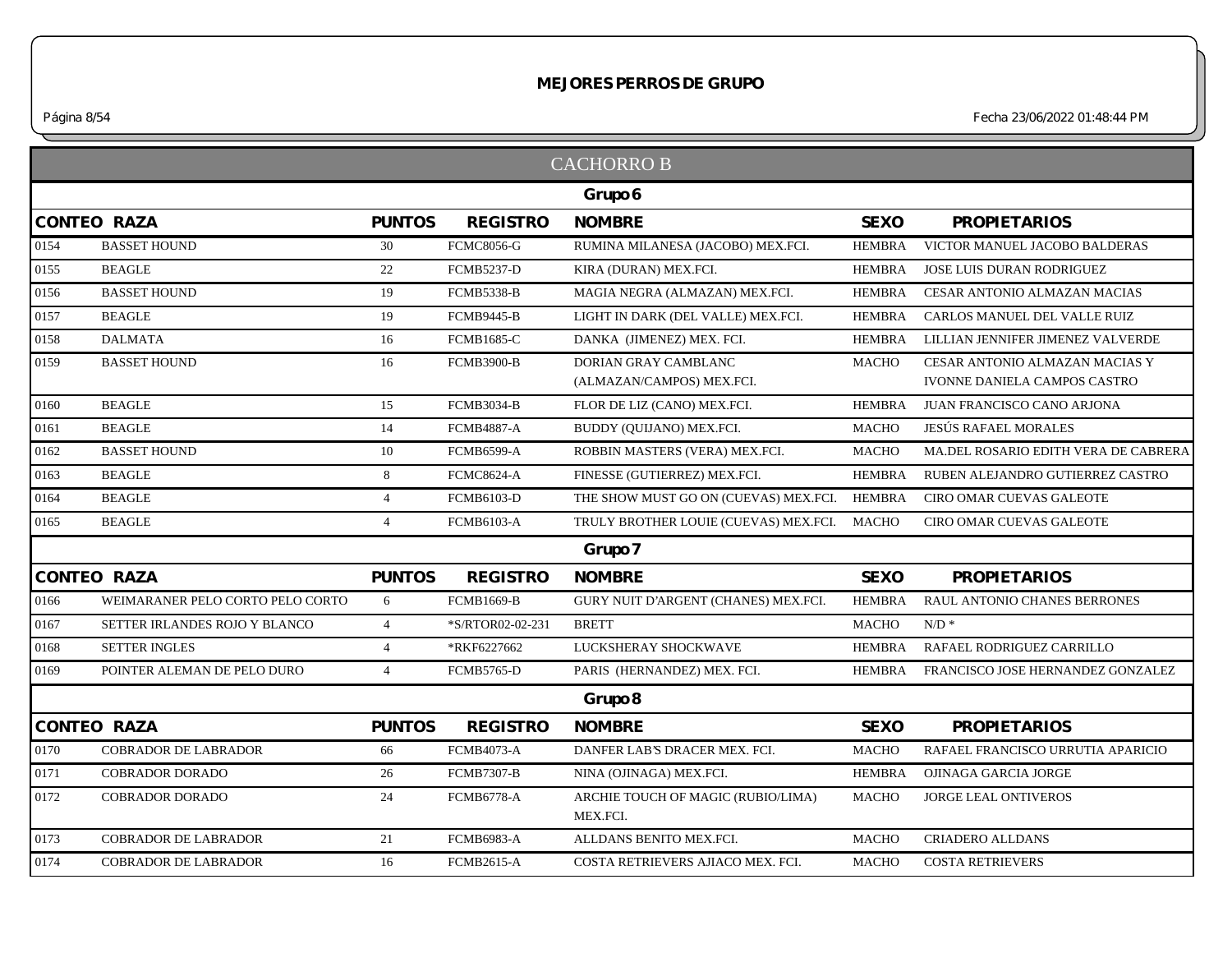*Página 9/54 Fecha 23/06/2022 01:48:44 PM*

|      |                                                 |                |                   | <b>CACHORRO B</b>                           |               |                                                                   |
|------|-------------------------------------------------|----------------|-------------------|---------------------------------------------|---------------|-------------------------------------------------------------------|
|      |                                                 |                |                   | Grupo 8                                     |               |                                                                   |
|      | <b>CONTEO RAZA</b>                              | <b>PUNTOS</b>  | <b>REGISTRO</b>   | <b>NOMBRE</b>                               | <b>SEXO</b>   | <b>PROPIETARIOS</b>                                               |
| 0175 | <b>COBRADOR DORADO</b>                          | 16             | <b>FCMB6460-A</b> | CHILE MORRON PICANTE (PETERSON)<br>MEX.FCI. | <b>MACHO</b>  | NANCY PETERSON MARQUARD                                           |
| 0176 | <b>COBRADOR DORADO</b>                          | 16             | <b>FCMB5515-J</b> | KENIA (VERGARA) MEX.FCI.                    | <b>HEMBRA</b> | JUAN CARLOS VERGARA MONROY                                        |
| 0177 | <b>COBRADOR DE LABRADOR</b>                     | 12             | <b>FCMB8529-A</b> | LORETTA NAVAJO (FRANCO) MEX.FCI.            | <b>MACHO</b>  | CRIADERO LORETTA LABS Y<br>DANIEL FRANCO CONTRERAS                |
| 0178 | COBRADOR DE LABRADOR                            | 10             | FCMB6983-B        | ALLDANS BILLITON IRON MEX.FCI.              | <b>MACHO</b>  | GEORGINA GARDUÑO ARRIAGA Y<br>MIGUEL ANGEL PAGNAN GONZALEZ        |
| 0179 | <b>COBRADOR DORADO</b>                          | 8              | <b>FCMB4478-A</b> | ZILAR (ARANGUREN) MEX.FCI.                  | <b>HEMBRA</b> | JAIME ARANGUREN ALVAREZ                                           |
| 0180 | <b>COBRADOR DORADO</b>                          | 7 <sup>7</sup> | <b>FCMB4053-F</b> | SALAG CHEONSA (SERVIN) MEX.FCI.             | <b>HEMBRA</b> | RICARDO SERVIN TORRES                                             |
| 0181 | <b>COBRADOR DORADO</b>                          | 6              | <b>FCME6410-J</b> | RACHEL (MENDOZA/LOPEZ) MEX. FCI.            | <b>HEMBRA</b> | EDUARDO ADRIAN MENDOZA VENTURA Y<br>HÉCTOR HUGO LÓPEZ VILLAFRANCO |
| 0182 | <b>COBRADOR DORADO</b>                          | $\overline{4}$ | *SS29350201       | GOLDEN SUNSET COME FLY WITH ME              | <b>MACHO</b>  | ECHEGOYEN RADILLO VICTOR ISRAEL                                   |
| 0183 | <b>COBRADOR DORADO</b>                          | $\overline{4}$ | <b>FCMB6465-C</b> | QUEIJEIRO TEQUILA HA MEX.FCI.               | <b>HEMBRA</b> | CRIADERO QUEIJEIRO                                                |
| 0184 | <b>COBRADOR DE LABRADOR</b>                     | $\overline{4}$ | <b>FCMB6327-A</b> | SHARIF (RUEDA) MEX.FCI.                     | <b>MACHO</b>  | JAVIER RUEDA GALVAN                                               |
| 0185 | <b>COBRADOR DE LABRADOR</b>                     | $\overline{4}$ | *FCA-55676        | ALTAZOR ARMANI GM                           | <b>MACHO</b>  | JORGE SACRAMENTO HERRERA                                          |
| 0186 | COBRADOR DE LABRADOR                            | $\mathfrak{Z}$ | *S/RPUE20-01-358  | EMERY I AM GRRRREAT                         | <b>MACHO</b>  | $\mathrm{N}/\mathrm{D}$ *                                         |
| 0187 | <b>COBRADOR DE LABRADOR</b>                     | 3              | <b>FCMB7502-A</b> | <b>OUEIJEIRO BOSCO (CORDOVA) MEX. FCI.</b>  | <b>MACHO</b>  | CRIADERO QUEIJEIRO Y<br><b>GERARDO CORDOVA RIVERA</b>             |
|      |                                                 |                |                   | Grupo 9                                     |               |                                                                   |
|      | <b>CONTEO RAZA</b>                              | <b>PUNTOS</b>  | <b>REGISTRO</b>   | <b>NOMBRE</b>                               | <b>SEXO</b>   | <b>PROPIETARIOS</b>                                               |
| 0188 | <b>BULLDOG FRANCES</b>                          | 74             | <b>FCMB7602-A</b> | ANTON (CONSTANTINO) MEX.FCI.                | <b>MACHO</b>  | YAZMIN CONSTANTINO MARIN                                          |
| 0189 | POODLE GRANDE -<br>MARRON/BLANCO/NEGRO GRANDE - | 27             | CPRPJ6173         | PIED MONT WILLD CARD ATLUN ARAMI            | <b>HEMBRA</b> | JOSE DE JESUS LUNA LOPEZ                                          |
| 0190 | <b>BULLDOG FRANCES</b>                          | 25             | <b>FCMB3484-B</b> | FOREST FOG FRENCHIES KIRO MEX. FCI.         | <b>MACHO</b>  | CRIADERO FOREST FOG FRENCHIES                                     |
| 0191 | POODLE GRANDE -<br>MARRON/BLANCO/NEGRO GRANDE - | 23             | <b>FCMB6621-F</b> | LENNY SWEET MOON (VERA) MEX.FCI.            | <b>HEMBRA</b> | LUZ VICTORIA VERA CERNA                                           |
| 0192 | <b>BULLDOG FRANCES</b>                          | 23             | <b>FCMC9064</b>   | DEA VENTURA SHAMBALA                        | <b>HEMBRA</b> | SANDRA BOLAÑOS JIMENEZ Y<br>YAZMIN CONSTANTINO MARIN              |
| 0193 | <b>BULLDOG FRANCES</b>                          | 22             | <b>FCMB3039-B</b> | ORIANA THE QUEEN (KUECHEL) MEX. FCI.        |               | HEMBRA ERWIN FEDERICO KUECHEL VAZQUEZ                             |
|      |                                                 |                |                   |                                             |               |                                                                   |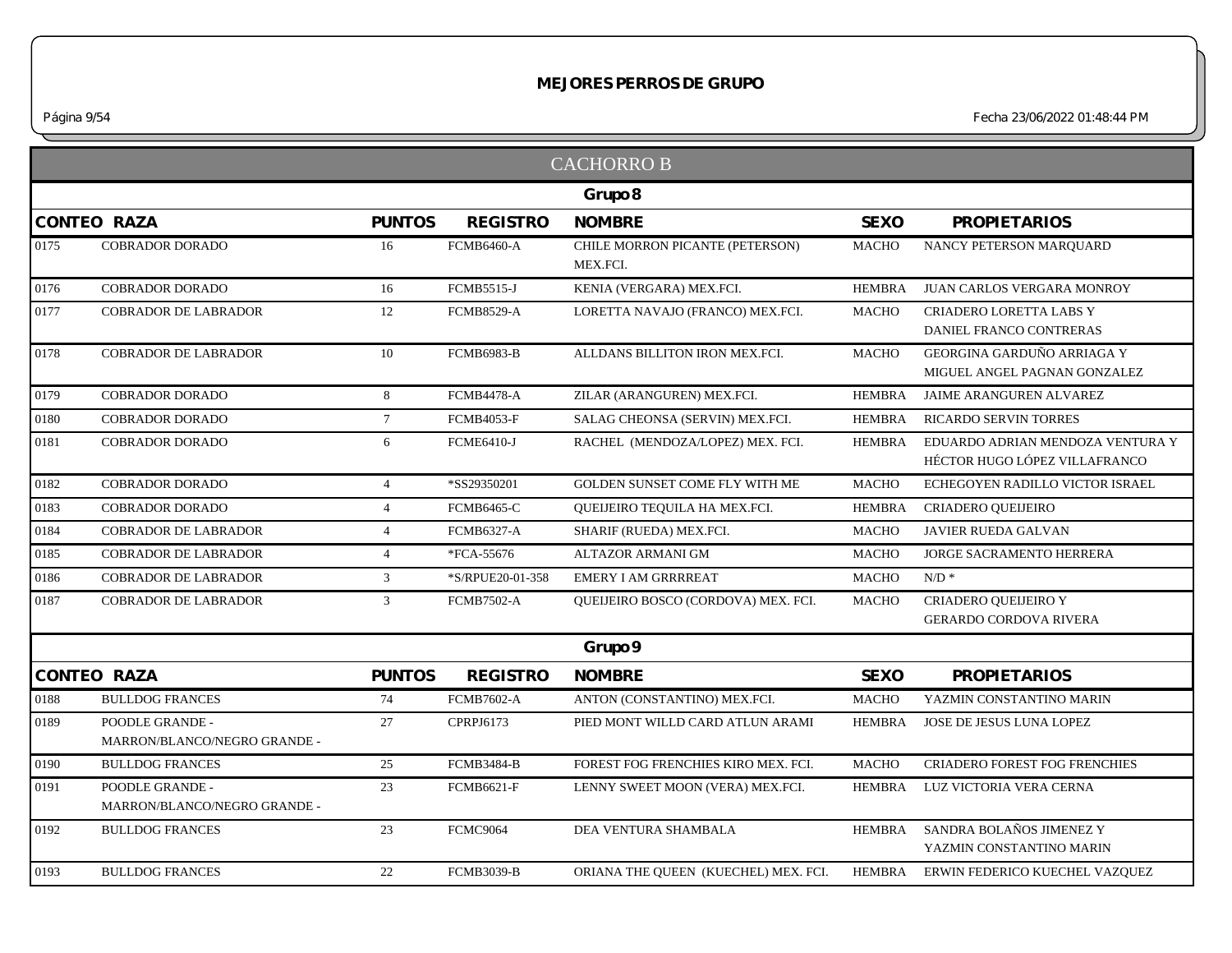|                    |                                                 |                |                   | <b>CACHORRO B</b>                           |               |                                    |
|--------------------|-------------------------------------------------|----------------|-------------------|---------------------------------------------|---------------|------------------------------------|
|                    |                                                 |                |                   | Grupo 9                                     |               |                                    |
| <b>CONTEO RAZA</b> |                                                 | <b>PUNTOS</b>  | <b>REGISTRO</b>   | <b>NOMBRE</b>                               | <b>SEXO</b>   | <b>PROPIETARIOS</b>                |
| 0194               | POODLE GRANDE -<br>MARRON/BLANCO/NEGRO GRANDE - | 22             | <b>FCMB5053-C</b> | ARTEMISA DE MITILENE (CANTÚ) MEX.FCI.       | HEMBRA        | AZARETH JIMENNA CANTÚ PEÑA         |
| 0195               | CHIHUAHUEÑO PELO LARGO PELO LARGO               | 21             | <b>FCMB8510-B</b> | JE-MORENO TILIN MEX.FCI.                    | <b>MACHO</b>  | CRIADERO JE-MORENO                 |
| 0196               | <b>PEKINES</b>                                  | 20             | <b>FCMB3546-A</b> | BIG BOY D'ARIZA (HERNANDEZ) MEX. FCI.       | <b>MACHO</b>  | <b>IVAN DANIEL HERNANDEZ ARIZA</b> |
| 0197               | <b>SHIH TZU</b>                                 | 20             | <b>FCMB5738-B</b> | JEILUN (CHERNOVA) MEX.FCI.                  | <b>MACHO</b>  | <b>ANNA CHERNOVA</b>               |
| 0198               | <b>PUG</b>                                      | 18             | <b>FCMC8316-B</b> | SAPOBLED MEX SNOWFLAKE (FLORES)<br>MEX.FCI. | <b>HEMBRA</b> | BENJAMIN FLORES REYES              |
| 0199               | <b>SHIH TZU</b>                                 | 15             | <b>FCMB4678-A</b> | CHEWBACCA (VERGARA) MEX.FCI                 | <b>MACHO</b>  | BRENDA CIDAY GUAJARDO GANDARILLA   |
| 0200               | POODLE GRANDE -<br>MARRON/BLANCO/NEGRO GRANDE - | 14             | <b>FCMC8591</b>   | EL YOC ELENA                                | <b>HEMBRA</b> | MARIA DEL CARMEN ANDRADE GOMEZ     |
| 0201               | <b>SHIH TZU</b>                                 | 14             | <b>FCMB4635-A</b> | SNOW DROP (VAZQUEZ) MEX. FCI.               | <b>HEMBRA</b> | MONSERRAT VAZQUEZ CALVO            |
| 0202               | <b>BOSTON TERRIER</b>                           | 13             | <b>FCMB6498</b>   | <b>JULLI CD NT OF J PASSARELLI</b>          | <b>HEMBRA</b> | KATERYNA VARHANOVA                 |
| 0203               | <b>SHIH TZU</b>                                 | 13             | <b>FCMB5049-A</b> | BILL (LUNA) MEX. FCI.                       | <b>MACHO</b>  | CAROLINA DUARTE MARTINEZ           |
| 0204               | CHIHUAHUEÑO PELO LARGO PELO LARGO               | 12             | <b>FCMB7860</b>   | BK'S WILDFIRE SANDOVAL                      | <b>MACHO</b>  | ANGEL SANDOVAL FLORES              |
| 0205               | <b>SHIH TZU</b>                                 | 9              | <b>FCMB9008-D</b> | NUGUET (NAVARRO) MEX.FCI.                   | <b>HEMBRA</b> | KARLA TRACONIS BRAVO               |
| 0206               | <b>CAVALIER KING CHARLES SPANIEL</b>            | 9              | <b>FCMB9323</b>   | <b>B-KROGES SPY WHO LEVOD ME</b>            | <b>MACHO</b>  | ANA CECILIA AGUILAR MARTINEZ       |
| 0207               | CHIHUAHUEÑO PELO CORTO PELO CORTO               | 8              | <b>FCMB5873-D</b> | JE-MORENO FRIDA MEX. FCI.                   | <b>HEMBRA</b> | <b>CRIADERO JE-MORENO</b>          |
| 0208               | <b>SHIH TZU</b>                                 | 8              | <b>FCMB5738-D</b> | USSURI (CHERNOVA) MEX.FCI.                  | <b>HEMBRA</b> | ANNA CHERNOVA                      |
| 0209               | <b>SHIH TZU</b>                                 | 8              | <b>FCMC9102</b>   | O*HARA SKARLETT                             | <b>HEMBRA</b> | ANNA CHERNOVA                      |
| 0210               | <b>BULLDOG FRANCES</b>                          | 6              | <b>FCMC8473</b>   | PED FUROR MILO                              | <b>MACHO</b>  | JOSE MANUEL ALVAREZ FONT           |
| 0211               | <b>BULLDOG FRANCES</b>                          | 6              | <b>FCMC8865</b>   | <b>IMPROVISO ES BLAZING</b>                 | <b>MACHO</b>  | MARTHA JUDITH RODRIGUEZ CADENA     |
| 0212               | <b>SHIH TZU</b>                                 | 6              | <b>FCMB7403-B</b> | BRUCE (LUNA) MEX. FCI.                      | <b>MACHO</b>  | MARIA ESTHER BAEZA HERNÁNDEZ       |
| 0213               | <b>BULLDOG FRANCES</b>                          | 5 <sup>5</sup> | <b>FCMB3271-A</b> | LE PETITE SIMONE (ANDRADE) MEX. FCI.        | <b>HEMBRA</b> | ROGELIO ANDRADE TORRE              |
| 0214               | CHIHUAHUEÑO PELO CORTO PELO CORTO               | 5 <sup>5</sup> | <b>FCME9206-A</b> | FIESTA (SANDOVAL) MEX.FCI.                  | <b>HEMBRA</b> | ANGEL SANDOVAL FLORES              |
| 0215               | <b>BULLDOG FRANCES</b>                          | $\mathfrak{Z}$ | <b>FCMB6936-E</b> | VIANAC SALSA MEX.FCI.                       | <b>HEMBRA</b> | CRIADERO VIANAC.AC                 |
| 0216               | <b>MALTES</b>                                   | $\mathfrak{Z}$ | <b>FCMA0551</b>   | <b>GALAXY CRYSTAL URUS LAMBORGHINI</b>      | <b>MACHO</b>  | HERSILIA ZAMONSETT OCHOA           |
| 0217               | <b>SHIH TZU</b>                                 | $\overline{2}$ | <b>FCMB4292-A</b> | GISSA (NUÑEZ) MEX.FCI.                      | <b>HEMBRA</b> | SAMUEL DAVID NUÑEZ SEGOVIA         |
| 0218               | CHIHUAHUEÑO PELO CORTO PELO CORTO               | 2              | <b>FCMC9017-A</b> | IVANIA (GONZALEZ) MEX.FCI.                  |               | HEMBRA ADAN GONZALEZ LOPEZ         |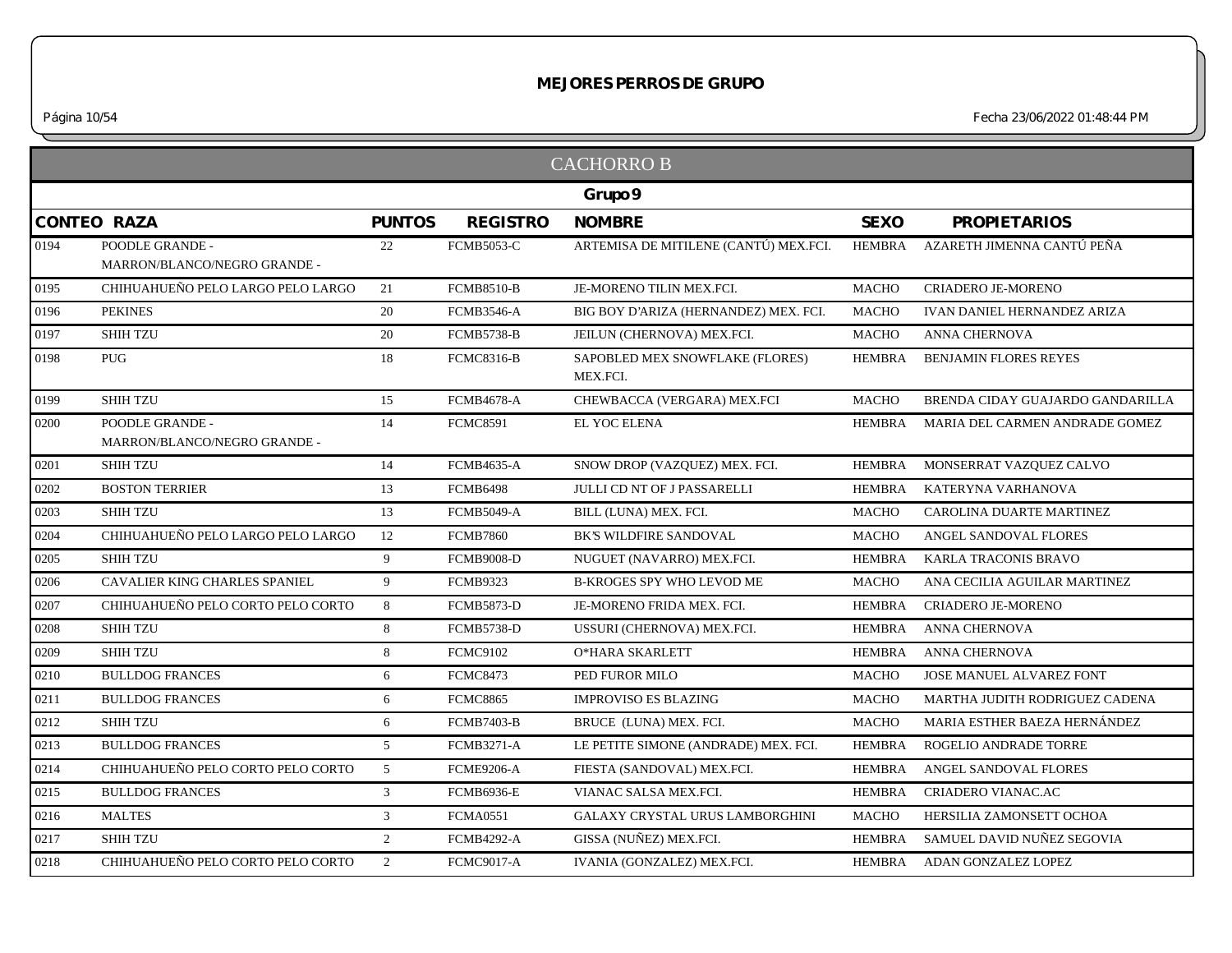*Página 11/54 Fecha 23/06/2022 01:48:44 PM*

|                    |                                   |                |                   | <b>CACHORROB</b>                             |               |                                   |
|--------------------|-----------------------------------|----------------|-------------------|----------------------------------------------|---------------|-----------------------------------|
|                    |                                   |                |                   | Grupo 9                                      |               |                                   |
| <b>CONTEO RAZA</b> |                                   | <b>PUNTOS</b>  | <b>REGISTRO</b>   | <b>NOMBRE</b>                                | <b>SEXO</b>   | <b>PROPIETARIOS</b>               |
| 0219               | <b>BULLDOG FRANCES</b>            | $\overline{2}$ | *RG/SPE/21/00872  | <b>BULL RANCH MX GRAVIOLA</b>                | <b>HEMBRA</b> | $N/D$ *                           |
| 0220               | <b>SHIH TZU</b>                   | $\overline{2}$ | <b>FCMB7403-E</b> | ADELE (LUNA) MEX. FCI.                       | <b>HEMBRA</b> | GUILLERMO YERET LUNA ALEJANDRO    |
| 0221               | <b>BICHON HABANERO</b>            |                | <b>FCMB5966</b>   | <b>DOLORES RIO PRIMERO</b>                   | <b>HEMBRA</b> | ALESSY CATALINA ZUÑIGA VILLARREAL |
| 0222               | <b>CRESTADO CHINO</b>             |                | <b>FCMC8250-C</b> | <b>OUEEN IM ON FIRE (CANTARELL) MEX.FCI.</b> | <b>HEMBRA</b> | CAROLINA CANTARELL TAPPAN         |
| 0223               | CHIHUAHUEÑO PELO CORTO PELO CORTO |                | <b>FCME9019-A</b> | DREAM HUNTER (SANDOVAL) MEX. FCI.            | <b>HEMBRA</b> | ANGEL SANDOVAL FLORES             |
| 0224               | CHIHUAHUEÑO PELO CORTO PELO CORTO |                | <b>FCMB6576-B</b> | FERCA'S CATRINA MEX. FCI.                    | <b>HEMBRA</b> | <b>CRIADERO FERCAS</b>            |
| 0225               | <b>SHIH TZU</b>                   |                | <b>FCMB9008-E</b> | LUNA (NAVARRO) MEX.FCI.                      | <b>HEMBRA</b> | FLOR LETICIA NAVARRO CONTRERAS    |
|                    |                                   |                |                   | Grupo 10                                     |               |                                   |
| <b>CONTEO RAZA</b> |                                   | <b>PUNTOS</b>  | <b>REGISTRO</b>   | <b>NOMBRE</b>                                | <b>SEXO</b>   | <b>PROPIETARIOS</b>               |
| 0226               | <b>AFGANO</b>                     | 99             | <b>FCMC8775-D</b> | <b>EMPIRE JOOP MEX.FCI.</b>                  | <b>MACHO</b>  | JACQUELINE FINKEL                 |
| 0227               | WHIPPET                           | 31             | <b>FCMB4368-B</b> | KALVIN (CHAPA) MEX.FCI.                      | <b>MACHO</b>  | DAVID FLORES FARFAN Y             |
|                    |                                   |                |                   |                                              |               | <b>GUSTAVO BOUZAS GAYA</b>        |
| 0228               | <b>BORZOI</b>                     | 8              | *S/RPUE20-01-436  | <b>SUPERLATIVE</b>                           | <b>MACHO</b>  | $N/D$ *                           |
| 0229               | <b>WHIPPET</b>                    | 8              | <b>FCMB6960-E</b> | EMORI ECCO OV1 (RIVAS) MEX.FCI.              | <b>HEMBRA</b> | RICARDO ZAMUDIO CRODA             |
| 0230               | <b>LOBERO IRLANDES</b>            | 5              | <b>FCMC8135-B</b> | LULÚ (MARTINEZ) MEX.FCI.                     | <b>HEMBRA</b> | ROBERTO MARTINEZ ARANA            |
|                    |                                   |                |                   | Grupo 11                                     |               |                                   |
| <b>CONTEO RAZA</b> |                                   | <b>PUNTOS</b>  | <b>REGISTRO</b>   | <b>NOMBRE</b>                                | <b>SEXO</b>   | <b>PROPIETARIOS</b>               |
| 0231               | <b>CALUPOH</b>                    | 32             | <b>FCME8964-B</b> | CALVIN (HELGUERA) MEX.FCI.                   | <b>MACHO</b>  | <b>BEATRIZ HELGUERA NIETO</b>     |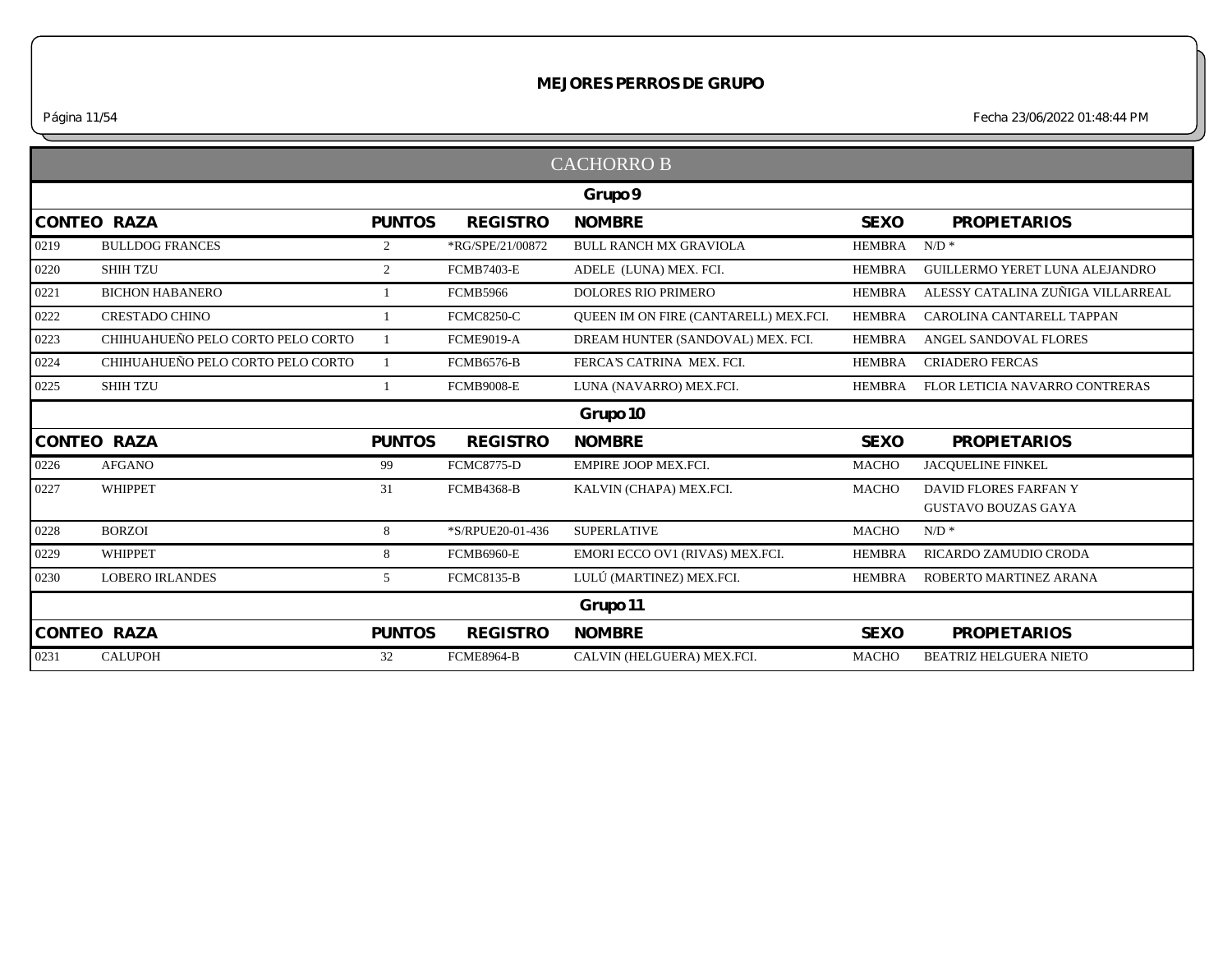*Página 12/54 Fecha 23/06/2022 01:48:44 PM*

|      |                                       |                 |                   | <b>JOVEN</b>                                           |                         |                                 |
|------|---------------------------------------|-----------------|-------------------|--------------------------------------------------------|-------------------------|---------------------------------|
|      |                                       |                 |                   | Grupo 1                                                |                         |                                 |
|      | <b>CONTEO RAZA</b>                    | <b>PUNTOS</b>   | <b>REGISTRO</b>   | <b>NOMBRE</b>                                          | <b>SEXO</b>             | <b>PROPIETARIOS</b>             |
| 0232 | WELSH CORGI PEMBROKE                  | 120             | <b>FCMB7992</b>   | LUXBERRY BUTTERFLY                                     | <b>HEMBRA</b>           | <b>JOSE AMBROSIO CORO MENA</b>  |
| 0233 | PASTOR AUSTRALIANO                    | 38              | <b>FCMD3089-C</b> | FREDDIE (VAZQUEZ) MEX.FCI.                             | <b>MACHO</b>            | RICARDO VAZQUEZ MALDONADO       |
| 0234 | WELSH CORGI PEMBROKE                  | 30              | <b>CPRPI4334</b>  | <b>LUXBERRY BATERFLY</b>                               | <b>HEMBRA</b>           | <b>JOSE AMBROSIO CORO MENA</b>  |
| 0235 | <b>GANADERO AUSTRALIANO</b>           | 25              | <b>FCMB0720-D</b> | TOKIO EMMA (ALMANZA/CRUZ) MEX. FCI.                    | <b>HEMBRA</b>           | MIGUEL ANGEL PEREZ MARIN        |
| 0236 | PASTOR AUSTRALIANO                    | 20              | <b>FCMC4893-C</b> | ANES AUSSIES CANDY GIRL MEX. FCI.                      | <b>HEMBRA</b>           | <b>CRIADERO ANES AUSSIES</b>    |
| 0237 | PASTOR DE BRIE                        | 18              | <b>FCMB1320-D</b> | CATRINA (BOUCHOT) MEX.FCI.                             | HEMBRA                  | JOSE GERARDO MONTES SUAREZ      |
| 0238 | PASTOR DE BRIE                        | 17              | <b>FCMB6518-A</b> | FHARA DIVA (AVENDAÑO) MEX.FCI.                         | <b>HEMBRA</b>           | MARIA JOSEFINA AVENDAÑO LOPEZ   |
| 0239 | PASTOR DE SHETLAND                    | 16              | <b>FCMB7921</b>   | LEIGH-HI'S IKAL                                        | <b>MACHO</b>            | OSCAR RODRIGO PEREZ MOLINA      |
| 0240 | <b>BORDER COLLIE</b>                  | 13              | <b>FCMB0001-B</b> | SHURI (FERNANDEZ) MEX.FCI.                             | <b>HEMBRA</b>           | ADRIAN FERNANDEZ YESAKI         |
| 0241 | <b>COLLIE BARBUDO</b>                 | 13              | <b>FCMD3398-F</b> | ALIKA (VAZQUEZ) MEX. FCI.                              | <b>HEMBRA</b>           | ANEL VAZQUEZ FRANCHINI          |
| 0242 | PASTOR AUSTRALIANO                    | 12              | <b>FCMD2349-A</b> | THIAGO (VARGAS) MEX.FCI.                               | <b>MACHO</b>            | ROCIO VARGAS CASTRO             |
| 0243 | WELSH CORGI PEMBROKE                  | 12              | <b>FCMC8140</b>   | ADIL GAYAZ ORIGAMI                                     | <b>HEMBRA</b>           | LEONARDO VI SALDAÑA GONZALEZ    |
| 0244 | PASTOR AUSTRALIANO                    | 12              | <b>FCMB4030-B</b> | ANES AUSSIES BLACK PEARL (HORMIGO)                     | <b>HEMBRA</b>           | <b>CRIADERO ANES AUSSIES Y</b>  |
|      |                                       |                 |                   | MEX. FCI.                                              |                         | DANIELA HORMIGO MARTINEZ        |
| 0245 | <b>ANTIGUO PASTOR INGLES</b>          | 12              | <b>FCMC8318</b>   | MARGARET OND BRANDFORD                                 | HEMBRA                  | PADILLA MORALES DAVID           |
| 0246 | PASTOR AUSTRALIANO                    | 11              | <b>FCMB6031</b>   | BARSTONE-ARGENTINA SHE LOVES ME                        | HEMBRA                  | <b>MARINE FROMENT</b>           |
| 0247 | PASTOR BELGA MALINOIS MALINOIS        | 9               | <b>FCMB1651-C</b> | KENDRA (ARNAUDA) MEX.FCI.                              | <b>HEMBRA</b>           | DANNYA HITZEL ARNAUDA MARTINEZ  |
| 0248 | <b>ANTIGUO PASTOR INGLES</b>          | 9               | <b>FCME6618-G</b> | MAGGIE (ARRIAGA) MEX.FCI.                              | HEMBRA                  | ARRIAGA LUNA GENOVEVO NESTOR    |
| 0249 | PASTOR AUSTRALIANO                    | 8               | FCMC4894-H        | CHEZZ (AMAYA) MEX. FCI.                                | <b>HEMBRA</b>           | <b>MARTIN AMAYA RIVERA</b>      |
| 0250 | PASTOR ALEMAN PELO CORTO PELO CORTO   | 8               | <b>FCMC5527-D</b> | CANDY (NUÑEZ) MEX. FCI.                                | HEMBRA                  | PAVEL RAFAEL NUÑEZ HERNANDEZ    |
| 0251 | WELSH CORGI PEMBROKE                  | 8               | <b>FCMB4022-A</b> | ALPEN DONA (MORA) MEX.FCI.                             | <b>HEMBRA</b>           | <b>RUBEN PENICHE PASOS</b>      |
| 0252 | PASTOR AUSTRALIANO                    | 8               | <b>FCMB9327</b>   | NEBESNIY ALJANS FENDERMEN                              | <b>MACHO</b>            | VIRIDIANA RAMIREZ MORELOS       |
| 0253 | PASTOR ALEMAN PELO CORTO              | 8               | <b>FCMB7393-A</b> | KIA (GONZALEZ) MEX. FCI.                               | HEMBRA                  | NO SE ENCONTRARON PROPIETARIOS  |
| 0254 | PASTOR AMERICANO MINIATURA            | 8               | <b>FCMB6455</b>   | TWOJ'S DANCING IN THE MOONLIGHT FOR<br><b>DUXMINIS</b> | HEMBRA                  | MARIA MERCEDES CARDENAS VAQUERO |
| 0255 | PASTOR DE SHETLAND                    | 8               | <b>FCMB4081-A</b> | IRIS (SANCHEZ) MEX. FCI.                               | HEMBRA                  | <b>EMILIA SANCHEZ AYON</b>      |
| 0256 | PASTOR AUSTRALIANO                    | $7\overline{ }$ | <b>FCMB1318</b>   | COPPERRIDGE DANCER OF THE FALL                         | <b>HEMBRA</b>           | <b>MARINE FROMENT</b>           |
| 0257 | PASTOR ALEMAN PELO CORTO PELO CORTO 7 |                 | *S/RTOR02-02-026  | FOREST KNOLL LADY FOR A NIGHT V OVI                    | HEMBRA N/D <sup>*</sup> |                                 |
|      |                                       |                 |                   |                                                        |                         |                                 |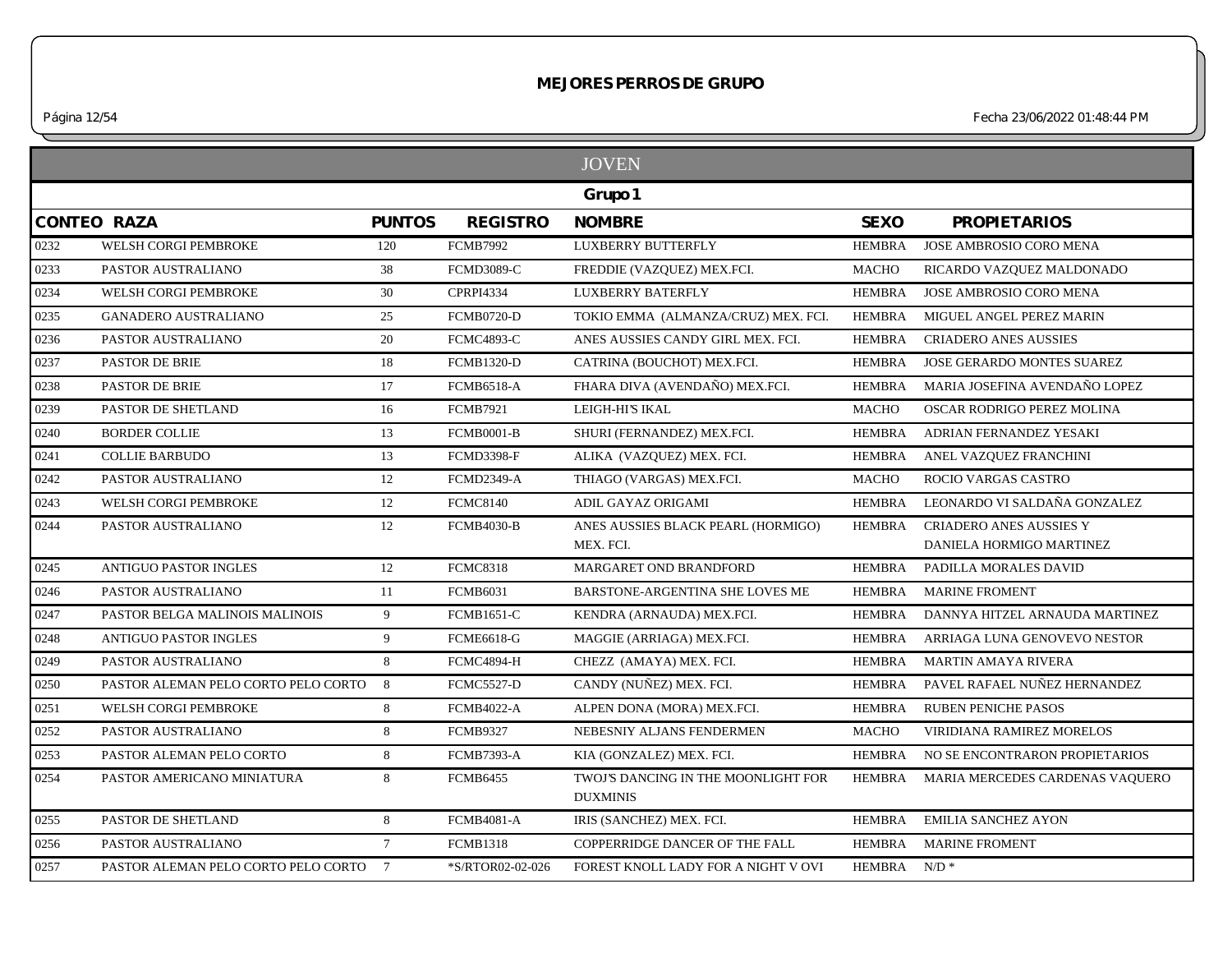*Página 13/54 Fecha 23/06/2022 01:48:44 PM*

|      |                                                |                 |                   | <b>JOVEN</b>                                 |               |                                |
|------|------------------------------------------------|-----------------|-------------------|----------------------------------------------|---------------|--------------------------------|
|      |                                                |                 |                   | Grupo 1                                      |               |                                |
|      | <b>CONTEO RAZA</b>                             | <b>PUNTOS</b>   | <b>REGISTRO</b>   | <b>NOMBRE</b>                                | <b>SEXO</b>   | <b>PROPIETARIOS</b>            |
|      |                                                |                 |                   | VON OSSA                                     |               |                                |
| 0258 | PASTOR AUSTRALIANO                             | $7\overline{ }$ | <b>FCMC4894-A</b> | STARK (AMAYA) MEX. FCI.                      | <b>MACHO</b>  | <b>MARTIN AMAYA RIVERA</b>     |
| 0259 | PASTOR AUSTRALIANO                             | 6               | <b>FCMC1853-C</b> | TEARS IN HEAVEN (HORMIGO/CUANAL)             | HEMBRA        | DANIELA HORMIGO MARTINEZ Y     |
|      |                                                |                 |                   | MEX.FCI.                                     |               | ALFREDO CUANAL ALMAZAN         |
| 0260 | PASTOR AUSTRALIANO                             | 6               | FCMD3089-B        | BLUE SHADOW (VAZQUEZ) MEX.FCI.               | <b>MACHO</b>  | RICARDO VAZQUEZ MALDONADO      |
| 0261 | WELSH CORGI PEMBROKE                           | 6               | <b>FCMB5855-C</b> | DASHA (PENICHE) MEX. FCI.                    | <b>HEMBRA</b> | VICTOR MANUEL VARGAS BELLO     |
| 0262 | PASTOR AUSTRALIANO                             | 6               | <b>FCMB4030-D</b> | ANES AUSSIES JUST BELIVE (HORMIGO)           | <b>HEMBRA</b> | <b>CRIADERO ANES AUSSIES Y</b> |
|      |                                                |                 |                   | MEX. FCI.                                    |               | DANIELA HORMIGO MARTINEZ       |
| 0263 | PASTOR DE SHETLAND                             | $5\overline{)}$ | <b>FCMD3140-A</b> | APPA JOSEFO (MACIAS) MEX. FCI.               | <b>MACHO</b>  | CARLOS ALBERTO MACIAS GARCIA   |
| 0264 | PASTOR BELGA GROENENDAEL<br><b>GROENENDAEL</b> | 5               | <b>FCMB5065</b>   | VAN HELSING SULTAN DIAMONDS                  | <b>MACHO</b>  | IVONNE ADRIANA DAMM GONZALEZ   |
| 0265 | PASTOR BELGA MALINOIS MALINOIS                 | 5 <sup>5</sup>  | <b>FCMB1680-F</b> | DEJA VU (GAYMER) MEX.FCI.                    | <b>HEMBRA</b> | MA.VERONICA GAYMER ALCAYAGA    |
| 0266 | <b>BORDER COLLIE</b>                           | $\overline{4}$  | <b>FCMC3443-A</b> | AQUILES (SERVIN) MEX.FCI.                    | <b>MACHO</b>  | <b>RICARDO SERVIN TORRES</b>   |
| 0267 | WELSH CORGI PEMBROKE                           | $\overline{4}$  | <b>FCMC5070-B</b> | CHARLES CHAPLIN (DORANTES) MEX. FCI.         | <b>MACHO</b>  | VICTOR MANUEL VARGAS BELLO     |
| 0268 | PASTOR ALEMAN PELO LARGO PELO LARGO 4          |                 | <b>FCMD2778-E</b> | WANDA VON ARISCH VERHAAL                     | HEMBRA        | ALEJANDRO ARIAS RAMIREZ        |
| 0269 | WELSH CORGI PEMBROKE                           | $\overline{4}$  | <b>FCMC7581-A</b> | JOWDY GOLDEN THUNDER (ALLEGRE)<br>MEX.FCI.   | <b>MACHO</b>  | MARLENE ALLEGRE HERNANDEZ      |
| 0270 | PASTOR BELGA GROENENDAEL<br><b>GROENENDAEL</b> | $\overline{4}$  | <b>FCMC8765</b>   | URBISE DE LA CHENESTRE                       | <b>MACHO</b>  | ULISES SERRANO JIMENEZ         |
| 0271 | PASTOR ALEMAN PELO CORTO PELO CORTO 4          |                 | <b>FCMD3360-D</b> | FARRAH VON DER HOFFNUNGSWEIDEN               | HEMBRA        | FABIOLA GONZALEZ MENDEZ        |
| 0272 | WELSH CORGI PEMBROKE                           | $\overline{4}$  | <b>CPRPI4624</b>  | ALENCLAUD FLORENCIO                          | <b>MACHO</b>  | <b>JOSE AMBROSIO CORO MENA</b> |
| 0273 | WELSH CORGI PEMBROKE                           | $\overline{4}$  | <b>FCMC8248-F</b> | LAGUERTHA SIELD WOMAN (CANDILA)<br>MEX.FCI.  | <b>HEMBRA</b> | LORENA CANDILA ANCONA          |
| 0274 | PASTOR DE SHETLAND                             | $\overline{3}$  | <b>FCMB3397</b>   | <b>SCOTFIELD'S MIDNIGHT EXPRESS</b>          | <b>MACHO</b>  | ANDRES JAVIER MARTIN ESCOBAR   |
| 0275 | PASTOR DE SHETLAND                             | $\overline{3}$  | <b>FCMB1870-D</b> | HELA VALKIRIAN (PERAZA) MEX. FCI.            | <b>HEMBRA</b> | CARLOS ALBERTO MACIAS GARCIA   |
| 0276 | PASTOR DE SHETLAND                             | 3               | <b>FCMC5565-D</b> | QUALITY SPECIAL MOMENT (ALLEGRE)<br>MEX.FCI. | <b>MACHO</b>  | CARLOS ALBERTO MACIAS GARCIA   |
| 0277 | PASTOR ALEMAN PELO CORTO PELO CORTO 3          |                 | <b>FCME8839-A</b> | ASTOR (PEREZ) MEX. FCI.                      | <b>MACHO</b>  | MARINA PEREZ ROMERO            |
| 0278 | <b>BORDER COLLIE</b>                           | 3               | <b>FCMB1221-B</b> | NIKO (SERVIN) MEX. FCI.                      | MACHO         | <b>RICARDO SERVIN TORRES</b>   |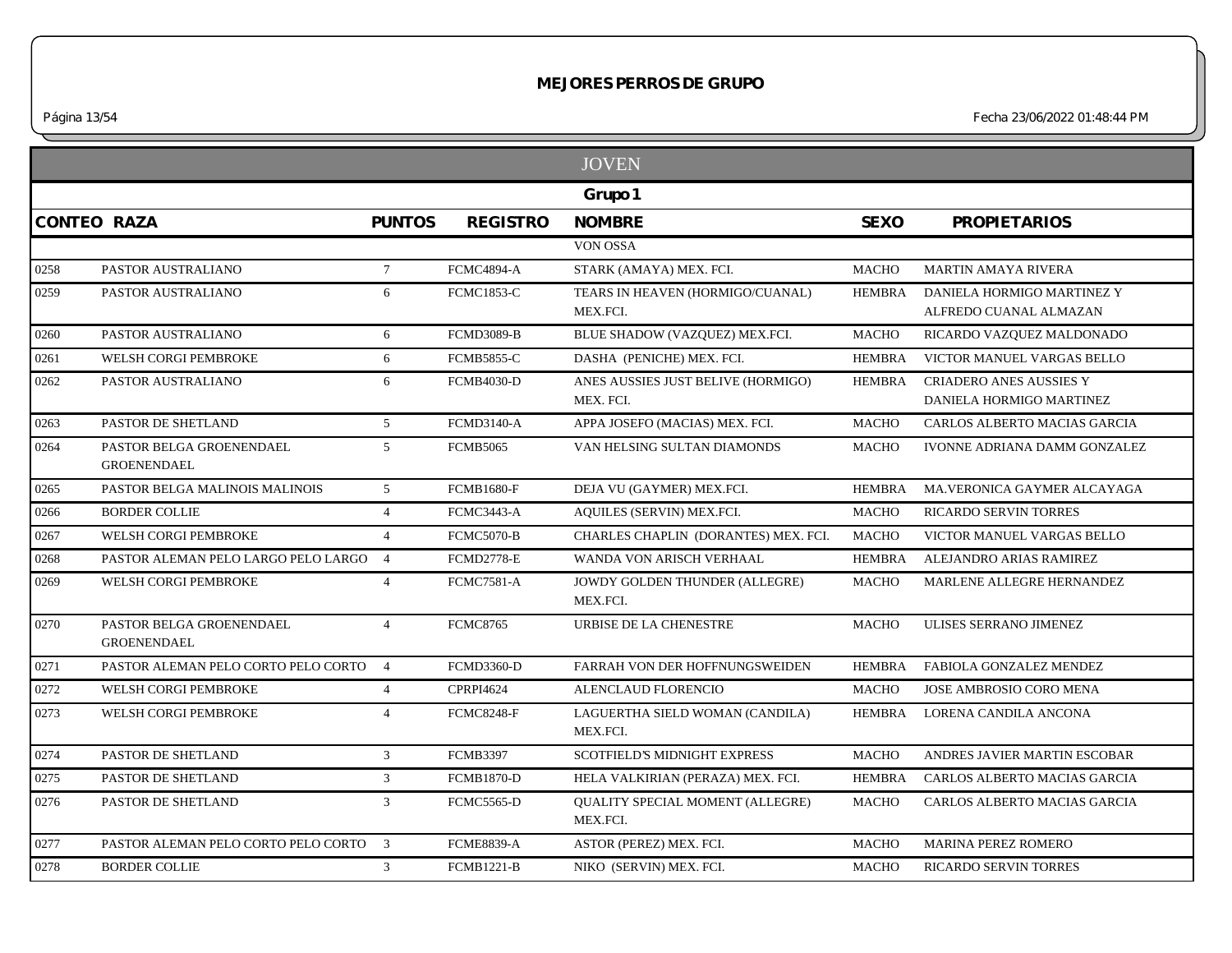*Página 14/54 Fecha 23/06/2022 01:48:44 PM*

|      |                                                         |                |                   | <b>JOVEN</b>                                               |               |                                                                                        |
|------|---------------------------------------------------------|----------------|-------------------|------------------------------------------------------------|---------------|----------------------------------------------------------------------------------------|
|      |                                                         |                |                   | Grupo 1                                                    |               |                                                                                        |
|      | <b>CONTEO RAZA</b>                                      | <b>PUNTOS</b>  | <b>REGISTRO</b>   | <b>NOMBRE</b>                                              | <b>SEXO</b>   | <b>PROPIETARIOS</b>                                                                    |
| 0279 | PASTOR AUSTRALIANO                                      | 3              | FCMC6844-A        | JR SOMONS (HERNANDEZ) MEX.FCI.                             | <b>MACHO</b>  | ANTONIO RAMON GONZALEZ MARTINEZ                                                        |
| 0280 | PASTOR DE SHETLAND                                      | 2              | <b>FCMC5565-G</b> | <b>OUESITO MIO (ALLEGRE) MEX.FCI.</b>                      | <b>MACHO</b>  | MARLENE ALLEGRE HERNANDEZ                                                              |
| 0281 | PASTOR AUSTRALIANO                                      | 2              | <b>FCMD3089-F</b> | CAMELIA (VAZQUEZ) MEX.FCI.                                 | <b>HEMBRA</b> | JUAN RAMON HERNANDEZ CARDENAS                                                          |
| 0282 | PASTOR ALEMAN PELO LARGO PELO LARGO 2                   |                | <b>FCMB9622-A</b> | RON (ARCE) MEX. FCI.                                       | <b>MACHO</b>  | NO SE ENCONTRARON PROPIETARIOS                                                         |
| 0283 | PASTOR AUSTRALIANO                                      | $\overline{1}$ | GZ-6985-J         | DOUBLE LUA (RAMIREZ) MEX.                                  | <b>HEMBRA</b> | VIRIDIANA RAMIREZ MORELOS                                                              |
| 0284 | <b>PUMI</b>                                             | $\mathbf{1}$   | <b>FCMC7657-A</b> | NEED'S NO INTRODUCTION<br>(SANCHEZ/LEVY/SANTIAGO) MEX.FCI. | <b>MACHO</b>  | SANCHEZ PALOMEQUE DIEGO Y<br>CHRIS LEVY & THOMAS H. LEVY Y<br>RENATA SANTIAGO PRECIADO |
| 0285 | PASTOR ALEMAN PELO CORTO PELO CORTO                     | $\overline{1}$ | <b>FCME4860-A</b> | <b>OCONOR VON ZARHUE</b>                                   | <b>MACHO</b>  | JAIME HUERTA CARRASCO                                                                  |
|      |                                                         |                |                   | Grupo 2                                                    |               |                                                                                        |
|      | <b>CONTEO RAZA</b>                                      | <b>PUNTOS</b>  | <b>REGISTRO</b>   | <b>NOMBRE</b>                                              | <b>SEXO</b>   | <b>PROPIETARIOS</b>                                                                    |
| 0286 | <b>BULLDOG INGLES</b>                                   | 47             | <b>FCMB1343-A</b> | THE KING ARTHUR (ARANGO/VANEGAS)<br>MEX.FCI.               | <b>MACHO</b>  | JASSIEL DE JESUS ARANGO AYUSO Y<br>LUIS MARIO VANEGAS RIVERO                           |
| 0287 | SCHNAUZER GIGANTE NEGRO NEGRO                           | 28             | <b>FCMC3866-G</b> | LEIA ORGANA ALDERAN (MORALES)<br>MEX.FCI.                  | <b>HEMBRA</b> | <b>JOSE JAVIER DIAZ VERA</b>                                                           |
| 0288 | <b>DOBERMANN</b>                                        | 27             | <b>FCMC7235-D</b> | DIPLOMATIC'S RIOJA MEX. FCI.                               | <b>HEMBRA</b> | LUIS ARTURO PADILLA HOIL                                                               |
| 0289 | <b>BULLDOG INGLES</b>                                   | 25             | <b>FCMB2156-A</b> | OBSESIONES PRETTY BOY (LUNA) MEX.FCI.                      | <b>MACHO</b>  | <b>CRIADERO OBSESIONES Y</b><br>MARIO ALBERTO LUNA VALDEZ                              |
| 0290 | <b>DOBERMANN</b>                                        | 24             | <b>FCMC1261-A</b> | MICHAEL JORDAN (OLIVERA) MEX.FCI.                          | <b>MACHO</b>  | MARCO ANTONIO OLIVERA OLIVERA                                                          |
| 0291 | SCHNAUZER MINIATURA SAL Y PIMIENTA<br><b>SAL Y PIMI</b> | 23             | <b>FCMC8546</b>   | <b>BEAUIDEAL BAILANDO</b>                                  | <b>MACHO</b>  | NORMA ALEJANDRA SUAREZ GONZALEZ                                                        |
| 0292 | <b>BOXER</b>                                            | 19             | <b>FCMC6652-D</b> | PERROFORMANCE FREYA (TENORIO)<br>MEX.FCI.                  | <b>HEMBRA</b> | IGNACIO TENORIO MENDOZA                                                                |
| 0293 | SCHNAUZER GIGANTE NEGRO NEGRO                           | 18             | <b>FCMC4882-A</b> | AUSTIN (VARGAS) MEX.FCI.                                   | <b>MACHO</b>  | JUAN BENJAMIN AQUINO ROBLES                                                            |
| 0294 | <b>BULLDOG INGLES</b>                                   | 16             | <b>FCMC6901-A</b> | AHSOKA TANO (CO9NTRERAS) MEX.FCI.                          | <b>HEMBRA</b> | EYNER RIKVAN CONTRERAS DIAZ                                                            |
| 0295 | FILA BRASILEÑO                                          | 16             | <b>FCMD3429-B</b> | ALUA HERNANDEZ MARTE MEX.FCI.                              | MACHO         | CRIADERO ALUA HERNANDEZ                                                                |
| 0296 | <b>ROTTWEILER</b>                                       | 15             | FCMC9444          | MERCY VON DER OBERSTEN                                     | <b>HEMBRA</b> | <b>RUBEN RODRIGUEZ</b>                                                                 |
| 0297 | SCHNAUZER GIGANTE NEGRO NEGRO                           | 14             | <b>FCMC7174</b>   | <b>ESCOBAR'S BELLA</b>                                     | <b>HEMBRA</b> | ENER ENRIQUE ESCOBAR AGUIRRE                                                           |
| 0298 | <b>DOBERMANN</b>                                        | 14             | <b>FCMC9456</b>   | KALORA'S EXCEPTION TO THE RULE                             | HEMBRA        | MIGUEL ALONSO PEREZ Y                                                                  |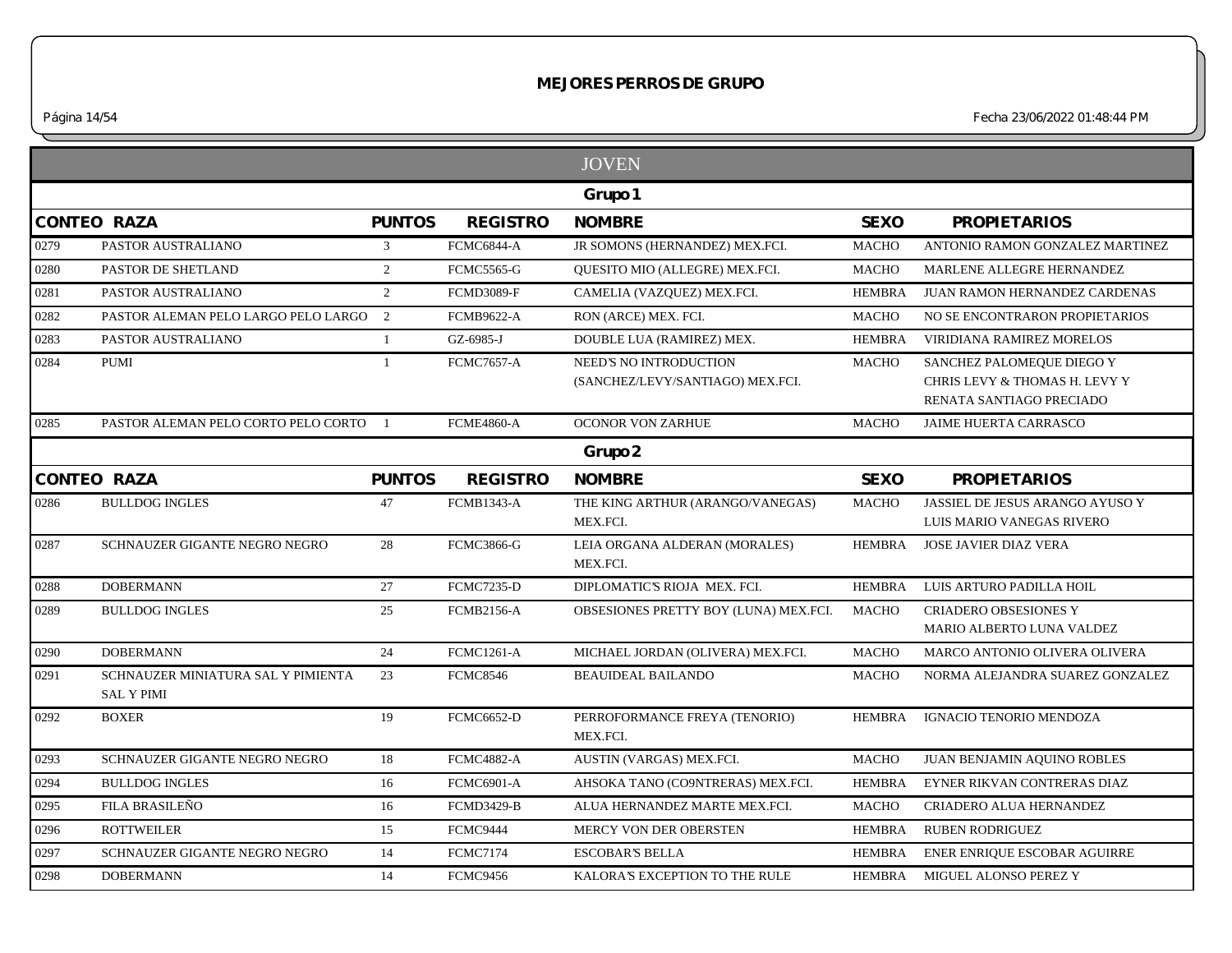|                    |                                                         |                 |                   | <b>JOVEN</b>                           |               |                                                           |
|--------------------|---------------------------------------------------------|-----------------|-------------------|----------------------------------------|---------------|-----------------------------------------------------------|
|                    |                                                         |                 |                   | Grupo 2                                |               |                                                           |
| <b>CONTEO RAZA</b> |                                                         | <b>PUNTOS</b>   | <b>REGISTRO</b>   | <b>NOMBRE</b>                          | <b>SEXO</b>   | <b>PROPIETARIOS</b>                                       |
|                    |                                                         |                 |                   |                                        |               | SILVIA INES TOJO Y<br><b>ESTELLE CORR</b>                 |
| 0299               | <b>MASTIN NAPOLITANO</b>                                | 13              | <b>FCMD3084</b>   | DEMIAN DEL TUTORE                      | <b>MACHO</b>  | ALFREDO ALVARADO MILLAN                                   |
| 0300               | SCHNAUZER MINIATURA SAL Y PIMIENTA<br><b>SAL Y PIMI</b> | 13              | <b>FCMB0224-D</b> | TROYA (LOZANO) MEX. FCI.               | <b>HEMBRA</b> | DANIEL LOZANO TELLEZ                                      |
| 0301               | <b>BULLDOG INGLES</b>                                   | 12              | <b>FCME6511</b>   | <b>D'NAHROS STAR JACOB</b>             | <b>MACHO</b>  | HUGO MARTINEZ BRITO                                       |
| 0302               | <b>DOBERMANN</b>                                        | 12              | <b>FCMC8882</b>   | KELSIA N MONFLOS ORION                 | <b>MACHO</b>  | RIVERO FALCON GABRIELA                                    |
| 0303               | <b>BOXER</b>                                            | 11              | <b>FCMB3281-A</b> | FRIDA (SUAREZ) MEX. FCI.               | <b>HEMBRA</b> | ERNESTO SUAREZ ESQUIVIAS                                  |
| 0304               | <b>ROTTWEILER</b>                                       | 10              | <b>FCMB1766-F</b> | LUNATICA VON DER GOPA'S MEX.FCI.       | <b>HEMBRA</b> | ENRIQUE GONZALEZ DE LA PARRA                              |
| 0305               | SCHNAUZER MINIATURA SAL Y PIMIENTA<br><b>SAL Y PIMI</b> | 10              | <b>FCME4093-A</b> | APOLO VI (ROJAS) MEX.FCI.              | <b>MACHO</b>  | IVAN DE JESUS ROJAS HERNANDEZ                             |
| 0306               | <b>ROTTWEILER</b>                                       | 9               | <b>FCMC3600-A</b> | AQUILES VON DER GOPA'S MEX. FCI.       | <b>MACHO</b>  | <b>CRIADERO VON DER GOPA'S</b>                            |
| 0307               | <b>MASTIN TIBETANO</b>                                  | 9               | <b>FCMC5976-A</b> | EVEREST DEL TIBET BRUMUS MEX. FCI.     | <b>MACHO</b>  | <b>EVEREST DEL TIBET</b>                                  |
| 0308               | <b>DOBERMANN</b>                                        | 8               | *S/RMEX26-08-119  | KALORA'S EXCEPTION TO THE RULE         | <b>HEMBRA</b> | $N/D$ *                                                   |
| 0309               | <b>DOGO DE BURDEOS</b>                                  | 8               | CPRPJ6103         | DADY LOS PICASOS                       | <b>MACHO</b>  | ROBERTO VAZQUEZ DURAN Y<br>DENISE MICHELLE MENDOZA BAHENA |
| 0310               | <b>DOBERMANN</b>                                        | 8               | <b>FCMB9626</b>   | <b>MONFLOS ARAGON</b>                  | <b>MACHO</b>  | JORGE IVAN MONTOYA FLORES                                 |
| 0311               | <b>ROTTWEILER</b>                                       | 8               | <b>FCMD3108-B</b> | UVA (MAYORGA) MEX.FCI.                 | <b>HEMBRA</b> | TOMAS CUELI GUTIERREZ                                     |
| 0312               | <b>DOBERMANN</b>                                        | $7\phantom{.0}$ | *S/RPAC06-01-093  | KELSIA N MONFLOS ORION                 | <b>MACHO</b>  | $N/D$ *                                                   |
| 0313               | <b>BULLDOG INGLES</b>                                   | $7\overline{ }$ | <b>FCMD2981-A</b> | MATRERO (MEYER) MEX.FCI.               | <b>MACHO</b>  | MANUEL MEYER CABRERA                                      |
| 0314               | <b>DOBERMANN</b>                                        | $7\overline{ }$ | <b>FCMB2762-C</b> | PETRA (BORUNDA) MEX. FCI.              | <b>HEMBRA</b> | BORUNDA ALMADA CESAR OCTAVIO                              |
| 0315               | <b>BOXER</b>                                            | $7\overline{ }$ | <b>FCMB4518-D</b> | CAROLINE (RAMOS) MEX.FCI.              | <b>HEMBRA</b> | JORGE ANTONIO VALLES RUIZ                                 |
| 0316               | <b>MASTIN NAPOLITANO</b>                                | $7\phantom{.0}$ | <b>FCMB2257-D</b> | ANDRMEDA (CARRILLO) MEX. FCI.          | <b>HEMBRA</b> | JOSE ARMANDO CARRILLO SERVIEN                             |
| 0317               | <b>GRAN DANES "LEONADO, ATIGRADO"</b><br>"LEONADO, ATIG | 6               | <b>FCMB3279-D</b> | DOLCE GABANA (ALBA) MEX.FCI.           | <b>HEMBRA</b> | CARLOS ALEJANDRO ALBA FELGUÉREZ                           |
| 0318               | <b>BULLMASTIFF</b>                                      | 6               | <b>FCMC6911-A</b> | DART IN THE RING (MALTCEVA) MEX.L FCI. | MACHO         | <b>MALTCEVA EKATERINA</b>                                 |
| 0319               | <b>BOXER</b>                                            | 6               | <b>FCMC6652-C</b> | TABATHA (TENORIO) MEX.FCI.             | <b>HEMBRA</b> | IGNACIO TENORIO MENDOZA                                   |
| 0320               | <b>ROTTWEILER</b>                                       | 5 <sup>5</sup>  | <b>FCMB1765-A</b> | KARMA VON DER GOPA'S MEX.FCI.          | <b>MACHO</b>  | ENRIQUE GONZALEZ DE LA PARRA                              |
| 0321               | <b>ROTTWEILER</b>                                       | 5 <sup>5</sup>  | <b>FCMD3108-C</b> | JADE VALIENTE (MAYORGA) MEX.FCI.       | <b>HEMBRA</b> | <b>ALEXIS ZANETE</b>                                      |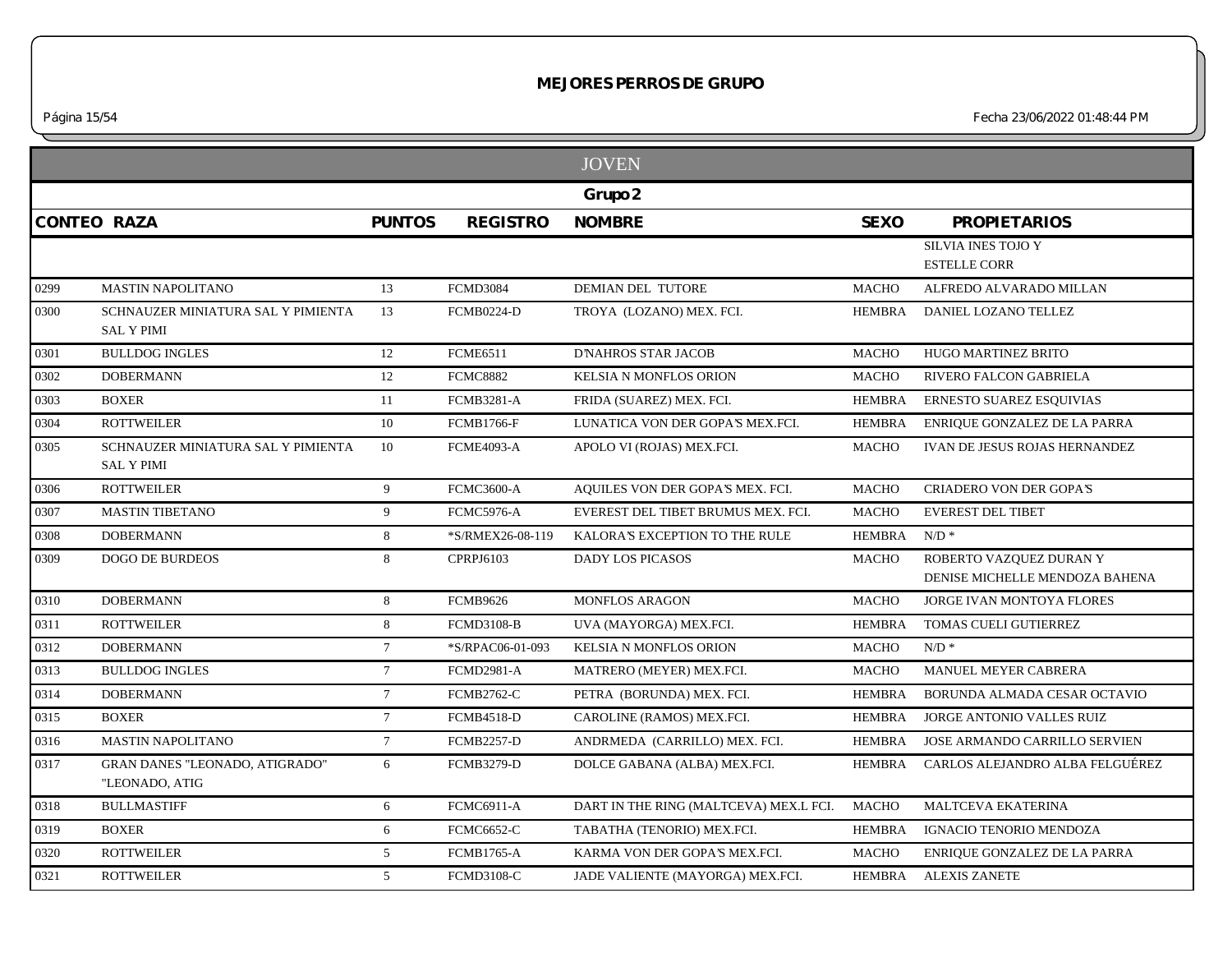*Página 16/54 Fecha 23/06/2022 01:48:45 PM*

|      |                                                         |                |                   | <b>JOVEN</b>                                       |               |                                                           |
|------|---------------------------------------------------------|----------------|-------------------|----------------------------------------------------|---------------|-----------------------------------------------------------|
|      |                                                         |                |                   | Grupo 2                                            |               |                                                           |
|      | <b>CONTEO RAZA</b>                                      | <b>PUNTOS</b>  | <b>REGISTRO</b>   | <b>NOMBRE</b>                                      | <b>SEXO</b>   | <b>PROPIETARIOS</b>                                       |
| 0322 | <b>DOGO DE BURDEOS</b>                                  | $\overline{4}$ | *S/RTOR02-02-110  | <b>INDALO DE CASTA</b>                             | <b>MACHO</b>  | $N/D$ *                                                   |
| 0323 | PRESA CANARIO                                           | $\overline{4}$ | <b>CPRI4296</b>   | HARLEY QUINN (VERGARA) MEX.                        | <b>HEMBRA</b> | SERGIO EDUARDO VERGARA LEE                                |
| 0324 | <b>BULLDOG INGLES</b>                                   | $\overline{4}$ | <b>FCMC5671-D</b> | LILIBETH WINDSOR (BLANCO) MEX.FCI.                 | <b>HEMBRA</b> | SERGIO EDUARDO VERGARA LEE                                |
| 0325 | <b>DOGO DE BURDEOS</b>                                  | $\overline{4}$ | <b>CPRPJ6100</b>  | ZORRO II LOS PICASOS                               | <b>MACHO</b>  | ROBERTO VAZQUEZ DURAN Y<br>DENISE MICHELLE MENDOZA BAHENA |
| 0326 | <b>CANE CORSO</b>                                       | $\overline{4}$ | <b>FCMC7059-B</b> | MELIODAS (CADENA) MEX.FCI.                         | <b>MACHO</b>  | ROBERTO CADENA GUZMAN                                     |
| 0327 | <b>DOBERMANN</b>                                        | $\overline{4}$ | <b>FCMC6428-C</b> | VIN DIESEL (DOMINGUEZ) MEX.FCI.                    | <b>MACHO</b>  | LUIS ARTURO PADILLA HOIL                                  |
| 0328 | <b>ROTTWEILER</b>                                       | $\overline{4}$ | <b>FCMB5264-B</b> | J-LUCIO (ARJONA) MEX. FCI.                         | <b>MACHO</b>  | JOSE GONZALO ARJONA SOLIS                                 |
| 0329 | <b>DOGO ARGENTINO</b>                                   | $\overline{4}$ | <b>FCMC4911-C</b> | LÚA (PEÑA) MEX.FCI.                                | <b>HEMBRA</b> | PABLO ERNESTO VALLEJO ORTEGA                              |
| 0330 | <b>DOBERMANN</b>                                        | $\overline{4}$ | FCMC7253-B        | HAYTON'S GOLIAT MEX.FCI.                           | <b>MACHO</b>  | <b>CRIADERO HAYTON'S</b>                                  |
| 0331 | <b>DOGO DE BURDEOS</b>                                  | $\overline{4}$ | <b>FCMB0167-A</b> | NYX NOLAN (HERNANDEZ) MEX.FCI.                     | <b>MACHO</b>  | MARCO ANTONIO HERNANDEZ MIRANDA                           |
| 0332 | <b>DOGO DE BURDEOS</b>                                  | $\overline{4}$ | <b>FCMC7206-A</b> | JOKER (ARGUETA) MEX. FCI.                          | <b>MACHO</b>  | KARLA ARGUETA BASURTO                                     |
| 0333 | <b>BULLDOG INGLES</b>                                   | $\overline{4}$ | <b>FCMB3298-B</b> | GEMINIS (D'AGOSTINO) MEX.FCI.                      | <b>HEMBRA</b> | D'AGOSTINO VALDEZ OSCAR                                   |
| 0334 | <b>DOGO ARGENTINO</b>                                   | $\overline{4}$ | <b>FCMB2490-A</b> | RAYO WILLY (PEÑA) MEX.FCI.                         | <b>MACHO</b>  | PEÑA PEREZ WILFREDO                                       |
| 0335 | <b>DOBERMANN</b>                                        | $\overline{4}$ | <b>FCMB3154-A</b> | TARZAN (OLIVERA) MEX. FCI.                         | <b>MACHO</b>  | <b>MARCO ANTONIO OLIVERA OLIVERA</b>                      |
| 0336 | <b>DOBERMANN</b>                                        | $\overline{4}$ | <b>FCMB3463-C</b> | DOB MAGNUS (SILVEIRA) MEX.FCI.                     | <b>MACHO</b>  | <b>JOSE LUIS SILVEIRA BOLIO</b>                           |
| 0337 | <b>BOXER</b>                                            | 3              | <b>FCMC8562</b>   | BROOKWOOD'S TAYLOR'D TARDY FOR THE<br><b>PARTY</b> | <b>MACHO</b>  | <b>ENRIQUE TRAPAGA JIMENEZ</b>                            |
| 0338 | <b>BOXER</b>                                            | $\mathfrak{Z}$ | <b>FCMC6779-C</b> | AAM ROGER (CORTINA) MEX.FCI.                       | <b>MACHO</b>  | EDUARDO CORTINA DE LA PARRA                               |
| 0339 | FILA BRASILEÑO                                          | 3 <sup>1</sup> | <b>FCMB2390-C</b> | GAROTA (BENITO) MEX.FCI.                           | <b>HEMBRA</b> | ALFREDO BENITO CABALLERO                                  |
| 0340 | SCHNAUZER MINIATURA NEGRO NEGRO                         | 3 <sup>1</sup> | <b>FCMC6830-A</b> | MICHAEL RAMBO (FLORES) MEX.FCI.                    | <b>MACHO</b>  | MIGUEL ANGEL FLORES PARTIDA                               |
| 0341 | <b>ROTTWEILER</b>                                       | $\mathfrak{Z}$ | <b>FCMC8801</b>   | QASSIM VON HAUSE BERAKAH                           | <b>MACHO</b>  | ESTUARDO ANTONIO GOMEZ SOLARES                            |
| 0342 | <b>ROTTWEILER</b>                                       | 3 <sup>1</sup> | <b>FCMB5263-A</b> | DROMOS (ARJONA) MEX. FCI.                          | <b>MACHO</b>  | MARIA FERNANDA ARJONA AVILA                               |
| 0343 | <b>DOGO DE BURDEOS</b>                                  | $\mathfrak{Z}$ | <b>FCMC3946-E</b> | LARA (HERNANDEZ) MEX.FCI.                          | <b>HEMBRA</b> | MARCO ANTONIO HERNANDEZ MIRANDA                           |
| 0344 | <b>MASTIN TIBETANO</b>                                  | 3 <sup>1</sup> | <b>FCMC5976-B</b> | EVEREST DEL TIBET SHANTI MEX. FCI.                 | <b>MACHO</b>  | <b>EVEREST DEL TIBET</b>                                  |
| 0345 | SCHNAUZER MINIATURA SAL Y PIMIENTA<br><b>SAL Y PIMI</b> | 3              | <b>FCME2715-B</b> | KIKO (LOZANO) MEX. FCI.                            | <b>MACHO</b>  | DANIEL LOZANO TELLEZ                                      |
| 0346 | SCHNAUZER MINIATURA NEGRO Y PLATA                       | 3 <sup>1</sup> | <b>FCMB8878</b>   | REPITITION'S DIAMOND FOUND IN THE                  | MACHO         | JAVIER ARVIZU GARCIA                                      |
|      |                                                         |                |                   |                                                    |               |                                                           |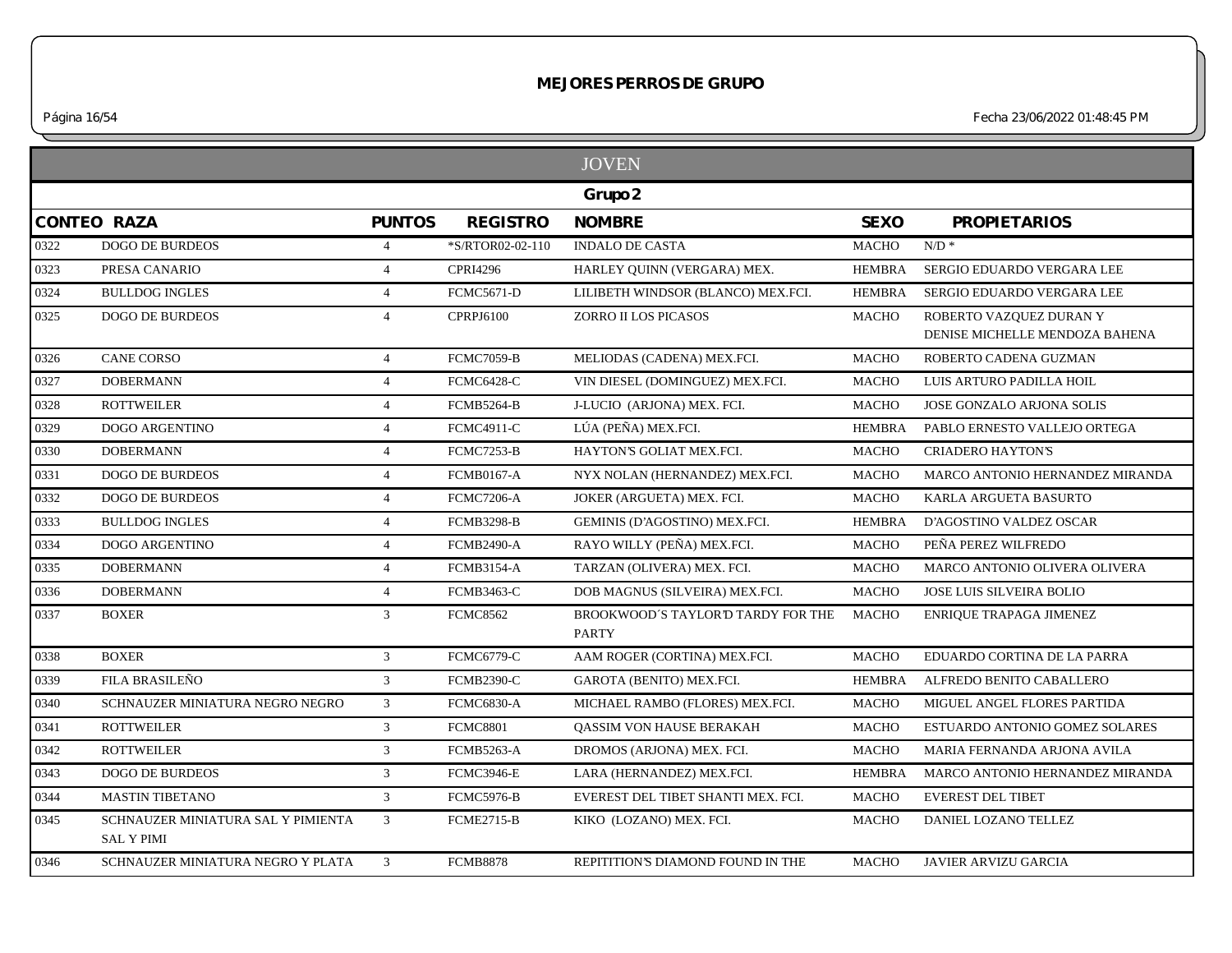*Página 17/54 Fecha 23/06/2022 01:48:45 PM*

|      |                                                         |                |                   | <b>JOVEN</b>                       |               |                                                 |
|------|---------------------------------------------------------|----------------|-------------------|------------------------------------|---------------|-------------------------------------------------|
|      |                                                         |                |                   | Grupo 2                            |               |                                                 |
|      | <b>CONTEO RAZA</b>                                      | <b>PUNTOS</b>  | <b>REGISTRO</b>   | <b>NOMBRE</b>                      | <b>SEXO</b>   | <b>PROPIETARIOS</b>                             |
|      | NEGRO Y PLA                                             |                |                   | <b>DESERT</b>                      |               |                                                 |
| 0347 | <b>MASTIN NAPOLITANO</b>                                | 3              | <b>FCMB3530-D</b> | NOTORIOUS (ROSAS) MEX.FCI.         | <b>MACHO</b>  | NORBERTO ULISES RAMOS FABILA                    |
| 0348 | <b>BOXER</b>                                            | 3              | FCMC2444-A        | BOCK (CRUZ) MEX.FCI.               | <b>MACHO</b>  | MIGUEL ANGEL CRUZ CURIEL                        |
| 0349 | <b>GIGANTE DE LOS PIRINEOS</b>                          | 3              | <b>CPRJ5837-A</b> | LOKI (LEON) MEX.                   | <b>MACHO</b>  | <b>JESSICA DANAEE LEON GARCIA</b>               |
| 0350 | <b>DOGO ARGENTINO</b>                                   | $\overline{2}$ | *S/RPAC06-01-105  | <b>SOGUT EMBRYO BRAZIL</b>         | <b>MACHO</b>  | $N/D$ *                                         |
| 0351 | <b>ROTTWEILER</b>                                       | 2              | <b>FCMC4149-A</b> | FREGON VON DER GOPA'S MEX.FCI.     | <b>MACHO</b>  | CRIADERO VON DER GOPA'S                         |
| 0352 | <b>MASTIN NAPOLITANO</b>                                | 2              | <b>FCMC1471-A</b> | ATHELSTAN (VERGARA) MEX.FCI.       | <b>MACHO</b>  | ANGEL JOEL FELIX GRANILLO                       |
| 0353 | <b>BOXER</b>                                            | 2              | <b>FCMC7129-E</b> | JAMIESON'S AINHOA MEX. FCI.        | <b>HEMBRA</b> | <b>CRIADERO "JAMIESON BOXERS"</b>               |
| 0354 | <b>DOBERMANN</b>                                        | 2              | <b>FCME7055-A</b> | FALCONCREEK LEKI MEX.FCI.          | <b>HEMBRA</b> | JOSE MARI RAFAEL RODRIGUEZ                      |
| 0355 | PASTOR DEL CAUCASO                                      | $\overline{2}$ | <b>FCMC6024-C</b> | KENDRA (MONTES) MEX.FCI.           | <b>HEMBRA</b> | JOSE ALBERTO MONTES CORONA                      |
| 0356 | <b>MASTIN TIBETANO</b>                                  | 2              | <b>FCME2584-A</b> | TAI LUNG (CASTILLO) MEX.FCI.       | <b>MACHO</b>  | EDGAR RICARDO CASTILLO PERALTA                  |
| 0357 | <b>DOBERMANN</b>                                        | 2              | <b>FCMB4093-A</b> | DIPLOMATIC'S ROBINHO MEX.FCI.      | <b>MACHO</b>  | CRIADERO DIPLOMATIC'S                           |
| 0358 | SCHNAUZER MINIATURA SAL Y PIMIENTA<br><b>SAL Y PIMI</b> | 2              | <b>FCMB0224-B</b> | PANZA PA ARRIBA (LOZANO) MEX. FCI. | <b>MACHO</b>  | DANIEL LOZANO TELLEZ                            |
| 0359 | <b>BULLDOG INGLES</b>                                   | 2              | <b>FCME1969-B</b> | BRIXIE (HERNANDEZ) MEX. FCI.       | <b>HEMBRA</b> | FREDY JAVIER HERNANDEZ CARRILLO                 |
| 0360 | <b>BOXER</b>                                            | 2              | <b>FCMB4517-C</b> | BELLA ISABELLA (RAMOS) MEX.FCI.    | <b>HEMBRA</b> | REYNALDO JESUS RAMOS GONZALEZ                   |
| 0361 | FILA BRASILEÑO                                          | 2              | <b>FCMC9381</b>   | <b>SOFIA MAKARIUS</b>              | <b>HEMBRA</b> | CESAR GABRIEL FERNANDEZ DIAZ                    |
| 0362 | PRESA CANARIO                                           | -1             | CPRI2021-J        | HARLEY OUINN (PALAFOX) MEX.        | <b>HEMBRA</b> | <b>MARTIN IVAN PALAFOX ROBIES</b>               |
| 0363 | <b>DOGO DE BURDEOS</b>                                  | $\overline{1}$ | *S/RPPS15-02-22   | <b>INDALO</b>                      | <b>MACHO</b>  | JAIME JORGE GUTIERREZ GARNICA                   |
| 0364 | PASTOR DE ASIA CENTRAL                                  | -1             | <b>FCMC3890-J</b> | INESSA (OTERO) MEX. FCI.           | <b>HEMBRA</b> | DIANA CECILIA ROMERO ALDRETE                    |
| 0365 | <b>BULLDOG INGLES</b>                                   | -1             | <b>FCMC7634-B</b> | CUSTER (CASTAÑEDA) MEX.FCI.        | <b>MACHO</b>  | ROBERTO FRANCISCO CASTAÑEDA<br><b>NAVARRETE</b> |
| 0366 | <b>DOBERMANN</b>                                        | $\overline{1}$ | <b>FCMC6032-D</b> | KIMBERLY (GARCIA) MEX. FCI.        | <b>HEMBRA</b> | OLVERA PEÑA ROSA MARIA                          |
| 0367 | <b>BOXER</b>                                            | $\overline{1}$ | <b>FCMB1695-E</b> | ECOT'S GRETTEL MEX.FCI.            | <b>HEMBRA</b> | <b>CRIADERO ECOT</b>                            |
| 0368 | GRAN DANES "NEGRO, ARLEQUIN, BOSTON"<br>"NEGRO,         | -1             | <b>FCMC5500-G</b> | CARLOTA (ENCISO) MEX.FCI.          | <b>HEMBRA</b> | JOSE LUIS GALINDO PEREZ                         |
| 0369 | <b>MASTIN NAPOLITANO</b>                                | $\overline{1}$ | <b>CPRPI4888</b>  | CHAPO DI CASA D'INVERNO            | <b>MACHO</b>  | ROCIO YEPEZ AGUILERA                            |
| 0370 | <b>BOXER</b>                                            | -1             | <b>FCMC6019-B</b> | TEQUILA (VALENZUELA) MEX.FCI.      | HEMBRA        | HECTOR VALENZUELA VELAZQUEZ                     |
|      |                                                         |                |                   |                                    |               |                                                 |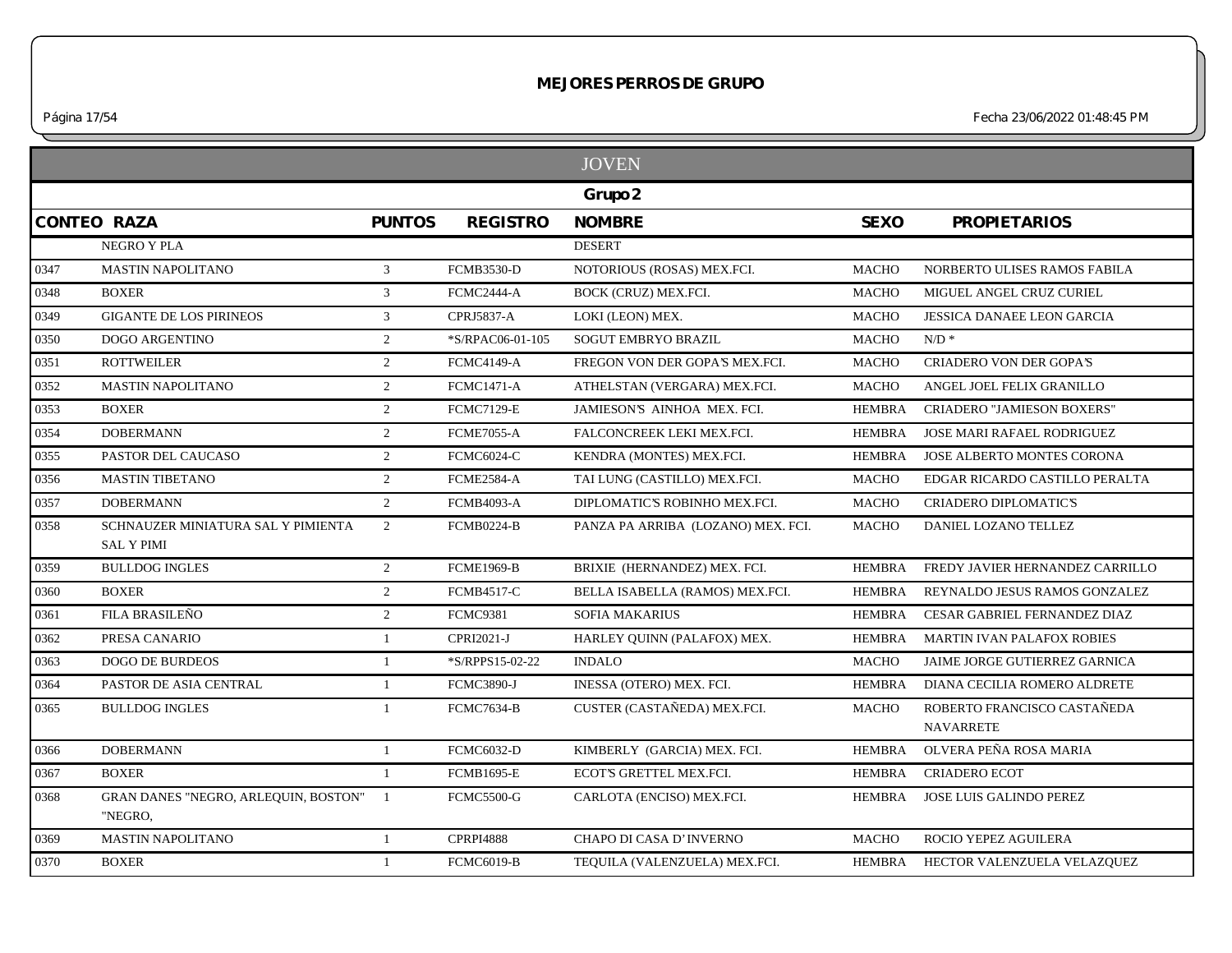*Página 18/54 Fecha 23/06/2022 01:48:45 PM*

|                    |                                                         |               |                   | <b>JOVEN</b>                               |               |                                                               |
|--------------------|---------------------------------------------------------|---------------|-------------------|--------------------------------------------|---------------|---------------------------------------------------------------|
|                    |                                                         |               |                   | Grupo 2                                    |               |                                                               |
| <b>CONTEO RAZA</b> |                                                         | <b>PUNTOS</b> | <b>REGISTRO</b>   | <b>NOMBRE</b>                              | <b>SEXO</b>   | <b>PROPIETARIOS</b>                                           |
| 0371               | <b>BOXER</b>                                            | $\mathbf{1}$  | CPRPJ6185         | <b>GERCO'S REINA ISABEL</b>                | <b>HEMBRA</b> | KEVIN ALEJANDRO MARIN MEJIA                                   |
| 0372               | <b>CANE CORSO</b>                                       | $\mathbf{1}$  | <b>CPRPI4069</b>  | WARDEN GILBERT DOCTOR'S MISTERY            | <b>MACHO</b>  | ELENA VLASENKO                                                |
| 0373               | <b>MASTIN NAPOLITANO</b>                                | 1             | <b>FCMB1761-D</b> | FABI (GALICIA) MEX.FCI.                    | <b>HEMBRA</b> | CESAR ALEJANDRO GALICIA NICASIO                               |
| 0374               | <b>BULLDOG INGLES</b>                                   | $\mathbf{1}$  | <b>FCMB5501-B</b> | OBSESIONES ROLLO (LUNA) MEX.FCI.           | <b>MACHO</b>  | <b>CRIADERO OBSESIONES Y</b><br>MARIO ALBERTO LUNA VALDEZ     |
| 0375               | SCHNAUZER MINIATURA SAL Y PIMIENTA<br><b>SAL Y PIMI</b> | 1             | <b>FCMB4051-A</b> | PRETTY BOY (HERNANDEZ) MEX.FCI.            | <b>MACHO</b>  | JULIO ALFONSO HERNANDEZ JUÁREZ                                |
| 0376               | <b>BULLDOG INGLES</b>                                   | $\mathbf{1}$  | <b>FCMB6364-A</b> | KYLIAN (CONTRERAS) MEX.FCI.                | <b>MACHO</b>  | EYNER RIKVAN CONTRERAS DIAZ                                   |
| 0377               | <b>BULLDOG INGLES</b>                                   | $\mathbf{1}$  | <b>FCMB2196-A</b> | GANDALF (FIGUEROA) MEX. FCI.               | <b>MACHO</b>  | ERWUAND JESUS VILLAMIL DIAZ                                   |
|                    |                                                         |               |                   | Grupo 3                                    |               |                                                               |
|                    | <b>CONTEO RAZA</b>                                      | <b>PUNTOS</b> | <b>REGISTRO</b>   | <b>NOMBRE</b>                              | <b>SEXO</b>   | <b>PROPIETARIOS</b>                                           |
| 0378               | FOX TERRIER DE PELO LISO                                | 105           | <b>FCME1322-A</b> | MILAR PACO MEX. FCI.                       | <b>MACHO</b>  | <b>CRIADERO MILAR</b>                                         |
| 0379               | <b>BULL TERRIER</b>                                     | 72            | <b>FCMC6376-B</b> | PEATY (SANTOS) MEX.FCI.                    | <b>MACHO</b>  | <b>JORGE SANTOS LIMA</b>                                      |
| 0380               | WEST HIGHLAND WHITE TERRIER                             | 41            | <b>CPRPI4799</b>  | ALBORADA LATE STORM                        | <b>MACHO</b>  | LEOBARDO ALEJANDRO SANCHEZ-BRETON<br><b>VILLA</b>             |
| 0381               | YORKSHIRE TERRIER                                       | 35            | <b>FCMB7826</b>   | VAN HALLEN STRIBRNE PRANI                  | <b>MACHO</b>  | JULIO CESAR GONZALEZ MORA                                     |
| 0382               | <b>WELSH TERRIER</b>                                    | 27            | <b>FCMD3150-A</b> | MEGAN (DEL REY) MEX. FCI.                  | <b>HEMBRA</b> | ANNIA FABIOLA DEL REY PASQUALLI                               |
| 0383               | JACK RUSSELL TERRIER                                    | 24            | <b>FCMC8229</b>   | SIR TIP AND TRUMP OF MAYO LAND             | <b>MACHO</b>  | JUAN JOSE ALDERETE VELAZQUEZ                                  |
| 0384               | STAFFORDSHIRE TERRIER AMERICANO                         | 23            | <b>FCMC6166-A</b> | TUK TUK (CARDENAS) MEX. FCI.               | <b>MACHO</b>  | MANUEL FRANCISCO ARENAS RAMOS                                 |
| 0385               | <b>BULL TERRIER</b>                                     | 22            | <b>FCMC6376-F</b> | SOFIA (SANTOS) MEX.FCI.                    | <b>HEMBRA</b> | <b>JORGE SANTOS LIMA</b>                                      |
| 0386               | WEST HIGHLAND WHITE TERRIER                             | 20            | <b>FCMC9082</b>   | WHITE VILLAN MR ONE AND ONLY               | <b>MACHO</b>  | KARL GOSTA MORGAN GRANANDER                                   |
| 0387               | STAFFORDSHIRE TERRIER AMERICANO                         | 17            | <b>FCME2492</b>   | <b>VEGASTONE SALOMON</b>                   | <b>MACHO</b>  | FILIBERTO PEREZ DE LA CRUZ                                    |
| 0388               | <b>BULL TERRIER</b>                                     | 17            | FCMC7730-B        | ROSBIF (SOLIS) MEX.FCI.                    | <b>HEMBRA</b> | JOSE ANTONIO SOLIS VILLEGAS                                   |
| 0389               | WEST HIGHLAND WHITE TERRIER                             | 16            | <b>FCMB0131-B</b> | FIRE IN MY HEART (ARCE) MEX. FCI.          | <b>HEMBRA</b> | ALFREDO ARCE MENDOZA                                          |
| 0390               | STAFFORDSHIRE TERRIER AMERICANO                         | 14            | <b>FCME9097-B</b> | CHILPANCINGUEÑA GONZA (PEREZ) MEX.<br>FCI. | <b>HEMBRA</b> | FILIBERTO PEREZ DE LA CRUZ                                    |
| 0391               | FOX TERRIER PELO DE ALAMBRE                             | 13            | <b>FCMB2953-A</b> | MEHZCAL (GRANJA/GARCIA) MEX.FCI.           | <b>MACHO</b>  | CARLA ALEXANDRA GRANJA TERAN Y<br>DIEGO BALTAZAR GARCIA ROMAN |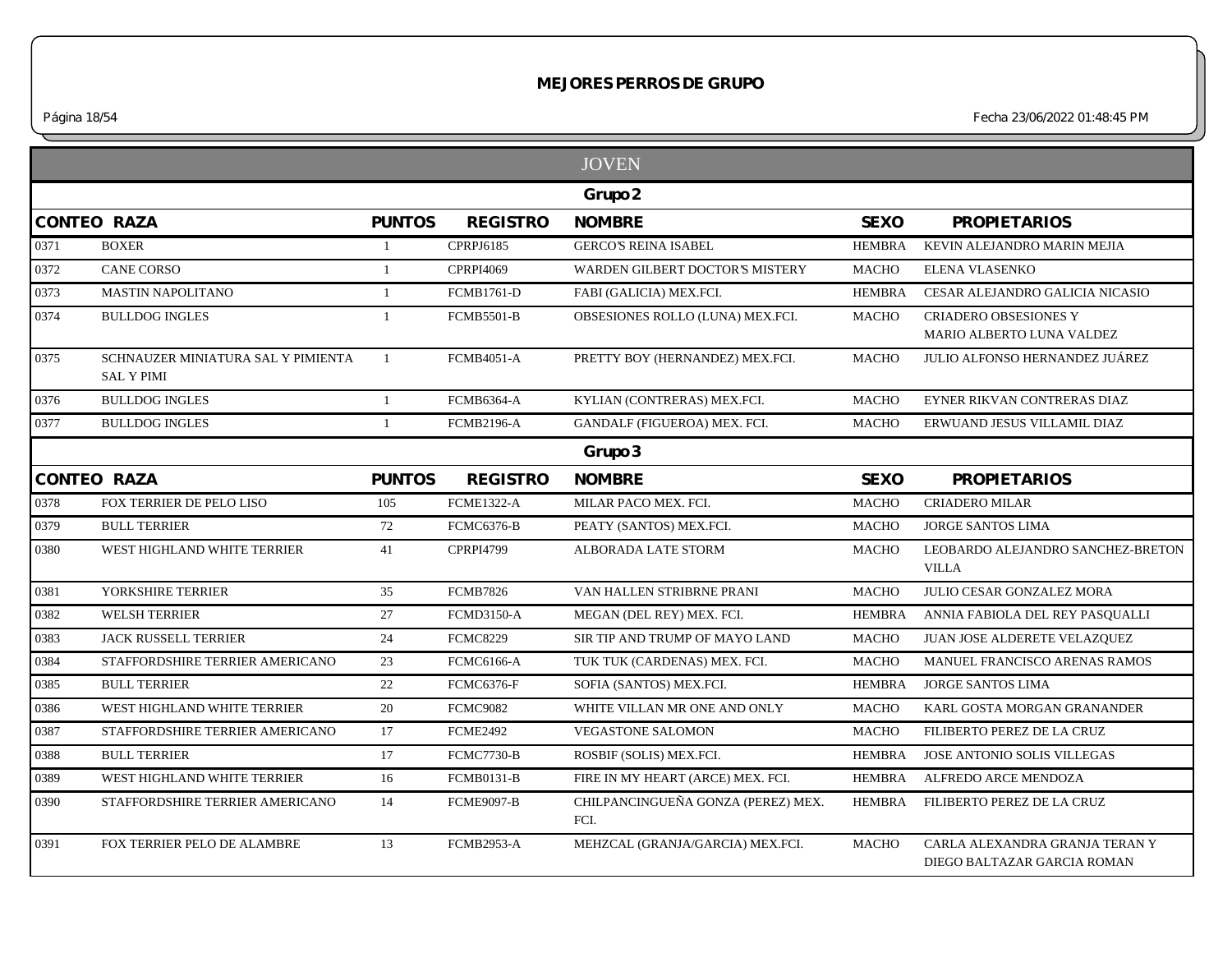*Página 19/54 Fecha 23/06/2022 01:48:45 PM*

|                    |                                 |                 |                   | <b>JOVEN</b>                                   |               |                                  |
|--------------------|---------------------------------|-----------------|-------------------|------------------------------------------------|---------------|----------------------------------|
|                    |                                 |                 |                   | Grupo 3                                        |               |                                  |
| <b>CONTEO RAZA</b> |                                 | <b>PUNTOS</b>   | <b>REGISTRO</b>   | <b>NOMBRE</b>                                  | <b>SEXO</b>   | <b>PROPIETARIOS</b>              |
| 0392               | <b>TERRIER ESCOCES</b>          | 13              | <b>FCMC7345-D</b> | MCROC TOSH MEX.FCI.                            | <b>MACHO</b>  | <b>CRIADERO MC'ROC</b>           |
| 0393               | <b>BULL TERRIER</b>             | 10              | <b>FCMB5269-H</b> | HUBERT'S MOLLY DORETH MEX.FCI.                 | <b>HEMBRA</b> | ROGELIO DELGADO FURET            |
| 0394               | <b>WELSH TERRIER</b>            | 10              | <b>FCME5182-C</b> | ADELE (DEL REY) MEX.FCI.                       | <b>HEMBRA</b> | DANIELA OROZCO CHÁVEZ            |
| 0395               | STAFFORDSHIRE BULL TERRIER      | 9               | <b>FCMC3454-D</b> | CHILANGUITA MYSTIQUE (BRICEÑO) MEX.<br>FCI.    | <b>HEMBRA</b> | MARGARITO BRICEÑO GASPAR         |
| 0396               | <b>BULL TERRIER</b>             | 9               | <b>FCMC5528-D</b> | ZIGGY KIARA (RAMIREZ) MEX.FCI.                 | <b>HEMBRA</b> | MIRIAM ANDREA CHARDOME CHAVEZ    |
| 0397               | JACK RUSSELL TERRIER            | 9               | <b>FCMB3253-A</b> | NAPOLEÓN (ESTRADA) MEX. FCI.                   | MACHO         | LIDIA SARAI ESTRADA MARTINEZ     |
| 0398               | <b>BULL TERRIER</b>             | $7\overline{ }$ | <b>FCMC6376-A</b> | SPANKY (SANTOS) MEX.FCI.                       | <b>MACHO</b>  | <b>JORGE SANTOS LIMA</b>         |
| 0399               | <b>BULL TERRIER</b>             | $7\phantom{.0}$ | <b>FCMB2748-A</b> | THE POWER OF MAGNE (PALAFOX) MEX.FCI. MACHO    |               | RUBEN PALAFOX HERNANDEZ          |
| 0400               | <b>BULL TERRIER MINIATURA</b>   | 6               | <b>FCME5193-B</b> | CHILLI-ISR (VELAZQUEZ) MEX.FCI.                | <b>MACHO</b>  | LUIS ISRAEL VELAZQUEZ JUAREZ     |
| 0401               | FOX TERRIER DE PELO LISO        | 6               | <b>FCMB1921-D</b> | MALALA YOUSATZAI (CALDERON) MEX. FCI. HEMBRA   |               | MARTIN JAVIER CALDERON CORRALES  |
| 0402               | <b>LAKELAND TERRIER</b>         | 6               | <b>FCMB3569-D</b> | NILA (QUINTANA) MEX.FCI.                       | <b>HEMBRA</b> | EMILIO HERIBERTO QUINTANA FLORES |
| 0403               | <b>BULL TERRIER</b>             | 6               | FCME2833-C        | RUAOVIKAPASSION (LOPEZ) MEX.FCI.               | <b>HEMBRA</b> | BRIAN BONILLA HUERAMO            |
| 0404               | <b>LAKELAND TERRIER</b>         | 6               | <b>FCMD3481-A</b> | PAULINA (LARA) MEX.FCI.                        | <b>HEMBRA</b> | FELIPE DE JESUS LARA OLMOS       |
| 0405               | <b>BULL TERRIER</b>             | 5 <sup>5</sup>  | <b>FCMC7606-A</b> | ROCKO (CHAIREZ) MEX.FCI.                       | <b>MACHO</b>  | HIRAM FRANCISCO PARTIDA LOPEZ    |
| 0406               | FOX TERRIER PELO DE ALAMBRE     | 5               | <b>FCMC7184-H</b> | BELFAST (QUINTANA) MEX.FCI.                    | <b>HEMBRA</b> | NORA QUINTANA TOLEDO             |
| 0407               | <b>TERRIER ESCOCES</b>          | 5 <sup>5</sup>  | <b>FCMC5631-C</b> | MCROC HARALD MEX.FCI.                          | <b>MACHO</b>  | RENE GRANADOS RODRIGUEZ          |
| 0408               | STAFFORDSHIRE BULL TERRIER      | 5 <sup>5</sup>  | <b>FCMC5109-B</b> | HARLEY QUINN (GUTIERREZ) MEX. FCI.             | <b>HEMBRA</b> | JOAQUIN GUTIERREZ MENDEZ         |
| 0409               | FOX TERRIER PELO DE ALAMBRE     | 5 <sup>5</sup>  | <b>FCMB4853-C</b> | ZIRCONIA (MIRANDA) MEX. FCI.                   | <b>HEMBRA</b> | SALVADOR MIRANDA MENA            |
| 0410               | YORKSHIRE TERRIER               | 5 <sup>5</sup>  | <b>FCMB6412-C</b> | DREAM HIGH LUCCA (ESTAVILLO) MEX.FCI.          | <b>MACHO</b>  | EMMA MARGARITA ESTAVILLO CHAVEZ  |
| 0411               | <b>BULL TERRIER</b>             | $5^{\circ}$     | <b>FCMB3434-A</b> | ESCANOR QUINTA OF BULL (QUINTANA)<br>MEX. FCI. | <b>MACHO</b>  | ISMAEL QUINTANA PEREZ            |
| 0412               | <b>BULL TERRIER MINIATURA</b>   | $\overline{4}$  | <b>FCME5193-C</b> | IVAR (VELAZQUEZ) MEX.FCI.                      | <b>MACHO</b>  | LUIS ISRAEL VELAZQUEZ JUAREZ     |
| 0413               | <b>TERRIER ESCOCES</b>          | $\overline{4}$  | *S/RPUE20-01-265  | WHISKYBAE HASLEMERE SUNRISE<br><b>SERENADE</b> | <b>HEMBRA</b> | $N/D$ *                          |
| 0414               | YORKSHIRE TERRIER               | $\overline{4}$  |                   | *S/RMER14-01-2022 LT'S MY PARTY DE DIANIUM     | <b>MACHO</b>  | $N/D$ *                          |
| 0415               | YORKSHIRE TERRIER               | $\overline{4}$  | <b>FCMC8642</b>   | TWINKY LOVE SHARBEST                           | <b>HEMBRA</b> | RENE ALVA RODRIGUEZ              |
| 0416               | STAFFORDSHIRE TERRIER AMERICANO | $\mathfrak{Z}$  | *S/RPUE20-01-256  | PNX MAKE IT REING FOR MICHL R                  | HEMBRA N/D *  |                                  |
|                    |                                 |                 |                   |                                                |               |                                  |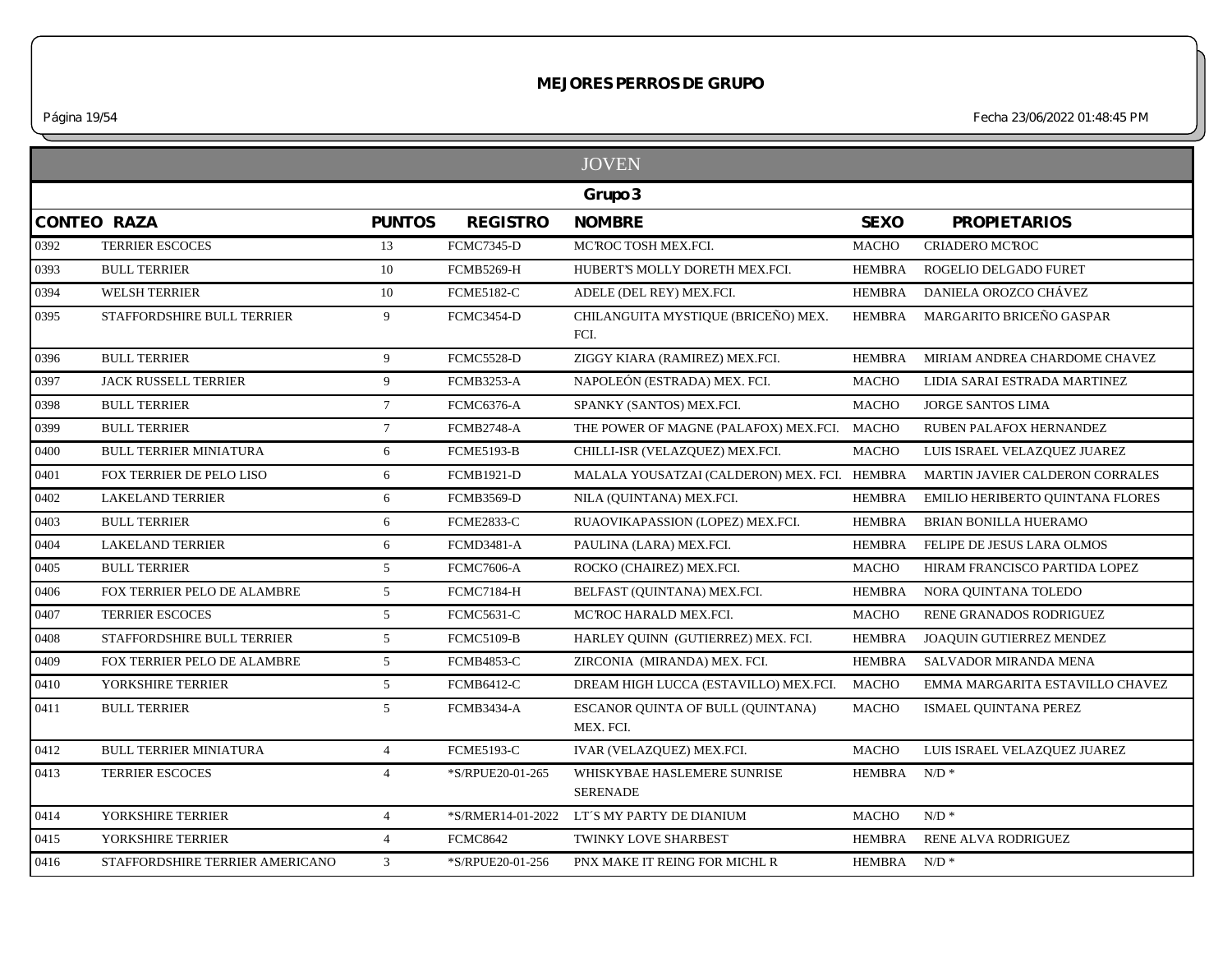*Página 20/54 Fecha 23/06/2022 01:48:45 PM*

|      |                                                         |               |                   | <b>JOVEN</b>                        |               |                                                          |
|------|---------------------------------------------------------|---------------|-------------------|-------------------------------------|---------------|----------------------------------------------------------|
|      |                                                         |               |                   | Grupo 3                             |               |                                                          |
|      | <b>CONTEO RAZA</b>                                      | <b>PUNTOS</b> | <b>REGISTRO</b>   | <b>NOMBRE</b>                       | <b>SEXO</b>   | <b>PROPIETARIOS</b>                                      |
| 0417 | STAFFORDSHIRE TERRIER AMERICANO                         | 3             | <b>CPRPI4447</b>  | FRAJA YELLOW RAINBOW FIRE           | <b>HEMBRA</b> | RAUL REZA ALBARRAN                                       |
| 0418 | STAFFORDSHIRE BULL TERRIER                              | 3             | <b>FCMB0833-B</b> | LADY SHURI (LARA) MEX.FCI.          | <b>HEMBRA</b> | RODOLFO AMADEUS LARA GAUNA                               |
| 0419 | <b>KERRY BLUE TERRIER</b>                               | 3             | <b>FCME3647-D</b> | ERANDI (MORA) MEX. FCI.             | <b>HEMBRA</b> | <b>JOSE BERNAL FLORES</b>                                |
| 0420 | WEST HIGHLAND WHITE TERRIER                             | 3             | <b>FCMC7310-C</b> | HEINEKEN (QUINTANA) MEX.FCI.        | <b>HEMBRA</b> | EMILIO HERIBERTO QUINTANA FLORES                         |
| 0421 | <b>BULL TERRIER</b>                                     | 3             | *ACC-0-96323      | ALBERTINA DE LUAL                   | <b>HEMBRA</b> | LUBIN ALPIZAR MURILLO                                    |
| 0422 | <b>CAIRN TERRIER</b>                                    | 2             | <b>FCMC2169-A</b> | SIMON (LOMELI) MEX.FCI.             | <b>MACHO</b>  | JOSE MARIANO LOMELI VELAZQUEZ                            |
| 0423 | YORKSHIRE TERRIER                                       | 2             | <b>FCME1697</b>   | <b>AURIEMMA TOP GUN</b>             | <b>MACHO</b>  | JAIME EFREN KEYMOLEN SAENZ                               |
| 0424 | WEST HIGHLAND WHITE TERRIER                             | 2             | <b>FCMB0730-A</b> | MCROC NEFERNEFER MEX. FCI.          | <b>HEMBRA</b> | <b>CRIADERO MC'ROC</b>                                   |
| 0425 | FOX TERRIER PELO DE ALAMBRE                             | 2             | <b>FCMC7184-G</b> | BALI (OUINTANA) MEX.FCI.            | <b>HEMBRA</b> | NORA QUINTANA TOLEDO                                     |
| 0426 | YORKSHIRE TERRIER                                       | 2             | <b>FCMB7825</b>   | COCO CARAMEL STRÍBRNÉ PRÁNÍ         | <b>HEMBRA</b> | HUGO MIRANDA RENTERIA                                    |
| 0427 | <b>AIREDALE TERRIER</b>                                 | 2             | <b>FCME1823-A</b> | IKTAN (LEZAMA) MEX. FCI.            | <b>MACHO</b>  | <b>JESUS VILLEGAS OLGUIN</b>                             |
| 0428 | YORKSHIRE TERRIER                                       | 2             | <b>FCMA0550</b>   | <b>GALAXY CRYSTAL JEEP</b>          | <b>MACHO</b>  | HERSILIA ZAMONSETT OCHOA                                 |
| 0429 | <b>BULL TERRIER</b>                                     | 2             | <b>FCMC7173-E</b> | LA LLORONA (BALDERAS) MEX.FCI.      | <b>HEMBRA</b> | VICTOR HUGO BALDERAS HERNANDEZ                           |
| 0430 | <b>LAKELAND TERRIER</b>                                 | $\mathbf{1}$  | <b>FCMB3569-E</b> | NIKTE (QUINTANA) MEX.FCI.           | <b>HEMBRA</b> | EMILIO HERIBERTO QUINTANA FLORES                         |
| 0431 | <b>BULL TERRIER MINIATURA</b>                           | $\mathbf{1}$  | <b>FCME5193-A</b> | KARLITOS JR (VELAZQUEZ) MEX.FCI.    | <b>MACHO</b>  | LUIS ISRAEL VELAZQUEZ JUAREZ                             |
| 0432 | <b>BULL TERRIER</b>                                     | 1             | <b>FCMB5269-B</b> | HUBERT'S PRINCE ASLAN MEX.FCI.      | <b>MACHO</b>  | BRIAN BONILLA HUERAMO                                    |
| 0433 | YORKSHIRE TERRIER                                       | -1            | <b>FCMB6392</b>   | <b>DEANJE NEW DREAMS</b>            | <b>HEMBRA</b> | MACIAS JUAREZ CLAUDIA NILDA                              |
| 0434 | <b>STAFFORDSHIRE BULL TERRIER</b>                       | 1             | <b>FCMC7727-B</b> | LADY ELAINE (CAMARGO) MEX.FCI.      | <b>HEMBRA</b> | <b>JOSHUE CAMARGO VARGAS</b>                             |
| 0435 | <b>BULL TERRIER MINIATURA</b>                           | $\mathbf{1}$  | <b>FCMB5323-C</b> | TEXANO 21 BLACKJACK (CANO) MEX.FCI. | <b>MACHO</b>  | ORLANDO CANO RESENDEZ Y<br><b>GERARDO GARZA GONZALEZ</b> |
| 0436 | YORKSHIRE TERRIER                                       | $\mathbf{1}$  | <b>FCMA0584-C</b> | CANDY ROSE (RAMIREZ) MEX.FCI.       | <b>HEMBRA</b> | ZEYDA SOFIA RAMIREZ ALVAREZ                              |
|      |                                                         |               |                   | Grupo 4                             |               |                                                          |
|      | <b>CONTEO RAZA</b>                                      | <b>PUNTOS</b> | <b>REGISTRO</b>   | <b>NOMBRE</b>                       | <b>SEXO</b>   | <b>PROPIETARIOS</b>                                      |
| 0437 | DACHSHUND MINIATURA PELO ALAMBRE<br><b>MINIATURA PE</b> | 32            | <b>FCMB7596-B</b> | ABSOLUTE EXTREME (NEVAREZ) MEX.FCI. | HEMBRA        | FLOR TERESA NEVAREZ MENDOZA                              |
| 0438 | DACHSHUND MINIATURA PELO ALAMBRE<br><b>MINIATURA PE</b> | 16            | <b>FCMC5177-A</b> | ANAKIN (RAMIREZ) MEX.FCI.           | <b>MACHO</b>  | OSCAR GERARDO RAMIREZ GUTIERREZ                          |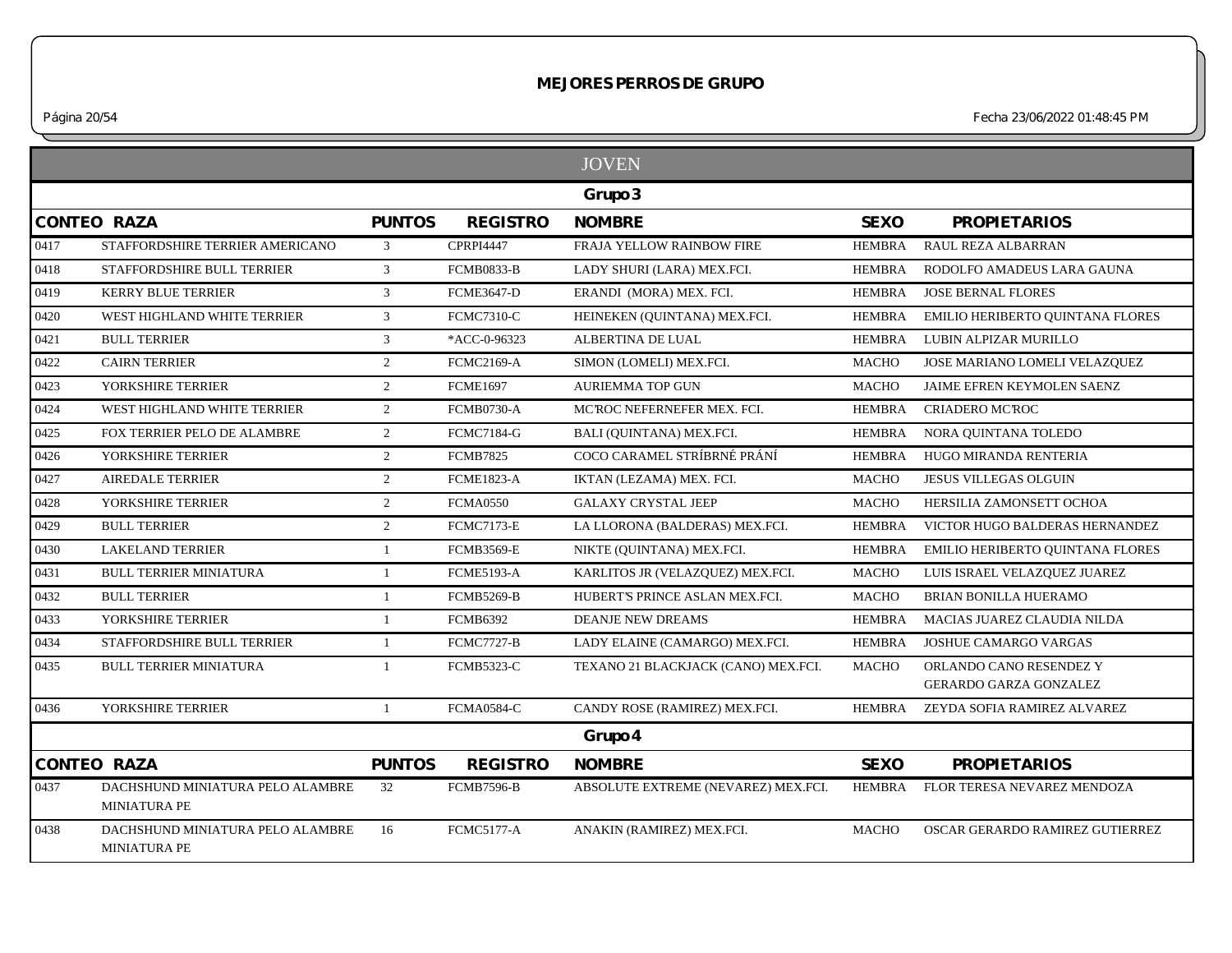*Página 21/54 Fecha 23/06/2022 01:48:45 PM*

|      |                                                         |               |                   | <b>JOVEN</b>                                 |               |                                                                  |
|------|---------------------------------------------------------|---------------|-------------------|----------------------------------------------|---------------|------------------------------------------------------------------|
|      |                                                         |               |                   | Grupo 5                                      |               |                                                                  |
|      | <b>CONTEO RAZA</b>                                      | <b>PUNTOS</b> | <b>REGISTRO</b>   | <b>NOMBRE</b>                                | <b>SEXO</b>   | <b>PROPIETARIOS</b>                                              |
| 0439 | XOLOITZCUINTLE ESTANDAR ESTANDAR                        | 69            | <b>FCME4647-A</b> | MASTER ROCK CALACO (ALONSO/TOJO)<br>MEX.FCI. | <b>MACHO</b>  | MIGUEL ALONSO PEREZ Y<br><b>SILVIA INES TOJO</b>                 |
| 0440 | <b>AKITA AMERICANO</b>                                  | 64            | <b>FCMB2394-A</b> | ELEOT (MEJIA) MEX. FCI.                      | <b>MACHO</b>  | HECTOR SERGIO MEJIA CONTRERAS                                    |
| 0441 | <b>SHIBA</b>                                            | 62            | <b>FCMC8640</b>   | DAR CHINGIZA CRISTAL SPLASH                  | <b>HEMBRA</b> | <b>ISAAC ANTONIO LOPEZ MORALES</b>                               |
| 0442 | XOLOITZCUINTLE MINIATURA MINIATURA                      | 41            | <b>FCMB3773-A</b> | K'INICH (VALDERRAMA) MEX.FCI.                | <b>MACHO</b>  | JONATHAN VALDERRAMA ZAMORA                                       |
| 0443 | HUSKY SIBERIANO                                         | 25            | <b>FCMC2842-A</b> | ALASTOR DE LUNA S&S (HERNANDEZ)<br>MEX.FCI.  | <b>MACHO</b>  | NORA EDITH HERNANDEZ BENITO                                      |
| 0444 | <b>AKITA AMERICANO</b>                                  | 20            | <b>FCMB1945-C</b> | LUNA NUEVA (GONZALEZ) MEX.FCI.               | <b>HEMBRA</b> | ALBERTO GONZALEZ DE LA PARRA                                     |
| 0445 | SPITZ ALEMAN ENANO (POMERANIAN)<br><b>ENANO (POMERA</b> | 20            | <b>FCMB4612-A</b> | CANELO (MIRELES) MEX.FCI.                    | <b>MACHO</b>  | ALVARO EFREN MIRELES ARROYO                                      |
| 0446 | MALAMUTE DE ALASKA                                      | 18            | <b>FCMB7007</b>   | HERCULES DEL MANALLAY                        | <b>MACHO</b>  | PORFIRIO HERNANDEZ DIAZ                                          |
| 0447 | POMERANIAN (SPITZ ALEMAN) SPITZ<br><b>ENANO SPITZ E</b> | 17            | <b>FCMC5360-A</b> | BEAUTIFUL PERFECTION (OCAÑA) MEX.FCI.        | <b>MACHO</b>  | ALVARO MAURICIO OCAÑA CASILLAS                                   |
| 0448 | HUSKY SIBERIANO                                         | 17            | <b>FCME7203-A</b> | DORIAN GREY (OSORNIO) MEX.FCI.               | <b>MACHO</b>  | ANDRES FERNANDO AVILA NAVARRO                                    |
| 0449 | SPITZ ALEMAN ENANO (POMERANIAN)<br><b>ENANO (POMERA</b> | 16            | <b>FCMB2922</b>   | ART PRIDE BOUCHERON SHINING PLATINUM MACHO   |               | PAOLA DE LUCAS BERNAL                                            |
| 0450 | XOLOITZCUINTLE ESTANDAR ESTANDAR                        | 15            | <b>FCMB4878-B</b> | GALLARDO (ARENA) MEX.FCI.                    | <b>MACHO</b>  | MARIA GUADALUPE ARENA ESCOFFIE                                   |
| 0451 | <b>HUSKY SIBERIANO</b>                                  | 13            | <b>FCMC8241-B</b> | VISERYS (OSORNIO/MALTOS) MEX. FCI.           | <b>MACHO</b>  | MARCO ANTONIO GARCIA CASTILLO                                    |
| 0452 | <b>SHIBA</b>                                            | 13            | <b>FCMD3249-C</b> | OKAMI-CHAN (MARTINEZ) MEX.FCI.               | <b>HEMBRA</b> | LORENA EUGENIA MARTINEZ NAVARRO                                  |
| 0453 | XOLOITZCUINTLE ESTANDAR ESTANDAR                        | 12            | <b>FCMC2733-D</b> | TLAKATL (MARTINEZ) MEX.FCI.                  | <b>MACHO</b>  | ALBERTO FELIPE MARTINEZ LOBATO                                   |
| 0454 | HUSKY SIBERIANO                                         | 12            | <b>FCMB7675-B</b> | PETER (SANTIAGO/HERNANDEZ) MEX. FCI.         | <b>MACHO</b>  | NORA EDITH HERNANDEZ BENITO Y<br>JORGE AMAURI SANTIAGO MARROQUIN |
| 0455 | POMERANIAN (SPITZ ALEMAN) SPITZ<br><b>ENANO SPITZ E</b> | 11            | <b>FCMB1742-C</b> | SWEET AND CUTE (GONZALEZ) MEX. FCI.          | <b>MACHO</b>  | <b>GUILLERMO PEREZ GONZALEZ</b>                                  |
| 0456 | <b>CHOW CHOW</b>                                        | 10            | <b>FCME1173</b>   | <b>ELENI SHEN TE CHOWS</b>                   | HEMBRA        | AARON OMAR GARCIA ORDUÑA                                         |
| 0457 | POMERANIAN (SPITZ ALEMAN) SPITZ<br><b>ENANO SPITZ E</b> | 10            | <b>FCMB6168-A</b> | ASTRO SHADOW OF SHARM (CABRERA)<br>MEX.FCI.  | <b>MACHO</b>  | HECTOR CABRERA GUARNERO                                          |
| 0458 | <b>SAMOYEDO</b>                                         | 9             | <b>FCMD3430</b>   | ART MUAR FROM RUSSIAN WITH LOVE              | HEMBRA        | MANUEL MARQUEZ GOMEZ                                             |
| 0459 | SPITZ ALEMAN ENANO (POMERANIAN)                         | 9             | <b>FCMB4140-A</b> | BOWIE (VILCHIS) MEX.FCI.                     | <b>MACHO</b>  | OCTAVIO VILCHIS MARTINEZ                                         |
|      |                                                         |               |                   |                                              |               |                                                                  |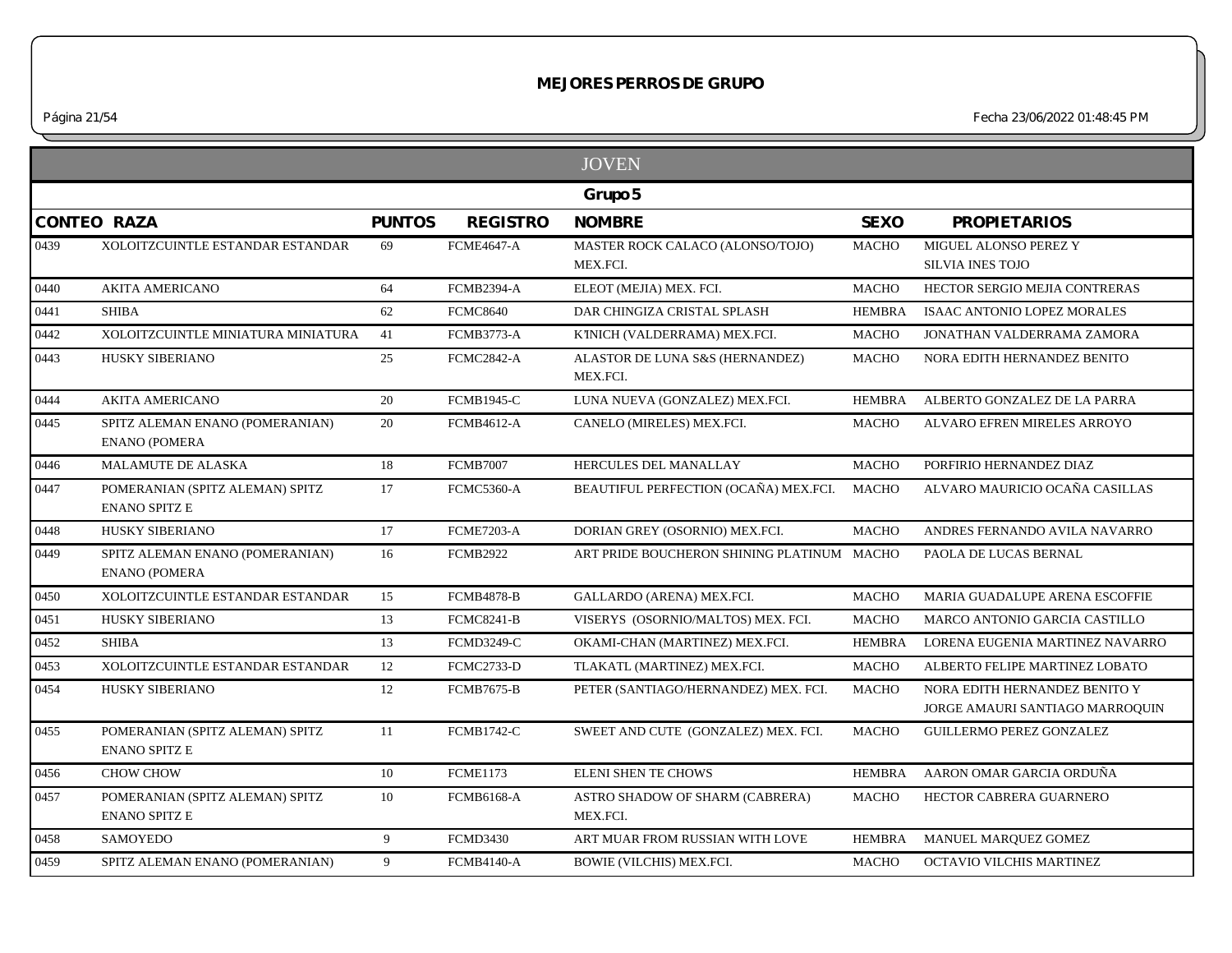|                    |                                                         |                 |                   | <b>JOVEN</b>                                                                 |               |                                                 |
|--------------------|---------------------------------------------------------|-----------------|-------------------|------------------------------------------------------------------------------|---------------|-------------------------------------------------|
|                    |                                                         |                 |                   | Grupo 5                                                                      |               |                                                 |
| <b>CONTEO RAZA</b> |                                                         | <b>PUNTOS</b>   | <b>REGISTRO</b>   | <b>NOMBRE</b>                                                                | <b>SEXO</b>   | <b>PROPIETARIOS</b>                             |
|                    | <b>ENANO (POMERA</b>                                    |                 |                   |                                                                              |               |                                                 |
| 0460               | POMERANIAN (SPITZ ALEMAN) SPITZ<br><b>ENANO SPITZ E</b> | 8               | <b>FCMB4124-B</b> | ALEYA DE JIMBROS (JIMENEZ) MEX.FCI.                                          | HEMBRA        | JOSE DE JESUS JIMENEZ MAGAÑA                    |
| 0461               | XOLOITZCUINTLE ESTANDAR ESTANDAR                        | 8               | <b>FCMC2931-E</b> | SICARU (MARTINEZ) MEX.FCI.                                                   | <b>HEMBRA</b> | ALBERTO FELIPE MARTINEZ LOBATO                  |
| 0462               | <b>AKITA AMERICANO</b>                                  | 8               | <b>FCMC2980-B</b> | EL AZTECA YUMA (GRANADOS) MEX.FCI.                                           | <b>MACHO</b>  | RAUL ALEJANDRO GRANADOS BECERRA                 |
| 0463               | SPITZ ALEMAN ENANO (POMERANIAN)<br><b>ENANO (POMERA</b> | 8               | <b>FCMB1590-B</b> | THE BLUE GEMESTONE (OCAÑA) MEX.FCI.                                          | <b>MACHO</b>  | ALVARO MAURICIO OCAÑA CASILLAS                  |
| 0464               | SPITZ ALEMAN ENANO (POMERANIAN)<br><b>ENANO (POMERA</b> | 8               | <b>FCMB3127-A</b> | CIRCE (VILLEGAS) MEX.FCI.                                                    | HEMBRA        | ERIC DANIEL MARQUEZ NIETO                       |
| 0465               | SPITZ ALEMAN ENANO (POMERANIAN)<br><b>ENANO (POMERA</b> | $7\overline{ }$ | <b>FCMB7815-B</b> | PANDY STAR'S (CABRERA) MEX. FCI.                                             | HEMBRA        | HECTOR CABRERA GUARNERO                         |
| 0466               | XOLOITZCUINTLE INTERMEDIO<br><b>INTERMEDIO</b>          | $7\overline{ }$ | <b>FCMC8092-A</b> | XIJULIACTÉ DE LIFRALCOA (CAMPOS) MEX. HEMBRA FRANCISCO ALBERTO CAMPOS MONTES |               |                                                 |
| 0467               | HUSKY SIBERIANO                                         | $5\overline{)}$ | <b>FCMB6453</b>   | <b>ICE STORM WOOD MARK</b>                                                   | <b>MACHO</b>  | LUCIA MARGARITA DE OCHOA BAZAN                  |
| 0468               | <b>AKITA AMERICANO</b>                                  | $5^{\circ}$     | <b>FCMB5319</b>   | RUTHDALE DIAMOND SHINE                                                       | <b>HEMBRA</b> | FRANCISCO JAVIER PEREZ GARZA                    |
| 0469               | XOLOITZCUINTLE MINIATURA MINIATURA                      | 5               | <b>FCMC6355-A</b> | MCROC PUSXINÙ MEX.                                                           | <b>HEMBRA</b> | MORALES ESPONDA JAIME HUMBERTO                  |
| 0470               | MALAMUTE DE ALASKA                                      | 5               | <b>FCMD3174-E</b> | ZELDA (DURAN) MEX.FCI.                                                       | <b>HEMBRA</b> | ALEJANDRO PAMANES ESTRADA                       |
| 0471               | HUSKY SIBERIANO                                         | 5 <sup>5</sup>  | <b>FCME7987-C</b> | ALIX (LOPEZ) MEX. FCI.                                                       | <b>HEMBRA</b> | JOSE GUADALUPE LOPEZ PEREZ                      |
| 0472               | <b>SHIBA</b>                                            | 5               | <b>FCMB4059-B</b> | ZUKO (SILVA) MEX.FCI.                                                        | <b>MACHO</b>  | JOSE DE JESUS AGUILAR VILLEGAS                  |
| 0473               | XOLOITZCUINTLE MINIATURA MINIATURA                      | $\overline{4}$  | <b>FCMC7956-B</b> | BIMBA (CERNAS) MEX.FCI.                                                      | <b>HEMBRA</b> | MIGUEL LOPEZ SILVAN                             |
| 0474               | <b>CHOW CHOW</b>                                        | $\overline{4}$  | <b>FCMB3157-C</b> | MICHEL MON'S SISSI MEX.FCI.                                                  | <b>HEMBRA</b> | <b>CRIADERO MICHEL MON'S</b>                    |
| 0475               | XOLOITZCUINTLE ESTANDAR ESTANDAR                        | $\mathbf{3}$    | *S/RMER07-01-2022 | XOLOTIME BALAM OF HUMO                                                       | <b>MACHO</b>  | $N/D$ *                                         |
| 0476               | <b>MALAMUTE DE ALASKA</b>                               | $\overline{3}$  | <b>FCMC3496-D</b> | BALOO (RUIZ) MEX.FCI.                                                        | <b>MACHO</b>  | EDITH LISETTE RUIZ BLANCO                       |
| 0477               | <b>AKITA AMERICANO</b>                                  | 3               | <b>FCMB4330-A</b> | OSO HECIA NCK (LARDIZABA) MEX.FCI.                                           | MACHO         | FRANCISCO JAVIER LARDIZABAL<br><b>FERNANDEZ</b> |
| 0478               | <b>HUSKY SIBERIANO</b>                                  | $\overline{3}$  | <b>FCMC4727-D</b> | ANTARA SEMPER CALYPSO MEX.FCI.                                               | <b>HEMBRA</b> | <b>CRIADERO ANTARA SEMPER</b>                   |
| 0479               | <b>SHIBA</b>                                            | $\mathfrak{Z}$  | <b>CPRPJ6120</b>  | DAR CHINGIZA URBAN STYLE                                                     | MACHO         | JAVIER FLORES LAGUNAS                           |
| 0480               | XOLOITZCUINTLE ESTANDAR ESTANDAR                        | $\mathbf{3}$    | <b>FCMB9270</b>   | <b>MOROCO'S MIRAMELINDA</b>                                                  | <b>HEMBRA</b> | <b>MIRTHA MORTERA</b>                           |
| 0481               | <b>AKITA AMERICANO</b>                                  | $\mathbf{3}$    | <b>FCMB2394-C</b> | EVA (MEJIA) MEX. FCI.                                                        |               | HEMBRA LIZBETH DANIELA ARZALUZ PEREZ            |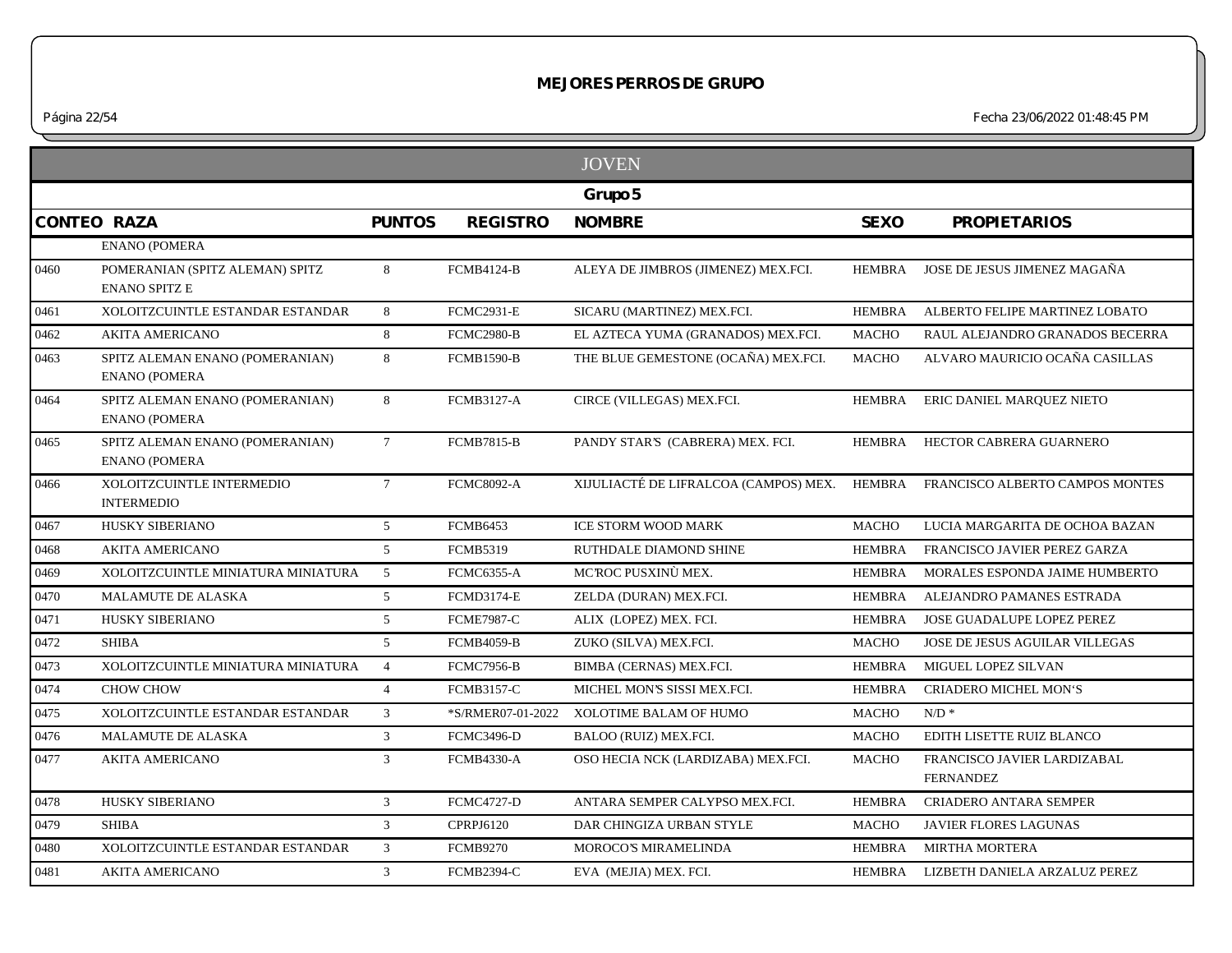*Página 23/54 Fecha 23/06/2022 01:48:45 PM*

|                    |                                                         |               |                   | <b>JOVEN</b>                                      |               |                                                                             |
|--------------------|---------------------------------------------------------|---------------|-------------------|---------------------------------------------------|---------------|-----------------------------------------------------------------------------|
|                    |                                                         |               |                   | Grupo 5                                           |               |                                                                             |
| CONTEO RAZA        |                                                         | <b>PUNTOS</b> | <b>REGISTRO</b>   | <b>NOMBRE</b>                                     | <b>SEXO</b>   | <b>PROPIETARIOS</b>                                                         |
| 0482               | XOLOITZCUINTLE MINIATURA MINIATURA                      | 2             | <b>FCMB5488-A</b> | CÓBANO (LANGARICA) MEX.FCI.                       | <b>MACHO</b>  | JULIO CESAR LANGARICA DAVILA                                                |
| 0483               | <b>AKITA AMERICANO</b>                                  | 2             | <b>FCMB5320</b>   | ESTAVA RAIN SNATCHING TROPHIES                    | <b>MACHO</b>  | FRANCISCO JAVIER PEREZ GARZA                                                |
| 0484               | HUSKY SIBERIANO                                         | 2             | <b>FCMC8953</b>   | <b>SHAYLO BAFF</b>                                | <b>MACHO</b>  | <b>JONATHAN COLIN NUÑEZ</b>                                                 |
| 0485               | HUSKY SIBERIANO                                         | 2             | <b>FCMB0293-B</b> | ANTARA SEMPER ALYA MEX. FCI.                      | <b>HEMBRA</b> | <b>CRIADERO ANTARA SEMPER</b>                                               |
| 0486               | POMERANIAN (SPITZ ALEMAN) SPITZ<br><b>ENANO SPITZ E</b> | $\mathbf{1}$  | <b>FCMC5465-A</b> | YOLOTH SUHUCA (GUTIERREZ) MEX. FCI.               | <b>MACHO</b>  | NORMA PATRICIA GUTIERREZ CONDADO                                            |
| 0487               | <b>BASENJI</b>                                          | $\mathbf{1}$  | <b>FCMC8123</b>   | <b>SILVER CIRCLE BENJAMIN</b>                     | <b>MACHO</b>  | MIRANDA GUTIERREZ JAVIER ALAM                                               |
| 0488               | SPITZ ALEMAN ENANO (POMERANIAN)<br><b>ENANO (POMERA</b> | $\mathbf{1}$  | <b>FCME7942</b>   | <b>WANDA INDURAIN</b>                             | <b>HEMBRA</b> | KEVIN ALEJANDRO MARIN MEJIA                                                 |
| 0489               | SPITZ ALEMAN LOBO (KEESHOND) LOBO<br>(KEESHOND)         | $\mathbf{1}$  | <b>FCMB8922</b>   | <b>GOLDGIN CHERON</b>                             | <b>HEMBRA</b> | <b>ELENA VLASENKO</b>                                                       |
| 0490               | SPITZ ALEMAN MINIATURA MINIATURA                        | $\mathbf{1}$  | <b>FCMB2191-B</b> | ODÍN (VARGAS) MEX.FCI.                            | <b>MACHO</b>  | ERIKA MORALES MELENDEZ                                                      |
|                    |                                                         |               |                   | Grupo 6                                           |               |                                                                             |
| <b>CONTEO RAZA</b> |                                                         | <b>PUNTOS</b> | <b>REGISTRO</b>   | <b>NOMBRE</b>                                     | <b>SEXO</b>   | <b>PROPIETARIOS</b>                                                         |
| 0491               | <b>BASSET HOUND</b>                                     | 38            | <b>FCMC6522-C</b> | JUST CALL ME CRAZY (FARIAS/OSORIO)<br>MEX. FCI.   | <b>HEMBRA</b> | HOLDA M. NOVELO Y<br>RODOLFO FARIAS RUIZ Y<br>JONATHAN ANDRES OSORIO ABELLO |
| 0492               | <b>BEAGLE</b>                                           | 35            | <b>FCMB0667-B</b> | QUEST FOR RAIN (DEL VALLE) MEX.FCI.               | <b>MACHO</b>  | <b>DAVID BERNAL CORTES</b>                                                  |
| 0493               | <b>BEAGLE</b>                                           | 26            | <b>FCMB1760-B</b> | HOPE (SANCHEZ) MEX.FCI.                           | <b>MACHO</b>  | SANCHEZ PALOMEQUE DIEGO                                                     |
| 0494               | <b>BASSET HOUND</b>                                     | 26            | <b>FCMB3900-B</b> | DORIAN GRAY CAMBLANC<br>(ALMAZAN/CAMPOS) MEX.FCI. | <b>MACHO</b>  | CESAR ANTONIO ALMAZAN MACIAS Y<br>IVONNE DANIELA CAMPOS CASTRO              |
| 0495               | <b>BEAGLE</b>                                           | 23            | <b>FCMB1495-A</b> | LIGHT (MEDINA) MEX.FCI.                           | <b>MACHO</b>  | <b>GABRIEL ALBERTO MEDINA SANCHEZ</b>                                       |
| 0496               | <b>BEAGLE</b>                                           | $16\,$        | <b>FCMA0556</b>   | <b>GINGER KINGDOM WILL SMITH</b>                  | <b>MACHO</b>  | JUAN ENRIQUE LOERA CONTRERAS                                                |
| 0497               | <b>BEAGLE</b>                                           | 16            | <b>FCMB2777-A</b> | SOFIA (MEDINA) MEX.FCI.                           | <b>HEMBRA</b> | GABRIEL ALBERTO MEDINA SANCHEZ                                              |
| 0498               | <b>BASSET HOUND</b>                                     | 15            | FCMC2938-A        | JAIME (ALMAZAN) MEX.FCI.                          | <b>MACHO</b>  | IVONNE DANIELA CAMPOS CASTRO Y<br>CESAR ANTONIO ALMAZAN MACIAS              |
| 0499               | <b>BEAGLE</b>                                           | 15            | <b>FCMB0318-A</b> | MG MADRID (MARTINEZ/GALVEZ) MEX.FCI.              | <b>HEMBRA</b> | MAURO ERNESTO MARTINEZ SANCHEZ Y<br><b>GABRIELA GALVEZ VILLANUEVA</b>       |
|                    | <b>BASSET HOUND</b>                                     | 12            | <b>FCMB4709</b>   | <b>INUYASHAMAVIE-ARGENTINA</b>                    |               | HEMBRA MATEO JIMENEZ SOANCATL                                               |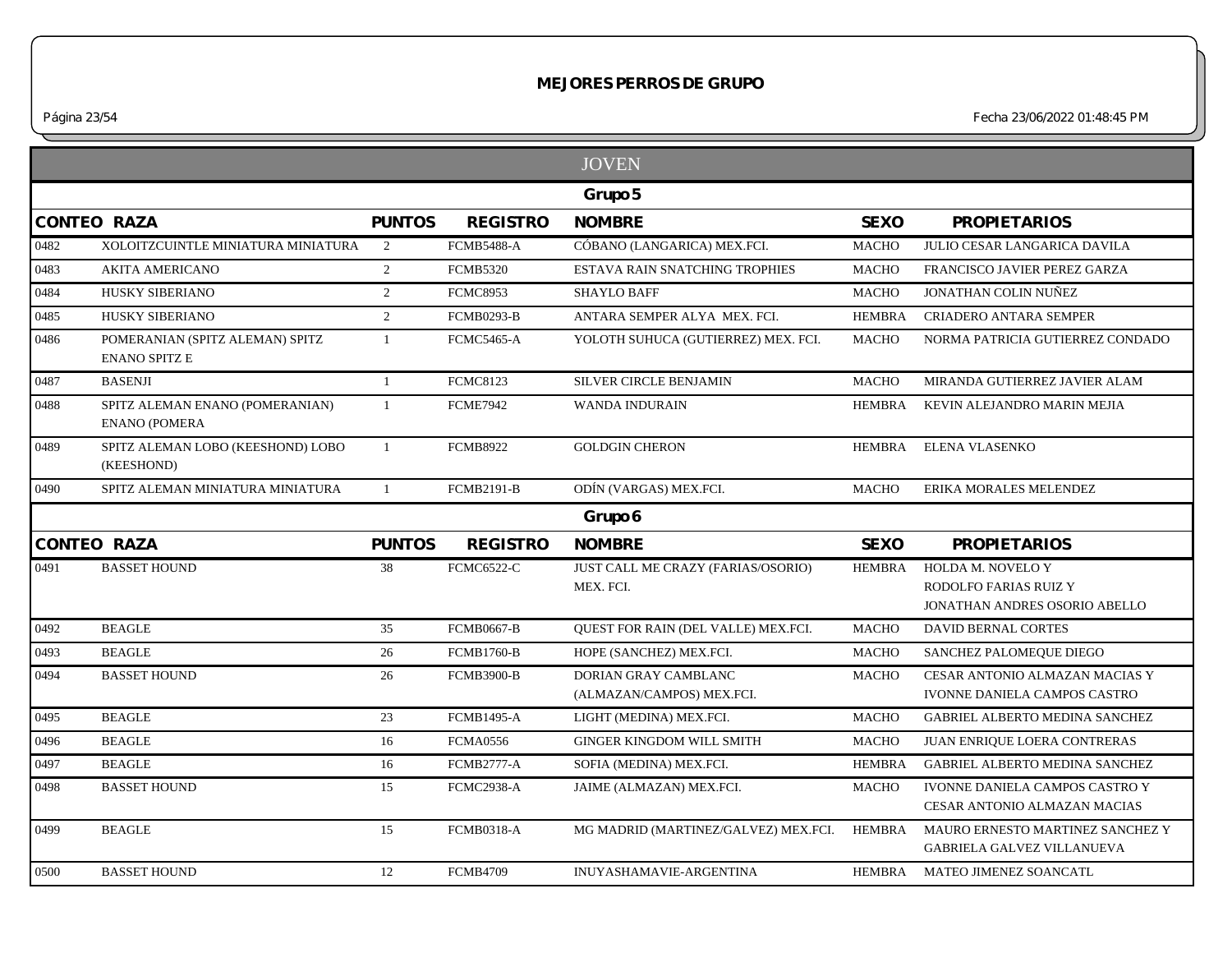*Página 24/54 Fecha 23/06/2022 01:48:45 PM*

|                              |                    |                   | <b>JOVEN</b>                          |               |                                                                                                                                |
|------------------------------|--------------------|-------------------|---------------------------------------|---------------|--------------------------------------------------------------------------------------------------------------------------------|
|                              |                    |                   | Grupo 6                               |               |                                                                                                                                |
|                              | <b>PUNTOS</b>      | <b>REGISTRO</b>   | <b>NOMBRE</b>                         | <b>SEXO</b>   | <b>PROPIETARIOS</b>                                                                                                            |
| <b>BEAGLE</b>                | $12\,$             | <b>FCMB3034-B</b> | FLOR DE LIZ (CANO) MEX.FCI.           | <b>HEMBRA</b> | JUAN FRANCISCO CANO ARJONA                                                                                                     |
| <b>BEAGLE</b>                | 11                 | <b>FCMC3604-B</b> |                                       |               | MARTIN JAVIER CALDERON CORRALES                                                                                                |
| <b>BEAGLE</b>                | 11                 | <b>FCMC6080-E</b> | KINICH (MENDEZ/ROMERO) MEX.FCI.       | <b>HEMBRA</b> | SALVADOR ESPINOSA DE LOS MONTEROS<br><b>MEJIA</b>                                                                              |
| <b>BEAGLE</b>                | 10                 | <b>FCME4990</b>   | MILROC KEEP THE CHANGE                | <b>MACHO</b>  | FELIPE QUIJANO ALEGRIA                                                                                                         |
| <b>BEAGLE</b>                | 8                  | <b>FCME6196-B</b> |                                       |               | JESUS ALBERTO GARCIA GARCIA                                                                                                    |
| <b>BEAGLE</b>                | $7\overline{ }$    | <b>FCMB0667-D</b> | SIOUX TIGER LILY (DEL VALLE) MEX.FCI. | <b>HEMBRA</b> | CARLOS MANUEL DEL VALLE RUIZ                                                                                                   |
| <b>BEAGLE</b>                | 6                  | <b>FCMB1495-E</b> | MICA (MEDINA) MEX.FCI.                | <b>HEMBRA</b> | <b>DIANA INZUNZA</b>                                                                                                           |
| <b>BEAGLE</b>                | 6                  | <b>FCMC8624-A</b> | FINESSE (GUTIERREZ) MEX.FCI.          | <b>HEMBRA</b> | RUBEN ALEJANDRO GUTIERREZ CASTRO                                                                                               |
| <b>BEAGLE</b>                | $\overline{4}$     | <b>FCMB3036-A</b> | KALIMAN (CANO) MEX.FCI.               | <b>MACHO</b>  | JUAN FRANCISCO CANO ARJONA                                                                                                     |
| <b>RODESIANO</b>             | $\overline{2}$     | <b>FCMD3433-A</b> | SUNY (MENDOZA) MEX. FCI.              | <b>HEMBRA</b> | ARGENTINO MENDOZA CHAN                                                                                                         |
|                              |                    |                   | Grupo 7                               |               |                                                                                                                                |
|                              |                    |                   | <b>NOMBRE</b>                         | <b>SEXO</b>   | <b>PROPIETARIOS</b>                                                                                                            |
| <b>CONTEO RAZA</b>           | <b>PUNTOS</b>      | <b>REGISTRO</b>   |                                       |               |                                                                                                                                |
| POINTER ALEMAN DE PELO CORTO | 161                | <b>FCMC7395-B</b> | ALDA (HERNANDEZ) MEX.FCI.             | <b>HEMBRA</b> | EDMUNDO FELIPE BATRES OLIVARES                                                                                                 |
| <b>SETTER INGLES</b>         | 28                 | CPRPJ6115         | SET'R RIDGE'S IN THE GAME             | <b>MACHO</b>  | <b>GREPE STOCKDALE REBECA</b>                                                                                                  |
| <b>SETTER IRLANDES</b>       | 15                 | <b>FCMB5860</b>   | VABRILL SULEE C.F.C. BRYTEAGLE        | <b>MACHO</b>  | FRANCIASO XAVIER VAZQUEZ-BRACHO<br><b>BISOGNO</b>                                                                              |
| <b>SETTER IRLANDES</b>       | 13                 | <b>CPRPI4879</b>  | <b>GLAMUR DOLLSS BREGUET</b>          | <b>MACHO</b>  | JUAN CARLOS BARBOSA GONZALEZ                                                                                                   |
| POINTER ALEMAN DE PELO CORTO | 12                 | <b>FCMD3252-H</b> | LUNA (MADERA) MEX. FCI.               | <b>HEMBRA</b> | LUIS ADOLFO MADERA ALCOCER                                                                                                     |
|                              |                    |                   | Grupo 8                               |               |                                                                                                                                |
| <b>CONTEO RAZA</b>           | <b>PUNTOS</b>      | <b>REGISTRO</b>   | <b>NOMBRE</b>                         | <b>SEXO</b>   | <b>PROPIETARIOS</b>                                                                                                            |
| <b>COBRADOR DORADO</b>       | 111                | <b>FCMC8584</b>   | MAXIMUS BARVOUR-GOLD'S SWEET PEACH    | <b>HEMBRA</b> | JOSE ALFONSO BRITO SANCHEZ Y<br>ALEJANDRO LIMA                                                                                 |
| <b>COBRADOR DORADO</b>       | 47                 | <b>FCMC7629-A</b> | HUNTER (MANZANERO) MEX.FCI.           | <b>MACHO</b>  |                                                                                                                                |
| PERRO DE AGUA ESPAÑOL        | 42                 | CPRPJ6034         | RAYARAGUA INDIAN PARTY                | <b>MACHO</b>  |                                                                                                                                |
| COCKER SPANIEL AMERICANO     | 32                 | <b>FCME7612</b>   | DUNDEEE DUBRONIC                      | <b>MACHO</b>  | HEBERT ANDRES MANZANERO MARTINEZ<br>DANIELA GUADALUPE GARZA ARCINIEGA<br>ANDRES VEGA RODRIGUEZ Y<br>MARCO PASETA GARRIDO LECCA |
|                              | <b>CONTEO RAZA</b> |                   |                                       |               | MARK A.WHIPPET TANK (QUIJANO) MEX.FCI. MACHO<br>CGR DEBORA GALGADOT (GARCIA) MEX.FCI. HEMBRA                                   |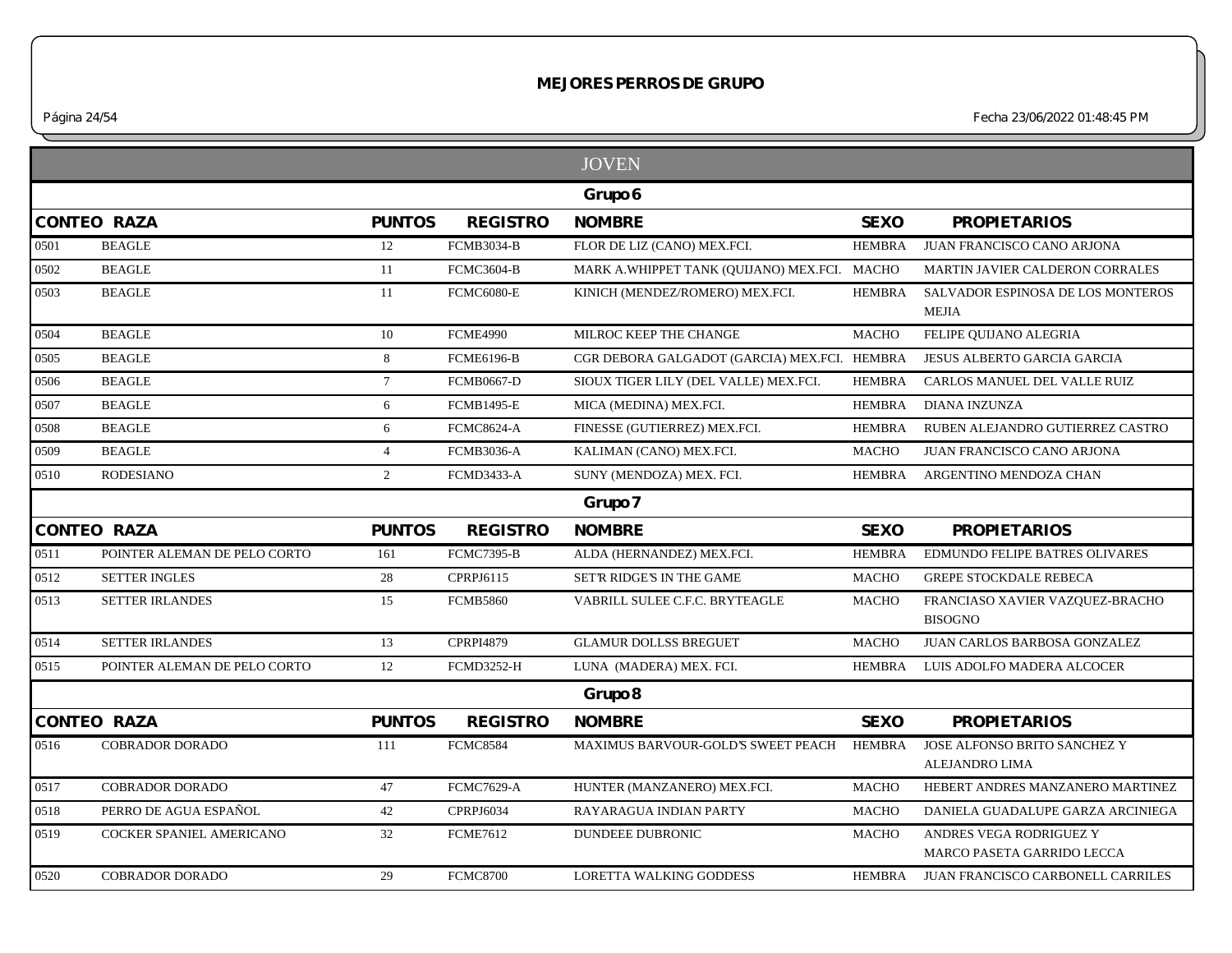*Página 25/54 Fecha 23/06/2022 01:48:45 PM*

|      |                             |                 |                   | <b>JOVEN</b>                                       |               |                                   |
|------|-----------------------------|-----------------|-------------------|----------------------------------------------------|---------------|-----------------------------------|
|      |                             |                 |                   | Grupo 8                                            |               |                                   |
|      | <b>CONTEO RAZA</b>          | <b>PUNTOS</b>   | <b>REGISTRO</b>   | <b>NOMBRE</b>                                      | <b>SEXO</b>   | <b>PROPIETARIOS</b>               |
| 0521 | COCKER SPANIEL AMERICANO    | 24              | <b>FCMB0773-C</b> | TRINKA (CISNEROS) MEX.FCI.                         | <b>HEMBRA</b> | ALICIA MARGARITA CISNEROS DURAN   |
| 0522 | <b>COBRADOR DE LABRADOR</b> | 24              | <b>FCMB4966-B</b> | INCI AYKA (PEREZ) MEX.FCI.                         | HEMBRA        | LUIS RICARDO PEREZ CORDERO        |
| 0523 | <b>COBRADOR DE LABRADOR</b> | 21              | <b>FCMC6665-A</b> | CORDOVA ALISON (SANTOS) MEX.FCI.                   | <b>HEMBRA</b> | <b>GERARDO CORDOVA RIVERA</b>     |
| 0524 | <b>COBRADOR DE LABRADOR</b> | 15              | FCMB2348-A        | ALLDANS TOÑO MEX.FCI.                              | <b>MACHO</b>  | <b>CRIADERO ALLDANS</b>           |
| 0525 | <b>COBRADOR DE LABRADOR</b> | 15              | <b>FCMB3296-A</b> | QUEIJEIRO BIMBA MEX.FCI.                           | <b>HEMBRA</b> | CRIADERO QUEIJEIRO                |
| 0526 | <b>COBRADOR DE LABRADOR</b> | 14              | <b>FCMC4213-C</b> | KYRA (GONZALEZ) MEX. FCI.                          | <b>HEMBRA</b> | CESAR LEOPOLDO GONZALEZ RODRIGUEZ |
| 0527 | <b>COBRADOR DE LABRADOR</b> | 12              | *S/RPUE20-01-371  | <b>LORETTA WALKING GODDESS</b>                     | <b>HEMBRA</b> | $N/D$ *                           |
| 0528 | SPRINGER SPANIEL INGLES     | 10              | <b>FCME0716-B</b> | SWEET EMOTION (MARTINEZ) MEX.                      | <b>HEMBRA</b> | RIGOBERTO MARTÍNEZ MEDINA         |
| 0529 | <b>COBRADOR DE LABRADOR</b> | 9               | <b>FCMB8853-B</b> | BELLUCCI (CONCHA) MEX.FCI.                         | <b>MACHO</b>  | MARCO ANTONIO CONCHA GONZALEZ     |
| 0530 | <b>COBRADOR DORADO</b>      | 8               | <b>FCMC4740-A</b> | JET (SERVIN) MEX.FCI.                              | <b>MACHO</b>  | <b>RICARDO SERVIN TORRES</b>      |
| 0531 | SPRINGER SPANIEL INGLES     | 8               | <b>FCMD3353-A</b> | LET IT BE BY GLORIESS (MARTINEZ) MEX.<br>FCI.      | <b>MACHO</b>  | MARTINEZ FLORES MARTHA PATRICIA   |
| 0532 | <b>COBRADOR DE LABRADOR</b> | $7\overline{ }$ | <b>FCMC2564-D</b> | DANFER LAB S DOMLAN MEX.FCI.                       | <b>MACHO</b>  | <b>CRIADERO DANFER LAB'S</b>      |
| 0533 | SPRINGER SPANIEL INGLES     | $7\phantom{.0}$ | <b>FCMC6747-A</b> | ARGGOW DIAMONDS ARE FOREVER<br>MEX.FCI.            | <b>MACHO</b>  | <b>DIEGO ARGUELLES ROSAS</b>      |
| 0534 | COCKER SPANIEL AMERICANO    | 6               | <b>FCMC3108-C</b> | GUIZARD CLEOPATRA MEX.FCI.                         | HEMBRA        | <b>CRIADERO GUIZARD</b>           |
| 0535 | <b>COBRADOR DORADO</b>      | 6               | <b>FCMC7629-B</b> | AGUACATE (MANZANERO) MEX.FCI.                      | <b>MACHO</b>  | HEBERT ANDRES MANZANERO MARTINEZ  |
| 0536 | <b>COBRADOR DE LABRADOR</b> | 6               | <b>FCMB0010-D</b> | DEAMON (CAZANGO) MEX.FCI.                          | <b>MACHO</b>  | JUAN LUIS CAZANGO MARTINEZ        |
| 0537 | <b>COBRADOR DE LABRADOR</b> | 5 <sup>5</sup>  | <b>FCMC6399-C</b> | KORA (ANGUIANO) MEX. FCI.                          | <b>HEMBRA</b> | RICARDO DELGADO QUIROZ            |
| 0538 | <b>COBRADOR DE LABRADOR</b> | 5               | <b>FCMC9061</b>   | <b>TERRADEBARROS VIKING'S</b>                      | <b>MACHO</b>  | MARTIN LUJANO SANCHEZ             |
| 0539 | <b>COBRADOR DORADO</b>      | $\overline{4}$  | <b>FCMB0954-A</b> | GARNEV DREAM ON (NEVAREZ) MEX.FCI.                 | <b>MACHO</b>  | FLOR TERESA NEVAREZ MENDOZA       |
| 0540 | <b>COBRADOR DORADO</b>      | $\overline{4}$  | *ACC-0-573        | LECAGY QUEIJEIRO WE DON'T START THE<br><b>FIRE</b> | <b>MACHO</b>  | <b>OSCAR JIMENEZ</b>              |
| 0541 | COCKER SPANIEL AMERICANO    | $\overline{4}$  | <b>CPRPI5079</b>  | MAR-K' SIWHEN THE SUN GOES DAWN                    | <b>MACHO</b>  | <b>CLAUDIA AGUILAR</b>            |
| 0542 | COCKER SPANIEL AMERICANO    | $\mathfrak{Z}$  | <b>FCMC3108-A</b> | GUIZARD AQUILES MEX.FCI.                           | MACHO         | <b>CRIADERO GUIZARD</b>           |
| 0543 | <b>COBRADOR DORADO</b>      | 3               | *ACC-O-4876       | <b>TERIYAKI SHERMAN</b>                            | <b>MACHO</b>  | <b>TANIA ROBERTS</b>              |
| 0544 | <b>COBRADOR DE LABRADOR</b> | $\mathbf{3}$    | FCMC6665-B        | NEILA (SANTOS) MEX.FCI.                            | HEMBRA        | <b>BRAULIO SANTOS OLVERA</b>      |
| 0545 | <b>COBRADOR DORADO</b>      | 2               | <b>FCMB4478-A</b> | ZILAR (ARANGUREN) MEX.FCI.                         | HEMBRA        | JAIME ARANGUREN ALVAREZ           |
|      |                             |                 |                   |                                                    |               |                                   |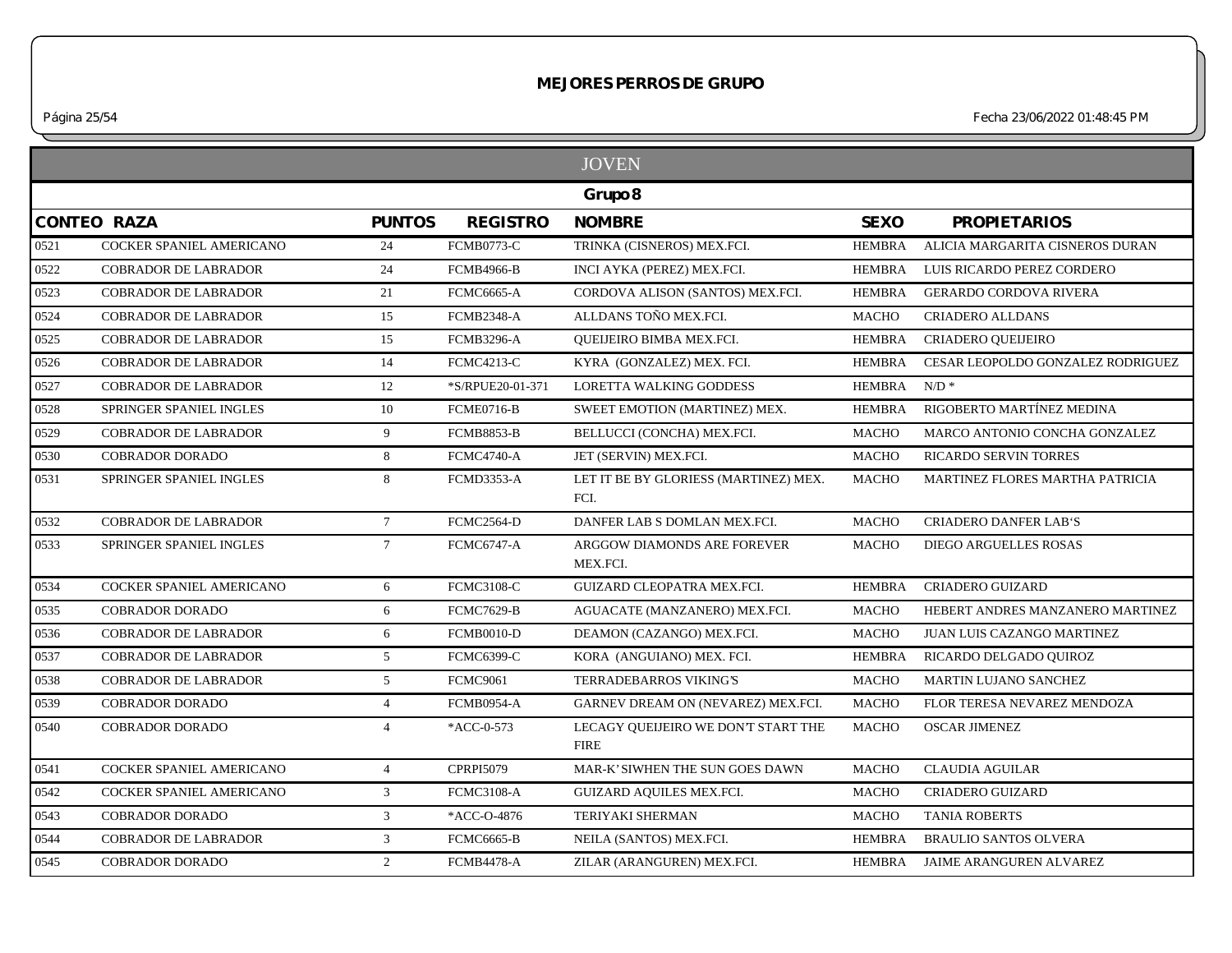*Página 26/54 Fecha 23/06/2022 01:48:45 PM*

|      |                                                 |                |                   | <b>JOVEN</b>                          |               |                                                             |
|------|-------------------------------------------------|----------------|-------------------|---------------------------------------|---------------|-------------------------------------------------------------|
|      |                                                 |                |                   | Grupo 8                               |               |                                                             |
|      | <b>CONTEO RAZA</b>                              | <b>PUNTOS</b>  | <b>REGISTRO</b>   | <b>NOMBRE</b>                         | <b>SEXO</b>   | <b>PROPIETARIOS</b>                                         |
| 0546 | SPRINGER SPANIEL INGLES                         | $\overline{2}$ | FCMC5324-C        | ARGGOW THE LOVE I LOST MEX.FCI.       | <b>HEMBRA</b> | <b>CRIADERO ARGGOW</b>                                      |
|      |                                                 |                |                   | Grupo 9                               |               |                                                             |
|      | <b>CONTEO RAZA</b>                              | <b>PUNTOS</b>  | <b>REGISTRO</b>   | <b>NOMBRE</b>                         | <b>SEXO</b>   | <b>PROPIETARIOS</b>                                         |
| 0547 | POODLE GRANDE -<br>MARRON/BLANCO/NEGRO GRANDE - | 134            | <b>CPRPI3872</b>  | EDIVETTE CRUELLA DE V1L               | <b>HEMBRA</b> | JOSE DE JESUS LUNA LOPEZ                                    |
| 0548 | <b>BULLDOG FRANCES</b>                          | 30             | <b>FCMB3484-B</b> | FOREST FOG FRENCHIES KIRO MEX. FCI.   | <b>MACHO</b>  | <b>CRIADERO FOREST FOG FRENCHIES</b>                        |
| 0549 | PUG                                             | 25             | <b>FCMC7348-A</b> | BUMMER (VAZQUEZ) MEX.FCI.             | <b>MACHO</b>  | SINUHE VAZQUEZ MONTOYA                                      |
| 0550 | <b>BULLDOG FRANCES</b>                          | 24             | <b>FCMC7891</b>   | JOHN WICK GALLUS AMORE-ARGENTINA      | <b>MACHO</b>  | <b>DANIEL CASTILLO</b>                                      |
| 0551 | <b>BULLDOG FRANCES</b>                          | 24             | <b>FCMD3459</b>   | STAY AWAY DEBBI HARRY                 | <b>HEMBRA</b> | <b>JOSE MANUEL ALVAREZ FONT</b>                             |
| 0552 | <b>SHIH TZU</b>                                 | 22             | <b>FCMB4678-A</b> | CHEWBACCA (VERGARA) MEX.FCI           | <b>MACHO</b>  | BRENDA CIDAY GUAJARDO GANDARILLA                            |
| 0553 | CAVALIER KING CHARLES SPANIEL                   | 20             | <b>FCMB2651</b>   | ASTERI FAMILY LOVE EMGRAND            | <b>MACHO</b>  | EDUARDO CAMPBELL ESCOBEDO                                   |
| 0554 | <b>CRESTADO CHINO</b>                           | 18             | <b>FCMB6718-A</b> | FOLLOW MY SHADOW (CORTES) MEX. FCI.   | <b>MACHO</b>  | <b>JUAN CARLOS CORTES RUILOBA</b>                           |
| 0555 | <b>SHIH TZU</b>                                 | 18             | <b>CPRPI4886</b>  | PRIME MOON QUO VADIS                  | <b>MACHO</b>  | FLOR LETICIA NAVARRO CONTRERAS                              |
| 0556 | <b>SHIH TZU</b>                                 | 17             | FCMC6554-A        | LUCA (CAMPOS) MEX.FCI.                | <b>MACHO</b>  | SALVADOR ANGEL CAMPOS AZUELA                                |
| 0557 | <b>BICHON FRISE</b>                             | 16             | <b>FCMC7528-B</b> | ATENEA (ALVARADO) MEX. FCI.           | <b>HEMBRA</b> | ANDREA MOTA VARGAS                                          |
| 0558 | <b>PEKINES</b>                                  | 15             | <b>FCMB3546-A</b> | BIG BOY D'ARIZA (HERNANDEZ) MEX. FCI. | <b>MACHO</b>  | IVAN DANIEL HERNANDEZ ARIZA                                 |
| 0559 | <b>PUG</b>                                      | 13             | <b>FCMD3475</b>   | <b>GLABROUS PUGNACIOUS OOPS!</b>      | <b>MACHO</b>  | ELEAZAR GERARDO MORENO MATA                                 |
| 0560 | <b>PEKINES</b>                                  | 11             | <b>FCMC8914</b>   | KLERKSHOF DE STATESMAN                | <b>MACHO</b>  | JUAN CARLOS DE LUNA AMARILLAS                               |
| 0561 | <b>BICHON HABANERO</b>                          | 11             | <b>FCMB3451-A</b> | ROD STEWART (OSORIA) MEX.FCI.         | MACHO         | JESUS DE LOS SANTOS OSORIA ESPINOSA                         |
| 0562 | <b>BOSTON TERRIER</b>                           | 10             | <b>FCMB6498</b>   | JULLI CD NT OF J PASSARELLI           | <b>HEMBRA</b> | KATERYNA VARHANOVA                                          |
| 0563 | <b>PEKINES</b>                                  | 10             | CPRPH7844         | <b>KLERKSHOF DE STATESMAN</b>         | <b>MACHO</b>  | <b>JUAN CARLOS DE LUNA AMARILLAS</b>                        |
| 0564 | <b>BULLDOG FRANCES</b>                          | 9              | <b>FCMC8329</b>   | PETI LLEVR SABRINA                    | <b>HEMBRA</b> | <b>JUAN JOSE VILA DOSAL</b>                                 |
| 0565 | <b>SHIH TZU</b>                                 | 9              | <b>CPRPI4928</b>  | PRIME MOON GOOD FOR YOU               | <b>HEMBRA</b> | FLOR LETICIA NAVARRO CONTRERAS                              |
| 0566 | <b>SHIH TZU</b>                                 | 8              | <b>FCMB1133-A</b> | TYSON (GONZALEZ) MEX.FCI.             | <b>MACHO</b>  | KAREN GISSEL GUZMAN CAMARGO Y<br>SAMUEL DAVID NUÑEZ SEGOVIA |
| 0567 | <b>BULLDOG FRANCES</b>                          | 8              | <b>FCMC8145</b>   | CANE GUARDIANO KLEITOS                | <b>MACHO</b>  | KARLA JULIETA GARZA CASTRO                                  |
| 0568 | <b>BULLDOG FRANCES</b>                          | 8              | <b>FCMC8473</b>   | PED FUROR MILO                        | <b>MACHO</b>  | <b>JOSE MANUEL ALVAREZ FONT</b>                             |
| 0569 | <b>SHIH TZU</b>                                 | $\tau$         | <b>FCMB5738-B</b> | JEILUN (CHERNOVA) MEX.FCI.            | <b>MACHO</b>  | <b>ANNA CHERNOVA</b>                                        |
|      |                                                 |                |                   |                                       |               |                                                             |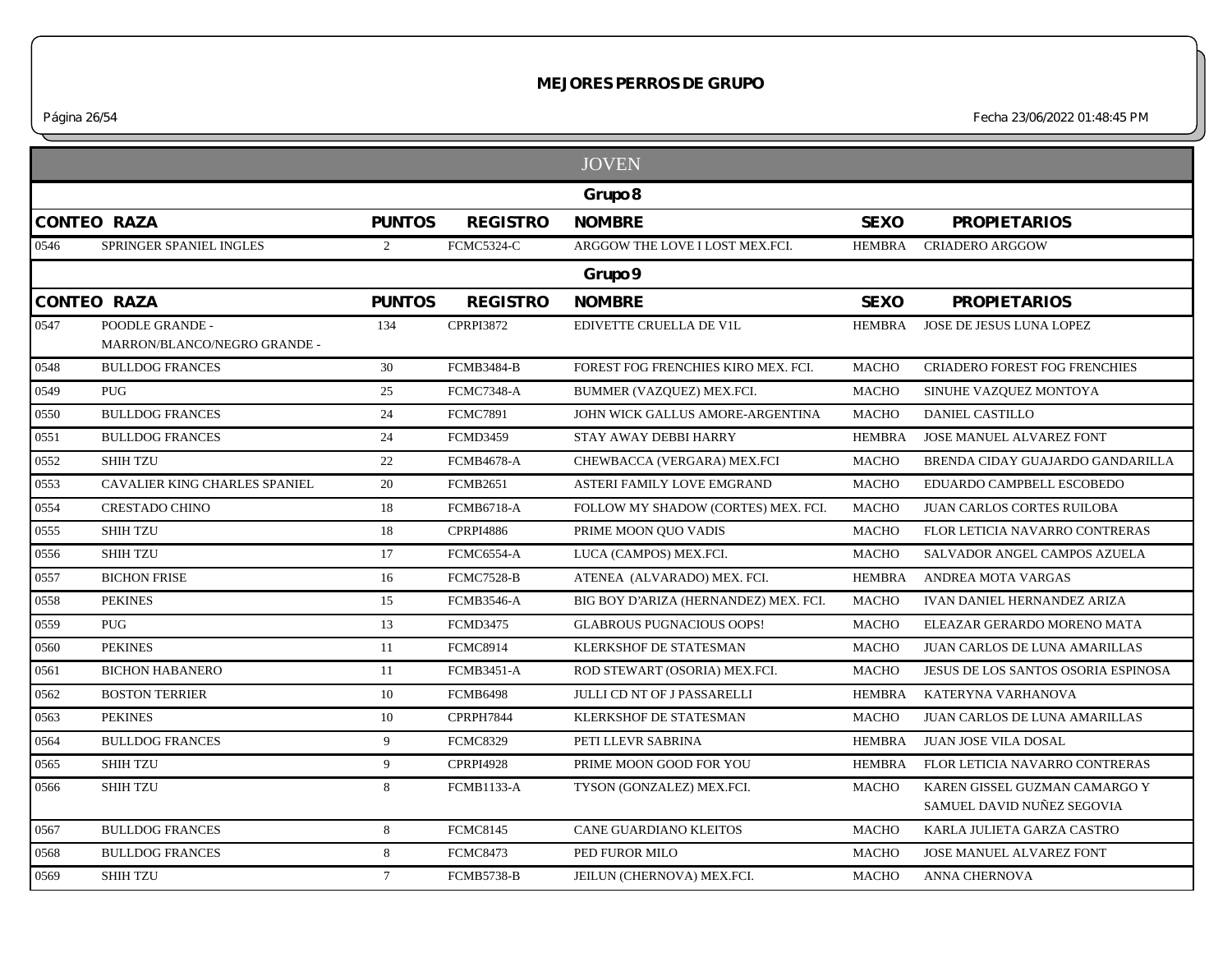*Página 27/54 Fecha 23/06/2022 01:48:45 PM*

|      |                                                 |                 |                   | <b>JOVEN</b>                                     |               |                                                                                            |
|------|-------------------------------------------------|-----------------|-------------------|--------------------------------------------------|---------------|--------------------------------------------------------------------------------------------|
|      |                                                 |                 |                   | Grupo 9                                          |               |                                                                                            |
|      | <b>CONTEO RAZA</b>                              | <b>PUNTOS</b>   | <b>REGISTRO</b>   | <b>NOMBRE</b>                                    | <b>SEXO</b>   | <b>PROPIETARIOS</b>                                                                        |
| 0570 | <b>BICHON FRISE</b>                             | $7\overline{ }$ | <b>FCME3508</b>   | DRUMHILL'S MEXICAN CONECTION                     | <b>MACHO</b>  | CELESTINO DUARTE RAMIREZ                                                                   |
| 0571 | <b>BULLDOG FRANCES</b>                          | 6               | <b>FCMB2231</b>   | LUCIFER AT MOKAODC DELLA RUGA DI<br><b>FUOCO</b> | <b>MACHO</b>  | HECTOR HUGO VALERIO LOPEZ                                                                  |
| 0572 | <b>BULLDOG FRANCES</b>                          | 6               | <b>FCMB1165-E</b> | BULMA OF ADNARIM (MIRANDA) MEX.FCI.              | <b>HEMBRA</b> | MIRANDA MIRANDA JESUS ALAN                                                                 |
| 0573 | <b>SHIH TZU</b>                                 | 6               | <b>FCMC4118-D</b> | LULU LAND AT FERGUEL (MARTINEZ)<br>MEX.FCI.      | <b>HEMBRA</b> | FERNANDO MARTINEZ CORTES                                                                   |
| 0574 | <b>MALTES</b>                                   | 6               | <b>FCMA0553</b>   | <b>BO-VI MARI KOSAR INGRID</b>                   | <b>HEMBRA</b> | HERSILIA ZAMONSETT OCHOA                                                                   |
| 0575 | CHIHUAHUEÑO PELO LARGO PELO LARGO               | 5               | <b>FCMB2597-E</b> | LIVA MONALISA (VAZQUEZ) MEX. FCI.                | <b>HEMBRA</b> | LILIA T. VAZQUEZ SALINAS                                                                   |
| 0576 | <b>BICHON FRISE</b>                             | 5 <sup>5</sup>  | <b>FCMB1260-D</b> | CHARLIE DO IT (CARBAJAL) MEX. FCI.               | <b>HEMBRA</b> | CARLA PATRICIA CARBAJAL RODRIGUEZ                                                          |
| 0577 | <b>BULLDOG FRANCES</b>                          | 5 <sup>5</sup>  | <b>FCMB7602-A</b> | ANTON (CONSTANTINO) MEX.FCI.                     | <b>MACHO</b>  | YAZMIN CONSTANTINO MARIN                                                                   |
| 0578 | <b>BULLDOG FRANCES</b>                          | $\overline{4}$  | <b>FCME1436</b>   | LEAFRE GRAN BEAGA GG KENNEL                      | <b>HEMBRA</b> | JOSE GENARO GONZALEZ DE LA GARZA                                                           |
| 0579 | CHIHUAHUEÑO PELO LARGO PELO LARGO               | $\overline{4}$  | <b>FCMB2597-C</b> | LITE LEONADO DA VINCI (VAZQUEZ) MEX.<br>FCI.     | <b>MACHO</b>  | LILIA T. VAZQUEZ SALINAS                                                                   |
| 0580 | CHIHUAHUEÑO PELO LARGO PELO LARGO               | $\overline{4}$  | <b>FCMC7195-A</b> | BILLY ROCK'S (MACIAS) MEX. FCI.                  | <b>MACHO</b>  | HEIDY AMAIRANY MACIAS CELIS & MIGUEL<br>ANGEL NEGRON OLIVELLA&ABNER<br><b>MERCADO DIAZ</b> |
| 0581 | <b>BULLDOG FRANCES</b>                          | $\overline{4}$  | <b>FCMB3039-B</b> | ORIANA THE QUEEN (KUECHEL) MEX. FCI.             | <b>HEMBRA</b> | ERWIN FEDERICO KUECHEL VAZQUEZ                                                             |
| 0582 | <b>BULLDOG FRANCES</b>                          | $\overline{4}$  | <b>FCMC6081-B</b> | CALYSTO (VELEZ) MEX.FCI.                         | <b>MACHO</b>  | HUMBERTO ALEJANDRO VELEZ JUAREZ                                                            |
| 0583 | <b>BICHON FRISE</b>                             | $\overline{4}$  | *KCP-RD-03580/21  | JALISCO II WILLOWBROOK                           | <b>MACHO</b>  | YORLENI PATRICIA SERRANO ROMERO                                                            |
| 0584 | POODLE GRANDE -<br>MARRON/BLANCO/NEGRO GRANDE - | $\overline{4}$  | <b>FCMB5053-C</b> | ARTEMISA DE MITILENE (CANTÚ) MEX.FCI.            | <b>HEMBRA</b> | AZARETH JIMENNA CANTÚ PEÑA                                                                 |
| 0585 | <b>BULLDOG FRANCES</b>                          | $\overline{4}$  | FCMC0200-B        | MADONNA (DELGADO) MEX.FCI.                       | <b>HEMBRA</b> | SERGIO ALBERTO ARAMBULA BAÑALES                                                            |
| 0586 | <b>SHIH TZU</b>                                 | $\mathfrak{Z}$  | <b>FCMC6554-B</b> | LUNA (CAMPOS) MEX.FCI.                           | <b>HEMBRA</b> | SALVADOR ANGEL CAMPOS AZUELA                                                               |
| 0587 | CAVALIER KING CHARLES SPANIEL                   | $\mathfrak{Z}$  | <b>CPRI4300</b>   | ONE DREAM PUA (LOZOYA) MEX.                      | <b>MACHO</b>  | MARTIN LOZOYA HOLGUIN                                                                      |
| 0588 | <b>SHIH TZU</b>                                 | $\mathfrak{Z}$  | <b>FCMB1405-E</b> | QUINGMING CHE (OSORIA) MEX.FCI.                  | HEMBRA        | JESUS DE LOS SANTOS OSORIA ESPINOSA                                                        |
| 0589 | CHIHUAHUEÑO PELO LARGO PELO LARGO               | $\mathfrak{Z}$  | <b>FCMC7615-A</b> | DAYAMI (SANCHEZ) MEX. FCI.                       | <b>HEMBRA</b> | ROMULO SANCHEZ TORRES                                                                      |
| 0590 | <b>CRESTADO CHINO</b>                           | $\overline{3}$  | <b>FCME7973-D</b> | CRIXUS (ALVAREZ) MEX.FCI.                        | <b>MACHO</b>  | ORLANDO ANTONIO DE JESUS ALVAREZ<br><b>VILLA</b>                                           |
| 0591 | <b>BULLDOG FRANCES</b>                          | $\mathcal{E}$   | <b>FCME8279</b>   | LUXURY HOMEWOOD ROCKYDELL MAGNUS MACHO           |               | ALEJANDRO FLORES ESCOBEDO                                                                  |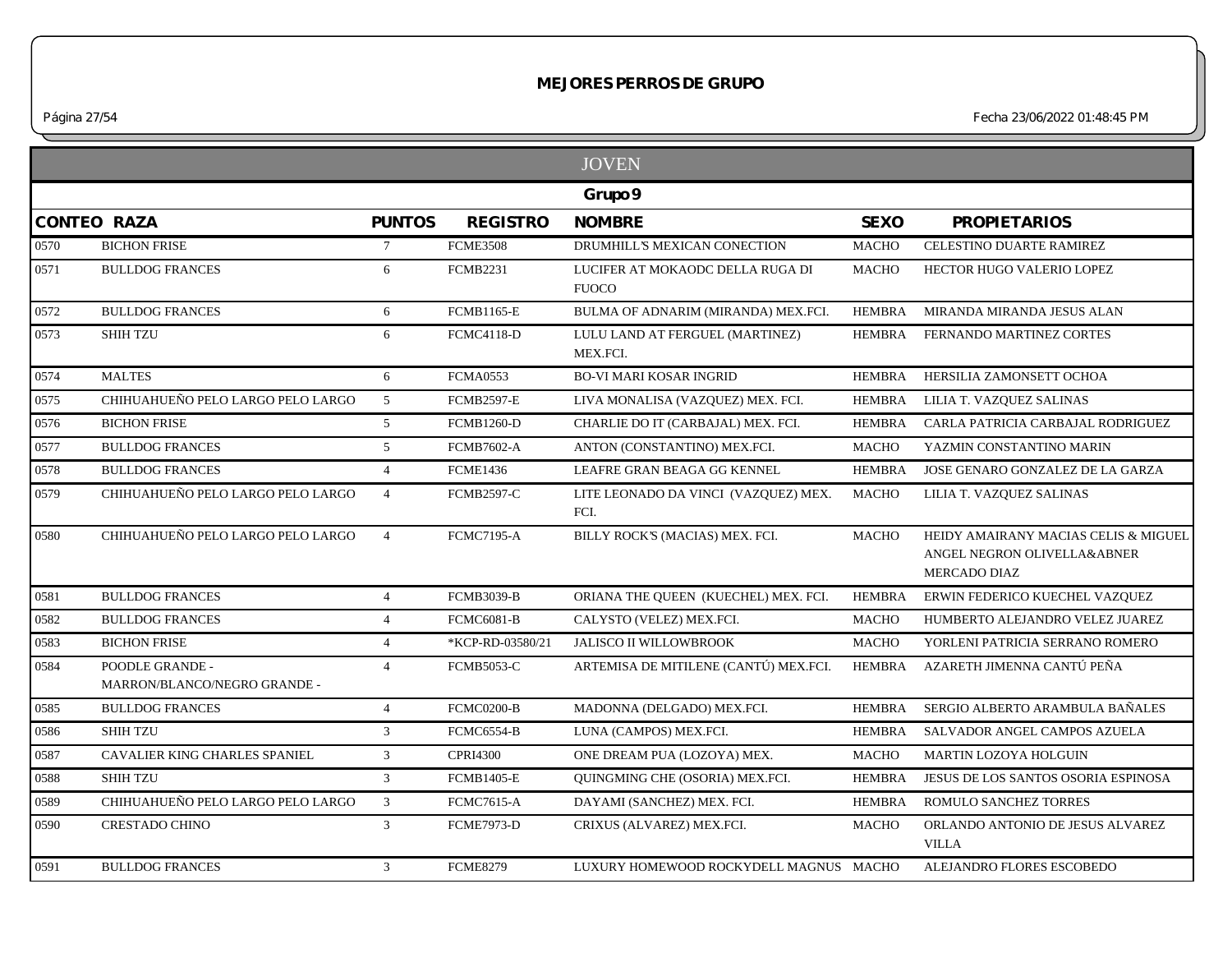*Página 28/54 Fecha 23/06/2022 01:48:45 PM*

|                    |                                                 |                |                   | <b>JOVEN</b>                         |               |                                   |
|--------------------|-------------------------------------------------|----------------|-------------------|--------------------------------------|---------------|-----------------------------------|
|                    |                                                 |                |                   | Grupo 9                              |               |                                   |
| <b>CONTEO RAZA</b> |                                                 | <b>PUNTOS</b>  | <b>REGISTRO</b>   | <b>NOMBRE</b>                        | <b>SEXO</b>   | <b>PROPIETARIOS</b>               |
| 0592               | <b>SHIH TZU</b>                                 | $\mathfrak{Z}$ | <b>FCMB4635-A</b> | SNOW DROP (VAZQUEZ) MEX. FCI.        | <b>HEMBRA</b> | MONSERRAT VAZQUEZ CALVO           |
| 0593               | CHIHUAHUEÑO PELO CORTO PELO CORTO               | $\mathfrak{Z}$ | <b>FCMB1194-A</b> | YUUM (LAUE) MEX. FCI.                | <b>MACHO</b>  | <b>IRENE LAUE NOVELO</b>          |
| 0594               | <b>SHIH TZU</b>                                 | $\overline{2}$ | <b>FCMC5046-C</b> | JESSIE JAMES (LUNA) MEX.FCI.         | <b>HEMBRA</b> | GUILLERMO YERET LUNA ALEJANDRO    |
| 0595               | POODLE GRANDE -<br>MARRON/BLANCO/NEGRO GRANDE - | $\overline{2}$ | <b>FCMC6805-G</b> | BELLA JOLLIE (LOPEZ) MEX.FCI.        | <b>HEMBRA</b> | NORMA CECILIA LOPEZ MORALES       |
| 0596               | CHIHUAHUEÑO PELO CORTO PELO CORTO               | 2              | <b>FCMC4399-A</b> | CHI'WA (CHAVEZ) MEX.FCI.             | <b>HEMBRA</b> | SILVIA LETICIA CHAVEZ PIERCE      |
| 0597               | <b>BULLDOG FRANCES</b>                          | $\overline{2}$ | <b>FCMB1619-A</b> | DERECK (EGREMY) MEX. FCI.            | <b>MACHO</b>  | HECTOR ALEJANDRO EGREMY GOMEZ     |
| 0598               | <b>BOSTON TERRIER</b>                           | $\overline{2}$ | <b>FCMB7479</b>   | <b>LM CANES JOVANKA</b>              | <b>HEMBRA</b> | DANA LUISA ARENAS MARRUFO         |
| 0599               | <b>BICHON HABANERO</b>                          | $\overline{2}$ | <b>FCME6533-B</b> | ELEANOR GO BABY GO (LOPEZ) MEX.FCI.  | <b>HEMBRA</b> | MA. DEL CARMEN LOPEZ MORENO       |
| 0600               | <b>SHIH TZU</b>                                 | $\overline{2}$ | <b>FCMB1133-E</b> | MOLLY (GONZALEZ) MEX.FCI.            | <b>HEMBRA</b> | ANGELICA GONZALEZ DE BANEGAS      |
| 0601               | <b>SHIH TZU</b>                                 | $\overline{2}$ | <b>FCMB5049-A</b> | BILL (LUNA) MEX. FCI.                | <b>MACHO</b>  | CAROLINA DUARTE MARTINEZ          |
| 0602               | <b>BULLDOG FRANCES</b>                          | $\overline{2}$ | FCMC2048-A        | TOSTAO MINEIRADO (GONZALEZ) MEX.FCI. | <b>MACHO</b>  | JOSE GENARO GONZALEZ DE LA GARZA  |
| 0603               | POODLE GRANDE -<br>MARRON/BLANCO/NEGRO GRANDE - | $\overline{2}$ | <b>FCMC8101</b>   | CHICAVALLO BORN TO BE WILD           | <b>MACHO</b>  | IÁZKARA AMARAVANTI GONZÁLEZ SÁENZ |
| 0604               | <b>BULLDOG FRANCES</b>                          | $\overline{2}$ | <b>FCMB4172-A</b> | FOSTER (GUIZAR) MEX. FCI.            | <b>MACHO</b>  | JOSE LUIS GUIZAR GORDILLO         |
| 0605               | <b>BULLDOG FRANCES</b>                          | $\overline{2}$ | <b>FCMC6338-D</b> | HARLEY QUINN (SANCHEZ) MEX. FCI.     | <b>HEMBRA</b> | JOSE MANUEL ALVAREZ FONT          |
| 0606               | <b>BULLDOG FRANCES</b>                          | $\overline{2}$ | <b>FCMB4444-B</b> | GOTA DE MIEL (SANCHEZ) MEX.FCI.      | <b>HEMBRA</b> | DANIEL VAZQUEZ LOZOYA             |
| 0607               | <b>CAVALIER KING CHARLES SPANIEL</b>            | $\overline{2}$ | <b>FCMA1621</b>   | CHIVASCLUB ISTEL GABRIEL             | <b>HEMBRA</b> | EDUARDO CAMPBELL ESCOBEDO         |
| 0608               | POODLE TOY TOY                                  | 2              | <b>FCMC8139-A</b> | RED VELVET (VELOZ) MEX. FCI.         | <b>MACHO</b>  | ENRIQUE VELOZ GUTIERREZ           |
| 0609               | <b>BICHON HABANERO</b>                          | 1              | <b>FCMH9479-B</b> | BALERO CHEETO (LOPEZ) MEX. FCI.      | <b>MACHO</b>  | MA. DEL CARMEN LOPEZ MORENO       |
| 0610               | POODLE GRANDE -<br>MARRON/BLANCO/NEGRO GRANDE - | $\mathbf{1}$   | <b>FCMC8591</b>   | EL YOC ELENA                         | <b>HEMBRA</b> | MARIA DEL CARMEN ANDRADE GOMEZ    |
| 0611               | CHIHUAHUEÑO PELO CORTO PELO CORTO               | $\mathbf{1}$   | <b>FCMA0471-B</b> | LUDWYKA (GOMEZ) MEX.FCI.             | <b>HEMBRA</b> | FELIPE GOMEZ CABRERA              |
| 0612               | CHIHUAHUEÑO PELO LARGO PELO LARGO               | $\overline{1}$ | <b>FCMB4009-C</b> | GIGI D'AGOSTINO (LAUE) MEX.FCI.      | <b>MACHO</b>  | <b>IRENE LAUE NOVELO</b>          |
|                    |                                                 |                |                   | Grupo 10                             |               |                                   |
| <b>CONTEO RAZA</b> |                                                 | <b>PUNTOS</b>  | <b>REGISTRO</b>   | <b>NOMBRE</b>                        | <b>SEXO</b>   | <b>PROPIETARIOS</b>               |
| 0613               | <b>WHIPPET</b>                                  | 24             | <b>CPRPI3837</b>  | <b>TEXANO THE JOKER</b>              | <b>MACHO</b>  | ORLANDO CANO RESENDEZ             |
| 0614               | <b>AFGANO</b>                                   | 21             | <b>FCMB2408</b>   | <b>NADIR DEGA AFGHANS</b>            | <b>MACHO</b>  | VICTORIO JULIAN BUENROSTRO REYNA  |
|                    |                                                 |                |                   |                                      |               |                                   |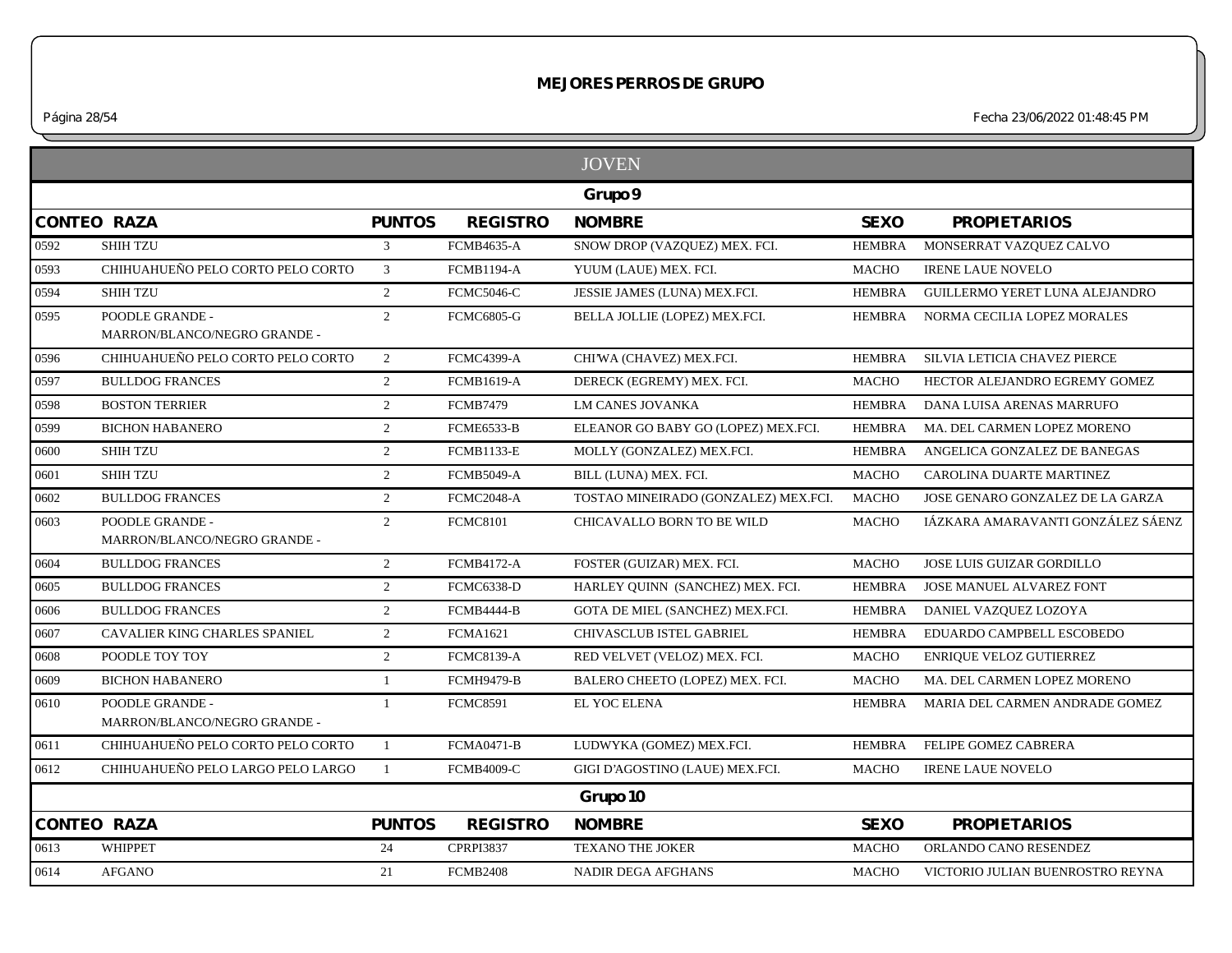*Página 29/54 Fecha 23/06/2022 01:48:45 PM*

|      |                                   |                |                   | <b>JOVEN</b>                      |               |                                                     |
|------|-----------------------------------|----------------|-------------------|-----------------------------------|---------------|-----------------------------------------------------|
|      |                                   |                |                   | Grupo 10                          |               |                                                     |
|      | <b>CONTEO RAZA</b>                | <b>PUNTOS</b>  | <b>REGISTRO</b>   | <b>NOMBRE</b>                     | <b>SEXO</b>   | <b>PROPIETARIOS</b>                                 |
| 0615 | WHIPPET                           | 16             | <b>FCMC5043-B</b> | ANNABELL (RODRIGUEZ) MEX.FCI.     | <b>HEMBRA</b> | LAURA EDNA RODRIGUEZ MARTINEZ                       |
| 0616 | WHIPPET                           | 16             | <b>FCMB4368-B</b> | KALVIN (CHAPA) MEX.FCI.           | <b>MACHO</b>  | DAVID FLORES FARFAN Y<br><b>GUSTAVO BOUZAS GAYA</b> |
| 0617 | WHIPPET                           | 15             | <b>FCMC5043-C</b> | CATRINA (RODRIGUEZ) MEX.FCI.      | <b>HEMBRA</b> | DAVID FLORES FARFAN Y<br><b>GUSTAVO BOUZAS GAYA</b> |
| 0618 | <b>AFGANO</b>                     | 13             | <b>CPRI3846-F</b> | CHARLOTTE AZENETH (ROMERO) MEX.   | <b>HEMBRA</b> | ALFONSO ROMERO MALDONADO                            |
| 0619 | <b>WHIPPET</b>                    | 12             | <b>FCMC5885-A</b> | D'CRODA MEXICO YAXKIN MEX. FCI.   | <b>MACHO</b>  | D'CRODAMEXICO.                                      |
| 0620 | <b>WHIPPET</b>                    | $\overline{4}$ | <b>CPRPI3838</b>  | WINDBORN HERSHEY KISSES AT TEXANO | <b>HEMBRA</b> | ORLANDO CANO RESENDEZ                               |
| 0621 | <b>LOBERO IRLANDES</b>            |                | <b>FCMB2659-E</b> | KAREN (SANCHEZ) MEX.FCI.          | <b>HEMBRA</b> | PABLO ARMANDO SANCHEZ LUGO                          |
|      |                                   |                |                   | Grupo 11                          |               |                                                     |
|      | <b>CONTEO RAZA</b>                | <b>PUNTOS</b>  | <b>REGISTRO</b>   | <b>NOMBRE</b>                     | <b>SEXO</b>   | <b>PROPIETARIOS</b>                                 |
| 0622 | <b>BULLY AMERICANO XL XL</b>      | 16             | <b>XIPZ0322</b>   | <b>ANDRADES TYR</b>               | <b>MACHO</b>  | LIZBETH TOLEDANO MONTERO                            |
| 0623 | <b>CALUPOH</b>                    | 12             | <b>FCME8964-B</b> | CALVIN (HELGUERA) MEX.FCI.        | <b>MACHO</b>  | <b>BEATRIZ HELGUERA NIETO</b>                       |
| 0624 | BULLY AMERICANO ESTANDAR ESTANDAR | 12             | <b>XIGA0241</b>   | UBK'S WALLACE AKA JUNIOR          | <b>MACHO</b>  | URIEL GUERRERO ZAVALA                               |
| 0625 | <b>CALUPOH</b>                    | 6              | <b>FCME8964-A</b> | MR.LUPO (HELGUERA) MEX.FCI.       | <b>MACHO</b>  | <b>BEATRIZ HELGUERA NIETO</b>                       |
| 0626 | <b>CALUPOH</b>                    | 6              | <b>FCMC7884-E</b> | SAKURA CALIENTE MEX.              | <b>HEMBRA</b> | <b>CRIADERO "CALIENTE"</b>                          |
| 0627 | <b>CALUPOH</b>                    | $\overline{4}$ | <b>FCMC5307-A</b> | YOHUALLI (MEDINILLA) MEX.         | <b>MACHO</b>  | MARIA ISABEL MEDINILLA DELGADILLO                   |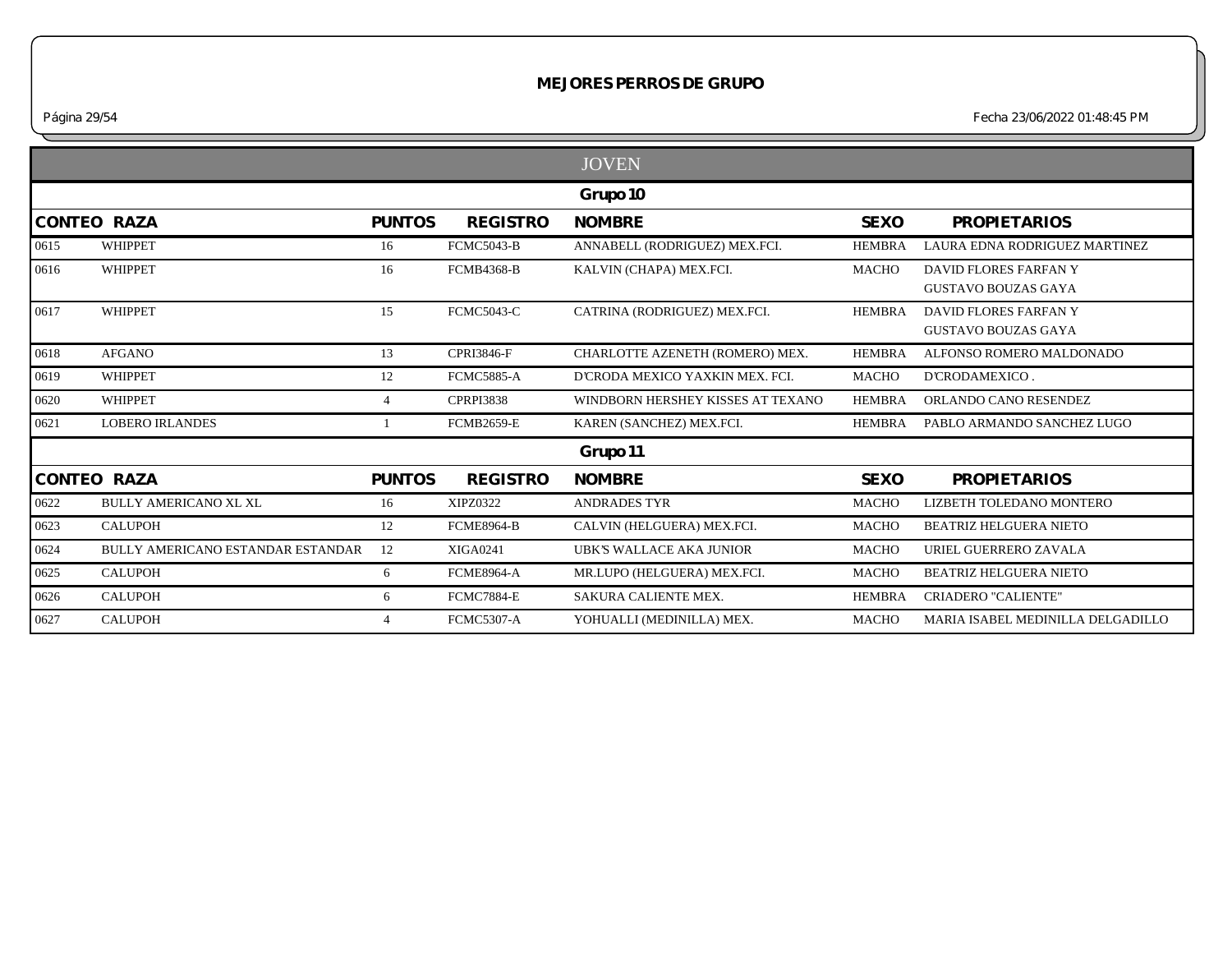*Página 30/54 Fecha 23/06/2022 01:48:45 PM*

|      |                                     |                 |                   | <b>ADULTO</b>                                          |               |                                     |
|------|-------------------------------------|-----------------|-------------------|--------------------------------------------------------|---------------|-------------------------------------|
|      |                                     |                 |                   | Grupo 1                                                |               |                                     |
|      | CONTEO RAZA                         | <b>PUNTOS</b>   | <b>REGISTRO</b>   | <b>NOMBRE</b>                                          | <b>SEXO</b>   | <b>PROPIETARIOS</b>                 |
| 0628 | PASTOR DE PICARDO                   | 82              | <b>FCMB1691</b>   | PIC D'ARLEE PANACHE                                    | HEMBRA        | <b>JACOUELINE FINKEL</b>            |
| 0629 | WELSH CORGI PEMBROKE                | 80              | <b>FCMB7992</b>   | LUXBERRY BUTTERFLY                                     | <b>HEMBRA</b> | JOSE AMBROSIO CORO MENA             |
| 0630 | PASTOR AUSTRALIANO                  | 52              | <b>FCMC3331</b>   | KYRA BLUE LEGEND DEL POPOCATEPETL                      | <b>MACHO</b>  | <b>MARINE FROMENT</b>               |
| 0631 | <b>ANTIGUO PASTOR INGLES</b>        | 31              | <b>FCMC8318</b>   | MARGARET OND BRANDFORD                                 | <b>HEMBRA</b> | PADILLA MORALES DAVID               |
| 0632 | PASTOR AUSTRALIANO                  | 24              | <b>FCMH9480</b>   | WERDEL SRDCOVE ESO                                     | <b>MACHO</b>  | <b>RICARDO PARES ARCE</b>           |
| 0633 | WELSH CORGI PEMBROKE                | 24              | <b>CPRPI4334</b>  | <b>LUXBERRY BATERFLY</b>                               | <b>HEMBRA</b> | JOSE AMBROSIO CORO MENA             |
| 0634 | <b>BORDER COLLIE</b>                | 21              | <b>FCME6017</b>   | WORK OF ART DEJA VU                                    | <b>HEMBRA</b> | SANTOS LOZANO JUAN CARLOS Y         |
|      |                                     |                 |                   |                                                        |               | MELANY LINDER PICAULT               |
| 0635 | <b>GANADERO AUSTRALIANO</b>         | 17              | <b>FCME5150</b>   | TRIUNFO WEINHOUND                                      | <b>MACHO</b>  | RICARDO DANIEL RODRIGUEZ BENAVIDES  |
| 0636 | WELSH CORGI PEMBROKE                | 17              | <b>CPRPI4624</b>  | ALENCLAUD FLORENCIO                                    | <b>MACHO</b>  | JOSE AMBROSIO CORO MENA             |
| 0637 | <b>GANADERO AUSTRALIANO</b>         | 11              | <b>FCMB5216</b>   | WILLOWPARK GOOD ONY A MATE                             | <b>MACHO</b>  | JUDD ISHA HEATHER ISOBEL            |
| 0638 | PASTOR ALEMAN PELO CORTO PELO CORTO | 10              | <b>FCMC2549-B</b> | <b>KIMBO VON LOAR</b>                                  | <b>MACHO</b>  | <b>CRIADERO VON LOAR</b>            |
| 0639 | <b>COLLIE BARBUDO</b>               | 9               | <b>FCMH8410</b>   | VALLE DE BERAKA KHALEESI                               | <b>HEMBRA</b> | ANEL VAZQUEZ FRANCHINI              |
| 0640 | PASTOR AUSTRALIANO                  | 9               | <b>FCMB4030-B</b> | ANES AUSSIES BLACK PEARL (HORMIGO)                     | <b>HEMBRA</b> | <b>CRIADERO ANES AUSSIES Y</b>      |
|      |                                     |                 |                   | MEX. FCI.                                              |               | DANIELA HORMIGO MARTINEZ            |
| 0641 | PASTOR AUSTRALIANO                  | 8               | <b>FCMB4030-A</b> | ANES AUSSIES PLAY THE GAME (HORMIGO)                   | <b>MACHO</b>  | <b>CRIADERO ANES AUSSIES Y</b>      |
|      |                                     |                 |                   | MEX. FCI.                                              |               | DANIELA HORMIGO MARTINEZ            |
| 0642 | PASTOR ALEMAN PELO CORTO PELO CORTO | 8               | <b>FCME1471</b>   | VONZO JEMMA OF SUNFARMS GOMEZ VON<br><b>LOAR</b>       | HEMBRA        | OSCAR ALEJANDRO REYNA GARZA         |
| 0643 | WELSH CORGI PEMBROKE                | 8               | <b>FCMB4022-A</b> | ALPEN DONA (MORA) MEX.FCI.                             | <b>HEMBRA</b> | <b>RUBEN PENICHE PASOS</b>          |
| 0644 | PASTOR DE BRIE                      | 8               | <b>FCMF4739-B</b> | ADONIS (MORA) MEX.FCI.                                 | <b>MACHO</b>  | CLAUDIA NORMA BAUCHOT FRAGOSO       |
| 0645 | PASTOR AUSTRALIANO                  | 8               | <b>FCMG0626-B</b> | ANES AUSSIES NEW SENSATION MEX.FCI.                    | <b>MACHO</b>  | <b>CRIADERO ANES AUSSIES</b>        |
| 0646 | WELSH CORGI PEMBROKE                | 8               | <b>FCMC8248-F</b> | LAGUERTHA SIELD WOMAN (CANDILA)<br>MEX.FCI.            | <b>HEMBRA</b> | LORENA CANDILA ANCONA               |
| 0647 | PASTOR AMERICANO MINIATURA          | $7\overline{ }$ | <b>FCMB6455</b>   | TWOJ'S DANCING IN THE MOONLIGHT FOR<br><b>DUXMINIS</b> | HEMBRA        | MARIA MERCEDES CARDENAS VAQUERO     |
| 0648 | <b>GANADERO AUSTRALIANO</b>         | $7\overline{ }$ | <b>CPRI2518</b>   | MEGAN (CALERO) MEX.                                    | HEMBRA        | JOSE LUIS CALERO OLMEDO             |
| 0649 | <b>COLLIE BARBUDO</b>               | $7\overline{ }$ | <b>FCMD3398-F</b> | ALIKA (VAZQUEZ) MEX. FCI.                              | HEMBRA        | ANEL VAZQUEZ FRANCHINI              |
| 0650 | WELSH CORGI PEMBROKE                | 6               | <b>FCMC8140</b>   | ADIL GAYAZ ORIGAMI                                     |               | HEMBRA LEONARDO VI SALDAÑA GONZALEZ |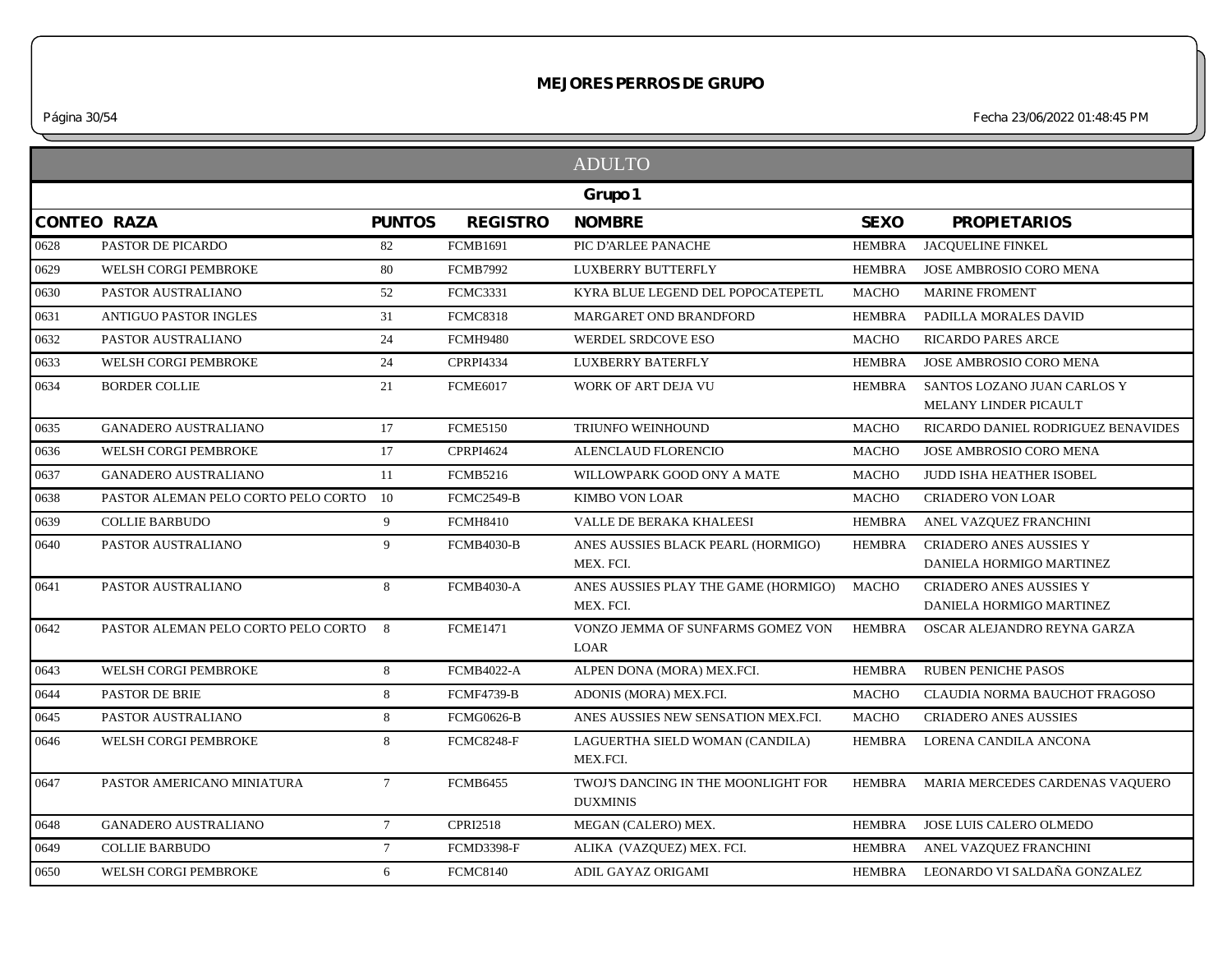*Página 31/54 Fecha 23/06/2022 01:48:45 PM*

|                    |                                       |                 |                   | <b>ADULTO</b>                                   |               |                                                                                  |
|--------------------|---------------------------------------|-----------------|-------------------|-------------------------------------------------|---------------|----------------------------------------------------------------------------------|
|                    |                                       |                 |                   | Grupo 1                                         |               |                                                                                  |
| <b>CONTEO RAZA</b> |                                       | <b>PUNTOS</b>   | <b>REGISTRO</b>   | <b>NOMBRE</b>                                   | <b>SEXO</b>   | <b>PROPIETARIOS</b>                                                              |
| 0651               | <b>COLLIE PELO LARGO</b>              | 6               | <b>FCME1005-G</b> | MAGICIAN'S APRENTICE (GUEVARA)<br>MEX.FCI.      | <b>HEMBRA</b> | RODOLFO GERMAN GUEVARA OLVERA                                                    |
| 0652               | PASTOR ALEMAN PELO CORTO PELO CORTO 6 |                 | <b>FCMF6662-A</b> | KAMIKASE (CORDOBA) MEX. FCI.                    | <b>MACHO</b>  | NO SE ENCONTRARON PROPIETARIOS                                                   |
| 0653               | <b>ANTIGUO PASTOR INGLES</b>          | 6               | <b>FCMD0935-A</b> | ROTSEN (ARRIAGA) MEX.FCI.                       | <b>MACHO</b>  | ARRIAGA LUNA GENOVEVO NESTOR                                                     |
| 0654               | PASTOR ALEMAN PELO CORTO PELO CORTO 5 |                 | <b>FCMH9810-A</b> | JAGER (GUERRERO) MEX. FCI.                      | <b>MACHO</b>  | MANUEL GONZALEZ ALEJO                                                            |
| 0655               | PASTOR AUSTRALIANO                    | $5\overline{)}$ | <b>FCMD3089-C</b> | FREDDIE (VAZQUEZ) MEX.FCI.                      | <b>MACHO</b>  | RICARDO VAZQUEZ MALDONADO                                                        |
| 0656               | WELSH CORGI PEMBROKE                  | 5               | <b>FCMA0504</b>   | ALPEN WINNIE PEMS PASSION                       | <b>MACHO</b>  | <b>RUBEN PENICHE PASOS</b>                                                       |
| 0657               | <b>BORDER COLLIE</b>                  | 5               | <b>FCMF6053-A</b> | VITO CORLEONE LEGACY (SERVIN) MEX.FCI. MACHO    |               | <b>RICARDO SERVIN TORRES</b>                                                     |
| 0658               | PASTOR DE SHETLAND                    | $5\overline{)}$ | <b>FCMF8986-A</b> | CUJLL BLUE MIRACLE (MARTIN) MEX. FCI.           | <b>HEMBRA</b> | ANDRES JAVIER MARTIN ESCOBAR                                                     |
| 0659               | <b>GANADERO AUSTRALIANO</b>           | $\overline{4}$  | <b>FCMB0720-D</b> | TOKIO EMMA (ALMANZA/CRUZ) MEX. FCI.             | <b>HEMBRA</b> | MIGUEL ANGEL PEREZ MARIN                                                         |
| 0660               | PASTOR ALEMAN PELO CORTO PELO CORTO   | $\overline{4}$  | *S/RTOR02-02-026  | FOREST KNOLL LADY FOR A NIGHT V OVI<br>VON OSSA | HEMBRA        | $N/D$ *                                                                          |
| 0661               | PASTOR ALEMAN PELO CORTO PELO CORTO 4 |                 | <b>FCMC8489-A</b> | KRIEGER (GONZALEZ) MEX. FCI.                    | <b>HEMBRA</b> | MANUEL GONZALEZ ALEJO                                                            |
| 0662               | PASTOR ALEMAN PELO CORTO PELO CORTO 4 |                 | <b>FCMC5527-D</b> | CANDY (NUÑEZ) MEX. FCI.                         | <b>HEMBRA</b> | PAVEL RAFAEL NUÑEZ HERNANDEZ                                                     |
| 0663               | PASTOR ALEMAN PELO CORTO PELO CORTO 4 |                 | <b>FCMH5166-F</b> | <b>NALA VON HAUSE FAREL</b>                     | HEMBRA        | NO SE ENCONTRARON PROPIETARIOS                                                   |
| 0664               | PASTOR BELGA MALINOIS MALINOIS        | $\overline{4}$  | <b>FCMB1680-F</b> | DEJA VU (GAYMER) MEX.FCI.                       | <b>HEMBRA</b> | MA.VERONICA GAYMER ALCAYAGA                                                      |
| 0665               | PASTOR AUSTRALIANO                    | $\overline{4}$  | <b>FCMH0733</b>   | BAYOULAND LL ANGEL OF REVELATION                | <b>HEMBRA</b> | <b>JUAN FRANCISCO CARBONELL CARRILES &amp;</b><br>HAYDEN HADLEY & YVETTE LEBLANC |
| 0666               | PASTOR AUSTRALIANO                    | $\overline{4}$  | <b>FCMC4893-C</b> | ANES AUSSIES CANDY GIRL MEX. FCI.               | <b>HEMBRA</b> | <b>CRIADERO ANES AUSSIES</b>                                                     |
| 0667               | <b>PASTOR DE BRIE</b>                 | $\overline{4}$  | <b>FCMB1320-D</b> | CATRINA (BOUCHOT) MEX.FCI.                      | <b>HEMBRA</b> | <b>JOSE GERARDO MONTES SUAREZ</b>                                                |
| 0668               | WELSH CORGI PEMBROKE                  | $\overline{4}$  | <b>FCMD0562</b>   | TAILWIND ON THE ROAD AGAIN                      | <b>MACHO</b>  | IBARRA GALLEGOS JUAN AGUSTIN                                                     |
| 0669               | WELSH CORGI PEMBROKE                  | 3               | <b>CPRPI4738</b>  | ANDVOL SALVATORE FERRAGAMO                      | <b>MACHO</b>  | YADIRA SANTANA GALINDO                                                           |
| 0670               | <b>BORDER COLLIE</b>                  | $\mathfrak{Z}$  | <b>FCMF1156-B</b> | DUKE (HILL/BERKAU/SANTOS) MEX.FCI.              | <b>MACHO</b>  | SANTOS LOZANO JUAN CARLOS                                                        |
| 0671               | PASTOR DE PICARDO                     | $\mathfrak{Z}$  | <b>FCME1089</b>   | ALLSTARS I'M KEANU REEVES AT BWK CM             | <b>MACHO</b>  | JACOUELINE FINKEL Y<br>ELIZABETH RICHARDS Y<br>AMBER FINKEL LAURA COMBS,         |
| 0672               | WELSH CORGI PEMBROKE                  | $\mathfrak{Z}$  | <b>FCMF6376</b>   | ALENCLAUDSTOCKY                                 | <b>MACHO</b>  | RUBEN PENICHE PASOS                                                              |
| 0673               | PASTOR ALEMAN PELO CORTO PELO CORTO 3 |                 | <b>FCMG6977-A</b> | BROADWAY (CAMPOS) MEX. FCI.                     | <b>MACHO</b>  | SAUL CAMPOS ROMERO                                                               |
| 0674               | PASTOR ALEMAN PELO CORTO PELO CORTO 3 |                 | <b>FCMH7610-C</b> | RAMSES (RODRIGUEZ) MEX.FCI.                     | <b>MACHO</b>  | ARMANDO RODRIGUEZ MARTEL                                                         |
|                    |                                       |                 |                   |                                                 |               |                                                                                  |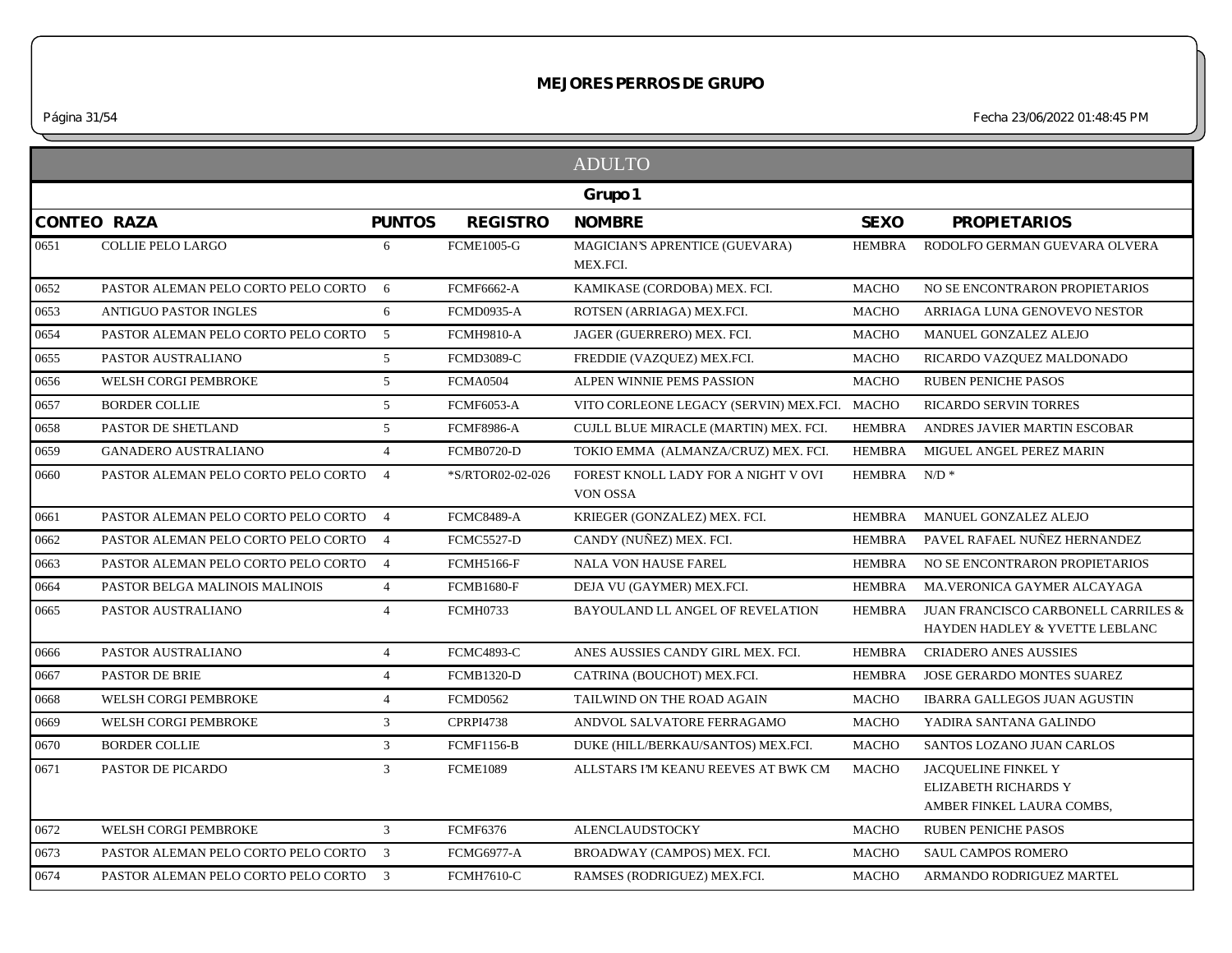*Página 32/54 Fecha 23/06/2022 01:48:45 PM*

|                    |                                                |                |                   | <b>ADULTO</b>                                  |               |                                                                 |
|--------------------|------------------------------------------------|----------------|-------------------|------------------------------------------------|---------------|-----------------------------------------------------------------|
|                    |                                                |                |                   | Grupo 1                                        |               |                                                                 |
| <b>CONTEO RAZA</b> |                                                | <b>PUNTOS</b>  | <b>REGISTRO</b>   | <b>NOMBRE</b>                                  | <b>SEXO</b>   | <b>PROPIETARIOS</b>                                             |
| 0675               | WELSH CORGI PEMBROKE                           | 3              | <b>FCME1499-B</b> | ASTRO (IBARRA) MEX.FCI.                        | <b>MACHO</b>  | ALEJANDRA PUERTA CASTRILLON                                     |
| 0676               | PASTOR AUSTRALIANO                             | $\mathfrak{Z}$ | <b>FCMA2045</b>   | BARSTONE-ARGENTINA REDINTENSE                  | <b>MACHO</b>  | AGUILA, LUCOIA BELEN /LE BLANC, YVETTE                          |
| 0677               | <b>BORDER COLLIE</b>                           | $\mathfrak{Z}$ | <b>FCMJ8572-E</b> | DARIA (FERNANDEZ) MEX.FCI.                     | <b>HEMBRA</b> | ADRIAN FERNANDEZ YESAKI                                         |
| 0678               | PASTOR AUSTRALIANO                             | 3              | <b>FCMB9327</b>   | NEBESNIY ALJANS FENDERMEN                      | <b>MACHO</b>  | VIRIDIANA RAMIREZ MORELOS                                       |
| 0679               | PASTOR AUSTRALIANO                             | 2              | <b>FCMD0264-C</b> | FREYJA (AMAYA) MEX. FCI.                       | <b>HEMBRA</b> | FEDERICO AMAYA RIVERA                                           |
| 0680               | <b>ANTIGUO PASTOR INGLES</b>                   | $\overline{2}$ | FCMC6442          | <b>GWYNEDD'S GAME OF THRONES</b>               | <b>HEMBRA</b> | <b>ALLENE HUTCHESON</b>                                         |
| 0681               | PASTOR BELGA GROENENDAEL<br><b>GROENENDAEL</b> | $\overline{2}$ | <b>CPRH7987</b>   | TYSON (VELAZQUEZ DE LEON) MEX.                 | <b>MACHO</b>  | JUAN CARLOS VELAZQUEZ DE LEON JULIAN                            |
| 0682               | <b>BORDER COLLIE</b>                           | 2              | <b>FCMB0001-B</b> | SHURI (FERNANDEZ) MEX.FCI.                     | <b>HEMBRA</b> | ADRIAN FERNANDEZ YESAKI                                         |
| 0683               | PASTOR DE SHETLAND                             | 2              | <b>FCMD3140-A</b> | APPA JOSEFO (MACIAS) MEX. FCI.                 | <b>MACHO</b>  | CARLOS ALBERTO MACIAS GARCIA                                    |
| 0684               | PASTOR DE SHETLAND                             | $\mathbf{1}$   | <b>FCMB3397</b>   | <b>SCOTFIELD'S MIDNIGHT EXPRESS</b>            | <b>MACHO</b>  | ANDRES JAVIER MARTIN ESCOBAR                                    |
| 0685               | PASTOR BELGA GROENENDAEL<br><b>GROENENDAEL</b> | -1             | <b>FCMI4084-D</b> | HAYTON'S EAGLE (SPALDING/TACOUARD)<br>MEX.FCI. | <b>MACHO</b>  | <b>CRIADERO HAYTON'S</b>                                        |
| 0686               | PASTOR ALEMAN PELO CORTO PELO CORTO            | $\overline{1}$ | <b>FCMC3620-D</b> | XANA (NUÑEZ) MEX. FCI.                         | <b>HEMBRA</b> | <b>JUAN JOSE NUÑEZ LEOS</b>                                     |
| 0687               | PASTOR BLANCO SUIZO                            | 1              | <b>FCMB7483</b>   | HUBBLE-BUBLE IZ BELOY BRIGADY                  | <b>HEMBRA</b> | MA.VERONICA GAYMER ALCAYAGA                                     |
| 0688               | PASTOR DE SHETLAND                             | $\mathbf{1}$   | <b>FCMC1520-D</b> | ARUMA (PERAZA) MEX.FCI.                        | <b>HEMBRA</b> | OSCAR RODRIGO PEREZ MOLINA                                      |
| 0689               | PASTOR ALEMAN PELO CORTO PELO CORTO 1          |                | <b>FCMH2850-A</b> | DEXTER (SOTO) MEX. FCI.                        | <b>MACHO</b>  | SOTO CERVANTES MIGUEL                                           |
| 0690               | PASTOR DE SHETLAND                             | 1              | <b>FCMB5007-B</b> | KIR (MEJIA) MEX.FCI.                           | <b>MACHO</b>  | <b>RAUL MEJIA MORA</b>                                          |
| 0691               | PASTOR ALEMAN PELO CORTO PELO CORTO 1          |                | <b>FCMC8332-C</b> | KATO VON VELROM                                | <b>MACHO</b>  | OMAR VELASCO GARCIA                                             |
| 0692               | PASTOR AUSTRALIANO                             | $\mathbf{1}$   | FCMC6844-A        | JR SOMONS (HERNANDEZ) MEX.FCI.                 | <b>MACHO</b>  | ANTONIO RAMON GONZALEZ MARTINEZ                                 |
|                    |                                                |                |                   | Grupo 2                                        |               |                                                                 |
| <b>CONTEO RAZA</b> |                                                | <b>PUNTOS</b>  | <b>REGISTRO</b>   | <b>NOMBRE</b>                                  | <b>SEXO</b>   | <b>PROPIETARIOS</b>                                             |
| 0693               | <b>BULLDOG INGLES</b>                          | 86             | <b>FCME6722</b>   | <b>FAST AND FURIOUS PISKO</b>                  | <b>MACHO</b>  | JONATHAN DAVID FLORES SIGUAS<br><b>JOSE EDUARDO REZA ZARATE</b> |
| 0694               | <b>TERRANOVA</b>                               | 85             | <b>FCMD0663</b>   | BEAUTY MARK TENDER EBONY                       | <b>MACHO</b>  | <b>JOSE ADRIAN SALINAS PEREZ</b>                                |
| 0695               | <b>ROTTWEILER</b>                              | 32             | FCMD0079          | <b>BEA ROPLAHAUS OF SECUTOR</b>                | HEMBRA        | ALARCON JARAMILLO GENARO                                        |
| 0696               | <b>BOXER</b>                                   | 31             | <b>FCMC9066</b>   | RASTALAND'S E SHAMROCK'S M. S. QUILMES MACHO   |               | EDUARDO CORTINA DE LA PARRA Y<br><b>RAFAEL GRECO GUIMARAES</b>  |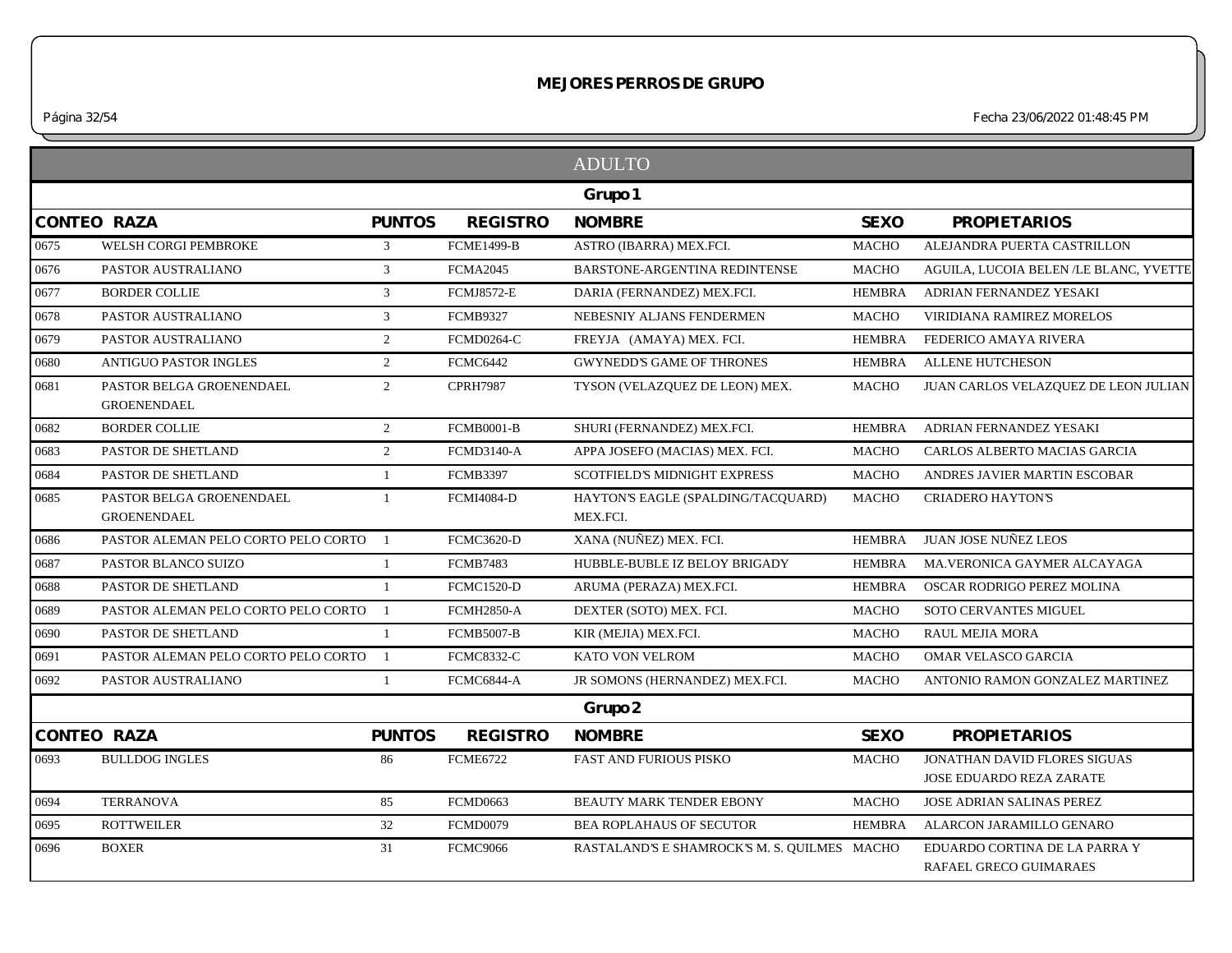*Página 33/54 Fecha 23/06/2022 01:48:45 PM*

|      |                                                         |                 |                   | <b>ADULTO</b>                             |               |                                                    |
|------|---------------------------------------------------------|-----------------|-------------------|-------------------------------------------|---------------|----------------------------------------------------|
|      |                                                         |                 |                   | Grupo 2                                   |               |                                                    |
|      | <b>CONTEO RAZA</b>                                      | <b>PUNTOS</b>   | <b>REGISTRO</b>   | <b>NOMBRE</b>                             | <b>SEXO</b>   | <b>PROPIETARIOS</b>                                |
| 0697 | <b>DOBERMANN</b>                                        | 29              | <b>FCMC9105</b>   | PORTIALDA PANDORA CIELO ABIERTO           | <b>HEMBRA</b> | <b>LESTER PADILLA</b><br><b>FRANCISCO PORTILLO</b> |
| 0698 | <b>BOXER</b>                                            | 24              | <b>FCME8052-A</b> | <b>JAMIESON'S DAKOTA MEX.FCI.</b>         | <b>MACHO</b>  | <b>CRIADERO "JAMIESON BOXERS"</b>                  |
| 0699 | <b>DOBERMANN</b>                                        | 20              | <b>FCME1541-A</b> | RONALDO (OLIVERA) MEX.FCI.                | <b>MACHO</b>  | MARCO ANTONIO OLIVERA OLIVERA                      |
| 0700 | <b>LAKELAND TERRIER</b>                                 | 20              | <b>FCMC4305-A</b> | POE THE RAVEN RUSSELL (LUNA) MEX.FCI.     | MACHO         | IVAN DE JESUS ROJAS HERNANDEZ                      |
| 0701 | <b>ROTTWEILER</b>                                       | 19              | <b>FCMC6774</b>   | SILVER VOM HAUS ZAFIROVSKI                | <b>MACHO</b>  | ENRIQUE GONZALEZ DE LA PARRA                       |
| 0702 | SCHNAUZER GIGANTE NEGRO NEGRO                           | 16              | <b>FCMD2224</b>   | <b>SKANSEN'S ANNETTE</b>                  | <b>HEMBRA</b> | FRANCISCO XAVIER VARGAS PEREZ                      |
| 0703 | PASTOR DE ASIA CENTRAL                                  | 15              | <b>FCME4115</b>   | DACIC GUARDIAN HERDA                      | <b>HEMBRA</b> | EDGAR RICARDO CASTILLO PERALTA                     |
| 0704 | <b>MASTIN NAPOLITANO</b>                                | 13              | <b>FCMD3084</b>   | <b>DEMIAN DEL TUTORE</b>                  | <b>MACHO</b>  | ALFREDO ALVARADO MILLAN                            |
| 0705 | SCHNAUZER MINIATURA NEGRO Y PLATA<br>NEGRO Y PLA        | 13              | <b>FCMD3046-A</b> | ITO DE JON (MANZANO) MEX. FCI.            | MACHO         | JOSÉ IVAN ROJAS JIMÉNEZ                            |
| 0706 | <b>ROTTWEILER</b>                                       | 11              | FCME6473-B        | AITHOR (ZAMACONA) MEX.FCI.                | MACHO         | ALARCON JARAMILLO GENARO                           |
| 0707 | <b>BOXER</b>                                            | 11              | <b>FCME7941</b>   | JAGUAR DE SAN RICARDO                     | <b>MACHO</b>  | KEVIN ALEJANDRO MARIN MEJIA                        |
| 0708 | <b>MASTIN TIBETANO</b>                                  | 10              | <b>FCMH7293</b>   | DRAKYI EVEREST MASTIN DEL TIBET           | <b>MACHO</b>  | ALFREDO BRENER GITLER                              |
| 0709 | SCHNAUZER MINIATURA SAL Y PIMIENTA<br><b>SAL Y PIMI</b> | 10              | <b>FCMC8546</b>   | <b>BEAUIDEAL BAILANDO</b>                 | MACHO         | NORMA ALEJANDRA SUAREZ GONZALEZ                    |
| 0710 | <b>DOBERMANN</b>                                        | 10              | FCME0757-B        | AITOR DE GUIPUZKOA (CORREA) MEX.FCI.      | <b>MACHO</b>  | <b>GUIDO LUIS AGGELER MEZA</b>                     |
| 0711 | <b>DOBERMANN</b>                                        | 9               | <b>FCMF6439-B</b> | D'NICMAR RAFFA NADAL MEX.FCI.             | <b>MACHO</b>  | <b>CRIADERO D'NICMAR</b>                           |
| 0712 | FILA BRASILEÑO                                          | 9               | <b>FCMD3429-B</b> | ALUA HERNANDEZ MARTE MEX.FCI.             | <b>MACHO</b>  | CRIADERO ALUA HERNANDEZ                            |
| 0713 | DACHSHUND MINIATURA PELO ALAMBRE<br><b>MINIATURA PE</b> | 9               | <b>FCMC5802-A</b> | GULLIVER (NALES) MEX.FCI.                 | <b>MACHO</b>  | ERNESTO NALES MARTINEZ                             |
| 0714 | <b>BLOODHOUND</b>                                       | 9               | <b>FCME2745-B</b> | HAGATA (BAEZA) MEX. FCI.                  | <b>HEMBRA</b> | MARCO ANTONIO BAEZA GALVAN                         |
| 0715 | <b>DOBERMANN</b>                                        | 8               | <b>FCMC7235-D</b> | DIPLOMATIC'S RIOJA MEX. FCI.              | <b>HEMBRA</b> | LUIS ARTURO PADILLA HOIL                           |
| 0716 | SCHNAUZER GIGANTE NEGRO NEGRO                           | 8               | <b>FCMC3866-G</b> | LEIA ORGANA ALDERAN (MORALES)<br>MEX.FCI. | <b>HEMBRA</b> | <b>JOSE JAVIER DIAZ VERA</b>                       |
| 0717 | SCHNAUZER MINIATURA SAL Y PIMIENTA<br><b>SAL Y PIMI</b> | $7\overline{ }$ | FCME9074-B        | RATCHET (BUTRON/JUAREZ) MEX. FCI.         | <b>MACHO</b>  | JOSE LUIS JUAREZ VASOUEZ                           |
| 0718 | <b>BULLDOG INGLES</b>                                   | 6               | <b>FCME8873-A</b> | SIR ANGUS YOUNG (GUTIERREZ) MEX.FCI.      | <b>MACHO</b>  | LUIS EFRAIN PEREZ FLORES                           |
| 0719 | SCHNAUZER GIGANTE NEGRO NEGRO                           | 6               | <b>FCMC7174</b>   | <b>ESCOBAR'S BELLA</b>                    | HEMBRA        | ENER ENRIQUE ESCOBAR AGUIRRE                       |
|      |                                                         |                 |                   |                                           |               |                                                    |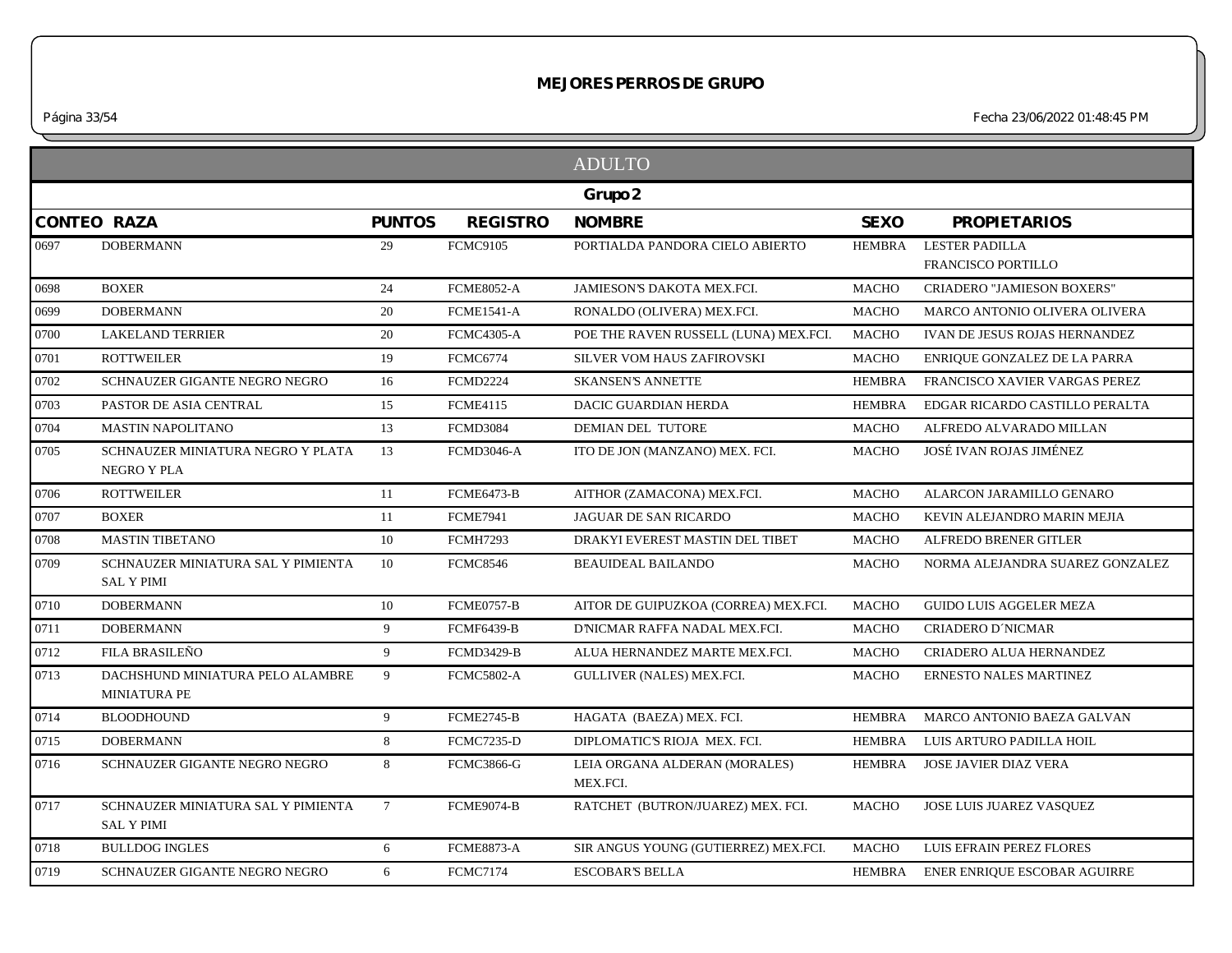*Página 34/54 Fecha 23/06/2022 01:48:45 PM*

|      |                               |                 |                   | <b>ADULTO</b>                                            |               |                                                                        |
|------|-------------------------------|-----------------|-------------------|----------------------------------------------------------|---------------|------------------------------------------------------------------------|
|      |                               |                 |                   | Grupo 2                                                  |               |                                                                        |
|      | <b>CONTEO RAZA</b>            | <b>PUNTOS</b>   | <b>REGISTRO</b>   | <b>NOMBRE</b>                                            | <b>SEXO</b>   | <b>PROPIETARIOS</b>                                                    |
| 0720 | POINTER ALEMAN DE PELO CORTO  | 6               | <b>FCMD2019</b>   | EHRENVOGEL HEART OF ROCK AND ROLL<br><b>AT ALGERLAND</b> | <b>HEMBRA</b> | ALEJANDRA HDZ - LANDA GARCIA Y<br>GERARDO BERNARD HDEZ-LANDA           |
| 0721 | <b>BOXER</b>                  | 6               | <b>FCMC3166-B</b> | WOTAN (ZAGAL) MEX.FCI.                                   | <b>MACHO</b>  | <b>ELIAS ZAGAL VILCHIS</b>                                             |
| 0722 | <b>BOXER</b>                  | 6               | <b>FCMB3281-A</b> | FRIDA (SUAREZ) MEX. FCI.                                 | <b>HEMBRA</b> | <b>ERNESTO SUAREZ ESQUIVIAS</b>                                        |
| 0723 | <b>BOXER</b>                  | $5\overline{)}$ | <b>FCMB4518-D</b> | CAROLINE (RAMOS) MEX.FCI.                                | <b>HEMBRA</b> | JORGE ANTONIO VALLES RUIZ                                              |
| 0724 | <b>BOXER</b>                  | 5               | <b>FCMC1641-B</b> | ECOT BRUNO MEX.FCI.                                      | <b>MACHO</b>  | ENRIQUE TRAPAGA JIMENEZ                                                |
| 0725 | BERNES DE LA MONTAÑA          | $5\overline{)}$ | <b>FCMH5108</b>   | ANGYALOSI BERNI EMIR                                     | <b>MACHO</b>  | RODRIGO JIMENEZ SANCHEZ                                                |
| 0726 | <b>DOBERMANN</b>              | $5\overline{)}$ | <b>FCMC7253-B</b> | HAYTON'S GOLIAT MEX.FCI.                                 | <b>MACHO</b>  | <b>CRIADERO HAYTON'S</b>                                               |
| 0727 | <b>BULLDOG INGLES</b>         | $\overline{4}$  | <b>FCMF3307-A</b> | ASHTON (CASTAÑEDA) MEX.FCI.                              | <b>MACHO</b>  | ROBERTO FRANCISCO CASTAÑEDA<br><b>NAVARRETE</b>                        |
| 0728 | <b>DOBERMANN</b>              | $\overline{4}$  | <b>FCMC1291-A</b> | PEPE (BORUNDA) MEX.FCI.                                  | <b>MACHO</b>  | BORUNDA ALMADA CESAR OCTAVIO                                           |
| 0729 | <b>BULLDOG INGLES</b>         | $\overline{4}$  | <b>FCMB1343-A</b> | THE KING ARTHUR (ARANGO/VANEGAS)<br>MEX.FCI.             | <b>MACHO</b>  | JASSIEL DE JESUS ARANGO AYUSO Y<br>LUIS MARIO VANEGAS RIVERO           |
| 0730 | <b>DOBERMANN</b>              | $\overline{4}$  | <b>FCMB9626</b>   | <b>MONFLOS ARAGON</b>                                    | <b>MACHO</b>  | JORGE IVAN MONTOYA FLORES                                              |
| 0731 | SCHNAUZER GIGANTE NEGRO NEGRO | $\overline{4}$  | <b>FCMC8910</b>   | HISTYLE VALHALLA'S IRON MAN                              | <b>MACHO</b>  | <b>MICHAEL RUTKAS Y</b><br><b>JENNIFER RUTKAS &amp; ANNA STROMBERG</b> |
| 0732 | <b>BULLDOG INGLES</b>         | $\overline{4}$  | <b>FCMC6986-B</b> | CHOCKY EL MUÑECO (SALCEDO) MEX. FCI.                     | <b>MACHO</b>  | <b>ISRAEL SALCEDO GARCIA</b>                                           |
| 0733 | SCHNAUZER GIGANTE NEGRO NEGRO | $\overline{4}$  | GC-3883-A         | RENATUS (PARKS) MEX.FCI.                                 | <b>MACHO</b>  | <b>CHARLES PARKS BROOKS</b>                                            |
| 0734 | <b>ROTTWEILER</b>             | $\mathbf{3}$    | <b>FCME3796-D</b> | OLIMPIA VON DER GOPA'S MEX. FCI.                         | <b>HEMBRA</b> | <b>CRIADERO VON DER GOPA'S</b>                                         |
| 0735 | <b>BULLDOG INGLES</b>         | $\overline{3}$  | <b>FCMC5671-D</b> | LILIBETH WINDSOR (BLANCO) MEX.FCI.                       | <b>HEMBRA</b> | SERGIO EDUARDO VERGARA LEE                                             |
| 0736 | <b>FILA BRASILEÑO</b>         | $\overline{3}$  | <b>FCMD3194</b>   | TUNDRA COSTA DO SUR CHILE                                | <b>HEMBRA</b> | HECTOR ULISES HERNANDEZ MELENDEZ                                       |
| 0737 | DOGO DE BURDEOS               | $\mathfrak{Z}$  | <b>FCME9192-A</b> | JASON SPARTACO (HERNANDEZ) MEX. FCI.                     | <b>MACHO</b>  | MARCO ANTONIO HERNANDEZ MIRANDA                                        |
| 0738 | <b>DOBERMANN</b>              | $\mathfrak{Z}$  | <b>FCMD2439</b>   | ROCK IT-ARGENTINA GIRLON FIRE                            | <b>HEMBRA</b> | <b>SILVIA INES TOJO Y</b><br>MIGUEL ALONSO PEREZ                       |
| 0739 | <b>BULLDOG INGLES</b>         | $\mathbf{3}$    | <b>FCME8575-A</b> | D'NAHROS STAR CAIN MEX. FCI.                             | <b>MACHO</b>  | HUGO MARTINEZ BRITO                                                    |
| 0740 | <b>ROTTWEILER</b>             | $\overline{3}$  | <b>FCMC9382</b>   | <b>LEX VOM BENI</b>                                      | <b>MACHO</b>  | <b>VIRIDIANA VIDRIO</b>                                                |
| 0741 | <b>DOGO DE BURDEOS</b>        | $\overline{3}$  | <b>FCMF2058-B</b> | MOLOSOS BURDEOS RAFAT MEX.FCI.                           | <b>MACHO</b>  | CRIADERO "MOLOSOS BURDEOS"<br><b>GUSTAVO RAMOS MORALES</b>             |
| 0742 | <b>BOXER</b>                  | $\overline{3}$  | <b>CPRPJ5487</b>  | POSEIDON PUCF                                            | <b>MACHO</b>  | ENRIQUE MANUEL AZUAGA ROMERO                                           |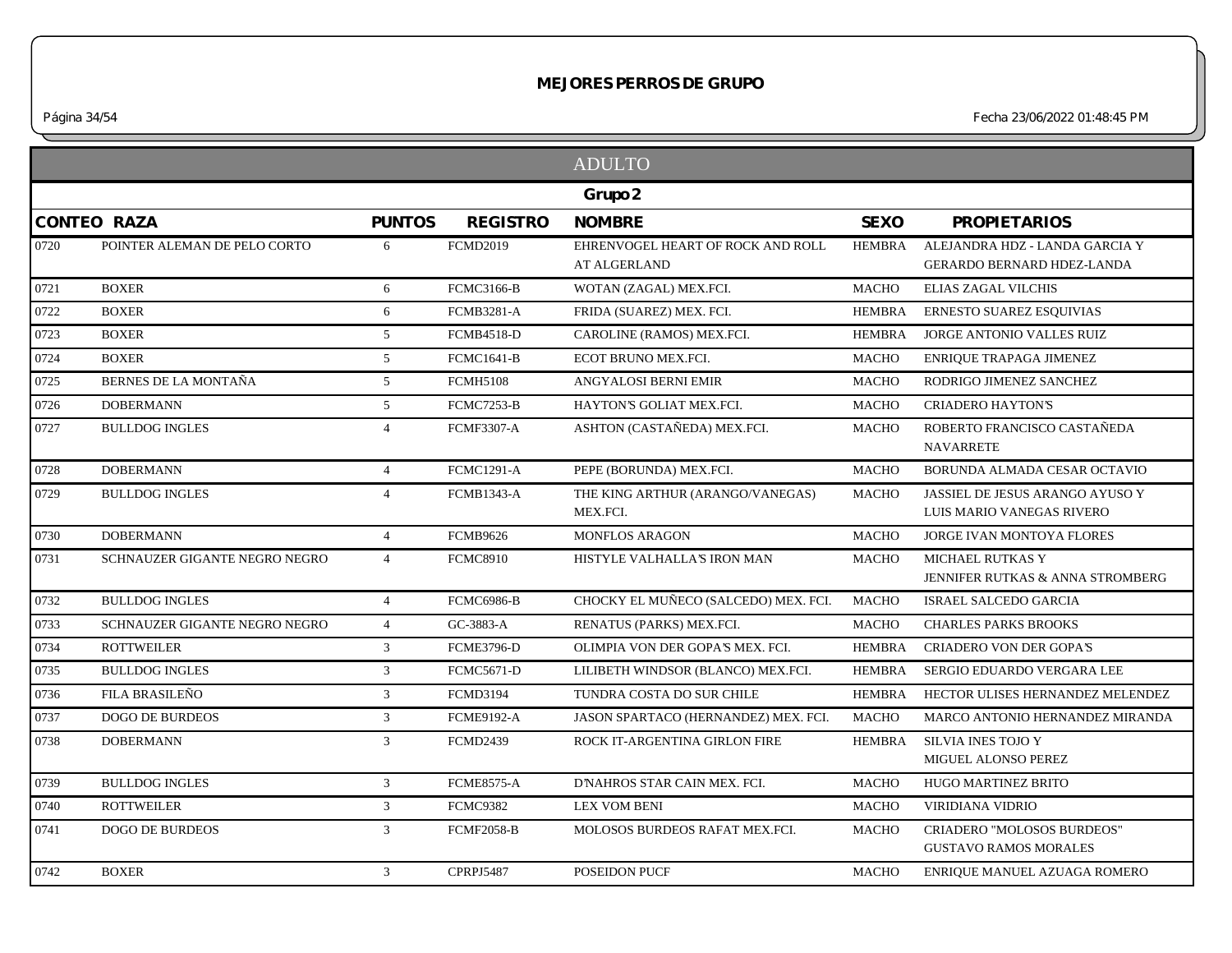*Página 35/54 Fecha 23/06/2022 01:48:45 PM*

|                    |                                                         |                |                   | <b>ADULTO</b>                      |               |                                                    |
|--------------------|---------------------------------------------------------|----------------|-------------------|------------------------------------|---------------|----------------------------------------------------|
|                    |                                                         |                |                   | Grupo 2                            |               |                                                    |
| <b>CONTEO RAZA</b> |                                                         | <b>PUNTOS</b>  | <b>REGISTRO</b>   | <b>NOMBRE</b>                      | <b>SEXO</b>   | <b>PROPIETARIOS</b>                                |
| 0743               | <b>BULLDOG INGLES</b>                                   | 3              | <b>FCMC5445-B</b> | NENE TYRION (LEZA) MEX.FCI.        | <b>MACHO</b>  | OMAR JAIME LEZA AGUILAR                            |
| 0744               | <b>BOXER</b>                                            | 3              | <b>FCMB1415-B</b> | QUEBEC (SOTO/MERCADO) MEX. FCI.    | <b>HEMBRA</b> | <b>EFREN SOTO Y</b><br><b>ABNER MERCADO</b>        |
| 0745               | <b>ROTTWEILER</b>                                       | $\overline{2}$ | <b>FCME9766-B</b> | CAYN (ALARCON) MEX.FCI.            | <b>MACHO</b>  | DIEGO FERNANDO MARTINEZ SANCHEZ                    |
| 0746               | <b>DOBERMANN</b>                                        | $\overline{2}$ | *S/RMEX26-08-119  | KALORA'S EXCEPTION TO THE RULE     | <b>HEMBRA</b> | $N/D$ *                                            |
| 0747               | <b>TERRANOVA</b>                                        | $\overline{2}$ | <b>FCME1763</b>   | CAYUGA NEXT STOP THE FUTURE        | <b>MACHO</b>  | ALVARO AGUIRRE VILLARREAL                          |
| 0748               | <b>DOBERMANN</b>                                        | $\overline{2}$ | <b>FCMC8016</b>   | VALIANT'S HYPNOTIZE                | <b>HEMBRA</b> | ALETA YVETTE HAYTON CORDERO                        |
| 0749               | <b>BOXER</b>                                            | $\overline{2}$ | <b>FCMD3262</b>   | DRACO S TERRASANTA AGATHA          | <b>HEMBRA</b> | <b>GUISEPPE GUECCIA Y</b><br><b>CLEMENTE PEREZ</b> |
| 0750               | SCHNAUZER MINIATURA SAL Y PIMIENTA<br><b>SAL Y PIMI</b> | $\overline{2}$ | <b>FCME4093-D</b> | TITAN (ROJAS) MEX.FCI.             | <b>MACHO</b>  | IVAN DE JESUS ROJAS HERNANDEZ                      |
| 0751               | <b>DOBERMANN</b>                                        | $\overline{2}$ | FCMC6428-C        | VIN DIESEL (DOMINGUEZ) MEX.FCI.    | <b>MACHO</b>  | LUIS ARTURO PADILLA HOIL                           |
| 0752               | SCHNAUZER MINIATURA SAL Y PIMIENTA<br><b>SAL Y PIMI</b> | $\overline{2}$ | <b>FCMB0224-D</b> | TROYA (LOZANO) MEX. FCI.           | <b>HEMBRA</b> | DANIEL LOZANO TELLEZ                               |
| 0753               | SCHNAUZER GIGANTE NEGRO NEGRO                           | $\overline{2}$ | FCMC4882-A        | AUSTIN (VARGAS) MEX.FCI.           | <b>MACHO</b>  | JUAN BENJAMIN AQUINO ROBLES                        |
| 0754               | <b>DOBERMANN</b>                                        | $\overline{2}$ | <b>FCME1541-B</b> | RONALDIÑO (OLIVERA) MEX.FCI.       | <b>MACHO</b>  | JAIME ROBERTO ACEVEDO ARROYO                       |
| 0755               | <b>DOBERMANN</b>                                        | $\overline{2}$ | <b>FCMF5686-G</b> | FALCONCREEK INDIRA MEX. FCI.       | <b>HEMBRA</b> | <b>RIVERO FALCON GABRIELA</b>                      |
| 0756               | <b>MASTIN TIBETANO</b>                                  | $\overline{2}$ | <b>FCME7197-A</b> | EVEREST DEL TIBET MANU MEX. FCI.   | <b>MACHO</b>  | <b>EVEREST DEL TIBET</b>                           |
| 0757               | <b>DOBERMANN</b>                                        | $\overline{2}$ | <b>FCMD3095</b>   | <b>LEBRON DE AKIDO SAN</b>         | <b>MACHO</b>  | SERGIO GIOVANI RUBIO MALDONADO                     |
| 0758               | SAN BERNARDO PELO LARGO PELO LARGO                      | $\overline{2}$ | <b>FCMG1845-B</b> | ROBB STARK (FIERRO) MEX. FCI.      | <b>MACHO</b>  | FIERRO HERNANDEZ JAVIER                            |
| 0759               | <b>GIGANTE DE LOS PIRINEOS</b>                          | $\overline{2}$ | <b>CPRJ5837-A</b> | LOKI (LEON) MEX.                   | <b>MACHO</b>  | <b>JESSICA DANAEE LEON GARCIA</b>                  |
| 0760               | <b>DOGO ARGENTINO</b>                                   | $\overline{2}$ | <b>FCMB2490-A</b> | RAYO WILLY (PEÑA) MEX.FCI.         | <b>MACHO</b>  | PEÑA PEREZ WILFREDO                                |
| 0761               | <b>BOXER</b>                                            | $\mathbf{1}$   | <b>FCMC1303-A</b> | BALTIC (HERNANDEZ) MEX. FCI.       | <b>MACHO</b>  | MARCO POLO HERNANDEZ ESPINOSA                      |
| 0762               | <b>DOGO DE BURDEOS</b>                                  | -1             | *S/RTOR02-02-110  | <b>INDALO DE CASTA</b>             | <b>MACHO</b>  | $N/D$ *                                            |
| 0763               | <b>GIGANTE DE LOS PIRINEOS</b>                          | $\mathbf{1}$   | FCME0140-A        | <b>BAUFLAND DRAKE MEX.FCI.</b>     | <b>MACHO</b>  | <b>CRIADERO BAUFLAND</b>                           |
| 0764               | <b>ROTTWEILER</b>                                       | 1              | <b>FCMC8037</b>   | Y-RAMBO VON DER OBERSTEN           | <b>MACHO</b>  | JOAO MILTON HERNANDEZ MENDEZ                       |
| 0765               | <b>DOGO DE BURDEOS</b>                                  | -1             | <b>FCMC3946-E</b> | LARA (HERNANDEZ) MEX.FCI.          | <b>HEMBRA</b> | MARCO ANTONIO HERNANDEZ MIRANDA                    |
| 0766               | <b>ROTTWEILER</b>                                       | 1              | <b>FCMB3892</b>   | <b>BARACK ROPLAHAUS OF SECUTOR</b> | <b>MACHO</b>  | LUIS ENRIQUE MARTINEZ JIMENEZ                      |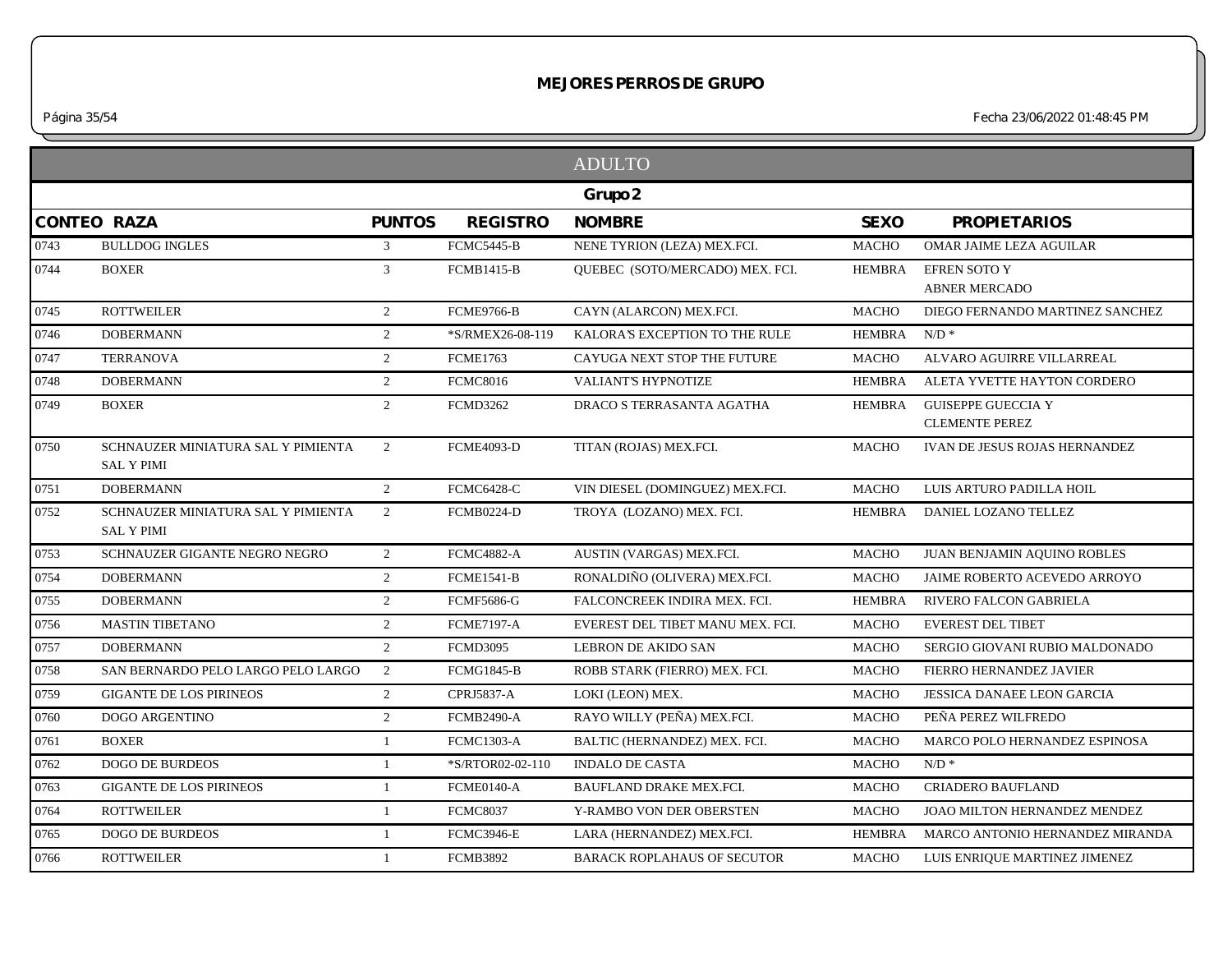|                                                                 |                |                   | <b>ADULTO</b>                                      |               |                                                         |
|-----------------------------------------------------------------|----------------|-------------------|----------------------------------------------------|---------------|---------------------------------------------------------|
|                                                                 |                |                   | Grupo 2                                            |               |                                                         |
| <b>CONTEO RAZA</b>                                              | <b>PUNTOS</b>  | <b>REGISTRO</b>   | <b>NOMBRE</b>                                      | <b>SEXO</b>   | <b>PROPIETARIOS</b>                                     |
| 0767<br><b>CANE CORSO</b>                                       | -1             | <b>FCMC1519-E</b> | SASHA (MALTCEVA) MEX.FCI.                          | <b>MACHO</b>  | MIGUEL ANGEL SALINAS DE LA MORA                         |
| 0768<br>SCHNAUZER MINIATURA SAL Y PIMIENTA<br><b>SAL Y PIMI</b> | 1              | <b>FCME4093-A</b> | APOLO VI (ROJAS) MEX.FCI.                          | <b>MACHO</b>  | IVAN DE JESUS ROJAS HERNANDEZ                           |
| 0769<br><b>DOBERMANN</b>                                        | $\mathbf{1}$   | <b>FCMD2444</b>   | ROCK IT-ARGENTINA HAPPENS IN BABHEIM               | <b>HEMBRA</b> | <b>SILVIA INES TOJO Y</b><br><b>MIGUEL ALONSO PEREZ</b> |
| 0770<br>SCHNAUZER MINIATURA NEGRO Y PLATA<br>NEGRO Y PLA        | 1              | <b>FCMB8878</b>   | REPITITION'S DIAMOND FOUND IN THE<br><b>DESERT</b> | <b>MACHO</b>  | <b>JAVIER ARVIZU GARCIA</b>                             |
| 0771<br><b>BULLMASTIFF</b>                                      | $\mathbf{1}$   | <b>FCMB3266-B</b> | NICKY FERRARI CAPRICHITO (VEGA)<br>MEX.FCI.        | <b>HEMBRA</b> | RICARDO ISAAC VEGA SANCHEZ                              |
| 0772<br>SCHNAUZER MINIATURA SAL Y PIMIENTA<br><b>SAL Y PIMI</b> | $\overline{1}$ | <b>FCME2715-B</b> | KIKO (LOZANO) MEX. FCI.                            | <b>MACHO</b>  | DANIEL LOZANO TELLEZ                                    |
| 0773<br><b>DOGO DE BURDEOS</b>                                  | $\mathbf{1}$   | <b>FCMC7206-A</b> | JOKER (ARGUETA) MEX. FCI.                          | <b>MACHO</b>  | KARLA ARGUETA BASURTO                                   |
| 0774<br><b>BULLDOG INGLES</b>                                   | 1              | <b>FCME6511</b>   | <b>D'NAHROS STAR JACOB</b>                         | <b>MACHO</b>  | HUGO MARTINEZ BRITO                                     |
| 0775<br><b>ROTTWEILER</b>                                       | 1              | <b>FCMD3108-B</b> | UVA (MAYORGA) MEX.FCI.                             | <b>HEMBRA</b> | TOMAS CUELI GUTIERREZ                                   |
| 0776<br>SCHNAUZER GIGANTE NEGRO NEGRO                           | -1             | <b>FCMC8911-C</b> | MATTEO (MORALES) MEX.FCI.                          | <b>MACHO</b>  | CARLOS ALBERTO CHAVEZ SANTACRUZ                         |
|                                                                 |                |                   | Grupo 3                                            |               |                                                         |
| <b>CONTEO RAZA</b>                                              | <b>PUNTOS</b>  | <b>REGISTRO</b>   | <b>NOMBRE</b>                                      | <b>SEXO</b>   | <b>PROPIETARIOS</b>                                     |
| <b>CAIRN TERRIER</b><br>0777                                    | 90             | <b>FCMC2169-A</b> | SIMON (LOMELI) MEX.FCI.                            | <b>MACHO</b>  | JOSE MARIANO LOMELI VELAZQUEZ                           |
| 0778<br><b>KERRY BLUE TERRIER</b>                               | 82             | <b>FCME3647-A</b> | ESTEBAN (MORA) MEX. FCI.                           | <b>MACHO</b>  | JORGE MORA VAZQUEZ                                      |
| 0779<br><b>BULL TERRIER</b>                                     | 79             | <b>FCMC6376-B</b> | PEATY (SANTOS) MEX.FCI.                            | <b>MACHO</b>  | <b>JORGE SANTOS LIMA</b>                                |
| 0780<br>FOX TERRIER DE PELO LISO                                | 27             | <b>FCME1322-A</b> | MILAR PACO MEX. FCI.                               | <b>MACHO</b>  | <b>CRIADERO MILAR</b>                                   |
| 0781<br>STAFFORDSHIRE TERRIER AMERICANO                         | 21             | <b>FCMI1206-C</b> | MAKING DIFERENCE (CARDENAS) MEX.FCI.               | <b>MACHO</b>  | ARMANDO PAEZ VAZQUEZ                                    |
| 0782<br>YORKSHIRE TERRIER                                       | 16             | <b>FCMC8641</b>   | HARRY POTTER STRIBRNÉ PRANÍ                        | <b>MACHO</b>  | JAIME EFREN KEYMOLEN SAENZ                              |
| 0783<br><b>KERRY BLUE TERRIER</b>                               | 16             | <b>FCMH9072</b>   | DANDY BLACK & BLUE GENIUS                          | MACHO         | CARLOS CHAVEZ LOBATO &<br>ALETA YVETTE HAYTON CORDERO   |
| <b>LAKELAND TERRIER</b><br>0784                                 | 16             | CPRPI4610         | ALBENI ROSITA ALWAYS'A TITINA                      | <b>HEMBRA</b> | ALVARO EMILIO CASTRO GARNIER                            |
| 0785<br>STAFFORDSHIRE TERRIER AMERICANO                         | 14             | <b>FCMC6166-A</b> | TUK TUK (CARDENAS) MEX. FCI.                       | <b>MACHO</b>  | <b>MANUEL FRANCISCO ARENAS RAMOS</b>                    |
| 0786<br>WEST HIGHLAND WHITE TERRIER                             | 12             | <b>FCMC8790</b>   | <b>WERWEISE'S MOOD</b>                             | <b>MACHO</b>  | KARL GOSTA MORGAN GRANANDER                             |
|                                                                 |                |                   |                                                    |               |                                                         |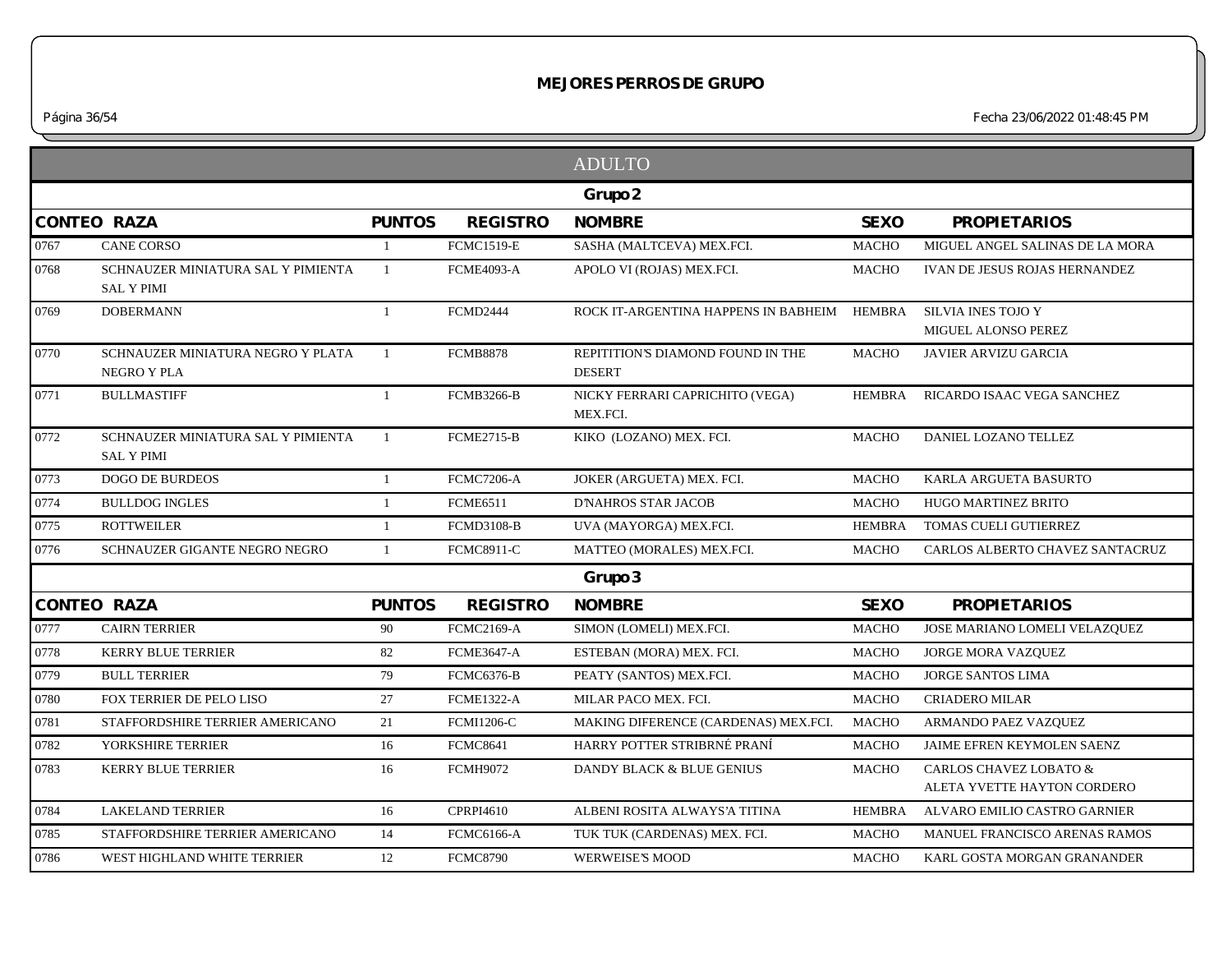*Página 37/54 Fecha 23/06/2022 01:48:45 PM*

|      |                                 |                 |                   | <b>ADULTO</b>                                       |               |                                                               |
|------|---------------------------------|-----------------|-------------------|-----------------------------------------------------|---------------|---------------------------------------------------------------|
|      |                                 |                 |                   | Grupo 3                                             |               |                                                               |
|      | <b>CONTEO RAZA</b>              | <b>PUNTOS</b>   | <b>REGISTRO</b>   | <b>NOMBRE</b>                                       | <b>SEXO</b>   | <b>PROPIETARIOS</b>                                           |
| 0787 | WEST HIGHLAND WHITE TERRIER     | 11              | *S/RSE11249/2019  | <b>WERWEISES MOOD</b>                               | <b>MACHO</b>  | $N/D$ *                                                       |
| 0788 | <b>KERRY BLUE TERRIER</b>       | 11              | <b>FCMC8897-A</b> | FELIPE (MORA) MEX.FCI.                              | <b>MACHO</b>  | JORGE MORA VAZQUEZ                                            |
| 0789 | WEST HIGHLAND WHITE TERRIER     | 11              | <b>FCMD1617-A</b> | MCROC ROB ROY MEX. FCI.                             | <b>MACHO</b>  | EMILIO HERIBERTO QUINTANA FLORES                              |
| 0790 | YORKSHIRE TERRIER               | 9               | CPRI4441          | TESORO DEL MUNDO IT'S MY LEGEND                     | <b>MACHO</b>  | MACIAS JUAREZ CLAUDIA NILDA                                   |
| 0791 | <b>BULL TERRIER</b>             | 8               | <b>FCMB2748-A</b> | THE POWER OF MAGNE (PALAFOX) MEX.FCI.               | <b>MACHO</b>  | RUBEN PALAFOX HERNANDEZ                                       |
| 0792 | <b>KERRY BLUE TERRIER</b>       | 8               | <b>FCME3647-C</b> | EDGAR (MORA) MEX. FCI.                              | <b>MACHO</b>  | <b>JOSE BERNAL FLORES</b>                                     |
| 0793 | YORKSHIRE TERRIER               | 8               | <b>FCMH7159-A</b> | D-JUNIOR (GARCIA) MEX. FCI.                         | <b>MACHO</b>  | MOISES MEDINA CASTRO                                          |
| 0794 | <b>WELSH TERRIER</b>            | 8               | <b>FCMD3150-A</b> | MEGAN (DEL REY) MEX. FCI.                           | <b>HEMBRA</b> | ANNIA FABIOLA DEL REY PASQUALLI                               |
| 0795 | WEST HIGHLAND WHITE TERRIER     | $7\overline{ }$ | <b>CPRPI4799</b>  | ALBORADA LATE STORM                                 | <b>MACHO</b>  | LEOBARDO ALEJANDRO SANCHEZ-BRETON<br><b>VILLA</b>             |
| 0796 | FOX TERRIER DE PELO LISO        | $7\overline{ }$ | FCMC0809-A        | IRONSIDE DE ABOLENGO (GUTIERREZ) MEX. MACHO<br>FCI. |               | RUBEN ALEJANDRO GUTIERREZ CASTRO                              |
| 0797 | YORKSHIRE TERRIER               | $7\overline{ }$ | FCMC9478          | IT'S MY PARTY DE DIANIUM                            | <b>MACHO</b>  | <b>JOSEFA FERRER SAUBA</b>                                    |
| 0798 | <b>TERRIER ESCOCES</b>          | $7\overline{ }$ | <b>FCMH8636-A</b> | MCROC ROOSTER MEX.FCI.                              | <b>MACHO</b>  | CRIADERO MC'ROC                                               |
| 0799 | STAFFORDSHIRE TERRIER AMERICANO | 6               | <b>FCMD0557-E</b> | ATENEA (CARDENAS) MEX.FCI.                          | <b>HEMBRA</b> | DAVID CARDENAS RIOS                                           |
| 0800 | <b>TERRIER ESCOCES</b>          | 6               | <b>FCMD0514-A</b> | MCROC VENOM MEX.FCI.                                | <b>MACHO</b>  | <b>CRIADERO MC'ROC</b>                                        |
| 0801 | YORKSHIRE TERRIER               | 6               | <b>FCME8180-B</b> | RIO DE LUNA RULY MEX.FCI.                           | <b>MACHO</b>  | <b>CRIADERO RIO DE LUNA</b>                                   |
| 0802 | <b>BULL TERRIER</b>             | 6               | <b>FCMA0529</b>   | OTHERSIDE OF THE MOON GOLD DYNASTY                  | <b>HEMBRA</b> | <b>GERMAN OTERO FRAUD</b>                                     |
| 0803 | FOX TERRIER PELO DE ALAMBRE     | 5 <sup>5</sup>  | <b>FCMB2953-A</b> | MEHZCAL (GRANJA/GARCIA) MEX.FCI.                    | <b>MACHO</b>  | CARLA ALEXANDRA GRANJA TERAN Y<br>DIEGO BALTAZAR GARCIA ROMAN |
| 0804 | YORKSHIRE TERRIER               | 5 <sup>5</sup>  | <b>FCMB8864</b>   | TESORO DEL MUNDO IT'S MY LEGEND                     | <b>MACHO</b>  | MACIAS JUAREZ CLAUDIA NILDA                                   |
| 0805 | STAFFORDSHIRE BULL TERRIER      | 5 <sup>5</sup>  | FCMC3454-D        | CHILANGUITA MYSTIQUE (BRICEÑO) MEX.<br>FCI.         | <b>HEMBRA</b> | MARGARITO BRICEÑO GASPAR                                      |
| 0806 | WEST HIGHLAND WHITE TERRIER     | $\overline{4}$  | <b>FCMB0131-B</b> | FIRE IN MY HEART (ARCE) MEX. FCI.                   | <b>HEMBRA</b> | ALFREDO ARCE MENDOZA                                          |
| 0807 | FOX TERRIER PELO DE ALAMBRE     | $\overline{4}$  | <b>FCMC8671</b>   | TITA'S OUESO OF BLACKDALE                           | <b>MACHO</b>  | CEDEÑO NUÑEZ CARLOS ARMANDO                                   |
| 0808 | STAFFORDSHIRE TERRIER AMERICANO | $\overline{4}$  | FCMC0684-A        | DARTH VADER (CHI SING) MEX.FCI.                     | <b>MACHO</b>  | SAMUEL CHI SING AGUILAR                                       |
| 0809 | WEST HIGHLAND WHITE TERRIER     | $\overline{4}$  | <b>FCMH9730-C</b> | BUNDY GER SAUVAGE (VELASCO) MEX. FCI. MACHO         |               | <b>GENARO VELASCO ROCHA</b>                                   |
| 0810 | <b>BULL TERRIER</b>             | $\overline{4}$  | <b>FCMC7730-B</b> | ROSBIF (SOLIS) MEX.FCI.                             | HEMBRA        | JOSE ANTONIO SOLIS VILLEGAS                                   |
|      |                                 |                 |                   |                                                     |               |                                                               |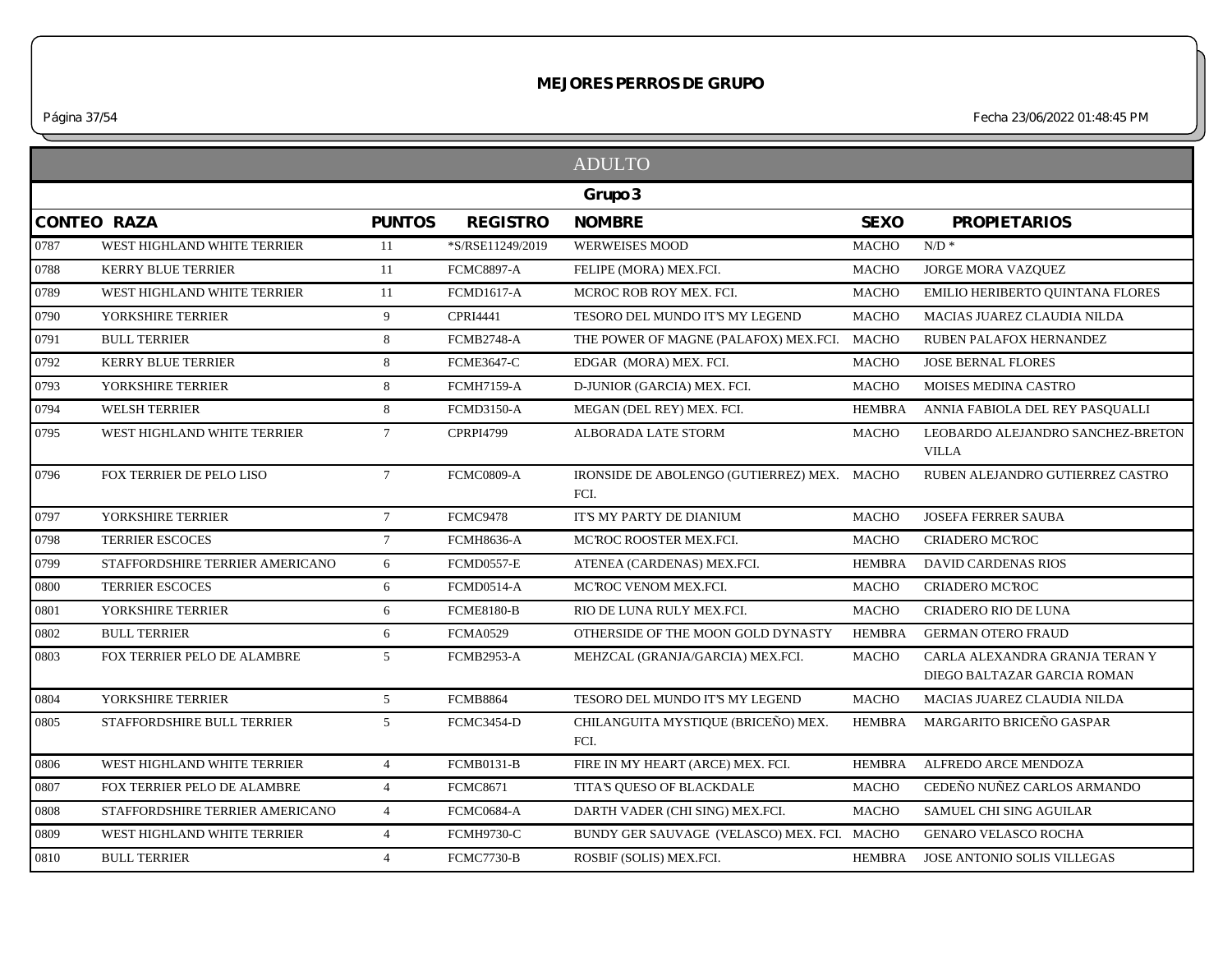*Página 38/54 Fecha 23/06/2022 01:48:45 PM*

|      |                                 |                |                   | <b>ADULTO</b>                                             |               |                                                                          |
|------|---------------------------------|----------------|-------------------|-----------------------------------------------------------|---------------|--------------------------------------------------------------------------|
|      |                                 |                |                   | Grupo 3                                                   |               |                                                                          |
|      | <b>CONTEO RAZA</b>              | <b>PUNTOS</b>  | <b>REGISTRO</b>   | <b>NOMBRE</b>                                             | <b>SEXO</b>   | <b>PROPIETARIOS</b>                                                      |
| 0811 | <b>TERRIER ESCOCES</b>          | $\overline{4}$ | <b>FCMD0903</b>   | <b>EMPIRE STATE OF MIND GLAMOUR</b><br><b>XTRAVAGANZA</b> | <b>MACHO</b>  | HUGO ALEJANDRO ARAUJO GONZALEZ                                           |
| 0812 | <b>LAKELAND TERRIER</b>         | $\overline{4}$ | <b>FCMC9132</b>   | ROSA TITINA WINNER ALBEMI                                 | <b>HEMBRA</b> | ALVARO EMILIO CASTRO GARNIER                                             |
| 0813 | <b>WELSH TERRIER</b>            | $\mathfrak{Z}$ | <b>FCME7026-A</b> | LANDO CALRISSIAN (HERNANDEZ) MEX.FCI.                     | MACHO         | <b>JOSE FIDELMAR VACA REYES</b>                                          |
| 0814 | STAFFORDSHIRE TERRIER AMERICANO | $\mathfrak{Z}$ | CPRPH6441         | <b>SKY GARDEN THE FOX MASK</b>                            | <b>MACHO</b>  | JORGE FEDERICO URIBE MORENO                                              |
| 0815 | YORKSHIRE TERRIER               | $\mathbf{3}$   | <b>FCME1279-C</b> | ROYAL TIARA (GARZA) MEX.FCI.                              | <b>HEMBRA</b> | ADRIAN GARZA MADERO Y<br>JANICE LORRAINE WILLIAMS Y<br>MARY WARD KEELING |
| 0816 | WEST HIGHLAND WHITE TERRIER     | $\mathbf{3}$   | <b>FCMC5027-A</b> | NICOLAS (SANCHEZ) MEX.FCI.                                | <b>MACHO</b>  | <b>SARA ZAMORA ZAMORA</b>                                                |
| 0817 | STAFFORDSHIRE TERRIER AMERICANO | $\mathbf{3}$   | <b>FCME2492</b>   | <b>VEGASTONE SALOMON</b>                                  | <b>MACHO</b>  | FILIBERTO PEREZ DE LA CRUZ                                               |
| 0818 | FOX TERRIER PELO DE ALAMBRE     | $\mathfrak{Z}$ | <b>FCMD2031</b>   | NAHUEL OF MON CHERIE                                      | <b>MACHO</b>  | SALVADOR MIRANDA MENA                                                    |
| 0819 | <b>TERRIER ESCOCES</b>          | $\mathfrak{Z}$ | <b>FCMC1233-A</b> | MC'ROC DEMETRIA (VARGAS) MEX. FCI.                        | <b>HEMBRA</b> | FRANCISCO XAVIER VARGAS PEREZ                                            |
| 0820 | STAFFORDSHIRE TERRIER AMERICANO | $\mathbf{3}$   | <b>FCME9079-C</b> | MILAR LUCAS MEX. FCI.                                     | <b>MACHO</b>  | <b>CRIADERO MILAR</b>                                                    |
| 0821 | STAFFORDSHIRE TERRIER AMERICANO | $\mathbf{3}$   | <b>FCMC2626-C</b> | SOMETHING ROYAL MAYA (CARDENAS)<br>MEX.FCI.               | <b>HEMBRA</b> | <b>DAVID CARDENAS RIOS</b>                                               |
| 0822 | <b>TERRIER ESCOCES</b>          | 3              | <b>FCMC7345-D</b> | MCROC TOSH MEX.FCI.                                       | <b>MACHO</b>  | <b>CRIADERO MC'ROC</b>                                                   |
| 0823 | <b>TERRIER ESCOCES</b>          | $\overline{2}$ | <b>FCMG0762-A</b> | MCROC LOVELY MAUREEN MEX. FCI.                            | <b>HEMBRA</b> | ANTONIO PENICHE GARCIA                                                   |
| 0824 | STAFFORDSHIRE TERRIER AMERICANO | $\overline{2}$ | <b>FCME7858</b>   | SENIARS THE MAN O'WAR                                     | <b>MACHO</b>  | MARCO ANTONIO RIVADENEYRA SANCHEZ                                        |
| 0825 | JACK RUSSELL TERRIER            | $\overline{2}$ | <b>FCMC8229</b>   | SIR TIP AND TRUMP OF MAYO LAND                            | <b>MACHO</b>  | JUAN JOSE ALDERETE VELAZQUEZ                                             |
| 0826 | STAFFORDSHIRE BULL TERRIER      | $\overline{2}$ | <b>FCME2207</b>   | <b>ITCHEBOREN TEUFEL</b>                                  | <b>MACHO</b>  | JOSHUE CAMARGO VARGAS                                                    |
| 0827 | <b>KERRY BLUE TERRIER</b>       | $\overline{2}$ | <b>FCME3647-D</b> | ERANDI (MORA) MEX. FCI.                                   | <b>HEMBRA</b> | <b>JOSE BERNAL FLORES</b>                                                |
| 0828 | STAFFORDSHIRE TERRIER AMERICANO | 2              | <b>FCME3454-A</b> | JURAMST BATMAN (JUAREZ) MEX.FCI.                          | <b>MACHO</b>  | ARTURO JUAREZ ROMERO                                                     |
| 0829 | FOX TERRIER DE PELO LISO        | $\overline{2}$ | <b>FCMB1921-D</b> | MALALA YOUSATZAI (CALDERON) MEX. FCI. HEMBRA              |               | MARTIN JAVIER CALDERON CORRALES                                          |
| 0830 | <b>BULL TERRIER</b>             | $\overline{2}$ | <b>FCMD1032-D</b> | LAST NIGHT (ROMERO) MEX.FCI.                              | <b>MACHO</b>  | <b>JUAN ANTONIO RIVAS SAAVEDRA</b>                                       |
| 0831 | <b>BULL TERRIER MINIATURA</b>   | $\overline{2}$ | <b>FCME5193-A</b> | KARLITOS JR (VELAZQUEZ) MEX.FCI.                          | <b>MACHO</b>  | LUIS ISRAEL VELAZQUEZ JUAREZ                                             |
| 0832 | <b>TERRIER ESCOCES</b>          | $\overline{2}$ | <b>FCMG4588-B</b> | PERFUME DE GARDENIA (ALARCON) MEX.<br>FCI.                | <b>HEMBRA</b> | FRANCISCO XAVIER VARGAS PEREZ Y<br>ROBERTO FEDERICO ALVAREZ MARQUEZ      |
| 0833 | <b>AIREDALE TERRIER</b>         | $\overline{2}$ | <b>FCME1823-A</b> | IKTAN (LEZAMA) MEX. FCI.                                  | <b>MACHO</b>  | <b>JESUS VILLEGAS OLGUIN</b>                                             |
| 0834 | <b>WELSH TERRIER</b>            | $\overline{2}$ | <b>FCMK7017-B</b> | ALMIRANTE TOM (DEL REY) MEX. FCI.                         | <b>MACHO</b>  | <b>JOSE FIDELMAR VACA REYES</b>                                          |
|      |                                 |                |                   |                                                           |               |                                                                          |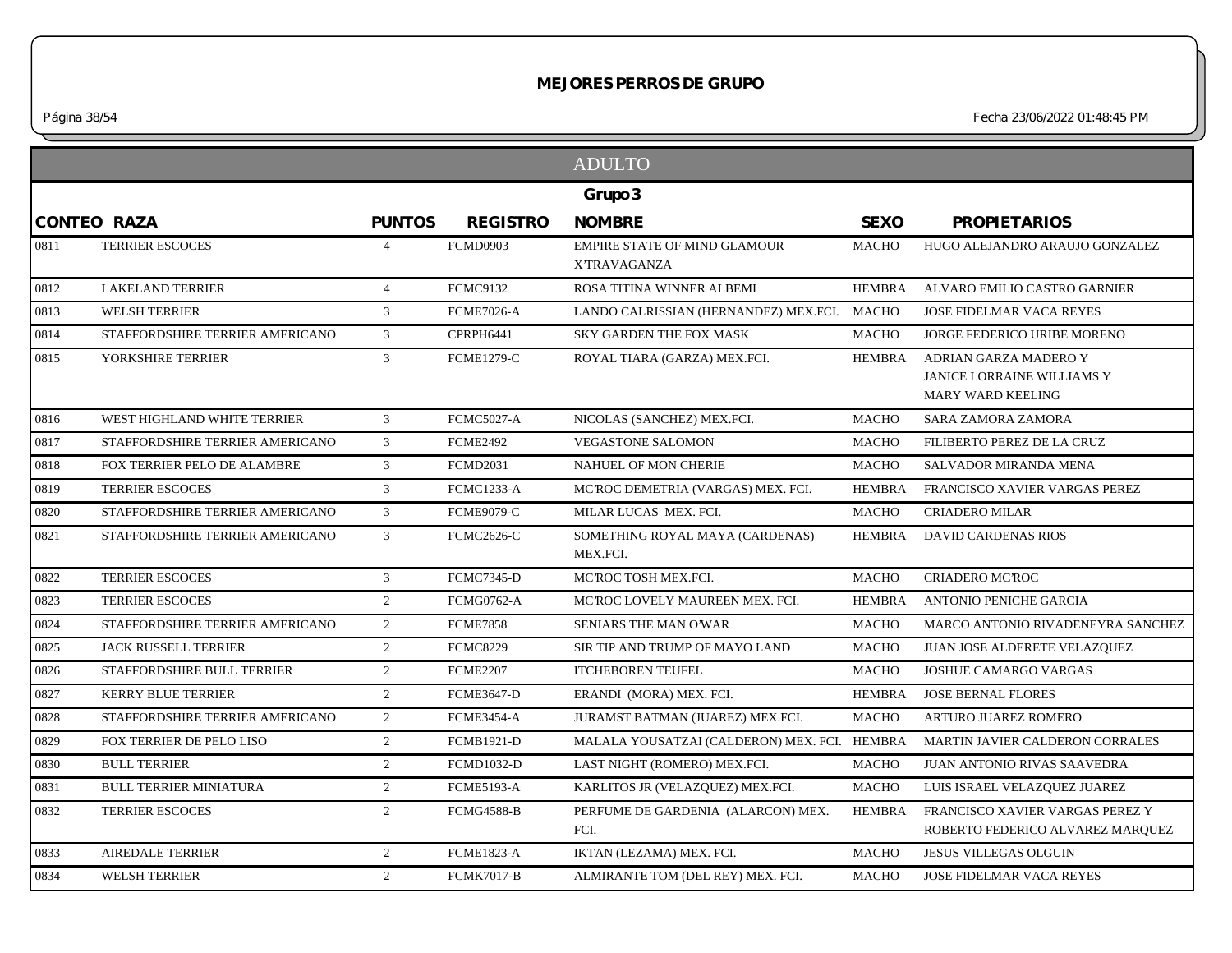*Página 39/54 Fecha 23/06/2022 01:48:45 PM*

|      |                                                         |                |                   | <b>ADULTO</b>                                          |               |                                                    |
|------|---------------------------------------------------------|----------------|-------------------|--------------------------------------------------------|---------------|----------------------------------------------------|
|      |                                                         |                |                   | Grupo 3                                                |               |                                                    |
|      | <b>CONTEO RAZA</b>                                      | <b>PUNTOS</b>  | <b>REGISTRO</b>   | <b>NOMBRE</b>                                          | <b>SEXO</b>   | <b>PROPIETARIOS</b>                                |
| 0835 | YORKSHIRE TERRIER                                       | 2              | <b>FCMB6852-A</b> | GEA A ROYAL DIVA (JIMENEZ) MEX. FCI.                   | <b>HEMBRA</b> | ALVARO MAURICIO OCAÑA CASILLAS                     |
| 0836 | WEST HIGHLAND WHITE TERRIER                             | $\overline{2}$ | <b>FCMC9082</b>   | WHITE VILLAN MR ONE AND ONLY                           | <b>MACHO</b>  | KARL GOSTA MORGAN GRANANDER                        |
| 0837 | KERRY BLUE TERRIER                                      | 2              | <b>FCME6020-A</b> | Y NEU KID IN TOWN (MARTINEZ) MEX.FCI.                  | <b>MACHO</b>  | FERNANDO MARTINEZ CORTES                           |
| 0838 | <b>JACK RUSSELL TERRIER</b>                             | $\overline{2}$ | <b>FCMC8228</b>   | PISCO SOUR ELEERRE                                     | <b>MACHO</b>  | JUAN JOSE ALDERETE VELAZQUEZ                       |
| 0839 | YORKSHIRE TERRIER                                       | -1             | <b>FCME1697</b>   | <b>AURIEMMA TOP GUN</b>                                | <b>MACHO</b>  | JAIME EFREN KEYMOLEN SAENZ                         |
| 0840 | <b>BULL TERRIER MINIATURA</b>                           | 1              | <b>FCME5193-B</b> | CHILLI-ISR (VELAZQUEZ) MEX.FCI.                        | <b>MACHO</b>  | LUIS ISRAEL VELAZQUEZ JUAREZ                       |
| 0841 | <b>KERRY BLUE TERRIER</b>                               | -1             | <b>FCMC6628-C</b> | HAYTON'S CAPRILLE MEX.FCI.                             | <b>HEMBRA</b> | <b>CRIADERO HAYTON'S</b>                           |
| 0842 | YORKSHIRE TERRIER                                       | -1             | FCME0178-A        | DREXX EL POKER DE ASES (GARZA/VIDES)<br>MEX. FCI.      | <b>MACHO</b>  | JOHANNA VIDES DE SAMAYOA Y<br>ADRIAN GARZA MADERO  |
| 0843 | YORKSHIRE TERRIER                                       | $\mathbf{1}$   | <b>FCME1700</b>   | <b>SIJEVALE SHALINI</b>                                | HEMBRA        | RENE ALVA RODRIGUEZ                                |
| 0844 | FOX TERRIER PELO DE ALAMBRE                             | -1             | <b>FCME4941-A</b> | KINGAR VENUS DE MILO (QUINTANA) MEX.<br>FCI.           | <b>HEMBRA</b> | EMILIO HERIBERTO QUINTANA FLORES                   |
| 0845 | STAFFORDSHIRE TERRIER AMERICANO                         | $\overline{1}$ | <b>FCMC3899-I</b> | ANTRAX (REZA) MEX. FCI.                                | <b>HEMBRA</b> | RAUL REZA ALBARRAN                                 |
| 0846 | <b>BULL TERRIER MINIATURA</b>                           | $\mathbf{1}$   | <b>FCMB7194-B</b> | BULLICOR JACK DANIELS MEX.FCI.                         | <b>MACHO</b>  | <b>GABRIEL LIMA JULIAN</b>                         |
| 0847 | <b>BULL TERRIER</b>                                     | -1             | FCMC6376-F        | SOFIA (SANTOS) MEX.FCI.                                | HEMBRA        | <b>JORGE SANTOS LIMA</b>                           |
| 0848 | <b>NORWICH TERRIER</b>                                  | $\mathbf{1}$   | <b>FCMH4747-B</b> | LUCIA (SANCHEZ) MEX.FCI.                               | HEMBRA        | MARIANNA JANITZKI SANCHEZ                          |
|      |                                                         |                |                   | Grupo 4                                                |               |                                                    |
|      | <b>CONTEO RAZA</b>                                      | <b>PUNTOS</b>  | <b>REGISTRO</b>   | <b>NOMBRE</b>                                          | <b>SEXO</b>   | <b>PROPIETARIOS</b>                                |
| 0849 | DACHSHUND MINIATURA PELO ALAMBRE<br><b>MINIATURA PE</b> | 72             | <b>FCMB7596-B</b> | ABSOLUTE EXTREME (NEVAREZ) MEX.FCI.                    | HEMBRA        | FLOR TERESA NEVAREZ MENDOZA                        |
| 0850 | DACHSHUND MINIATURA PELO ALAMBRE<br><b>MINIATURA PE</b> | 56             | <b>FCMC8698</b>   | ALEGNA-NEVAREZ JUST IN CASE MW                         | <b>HEMBRA</b> | FLOR TERESA NEVAREZ MENDOZA Y<br>ANGELA LYNN LLOYD |
| 0851 | DACHSHUND MINIATURA PELO LARGO<br><b>MINIATURA PELO</b> | 28             | <b>CPRH8266</b>   | RAMIRO KIA-KAHA ()LEZAMA) MEX                          | <b>MACHO</b>  | <b>GABRIEL LEZAMA BELTRAN</b>                      |
| 0852 | DACHSHUND MINIATURA PELO ALAMBRE<br><b>MINIATURA PE</b> | 20             | <b>FCMB0795-A</b> | LU (NALES) MEX.FCI.                                    | HEMBRA        | ERNESTO NALES MARTINEZ                             |
| 0853 | DACHSHUND MINIATURA PELO ALAMBRE<br><b>MINIATURA PE</b> | 16             | FCML6303-B        | I ALSO MET CHARLOTTE<br>(GUTIERREZ-OTERO/LLOYD) MEX.FC | HEMBRA        | <b>GUTIERREZ-OTERO PEGGY</b>                       |
| 0854 | DACHSHUND MINIATURA PELO ALAMBRE                        | 16             | <b>FCMC5177-A</b> | ANAKIN (RAMIREZ) MEX.FCI.                              | <b>MACHO</b>  | OSCAR GERARDO RAMIREZ GUTIERREZ                    |
|      |                                                         |                |                   |                                                        |               |                                                    |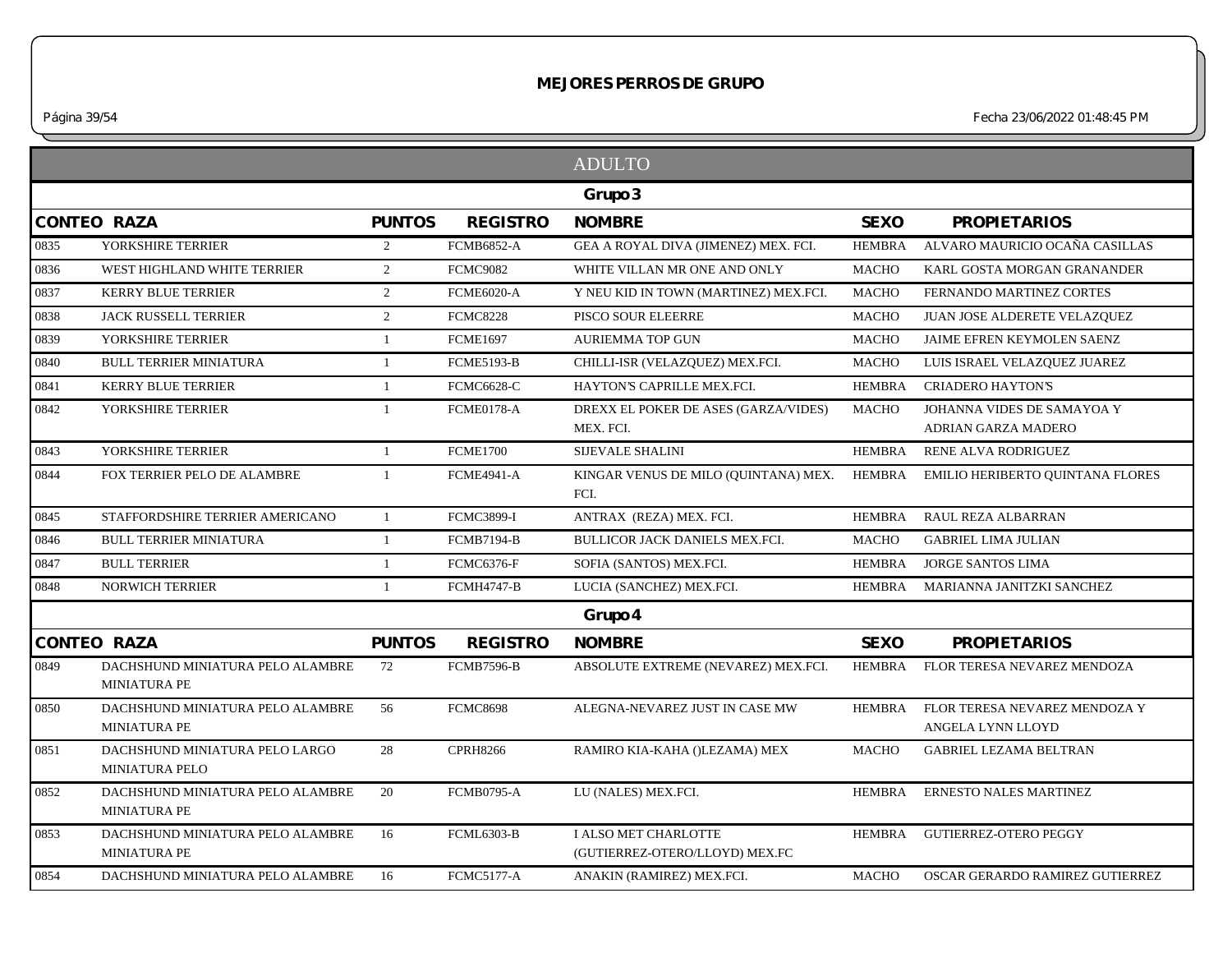*Página 40/54 Fecha 23/06/2022 01:48:45 PM*

|                    |                                                         |                |                   | <b>ADULTO</b>                                        |               |                                                                       |
|--------------------|---------------------------------------------------------|----------------|-------------------|------------------------------------------------------|---------------|-----------------------------------------------------------------------|
|                    |                                                         |                |                   | Grupo 4                                              |               |                                                                       |
| CONTEO RAZA        |                                                         | <b>PUNTOS</b>  | <b>REGISTRO</b>   | <b>NOMBRE</b>                                        | <b>SEXO</b>   | <b>PROPIETARIOS</b>                                                   |
|                    | <b>MINIATURA PE</b>                                     |                |                   |                                                      |               |                                                                       |
| 0855               | DACHSHUND MINIATURA PELO ALAMBRE<br><b>MINIATURA PE</b> | 12             | FCMC5630-A        | VEL ROSITA DELIKATESSE (CERBON)<br>MEX.FCI.          | HEMBRA        | JOSE LUIS CERBON GUTIERREZ                                            |
| 0856               | DACHSHUND ESTANDAR PELO ALAMBRE<br><b>ESTANDAR PELO</b> | 12             | <b>FCMD3321</b>   | AMARELO THAAIKISH DIZUCCA-ARGENTINA MACHO            |               | KANAGARAJ VIGNESHVARAN VELLINGIRI                                     |
| 0857               | DACHSHUND MINIATURA PELO LARGO<br><b>MINIATURA PELO</b> | 11             | <b>FCMF4444-B</b> | CANELO (VERA) MEX.FCI.                               | <b>MACHO</b>  | MA.DEL ROSARIO EDITH VERA DE CABRERA                                  |
| 0858               | DACHSHUND MINIATURA PELO ALAMBRE<br><b>MINIATURA PE</b> | $\overline{4}$ | FCME0558-C        | VALHALLA'S CHIQUITITA<br>(GUTIERREZ-OTERO) MEX. FCI. | <b>HEMBRA</b> | PEGGY GUTIERREZ-OTERO                                                 |
| 0859               | DACHSHUND MINIATURA PELO LARGO<br><b>MINIATURA PELO</b> | $\overline{4}$ | <b>FCMF7630-A</b> | CLEO SCHEFFLER (CERBON) MEX.FCI.                     | HEMBRA        | JOSE LUIS CERBON GUTIERREZ                                            |
| 0860               | DACHSHUND MINIATURA PELO ALAMBRE<br>MINIATURA PE        | 3              | <b>FCMB6784-A</b> | YENNEFER ROXY (CERBON) MEX. FCI.                     | HEMBRA        | JOSE LUIS CERBON GUTIERREZ                                            |
|                    |                                                         |                |                   | Grupo 5                                              |               |                                                                       |
| <b>CONTEO RAZA</b> |                                                         | <b>PUNTOS</b>  | <b>REGISTRO</b>   | <b>NOMBRE</b>                                        | <b>SEXO</b>   | <b>PROPIETARIOS</b>                                                   |
| 0861               | <b>MALAMUTE DE ALASKA</b>                               | 94             | <b>FCMC7575</b>   | CHESVIK TOP GO AND WIN                               | <b>MACHO</b>  | ARMANDO MARTINEZ HEREDIA                                              |
| 0862               | <b>HUSKY SIBERIANO</b>                                  | 76             | <b>FCMB9157</b>   | TRINACRIA'S YOUR MAJESTY                             | <b>MACHO</b>  | <b>DOMINIQUE FIRETTO Y</b><br>MARA DESIREE FLORES LEMUS               |
| 0863               | XOLOITZCUINTLE ESTANDAR ESTANDAR                        | 43             | <b>FCMC1861-D</b> | IZTLY (MARTINEZ) MEX. FCI.                           | HEMBRA        | AMEZCUA JOSE FELICIANO                                                |
| 0864               | SPITZ ALEMAN ENANO (POMERANIAN)<br><b>ENANO (POMERA</b> | 43             | <b>FCME1926</b>   | <b>HEZAES ANKARA</b>                                 | <b>HEMBRA</b> | <b>JUAN JOSE VILLEGAS HERNANDEZ</b><br>SALDIVAR ROJAS FRANCISCO JOSE. |
| 0865               | SPITZ ALEMAN LOBO (KEESHOND) LOBO<br>(KEESHOND)         | 38             | <b>FCMF1687-A</b> | THE RULEBREAKER (COLLAZO) MEX.FCI.                   | <b>MACHO</b>  | OSCAR ROMEL RAYA RIVERA                                               |
| 0866               | <b>SHIBA</b>                                            | 35             | <b>FCMC8640</b>   | DAR CHINGIZA CRISTAL SPLASH                          | <b>HEMBRA</b> | ISAAC ANTONIO LOPEZ MORALES                                           |
| 0867               | XOLOITZCUINTLE ESTANDAR ESTANDAR                        | 20             | <b>FCME4647-A</b> | MASTER ROCK CALACO (ALONSO/TOJO)<br>MEX.FCI.         | <b>MACHO</b>  | MIGUEL ALONSO PEREZ Y<br><b>SILVIA INES TOJO</b>                      |
| 0868               | SPITZ ALEMAN ENANO (POMERANIAN)<br><b>ENANO (POMERA</b> | 17             | <b>FCMB2922</b>   | ART PRIDE BOUCHERON SHINING PLATINUM MACHO           |               | PAOLA DE LUCAS BERNAL                                                 |
| 0869               | <b>AKITA AMERICANO</b>                                  | 17             | <b>FCMF3136</b>   | KYODAI FANDANGO                                      | <b>MACHO</b>  | JOSE FRANCISCO PALACIOS HERNANDEZ                                     |
|                    |                                                         |                |                   |                                                      |               |                                                                       |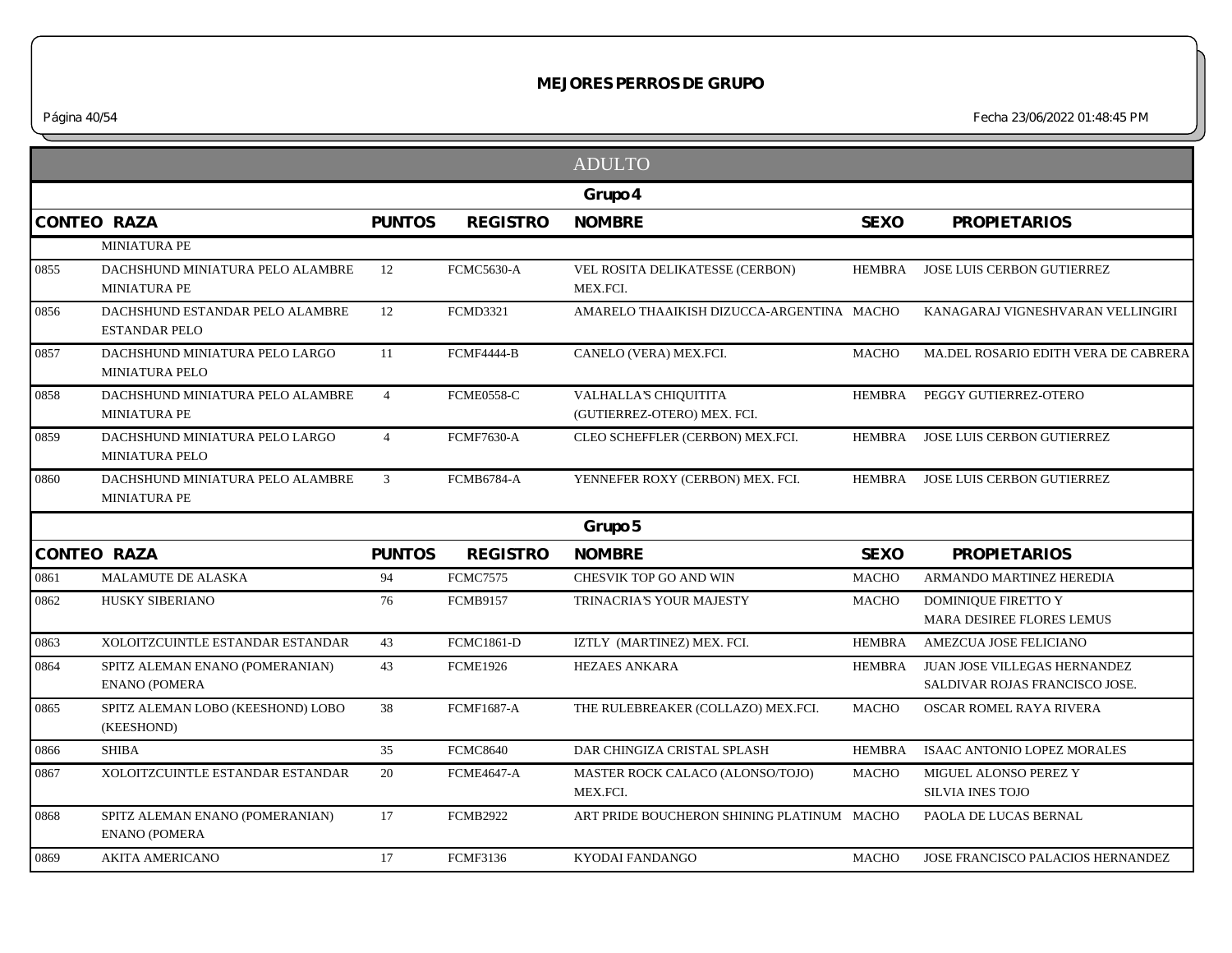*Página 41/54 Fecha 23/06/2022 01:48:45 PM*

|                    |                                                         |                 |                   | <b>ADULTO</b>                                 |               |                                                                        |
|--------------------|---------------------------------------------------------|-----------------|-------------------|-----------------------------------------------|---------------|------------------------------------------------------------------------|
|                    |                                                         |                 |                   | Grupo 5                                       |               |                                                                        |
| <b>CONTEO RAZA</b> |                                                         | <b>PUNTOS</b>   | <b>REGISTRO</b>   | <b>NOMBRE</b>                                 | <b>SEXO</b>   | <b>PROPIETARIOS</b>                                                    |
| 0870               | <b>AKITA AMERICANO</b>                                  | 16              | <b>FCMG5211-B</b> | AMERICAN LEGEND GORDON (HERRERA)<br>MEX. FCI. | <b>MACHO</b>  | <b>JOAN ANDRES URBIOLA CARDONA</b>                                     |
| 0871               | HUSKY SIBERIANO                                         | 15              | <b>CPRPI3666</b>  | TRINACRIA'S YOUR MAJESTY                      | <b>MACHO</b>  | MARA DESIREE FLORES LEMUS                                              |
| 0872               | <b>AKITA AMERICANO</b>                                  | 13              | <b>FCME6266-C</b> | CANEK (MARTINEZ) MEX.FCI.                     | <b>MACHO</b>  | <b>GABRIELA MARTINEZ GONZALEZ</b>                                      |
| 0873               | POMERANIAN (SPITZ ALEMAN) SPITZ<br><b>ENANO SPITZ E</b> | 11              | <b>FCME2215</b>   | HEZAES A STAR IS BORN                         | <b>MACHO</b>  | JUAN JOSE VILLEGAS HERNANDEZ                                           |
| 0874               | <b>AKITA AMERICANO</b>                                  | 11              | FCMB2394-A        | ELEOT (MEJIA) MEX. FCI.                       | <b>MACHO</b>  | HECTOR SERGIO MEJIA CONTRERAS                                          |
| 0875               | <b>AKITA AMERICANO</b>                                  | 10              | <b>FCME2697-C</b> | ARACNE (CANTO) MEX.FCI.                       | <b>HEMBRA</b> | LIZBETH DANIELA ARZALUZ PEREZ                                          |
| 0876               | HUSKY SIBERIANO                                         | 10              | <b>FCMC2842-C</b> | ALBUS (HERNANDEZ) MEX.FCI.                    | <b>MACHO</b>  | <b>JESUS ARTURO ORDONEZ FLORES</b>                                     |
| 0877               | POMERANIAN (SPITZ ALEMAN) SPITZ LOBO<br>SPITZ LO        | 9               | <b>FCMG4792-A</b> | TOTO (REZENDE) MEX.FCI.                       | <b>MACHO</b>  | NATALIA REZENDE MOREIRA                                                |
| 0878               | XOLOITZCUINTLE MINIATURA MINIATURA                      | 9               | <b>FCMC6355-A</b> | MCROC PUSXINÙ MEX.                            | <b>HEMBRA</b> | MORALES ESPONDA JAIME HUMBERTO                                         |
| 0879               | POMERANIAN (SPITZ ALEMAN) SPITZ<br><b>ENANO SPITZ E</b> | 8               | FCME4280-A        | UNTIL THE VICTORY CHE (GONZALEZ)<br>MEX.FCI.  | <b>MACHO</b>  | OMAR ABRAHAM GONZALEZ CONTRERAS                                        |
| 0880               | XOLOITZCUINTLE ESTANDAR ESTANDAR                        | 8               | <b>FCMB4878-B</b> | GALLARDO (ARENA) MEX.FCI.                     | <b>MACHO</b>  | MARIA GUADALUPE ARENA ESCOFFIE                                         |
| 0881               | <b>AKITA AMERICANO</b>                                  | 8               | <b>FCME4356-C</b> | ROY ZIZU (GONZALEZ) MEX.FCI.                  | <b>MACHO</b>  | APOLINAR OSORIO REYES                                                  |
| 0882               | <b>MALAMUTE DE ALASKA</b>                               | $7^{\circ}$     | <b>FCMH8214</b>   | CIJARA SMALL CYCLONE MARTINEZ                 | <b>MACHO</b>  | ARMANDO MARTINEZ HEREDIA Y<br><b>JUAN FRANCISCO CARBONELL CARRILES</b> |
| 0883               | <b>HUSKY SIBERIANO</b>                                  | $7\overline{ }$ | <b>FCMC2842-A</b> | ALASTOR DE LUNA S&S (HERNANDEZ)<br>MEX.FCI.   | <b>MACHO</b>  | NORA EDITH HERNANDEZ BENITO                                            |
| 0884               | XOLOITZCUINTLE ESTANDAR ESTANDAR                        | 6               | <b>FCMC2017-B</b> | TECUANILLO (AVALOS/LARA) MEX. FCI.            | <b>MACHO</b>  | HUGO FERNANDO AVALOS GUTIERREZ Y/O<br>JONATHAN ADRIAN LARA TENE        |
| 0885               | POMERANIAN (SPITZ ALEMAN) SPITZ<br><b>ENANO SPITZ E</b> | 5 <sup>5</sup>  | FCMC5360-A        | BEAUTIFUL PERFECTION (OCAÑA) MEX.FCI.         | <b>MACHO</b>  | ALVARO MAURICIO OCAÑA CASILLAS                                         |
| 0886               | XOLOITZCUINTLE ESTANDAR ESTANDAR                        | $\overline{4}$  | <b>FCMC2733-D</b> | TLAKATL (MARTINEZ) MEX.FCI.                   | <b>MACHO</b>  | ALBERTO FELIPE MARTINEZ LOBATO                                         |
| 0887               | <b>AKITA AMERICANO</b>                                  | $\overline{4}$  | <b>FCMF8303-A</b> | VENOM THE BLACK BEAST (GRANADOS)<br>MEX.FCI.  | <b>MACHO</b>  | RAUL ALEJANDRO GRANADOS BECERRA                                        |
| 0888               | <b>MALAMUTE DE ALASKA</b>                               | $\overline{4}$  | <b>FCME5383-A</b> | ALFIE (CARBONELL/MARTINEZ) MEX.FCI.           | <b>MACHO</b>  | JUAN FRANCISCO CARBONELL CARRILES Y<br>ARMANDO MARTINEZ HEREDIA        |
| 0889               | HUSKY SIBERIANO                                         | $\overline{4}$  | <b>FCMJ8283-A</b> | BEYONCE (OSORNIO) MEX. FCI.                   | HEMBRA        | SAUL OSORNIO GARCIA                                                    |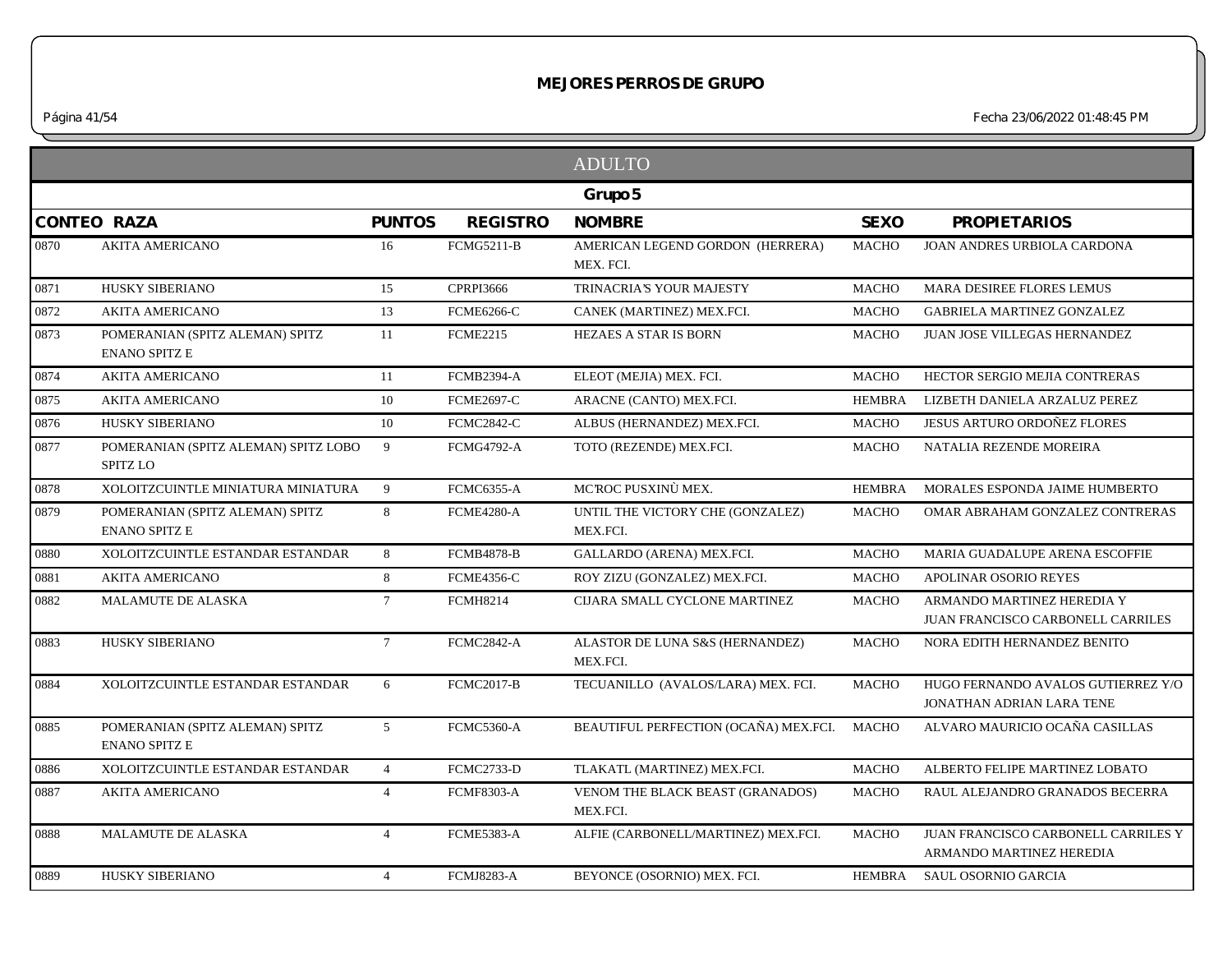*Página 42/54 Fecha 23/06/2022 01:48:45 PM*

|      |                                                         |                |                   | <b>ADULTO</b>                                         |               |                                                                         |
|------|---------------------------------------------------------|----------------|-------------------|-------------------------------------------------------|---------------|-------------------------------------------------------------------------|
|      |                                                         |                |                   | Grupo 5                                               |               |                                                                         |
|      | <b>CONTEO RAZA</b>                                      | <b>PUNTOS</b>  | <b>REGISTRO</b>   | <b>NOMBRE</b>                                         | <b>SEXO</b>   | <b>PROPIETARIOS</b>                                                     |
| 0890 | SPITZ ALEMAN ENANO (POMERANIAN)                         | $\overline{4}$ | <b>FCMB4738-A</b> | TOKIO (REYNA) MEX. FCI.                               | <b>MACHO</b>  | <b>JONATHAN CAMPOS SÁNCHEZ</b>                                          |
| 0891 | <b>BASENJI</b>                                          | $\overline{4}$ | <b>FCMB7381-E</b> | AMNERIS (MIRANDA) MEX.FCI.                            | <b>HEMBRA</b> | MIRANDA GUTIERREZ JAVIER ALAM                                           |
| 0892 | CHOW CHOW                                               | $\mathfrak{Z}$ | <b>FCME1173</b>   | <b>ELENI SHEN TE CHOWS</b>                            | <b>HEMBRA</b> | AARON OMAR GARCIA ORDUÑA                                                |
| 0893 | HUSKY SIBERIANO                                         | $\mathfrak{Z}$ | <b>FCMD0627</b>   | KRISTARI'S CATCHER IN THE RYE                         | <b>MACHO</b>  | MARA DESIREE FLORES LEMUS Y<br>ELIZABETH BERENICE FLORES RUVALCABA      |
| 0894 | XOLOITZCUINTLE INTERMEDIO<br><b>INTERMEDIO</b>          | 3              | <b>FCMB3773-A</b> | K'INICH (VALDERRAMA) MEX.FCI.                         | <b>MACHO</b>  | JONATHAN VALDERRAMA ZAMORA                                              |
| 0895 | PERRO DE LOS FARAONES                                   | $\mathbf{3}$   | *EL717186         | OSIRIS OVERNIGHT SENSATION                            | <b>MACHO</b>  | PHIL & STEPHANE UNGER & KETHY &<br><b>BRITTANY CARELLA</b>              |
| 0896 | <b>AKITA AMERICANO</b>                                  | $\mathfrak{Z}$ | <b>FCMI1998-A</b> | ZEUS (GONZALEZ/LOPEZ) MEX.FCI.                        | <b>MACHO</b>  | CARLOS RAMIREZ ANGUIANO                                                 |
| 0897 | <b>BASENJI</b>                                          | $\overline{3}$ | <b>FCME5770-B</b> | ASHA (MORALES) MEX.FCI.                               | <b>HEMBRA</b> | <b>JOSE ARMANDO MORALES FUENTES</b>                                     |
| 0898 | SPITZ ALEMAN ENANO (POMERANIAN)<br><b>ENANO (POMERA</b> | $\mathbf{3}$   | <b>FCMB3127-A</b> | CIRCE (VILLEGAS) MEX.FCI.                             | <b>HEMBRA</b> | ERIC DANIEL MARQUEZ NIETO                                               |
| 0899 | <b>SAMOYEDO</b>                                         | $\mathfrak{Z}$ | <b>FCMG7851-C</b> | DUTCH DELIGHT (CALLAHAN) MEX.FCI.                     | HEMBRA        | DONALD CALLAHAN DINARDO                                                 |
| 0900 | <b>AKITA AMERICANO</b>                                  | $\mathfrak{Z}$ | <b>FCMB4536-A</b> | SORU (FLORES) MEX.FCI.                                | <b>MACHO</b>  | FRANCISCO JAVIER ORTA MEJIA                                             |
| 0901 | CHOW CHOW                                               | 2              | <b>FCME9996-A</b> | DOMINIK (MONTIEL) MEX.FCI.                            | <b>MACHO</b>  | JONATHAN IRIDIAN MIRELES ORTEGA                                         |
| 0902 | MALAMUTE DE ALASKA                                      | $\overline{2}$ | <b>FCMC4336-A</b> | LOBO (MARTINEZ) MEX.FCI.                              | <b>MACHO</b>  | ARMANDO MARTINEZ HEREDIA                                                |
| 0903 | POMERANIAN (SPITZ ALEMAN) SPITZ<br><b>ENANO SPITZ E</b> | $\overline{2}$ | *LOE2411708       | INTIME POMS PRINCE OF DIAMONDS                        | <b>MACHO</b>  | HERMINIA MARIA DOS SANTOS RODRIGUEZ                                     |
| 0904 | <b>AKITA AMERICANO</b>                                  | 2              | <b>FCMB7051-A</b> | GUTBEL THE SOUL HARPER (GUTIERREZ)<br>MEX.FCI.        | <b>MACHO</b>  | MARTIN IVAN GUTIERREZ PIO                                               |
| 0905 | SPITZ ALEMAN ENANO (POMERANIAN)<br><b>ENANO (POMERA</b> | $\overline{2}$ | <b>FCME0159</b>   | BENTLEY OF FOREVER WITH POM                           | <b>MACHO</b>  | HECTOR CABRERA GUARNERO                                                 |
| 0906 | MALAMUTE DE ALASKA                                      | 2              | <b>FCMD0416-A</b> | ROMINA THORTON (RODRIGUEZ) MEX. FCI.                  | <b>HEMBRA</b> | RODRIGUEZ JIMENEZ JOSE LUIS                                             |
| 0907 | <b>SAMOYEDO</b>                                         | $\overline{2}$ | <b>FCMD3430</b>   | ART MUAR FROM RUSSIAN WITH LOVE                       | <b>HEMBRA</b> | MANUEL MARQUEZ GOMEZ                                                    |
| 0908 | MALAMUTE DE ALASKA                                      | $\overline{2}$ | <b>FCMB7007</b>   | HERCULES DEL MANALLAY                                 | <b>MACHO</b>  | PORFIRIO HERNANDEZ DIAZ                                                 |
| 0909 | <b>AKITA AMERICANO</b>                                  | $\overline{2}$ | <b>FCMC4440</b>   | ZVEZDNAYA KAPEL ENJOY ET GONVAR                       | <b>MACHO</b>  | ALBERTO GONZALEZ DE LA PARRA                                            |
| 0910 | HUSKY SIBERIANO                                         | 2              | <b>FCME1490-A</b> | LORETTA LAURENT KRC<br>(CARBONELL/BERNARDOS) MEX.FCI. | <b>MACHO</b>  | JUAN FRANCISCO CARBONELL CARRILES Y<br>BERNARDOS CARRACEDO JOSE CARLOS. |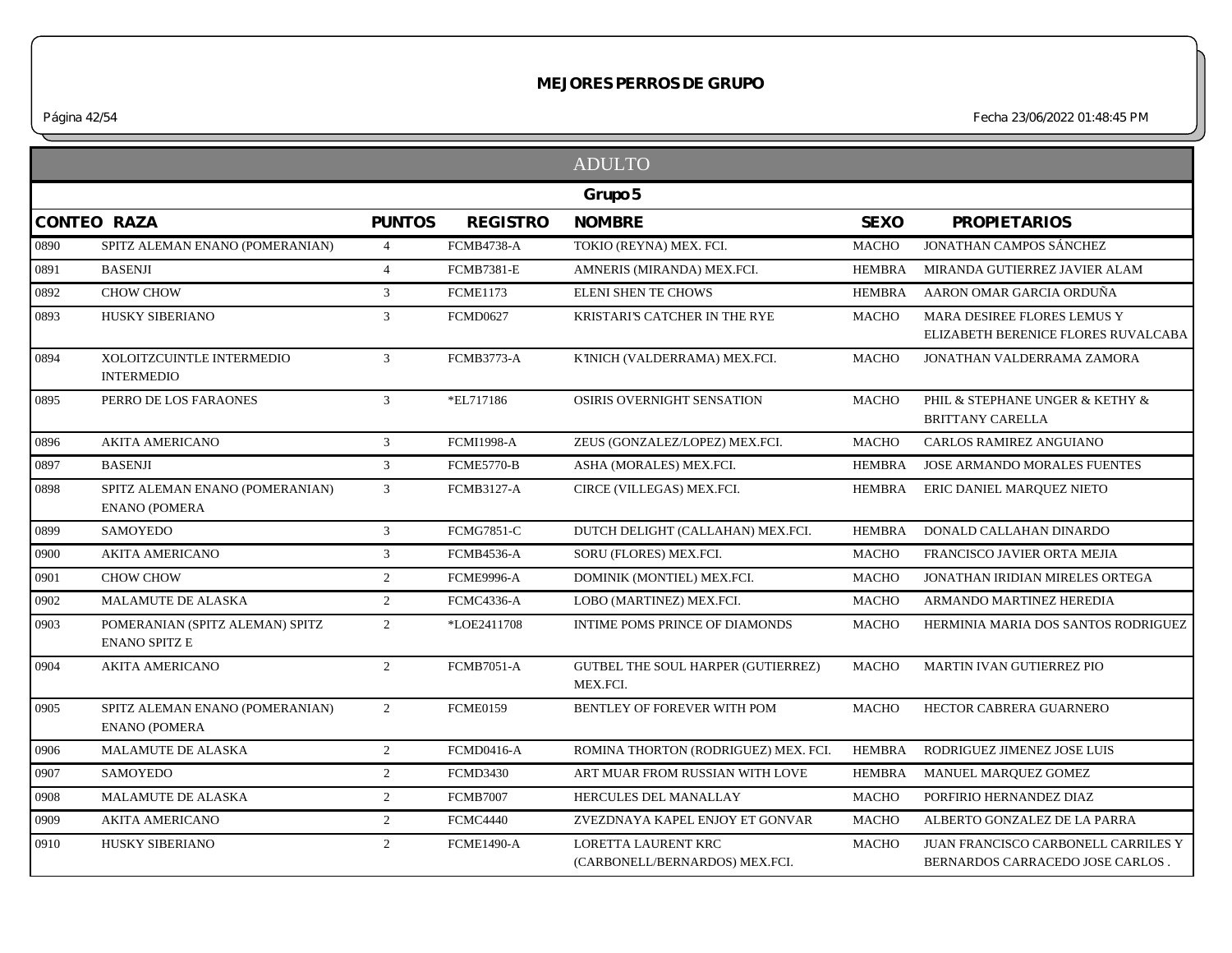*Página 43/54 Fecha 23/06/2022 01:48:45 PM*

|                    |                                                         |                |                   | <b>ADULTO</b>                                   |               |                                                                             |
|--------------------|---------------------------------------------------------|----------------|-------------------|-------------------------------------------------|---------------|-----------------------------------------------------------------------------|
|                    |                                                         |                |                   | Grupo 5                                         |               |                                                                             |
| <b>CONTEO RAZA</b> |                                                         | <b>PUNTOS</b>  | <b>REGISTRO</b>   | <b>NOMBRE</b>                                   | <b>SEXO</b>   | <b>PROPIETARIOS</b>                                                         |
| 0911               | <b>THAI RIDGEBACK</b>                                   | $\overline{1}$ | *S/RPUE20-01-314  | THE ROYAL HOUSE OF TRD KLIONDA                  | HEMBRA        | $N/D$ *                                                                     |
| 0912               | <b>HUSKY SIBERIANO</b>                                  | $\mathbf{1}$   | <b>CPRPI4317</b>  | TRINACRIA'S DANCE WITH WOLVES                   | <b>MACHO</b>  | MARA DESIREE FLORES LEMUS                                                   |
| 0913               | XOLOITZCUINTLE INTERMEDIO<br><b>INTERMEDIO</b>          | $\overline{1}$ | <b>FCMC8092-A</b> | XIJULIACTÉ DE LIFRALCOA (CAMPOS) MEX. HEMBRA    |               | FRANCISCO ALBERTO CAMPOS MONTES                                             |
| 0914               | SPITZ ALEMAN ENANO (POMERANIAN)<br><b>ENANO (POMERA</b> | $\overline{1}$ | <b>FCME6964-A</b> | MASHA (REYNA) MEX.FCI.                          |               | HEMBRA DANIEL IVAN REYNA GARZA                                              |
| 0915               | HUSKY SIBERIANO                                         | $\mathbf{1}$   | <b>FCMD2251-D</b> | FENDI (APOLINAR) MEX. FCI.                      | <b>HEMBRA</b> | ELIZABETH APOLINAR BURÓN                                                    |
| 0916               | HUSKY SIBERIANO                                         | $\mathbf{1}$   | <b>FCMB8355-A</b> | ANTARA SEMPER CHARLIE MEX.FCI.                  | <b>MACHO</b>  | <b>CRIADERO ANTARA SEMPER</b>                                               |
| 0917               | <b>BASENJI</b>                                          | -1             | <b>FCMG8337-A</b> | CHIOKE (DEVORA) MEX.FCI.                        | <b>MACHO</b>  | MIRANDA GUTIERREZ JAVIER ALAM                                               |
| 0918               | XOLOITZCUINTLE ESTANDAR ESTANDAR                        | $\mathbf{1}$   | FCMC0884-C        | ZANDUNGA (ALATORRE) MEX.FCI.                    | <b>HEMBRA</b> | ESPERANZA LILIANA ALATORRE GERONIMO                                         |
| 0919               | <b>AKITA AMERICANO</b>                                  | $\mathbf{1}$   | <b>FCMB5319</b>   | RUTHDALE DIAMOND SHINE                          | HEMBRA        | FRANCISCO JAVIER PEREZ GARZA                                                |
|                    |                                                         |                |                   | Grupo 6                                         |               |                                                                             |
| <b>CONTEO RAZA</b> |                                                         | <b>PUNTOS</b>  | <b>REGISTRO</b>   | <b>NOMBRE</b>                                   | <b>SEXO</b>   | <b>PROPIETARIOS</b>                                                         |
| 0920               | <b>BASSET HOUND</b>                                     | 44             | <b>FCME9777-C</b> | DON'T STOP ME NOW (ALMAZAN) MEX.FCI.            | <b>HEMBRA</b> | CESAR ANTONIO ALMAZAN MACIAS                                                |
| 0921               | <b>BASSET HOUND</b>                                     | 27             | <b>FCMC6522-C</b> | JUST CALL ME CRAZY (FARIAS/OSORIO)<br>MEX. FCI. | HEMBRA        | HOLDA M. NOVELO Y<br>RODOLFO FARIAS RUIZ Y<br>JONATHAN ANDRES OSORIO ABELLO |
| 0922               | <b>BEAGLE</b>                                           | 22             | <b>FCMC0183-B</b> | SB BOWSER (SANCHEZ) MEX.FCI.                    | <b>MACHO</b>  | SANCHEZ PALOMEOUE DIEGO                                                     |
| 0923               | <b>BEAGLE</b>                                           | 22             | <b>FCMB0667-B</b> | QUEST FOR RAIN (DEL VALLE) MEX.FCI.             | <b>MACHO</b>  | <b>DAVID BERNAL CORTES</b>                                                  |
| 0924               | <b>BEAGLE</b>                                           | 19             | <b>FCMB1495-A</b> | LIGHT (MEDINA) MEX.FCI.                         | <b>MACHO</b>  | GABRIEL ALBERTO MEDINA SANCHEZ                                              |
| 0925               | PEQUEÑO BASSET GRIFFON VENDEANO                         | 19             | <b>FCMC8941</b>   | <b>BLACK MAJESTY INNOVATION</b>                 | <b>MACHO</b>  | JUAN FRANCISCO CARBONELL CARRILES Y<br>GILBERTO CANTÚ JIMÉNEZ               |
| 0926               | <b>BASSET HOUND</b>                                     | 17             | <b>FCME8576-F</b> | LA SANTA (ALMAZAN) MEX.FCI.                     | <b>HEMBRA</b> | CESAR ANTONIO ALMAZAN MACIAS                                                |
| 0927               | <b>BASSET HOUND</b>                                     | 16             | <b>FCMC2300-A</b> | DUPA SUPA FLY (PADRON/RODRIGUEZ)<br>MEX.FCI.    | <b>HEMBRA</b> | JESUS GUADALUPE PADRON SALINAS Y<br>EDGAR OSWALDO RODRIGUEZ FLORES          |
| 0928               | <b>BASSET HOUND</b>                                     | 16             | FCMC2938-A        | JAIME (ALMAZAN) MEX.FCI.                        | <b>MACHO</b>  | IVONNE DANIELA CAMPOS CASTRO Y<br>CESAR ANTONIO ALMAZAN MACIAS              |
| 0929               | <b>BASSET HOUND</b>                                     | 16             | <b>FCMF5599</b>   | <b>GOLPAIR JEAN PREMIER</b>                     | <b>MACHO</b>  | <b>JESUS GUADALUPE PADRON SALINAS</b>                                       |
|                    |                                                         |                |                   |                                                 |               |                                                                             |
| 0930               | <b>BEAGLE</b>                                           | 15             | <b>FCMB0318-A</b> | MG MADRID (MARTINEZ/GALVEZ) MEX.FCI.            | HEMBRA        | MAURO ERNESTO MARTINEZ SANCHEZ Y                                            |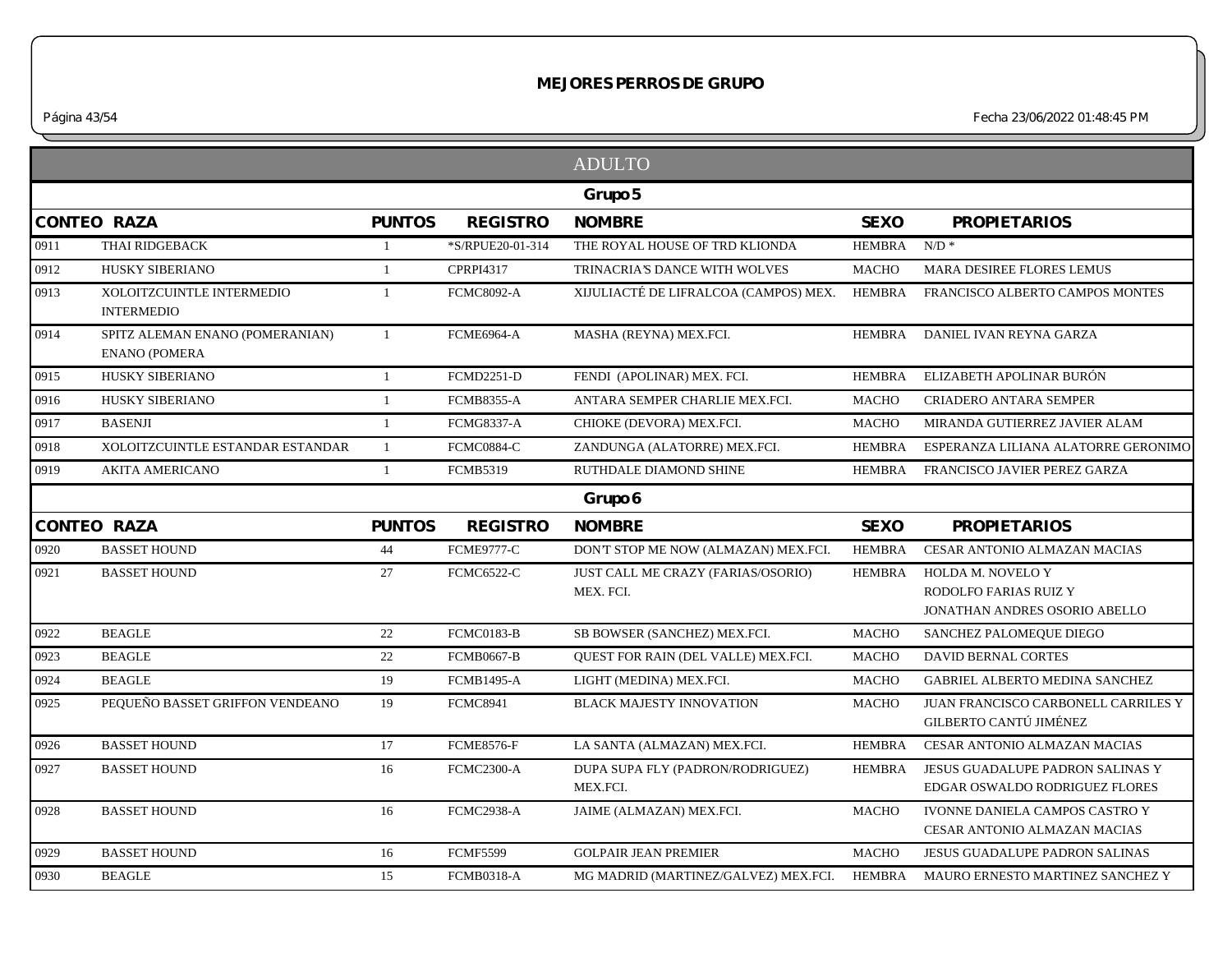*Página 44/54 Fecha 23/06/2022 01:48:45 PM*

|      |                     |                 |                   | <b>ADULTO</b>                                     |               |                                                                                    |
|------|---------------------|-----------------|-------------------|---------------------------------------------------|---------------|------------------------------------------------------------------------------------|
|      |                     |                 |                   | Grupo 6                                           |               |                                                                                    |
|      | <b>CONTEO RAZA</b>  | <b>PUNTOS</b>   | <b>REGISTRO</b>   | <b>NOMBRE</b>                                     | <b>SEXO</b>   | <b>PROPIETARIOS</b>                                                                |
|      |                     |                 |                   |                                                   |               | GABRIELA GALVEZ VILLANUEVA                                                         |
| 0931 | <b>BEAGLE</b>       | 13              | <b>FCMB2777-A</b> | SOFIA (MEDINA) MEX.FCI.                           | HEMBRA        | <b>GABRIEL ALBERTO MEDINA SANCHEZ</b>                                              |
| 0932 | <b>BEAGLE</b>       | 12              | <b>FCMB3034-B</b> | FLOR DE LIZ (CANO) MEX.FCI.                       | HEMBRA        | JUAN FRANCISCO CANO ARJONA                                                         |
| 0933 | <b>BLOODHOUND</b>   | 12              | <b>FCMH9738-A</b> | SET PEPPER (LERIN) MEX. FCI.                      | <b>MACHO</b>  | LERIN MARTINEZ JORGE LUIS                                                          |
| 0934 | <b>BEAGLE</b>       | 12              | <b>FCMA0556</b>   | <b>GINGER KINGDOM WILL SMITH</b>                  | <b>MACHO</b>  | JUAN ENRIQUE LOERA CONTRERAS                                                       |
| 0935 | <b>DALMATA</b>      | $12\,$          | <b>FCMB1685-C</b> | DANKA (JIMENEZ) MEX. FCI.                         | <b>HEMBRA</b> | LILLIAN JENNIFER JIMENEZ VALVERDE                                                  |
| 0936 | <b>BASSET HOUND</b> | 11              | <b>FCMB4709</b>   | <b>INUYASHAMAVIE-ARGENTINA</b>                    | <b>HEMBRA</b> | MATEO JIMENEZ SOANCATL                                                             |
| 0937 | <b>BEAGLE</b>       | 11              | <b>FCME1707</b>   | <b>BREICA KEY FOR LOVE</b>                        | <b>MACHO</b>  | CARLOS MANUEL DEL VALLE RUIZ                                                       |
| 0938 | <b>BEAGLE</b>       | 10              | <b>FCMH9804-A</b> | JAGGER ROLLING'S (QUIJANO) MEX. FCI.              | <b>MACHO</b>  | JOSE LUIS JUAREZ VASQUEZ                                                           |
| 0939 | <b>BEAGLE</b>       | 10              | <b>FCMC8624-A</b> | FINESSE (GUTIERREZ) MEX.FCI.                      | <b>HEMBRA</b> | RUBEN ALEJANDRO GUTIERREZ CASTRO                                                   |
| 0940 | <b>BASSET HOUND</b> | 10              | <b>CPRPI4807</b>  | <b>BONAS YUYU TATA&amp;MELLIE</b>                 | HEMBRA        | MARICELA GONZALEZ MUÑOZ                                                            |
| 0941 | <b>BASSET HOUND</b> | 10              | FCME9777-B        | ONLY GOD KNOWS WHY (ALMAZAN)<br>MEX.FCI.          | HEMBRA        | CESAR ANTONIO ALMAZAN MACIAS                                                       |
| 0942 | <b>BEAGLE</b>       | 9               | <b>FCMB1760-B</b> | HOPE (SANCHEZ) MEX.FCI.                           | <b>MACHO</b>  | SANCHEZ PALOMEQUE DIEGO                                                            |
| 0943 | <b>BEAGLE</b>       | 8               | <b>FCMC0123-A</b> | SIMONA (CANO) MEX.FCI.                            | <b>HEMBRA</b> | SALVADOR ESPINOSA DE LOS MONTEROS<br><b>MEJIA</b>                                  |
| 0944 | <b>BLOODHOUND</b>   | 8               | <b>FCME2695</b>   | <b>TEO</b>                                        | <b>MACHO</b>  | SERGIO JACQUEZ HIDALGO                                                             |
| 0945 | <b>BASSET HOUND</b> | 8               | <b>FCMG5990</b>   | MORNING DEW SWEEPERS CALL ME LUCKY MACHO          |               | RODOLFO FARIAS RUIZ Y<br>JONATHAN ANDRES OSORIO ABELLO Y<br><b>HOLDA M. NOVELO</b> |
| 0946 | <b>BEAGLE</b>       | 8               | *FCV-203179863    | <b>BARTAG KING CHARLES</b>                        | <b>MACHO</b>  | <b>ISRAEL FUENTES BALCAZAR</b>                                                     |
| 0947 | <b>BEAGLE</b>       | $7\overline{ }$ | <b>FCMC3604-B</b> | MARK A.WHIPPET TANK (QUIJANO) MEX.FCI. MACHO      |               | MARTIN JAVIER CALDERON CORRALES                                                    |
| 0948 | <b>BEAGLE</b>       | 6               | <b>FCMC6080-E</b> | KINICH (MENDEZ/ROMERO) MEX.FCI.                   | <b>HEMBRA</b> | SALVADOR ESPINOSA DE LOS MONTEROS<br><b>MEJIA</b>                                  |
| 0949 | <b>BEAGLE</b>       | 6               | <b>FCMB5237-D</b> | KIRA (DURAN) MEX.FCI.                             | <b>HEMBRA</b> | JOSE LUIS DURAN RODRIGUEZ                                                          |
| 0950 | <b>BASSET HOUND</b> | 6               | <b>FCMB3900-B</b> | DORIAN GRAY CAMBLANC<br>(ALMAZAN/CAMPOS) MEX.FCI. | <b>MACHO</b>  | CESAR ANTONIO ALMAZAN MACIAS Y<br>IVONNE DANIELA CAMPOS CASTRO                     |
| 0951 | <b>BASSET HOUND</b> | $\overline{4}$  | FCMB5338-B        | MAGIA NEGRA (ALMAZAN) MEX.FCI.                    | HEMBRA        | CESAR ANTONIO ALMAZAN MACIAS                                                       |
| 0952 | <b>BEAGLE</b>       | $\overline{4}$  | <b>FCME4990</b>   | MILROC KEEP THE CHANGE                            | <b>MACHO</b>  | FELIPE QUIJANO ALEGRIA                                                             |
|      |                     |                 |                   |                                                   |               |                                                                                    |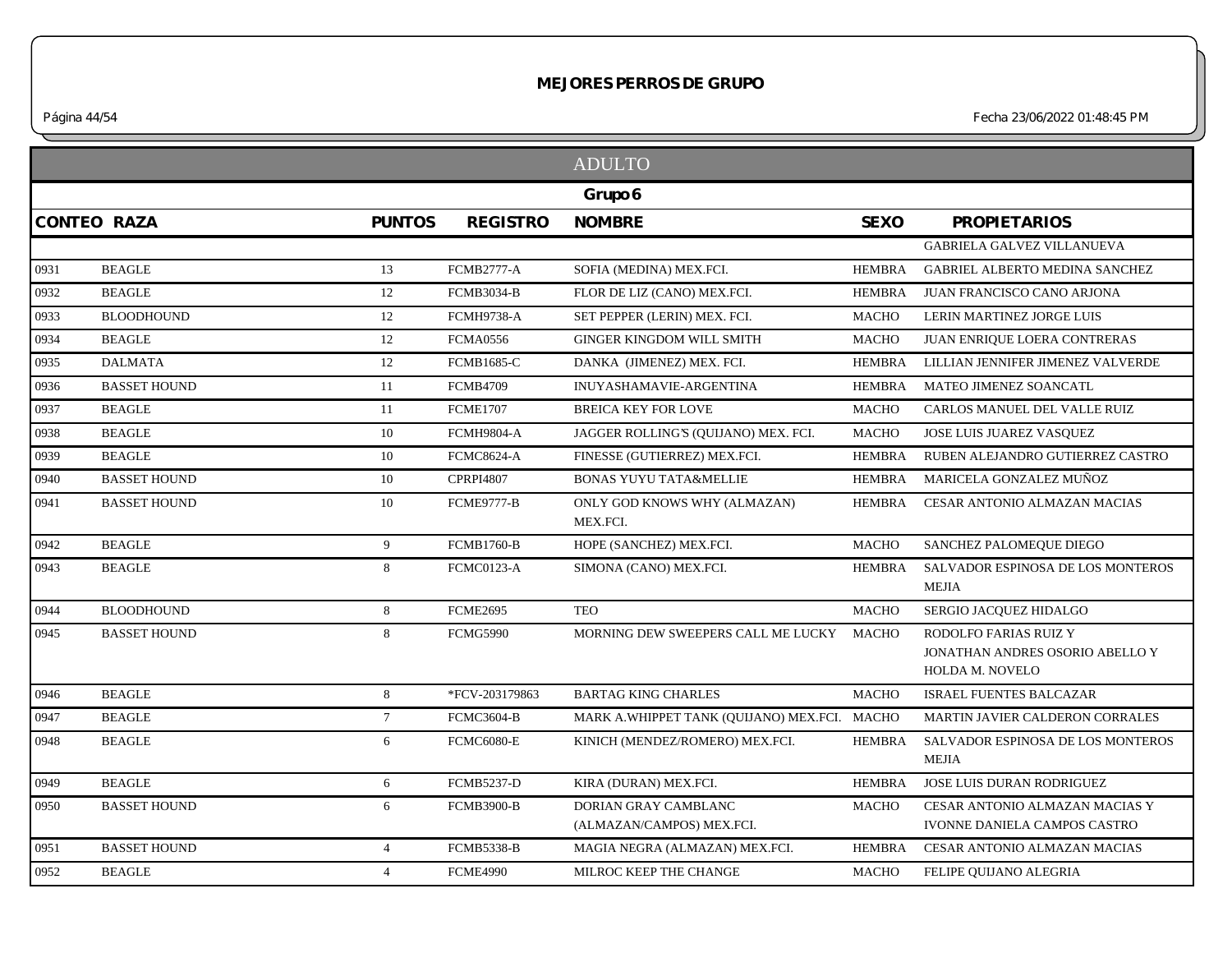*Página 45/54 Fecha 23/06/2022 01:48:45 PM*

|      |                               |                |                   | <b>ADULTO</b>                                              |               |                                                              |
|------|-------------------------------|----------------|-------------------|------------------------------------------------------------|---------------|--------------------------------------------------------------|
|      |                               |                |                   | Grupo 6                                                    |               |                                                              |
|      | <b>CONTEO RAZA</b>            | <b>PUNTOS</b>  | <b>REGISTRO</b>   | <b>NOMBRE</b>                                              | <b>SEXO</b>   | <b>PROPIETARIOS</b>                                          |
| 0953 | <b>BEAGLE</b>                 | 3              | <b>FCMC2019-D</b> | BEEHONEY (QUINTANA) MEX.FCI.                               | <b>HEMBRA</b> | JOSE LUIS FERNANDEZ ROCA                                     |
| 0954 | <b>BEAGLE</b>                 | 3              | <b>FCME8983-B</b> | BUBBLES PIPER (PEREZ) MEX. FCI.                            | <b>HEMBRA</b> | <b>JOSE LUIS FERNANDEZ ROCA</b>                              |
| 0955 | <b>RODESIANO</b>              | $\overline{2}$ | <b>FCMD3433-A</b> | SUNY (MENDOZA) MEX. FCI.                                   | HEMBRA        | ARGENTINO MENDOZA CHAN                                       |
|      |                               |                |                   | Grupo 7                                                    |               |                                                              |
|      | <b>CONTEO RAZA</b>            | <b>PUNTOS</b>  | <b>REGISTRO</b>   | <b>NOMBRE</b>                                              | <b>SEXO</b>   | <b>PROPIETARIOS</b>                                          |
| 0956 | <b>SETTER INGLES</b>          | 111            | <b>FCMC8610</b>   | LUCKSHERAY IMAGE LINE                                      | HEMBRA        | JOSE ALFONSO BRITO SANCHEZ                                   |
| 0957 | <b>SETTER GORDON</b>          | 105            | <b>FCMB7961</b>   | <b>CLOS ERASMUS BAELFAIRE</b>                              | <b>MACHO</b>  | CHRISTIAN DAVID TEJEDA ALATORRE                              |
| 0958 | POINTER ALEMAN DE PELO CORTO  | 56             | <b>FCMC7395-B</b> | ALDA (HERNANDEZ) MEX.FCI.                                  | <b>HEMBRA</b> | EDMUNDO FELIPE BATRES OLIVARES                               |
| 0959 | <b>SETTER INGLES</b>          | 37             | CPRPJ6115         | SET'R RIDGE'S IN THE GAME                                  | <b>MACHO</b>  | <b>GREPE STOCKDALE REBECA</b>                                |
| 0960 | POINTER ALEMAN DE PELO CORTO  | 18             | <b>FCMH8545-C</b> | XALA (HERNANDEZ) MEX. FCI.                                 | <b>HEMBRA</b> | MARIO ROBERTO HERNANDEZ TORRES                               |
| 0961 | <b>SETTER INGLES</b>          | 17             | <b>FCMC8081</b>   | LUCKSHERAY ROCKY'N'ROLL                                    | <b>HEMBRA</b> | TATIANA CHERNYSHEVA                                          |
| 0962 | POINTER ALEMAN DE PELO CORTO  | 16             | <b>FCMA1862</b>   | ATILA BTO 2016 DO BALACO BRACO                             | <b>MACHO</b>  | ORLANDO CANO RESENDEZ Y<br><b>ADRIANA MAGNE</b>              |
| 0963 | <b>SETTER IRLANDES</b>        | 14             | <b>FCMB5860</b>   | VABRILL SULEE C.F.C. BRYTEAGLE                             | <b>MACHO</b>  | FRANCIASO XAVIER VAZQUEZ-BRACHO<br><b>BISOGNO</b>            |
| 0964 | POINTER ALEMAN DE PELO CORTO  | 14             | <b>FCMD1146</b>   | RUGERHEIM'S MASHA TATA&MELLI                               | HEMBRA        | MARICELA GONZALEZ MUÑOZ                                      |
| 0965 | POINTER ALEMAN DE PELO CORTO  | 10             | <b>CPRPI4204</b>  | ATILA BTO 2016 DO BALACO BRACO                             | <b>MACHO</b>  | <b>ADRIANA MAGNE</b>                                         |
| 0966 | <b>SETTER IRLANDES</b>        | 9              | <b>CPRPI4879</b>  | <b>GLAMUR DOLLSS BREGUET</b>                               | MACHO         | JUAN CARLOS BARBOSA GONZALEZ                                 |
| 0967 | POINTER ALEMAN DE PELO CORTO  | 8              | <b>FCMD3252-H</b> | LUNA (MADERA) MEX. FCI.                                    | <b>HEMBRA</b> | LUIS ADOLFO MADERA ALCOCER                                   |
| 0968 | <b>SETTER IRLANDES</b>        | 8              | <b>FCMF3502-B</b> | ALLEGIANCE DISTANT DREAMER MEX.FCI.                        | <b>MACHO</b>  | JAIME MARTIN ETIENNE SARMIENTO                               |
| 0969 | POINTER ALEMAN DE PELO CORTO  | 8              | <b>FCMG4757-C</b> | WALLY (HERNANDEZ) MEX. FCI.                                | <b>HEMBRA</b> | MARIO ROBERTO HERNANDEZ TORRES                               |
| 0970 | POINTER ALEMAN DE PELO CORTO  | 6              | <b>FCME3372</b>   | <b>ANDY</b>                                                | <b>MACHO</b>  | EDMUNDO FELIPE BATRES OLIVARES                               |
| 0971 | SETTER IRLANDES ROJO Y BLANCO | 6              | <b>FCMF7248-A</b> | EOIN BAILEYS (PEREZ) MEX. FCI.                             | <b>MACHO</b>  | PEREZ VERA MARGARITA                                         |
| 0972 | POINTER ALEMAN DE PELO CORTO  | 5              | <b>FCMD3293</b>   | CONAN DE VALCREOLE                                         | <b>MACHO</b>  | MARICELA GONZALEZ MUÑOZ                                      |
| 0973 | SETTER IRLANDES ROJO Y BLANCO | $\mathfrak{Z}$ | *S/RTOR02-02-231  | <b>BRETT</b>                                               | <b>MACHO</b>  | $N/D$ *                                                      |
| 0974 | POINTER ALEMAN DE PELO CORTO  | $\mathfrak{Z}$ | FCMK6436-A        | PANZER (BAUTISTA) MEX.FCI.                                 | <b>MACHO</b>  | JOSE ANTONIO BAUTISTA TAMEZ                                  |
| 0975 | POINTER ALEMAN DE PELO DURO   | $\overline{2}$ | <b>FCMD0825</b>   | HAMPTON COURT'S START IT UP AND NEVER MACHO<br><b>STOP</b> |               | GERARDO BERNARD HDEZ-LANDA Y<br>ALEJANDRA HDZ - LANDA GARCIA |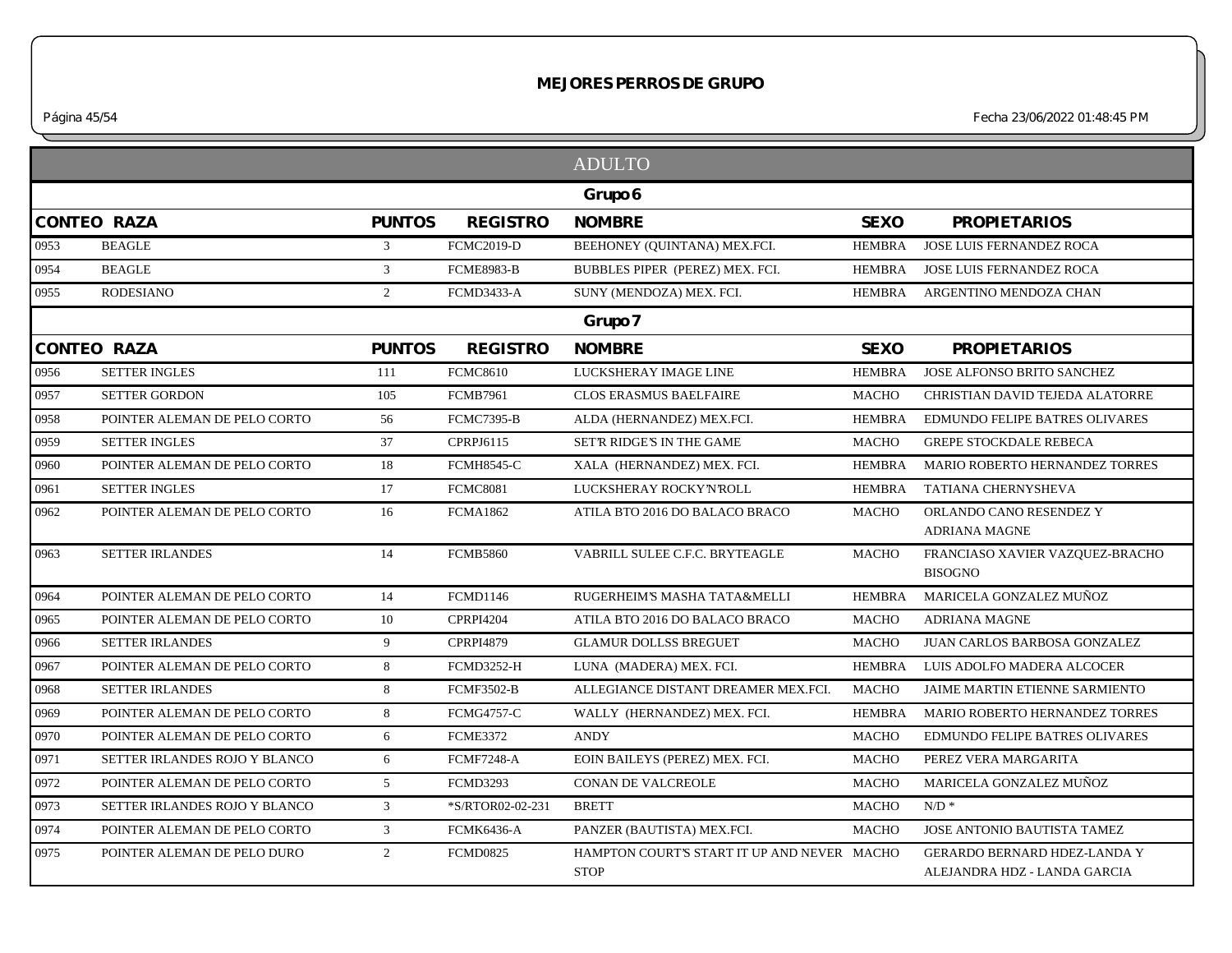*Página 46/54 Fecha 23/06/2022 01:48:45 PM*

|      |                                  |                |                   | <b>ADULTO</b>                                                      |               |                                                                    |
|------|----------------------------------|----------------|-------------------|--------------------------------------------------------------------|---------------|--------------------------------------------------------------------|
|      |                                  |                |                   | Grupo 7                                                            |               |                                                                    |
|      | <b>CONTEO RAZA</b>               | <b>PUNTOS</b>  | <b>REGISTRO</b>   | <b>NOMBRE</b>                                                      | <b>SEXO</b>   | <b>PROPIETARIOS</b>                                                |
| 0976 | WEIMARANER PELO CORTO PELO CORTO | -1             | <b>FCMB1662</b>   | <b>EKAHI'S YOU'RE STILL THE ONE</b>                                | <b>HEMBRA</b> | RAUL ANTONIO CHANES BERRONES                                       |
| 0977 | WEIMARANER PELO CORTO PELO CORTO | $\overline{1}$ | <b>FCMB1669-B</b> | GURY NUIT D'ARGENT (CHANES) MEX.FCI.                               | <b>HEMBRA</b> | RAUL ANTONIO CHANES BERRONES                                       |
|      |                                  |                |                   | Grupo 8                                                            |               |                                                                    |
|      | <b>CONTEO RAZA</b>               | <b>PUNTOS</b>  | <b>REGISTRO</b>   | <b>NOMBRE</b>                                                      | <b>SEXO</b>   | <b>PROPIETARIOS</b>                                                |
| 0978 | <b>COBRADOR DORADO</b>           | 47             | <b>FCMH9390</b>   | <b>LORETTA LIVE LIKE LINE</b>                                      | <b>HEMBRA</b> | JUAN FRANCISCO CARBONELL CARRILES                                  |
| 0979 | PERRO DE AGUA ESPAÑOL            | 28             | CPRPJ6034         | RAYARAGUA INDIAN PARTY                                             | <b>MACHO</b>  | DANIELA GUADALUPE GARZA ARCINIEGA                                  |
| 0980 | <b>COBRADOR DORADO</b>           | 28             | <b>FCMC8584</b>   | <b>MAXIMUS BARVOUR-GOLD'S SWEET PEACH</b>                          | <b>HEMBRA</b> | JOSE ALFONSO BRITO SANCHEZ Y<br>ALEJANDRO LIMA                     |
| 0981 | <b>COBRADOR DORADO</b>           | 26             | <b>FCME5753-D</b> | I TOLD YOU SO (NEVAREZ) MEX. FCI.                                  | <b>HEMBRA</b> | FLOR TERESA NEVAREZ MENDOZA                                        |
| 0982 | COCKER SPANIEL AMERICANO         | 24             | <b>FCME7612</b>   | DUNDEEE DUBRONIC                                                   | <b>MACHO</b>  | ANDRES VEGA RODRIGUEZ Y<br>MARCO PASETA GARRIDO LECCA              |
| 0983 | SPRINGER SPANIEL INGLES          | 24             | <b>FCMH5745-A</b> | GLORIESS IN MY LIFE (MARTINEZ) MEX. FCI. MACHO                     |               | MARTINEZ FLORES MARTHA PATRICIA                                    |
| 0984 | <b>COBRADOR DE LABRADOR</b>      | 20             | <b>FCMF4796-B</b> | LORETTA LABS PERSISTENCE OF MEMORY<br>(TRUJILLO/GUERRERO) MEX.FCI. | <b>MACHO</b>  | RAMON EDUARDO PONCE DE LEON Y<br>JUAN FRANCISCO CARBONELL CARRILES |
| 0985 | <b>COBRADOR DORADO</b>           | 20             | <b>FCMH3864</b>   | PEEKUUN DE LA SIBERIA BLANCA                                       | <b>MACHO</b>  | HEBERT ANDRES MANZANERO MARTINEZ                                   |
| 0986 | <b>COBRADOR DE LABRADOR</b>      | 19             | <b>FCME8218-A</b> | OLYMPUSLABS BIGGER (GONZALEZ)<br>MEX.FCI.                          | <b>MACHO</b>  | CESAR LEOPOLDO GONZALEZ RODRIGUEZ                                  |
| 0987 | <b>COBRADOR DE LABRADOR</b>      | 18             | <b>FCMC6399-C</b> | KORA (ANGUIANO) MEX. FCI.                                          | <b>HEMBRA</b> | RICARDO DELGADO QUIROZ                                             |
| 0988 | COCKER SPANIEL AMERICANO         | 16             | FCMC4444          | HALL OF LORDS READY TO DO IT                                       | <b>MACHO</b>  | SILVIA ANGELICA VIVAR GOMEZ-FARIAS                                 |
| 0989 | <b>COBRADOR DORADO</b>           | 15             | <b>FCME4085-A</b> | SPICY RED CHILAQUIL (PETERSON) MEX.FCI. MACHO                      |               | NANCY PETERSON MARQUARD                                            |
| 0990 | COCKER SPANIEL AMERICANO         | 14             | <b>FCMB0773-C</b> | TRINKA (CISNEROS) MEX.FCI.                                         | <b>HEMBRA</b> | ALICIA MARGARITA CISNEROS DURAN                                    |
| 0991 | <b>COBRADOR DE LABRADOR</b>      | 12             | <b>FCMC6665-A</b> | CORDOVA ALISON (SANTOS) MEX.FCI.                                   | <b>HEMBRA</b> | <b>GERARDO CORDOVA RIVERA</b>                                      |
| 0992 | <b>COBRADOR DE LABRADOR</b>      | 11             | <b>FCME5275-E</b> | JOKER (ZALDIVAR) MEX. FCI.                                         | <b>MACHO</b>  | <b>GABRIEL ZALDIVAR VALDEZ</b>                                     |
| 0993 | COBRADOR DE LABRADOR             | 11             | <b>FCMB4966-B</b> | INCI AYKA (PEREZ) MEX.FCI.                                         | <b>HEMBRA</b> | LUIS RICARDO PEREZ CORDERO                                         |
| 0994 | COCKER SPANIEL AMERICANO         | 10             | <b>FCMI9828-A</b> | <b>GUIZARD CONNERY MEX.FCI.</b>                                    | <b>MACHO</b>  | <b>CRIADERO GUIZARD</b>                                            |
| 0995 | <b>COBRADOR DE LABRADOR</b>      | 10             | <b>FCME9711-A</b> | DANFER LAB'S DROPER BOY MEX.FCI.                                   | <b>MACHO</b>  | <b>CRIADERO DANFER LAB'S</b>                                       |
| 0996 | <b>COBRADOR DE LABRADOR</b>      | 9              | <b>FCMB8853-B</b> | BELLUCCI (CONCHA) MEX.FCI.                                         | <b>MACHO</b>  | MARCO ANTONIO CONCHA GONZALEZ                                      |
| 0997 | COCKER SPANIEL AMERICANO         | 9              | <b>CPRPI5079</b>  | MAR-K' SIWHEN THE SUN GOES DAWN                                    | <b>MACHO</b>  | <b>CLAUDIA AGUILAR</b>                                             |
|      |                                  |                |                   |                                                                    |               |                                                                    |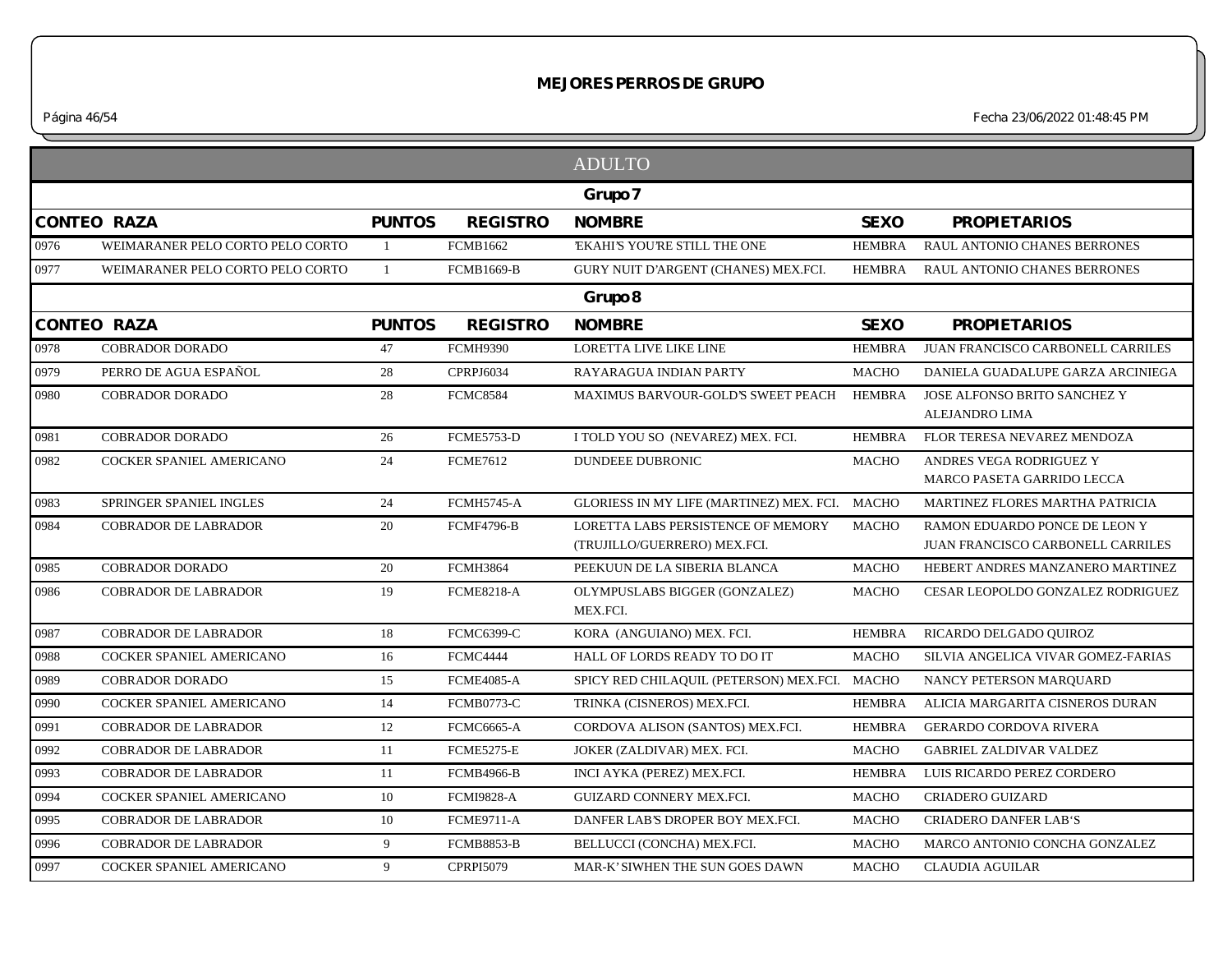*Página 47/54 Fecha 23/06/2022 01:48:45 PM*

|      |                             |                 |                   | <b>ADULTO</b>                                                |               |                                                                      |
|------|-----------------------------|-----------------|-------------------|--------------------------------------------------------------|---------------|----------------------------------------------------------------------|
|      |                             |                 |                   | Grupo 8                                                      |               |                                                                      |
|      | <b>CONTEO RAZA</b>          | <b>PUNTOS</b>   | <b>REGISTRO</b>   | <b>NOMBRE</b>                                                | <b>SEXO</b>   | <b>PROPIETARIOS</b>                                                  |
| 0998 | SPRINGER SPANIEL INGLES     | 8               | <b>FCME0716-B</b> | SWEET EMOTION (MARTINEZ) MEX.                                | <b>HEMBRA</b> | RIGOBERTO MARTÍNEZ MEDINA                                            |
| 0999 | <b>COBRADOR DORADO</b>      | 8               | GC-4265           | EL REGALO DE MATIGAN A LA MONTAÑA                            | <b>MACHO</b>  | DONNA L. DYMACKOVA                                                   |
| 1000 | <b>COBRADOR DE LABRADOR</b> | 8               | <b>FCMG1768-B</b> | <b>OUEIJEIRO COVER TO WIN MEX. FCI.</b>                      | <b>HEMBRA</b> | CRIADERO QUEIJEIRO Y<br><b>JESUS SANCHEZ ROMERO</b>                  |
| 1001 | <b>COBRADOR DORADO</b>      | 8               | <b>FCMC3334</b>   | ALTOS DE LA STRADA JIMI HENDRIX                              | <b>MACHO</b>  | <b>JAIME ARANGUREN ALVAREZ</b>                                       |
| 1002 | <b>COBRADOR DE LABRADOR</b> | $7\overline{ }$ | <b>FCMC2564-D</b> | DANFER LAB S DOMLAN MEX.FCI.                                 | <b>MACHO</b>  | <b>CRIADERO DANFER LAB'S</b>                                         |
| 1003 | <b>COBRADOR DORADO</b>      | $7\overline{ }$ | <b>FCME4251</b>   | MAXIMUS BARBOUR-GOLD'S DIVINE'S<br><b>QUESTFORREDEMPTION</b> | <b>MACHO</b>  | <b>IVAN JAVIER CORTES ARENAS</b>                                     |
| 1004 | <b>COBRADOR DORADO</b>      | $7\overline{ }$ | <b>FCMC3822-A</b> | REX (OJINAGA) MEX.FCI.                                       | <b>MACHO</b>  | OJINAGA GARCIA JORGE                                                 |
| 1005 | <b>COBRADOR DORADO</b>      | 6               | FCMD3044          | <b>MAXIMUS XAVI THE GREATEST</b>                             | <b>MACHO</b>  | IKER M. ASTEINZA CASTRO                                              |
| 1006 | <b>COBRADOR DE LABRADOR</b> | 6               | <b>FCME3450</b>   | EMPRESS OUEIJEIRO ROCK WITH YOU                              | <b>MACHO</b>  | MANUEL QUEIJEIRO PIZA                                                |
| 1007 | <b>COBRADOR DORADO</b>      | 6               | <b>FCMB0954-A</b> | GARNEV DREAM ON (NEVAREZ) MEX.FCI.                           | <b>MACHO</b>  | FLOR TERESA NEVAREZ MENDOZA                                          |
| 1008 | <b>COBRADOR DE LABRADOR</b> | 6               | <b>FCMB0010-D</b> | DEAMON (CAZANGO) MEX.FCI.                                    | <b>MACHO</b>  | JUAN LUIS CAZANGO MARTINEZ                                           |
| 1009 | COCKER SPANIEL AMERICANO    | 5 <sup>5</sup>  | GC-4266-A         | VALDER CON V DE VUELTA (CISNEROS)<br>MEX.FCI.                | <b>MACHO</b>  | AZARETH JIMENNA CANTÚ PEÑA                                           |
| 1010 | SPRINGER SPANIEL INGLES     | 5 <sup>5</sup>  | FCMD3353-A        | LET IT BE BY GLORIESS (MARTINEZ) MEX.<br>FCI.                | <b>MACHO</b>  | MARTINEZ FLORES MARTHA PATRICIA                                      |
| 1011 | <b>COBRADOR DORADO</b>      | 5 <sup>1</sup>  | <b>FCMC7629-B</b> | AGUACATE (MANZANERO) MEX.FCI.                                | <b>MACHO</b>  | HEBERT ANDRES MANZANERO MARTINEZ                                     |
| 1012 | COCKER SPANIEL AMERICANO    | $\overline{4}$  | <b>FCME9857-B</b> | PATCH (IZAGUIRRE) MEX. FCI.                                  | <b>MACHO</b>  | MIGUEL ANGEL QUIROZ SANCHEZ                                          |
| 1013 | <b>COBRADOR DE LABRADOR</b> | $\overline{4}$  | <b>FCME7471-B</b> | THE BLACK TULIP (CONCHA) MEX.FCI.                            | <b>HEMBRA</b> | JUAN FRANCISCO CARBONELL CARRILES Y<br>MARCO ANTONIO CONCHA GONZALEZ |
| 1014 | <b>COBRADOR DE LABRADOR</b> | $\overline{4}$  | *S/RPUE20-01-371  | <b>LORETTA WALKING GODDESS</b>                               | <b>HEMBRA</b> | $N/D$ *                                                              |
| 1015 | <b>COBRADOR DORADO</b>      | $\overline{4}$  | <b>FCMC2156</b>   | MAXIMUS GOLDEN TRIP PARADISE KLAUS                           | <b>MACHO</b>  | LILIA T. VAZQUEZ SALINAS                                             |
| 1016 | COBRADOR DORADO             | $\overline{4}$  | <b>FCMC7629-A</b> | HUNTER (MANZANERO) MEX.FCI.                                  | <b>MACHO</b>  | HEBERT ANDRES MANZANERO MARTINEZ                                     |
| 1017 | SPRINGER SPANIEL INGLES     | $\overline{4}$  | <b>FCME7236-A</b> | EMMA (HERNANDEZ) MEX.FCI.                                    | <b>HEMBRA</b> | <b>GRACIDA PARAMO RUBEN ADRIAN</b>                                   |
| 1018 | <b>COBRADOR DORADO</b>      | $\overline{4}$  | <b>FCMB6778-A</b> | ARCHIE TOUCH OF MAGIC (RUBIO/LIMA)<br>MEX.FCI.               | <b>MACHO</b>  | <b>JORGE LEAL ONTIVEROS</b>                                          |
| 1019 | <b>COBRADOR DE LABRADOR</b> | $\overline{4}$  | CPRJ6136          | LIMBER (MUÑOZ) MEX.                                          | <b>MACHO</b>  | ALEJANDRO MUÑOZ FRANCO                                               |
| 1020 | <b>COBRADOR DORADO</b>      | $\overline{4}$  | <b>FCMC4887-E</b> | MIDORI (CORTES) MEX.FCI.                                     | <b>HEMBRA</b> | <b>IVAN JAVIER CORTES ARENAS</b>                                     |
|      |                             |                 |                   |                                                              |               |                                                                      |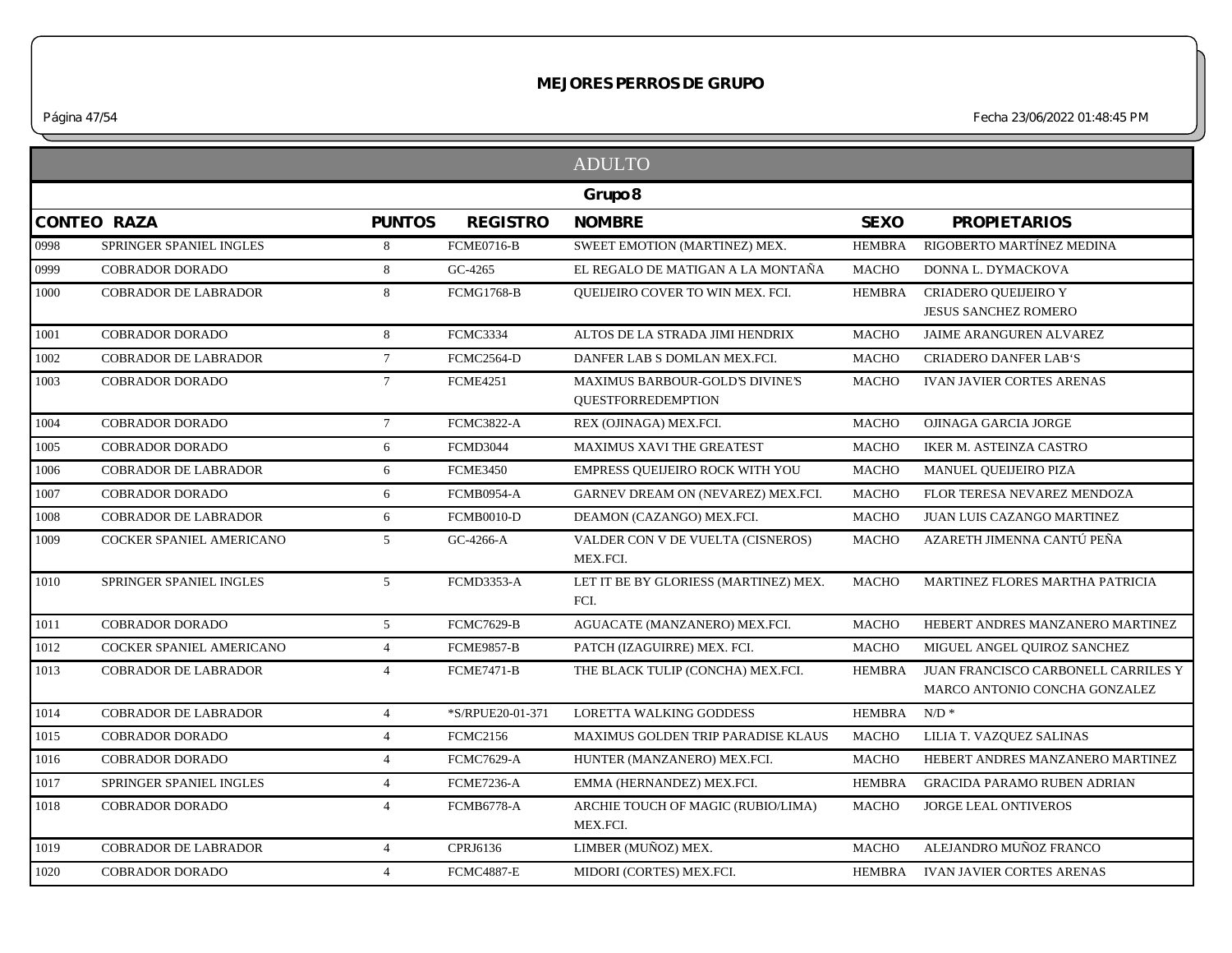*Página 48/54 Fecha 23/06/2022 01:48:45 PM*

|      |                             |                |                   | <b>ADULTO</b>                                               |               |                                                                        |
|------|-----------------------------|----------------|-------------------|-------------------------------------------------------------|---------------|------------------------------------------------------------------------|
|      |                             |                |                   | Grupo 8                                                     |               |                                                                        |
|      | <b>CONTEO RAZA</b>          | <b>PUNTOS</b>  | <b>REGISTRO</b>   | <b>NOMBRE</b>                                               | <b>SEXO</b>   | <b>PROPIETARIOS</b>                                                    |
| 1021 | PERRO DE AGUA ESPAÑOL       | $\overline{4}$ | <b>FCMC7802</b>   | DE MIROBRIGA COFFEE                                         | <b>MACHO</b>  | NORA EDITH HERNANDEZ BENITO Y<br>JORGE AMAURI SANTIAGO MARROQUIN       |
| 1022 | <b>COBRADOR DORADO</b>      | $\mathcal{E}$  | <b>FCMK0691-D</b> | GOLDEN SUNSET LOVE JOY (ESPINOZA DE<br><b>LOS MONTEROS)</b> | <b>HEMBRA</b> | JUAN FRANCISCO CARBONELL CARRILES Y<br>ECHEGOYEN RADILLO VICTOR ISRAEL |
| 1023 | <b>COBRADOR DE LABRADOR</b> | $\mathbf{3}$   | <b>FCMB4073-A</b> | DANFER LAB'S DRACER MEX. FCI.                               | <b>MACHO</b>  | RAFAEL FRANCISCO URRUTIA APARICIO                                      |
| 1024 | COCKER SPANIEL AMERICANO    | $\mathfrak{Z}$ | GC-4266-C         | BANDIDO (CISNEROS) MEX.FCI.                                 | <b>MACHO</b>  | ALICIA MARGARITA CISNEROS DURAN                                        |
| 1025 | <b>COBRADOR DE LABRADOR</b> | $\mathfrak{Z}$ | <b>FCMB2615-A</b> | COSTA RETRIEVERS AJIACO MEX. FCI.                           | <b>MACHO</b>  | <b>COSTA RETRIEVERS</b>                                                |
| 1026 | <b>COBRADOR DE LABRADOR</b> | $\mathfrak{Z}$ | <b>FCME2808-C</b> | QUEIJEIRO BELLAGIO (SERRAT) MEX.FCI.                        | <b>MACHO</b>  | LUIS RICARDO PEREZ CORDERO                                             |
| 1027 | <b>COBRADOR DORADO</b>      | $\mathbf{3}$   | <b>FCME4085-C</b> | SASSY CHILI BEAN (PETERSON) MEX.FCI.                        | <b>HEMBRA</b> | NANCY PETERSON MARQUARD                                                |
| 1028 | COCKER SPANIEL AMERICANO    | 3              | <b>FCMG8654-A</b> | GUIZARD BRUCE MEX. FCI.                                     | <b>MACHO</b>  | <b>CRIADERO GUIZARD</b>                                                |
| 1029 | <b>COBRADOR DE LABRADOR</b> | $\mathfrak{Z}$ | <b>FCMC4213-C</b> | KYRA (GONZALEZ) MEX. FCI.                                   | <b>HEMBRA</b> | CESAR LEOPOLDO GONZALEZ RODRIGUEZ                                      |
| 1030 | <b>COBRADOR DORADO</b>      | $\mathfrak{Z}$ | <b>FCME7971</b>   | GOLDENDORADO ALEXANDRA                                      | <b>HEMBRA</b> | <b>WALTER NOCENTINI</b>                                                |
| 1031 | <b>COBRADOR DE LABRADOR</b> | 3              | <b>FCMC9061</b>   | TERRADEBARROS VIKING'S                                      | <b>MACHO</b>  | MARTIN LUJANO SANCHEZ                                                  |
| 1032 | <b>COBRADOR DE LABRADOR</b> | 2              | <b>FCMB3296-A</b> | QUEIJEIRO BIMBA MEX.FCI.                                    | <b>HEMBRA</b> | <b>CRIADERO QUEIJEIRO</b>                                              |
| 1033 | <b>COBRADOR DE LABRADOR</b> | $\overline{2}$ | FCME5274-A        | QUEIJEIRO YOKO MEX.FCI.                                     | <b>HEMBRA</b> | <b>GERARDO CORDOVA RIVERA</b>                                          |
| 1034 | <b>COBRADOR DE LABRADOR</b> | $\overline{2}$ | <b>FCMB6983-B</b> | ALLDANS BILLITON IRON MEX.FCI.                              | <b>MACHO</b>  | GEORGINA GARDUÑO ARRIAGA Y<br>MIGUEL ANGEL PAGNAN GONZALEZ             |
| 1035 | <b>COBRADOR DE LABRADOR</b> | 2              | <b>FCMC4214-F</b> | LUJANO LEIZU (ZALDIVAR) MEX.FCI.                            | <b>HEMBRA</b> | <b>GABRIEL ZALDIVAR VALDEZ</b>                                         |
| 1036 | SPRINGER SPANIEL INGLES     | $\overline{2}$ | FCMC5324-C        | ARGGOW THE LOVE I LOST MEX.FCI.                             | <b>HEMBRA</b> | <b>CRIADERO ARGGOW</b>                                                 |
| 1037 | <b>COBRADOR DORADO</b>      | $\mathbf{1}$   | <b>FCMC8700</b>   | <b>LORETTA WALKING GODDESS</b>                              | <b>HEMBRA</b> | JUAN FRANCISCO CARBONELL CARRILES                                      |
| 1038 | <b>COBRADOR DE LABRADOR</b> | $\mathbf{1}$   | <b>FCME9196-B</b> | BLACK DEKIRO (ANGUIANO) MEX. FCI.                           | <b>MACHO</b>  | RICARDO DELGADO QUIROZ                                                 |
| 1039 | SPRINGER SPANIEL INGLES     |                | <b>FCMH5744-A</b> | <b>GLORIESS DOCTOR ROBERT (MARTINEZ)</b><br>MEX. FCI.       | <b>MACHO</b>  | MARTINEZ FLORES MARTHA PATRICIA                                        |
| 1040 | SPRINGER SPANIEL INGLES     | $\mathbf{1}$   | <b>FCMC6747-A</b> | ARGGOW DIAMONDS ARE FOREVER<br>MEX.FCI.                     | <b>MACHO</b>  | <b>DIEGO ARGUELLES ROSAS</b>                                           |
|      |                             |                |                   | Grupo 9                                                     |               |                                                                        |
|      | <b>CONTEO RAZA</b>          | <b>PUNTOS</b>  | <b>REGISTRO</b>   | <b>NOMBRE</b>                                               | <b>SEXO</b>   | <b>PROPIETARIOS</b>                                                    |
| 1041 | PUG                         | 130            | <b>FCMC8402</b>   | <b>GIRALDITA'S DELICIOSA</b>                                | HEMBRA        | JOSE ALBERTO VELEZ CONTRERAS                                           |
|      |                             |                |                   |                                                             |               |                                                                        |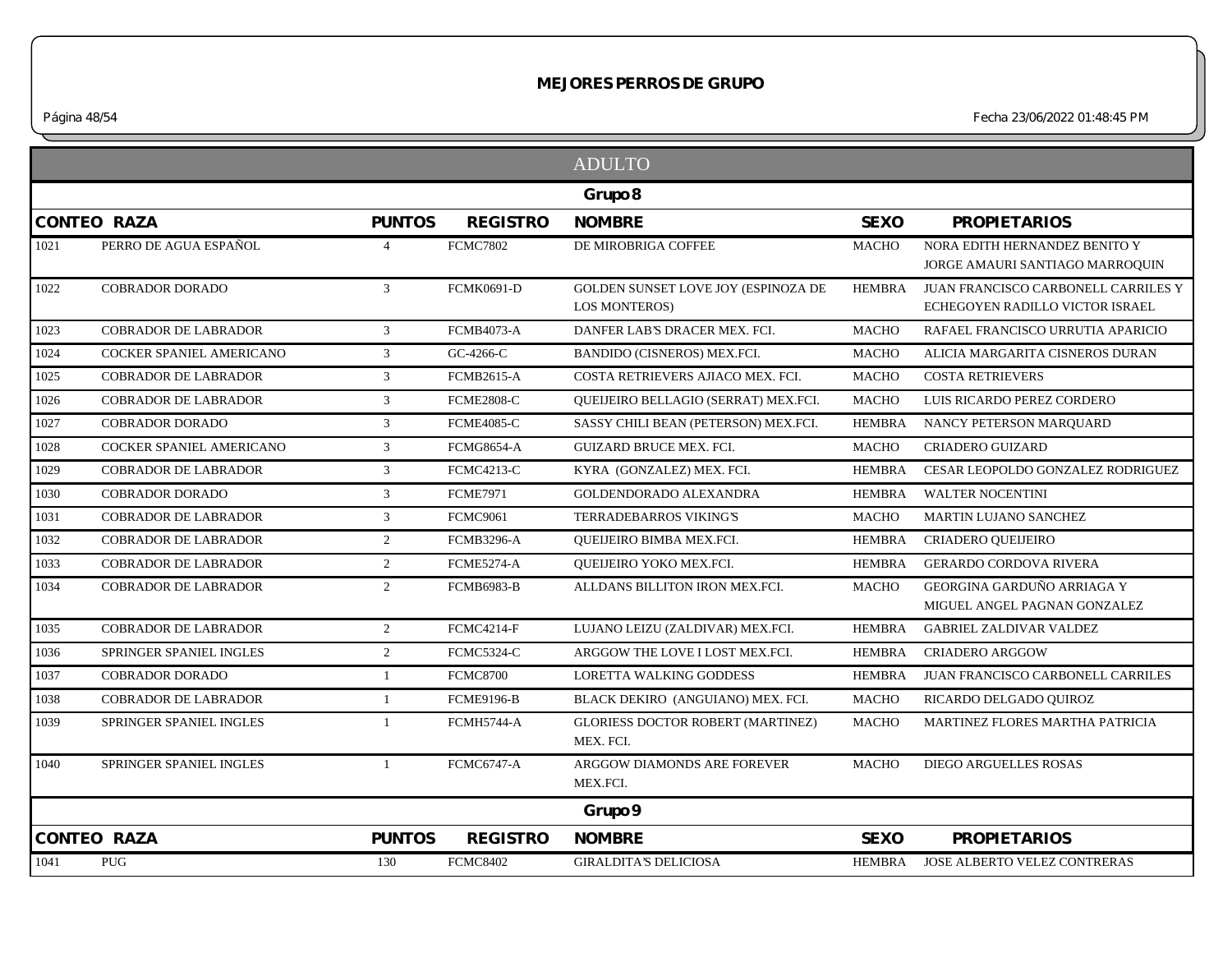*Página 49/54 Fecha 23/06/2022 01:48:45 PM*

|      |                                                 |                 |                   | <b>ADULTO</b>                              |               |                                                                                                  |
|------|-------------------------------------------------|-----------------|-------------------|--------------------------------------------|---------------|--------------------------------------------------------------------------------------------------|
|      |                                                 |                 |                   | Grupo 9                                    |               |                                                                                                  |
|      | <b>CONTEO RAZA</b>                              | <b>PUNTOS</b>   | <b>REGISTRO</b>   | <b>NOMBRE</b>                              | <b>SEXO</b>   | <b>PROPIETARIOS</b>                                                                              |
| 1042 | POODLE GRANDE -<br>MARRON/BLANCO/NEGRO GRANDE - | 57              | <b>CPRPI3872</b>  | EDIVETTE CRUELLA DE VIL                    | <b>HEMBRA</b> | JOSE DE JESUS LUNA LOPEZ                                                                         |
| 1043 | POODLE GRANDE -<br>MARRON/BLANCO/NEGRO GRANDE - | 33              | <b>FCME0731</b>   | <b>MACHUCAS DANI</b>                       | <b>MACHO</b>  | <b>CHRISTIAN GUERRA DE JESUS</b>                                                                 |
| 1044 | <b>PEKINES</b>                                  | 23              | <b>FCMG1510-B</b> | DE LUNA HULK MEX.FCI.                      | <b>MACHO</b>  | <b>CRIADERO DE LUNA</b>                                                                          |
| 1045 | <b>BULLDOG FRANCES</b>                          | 22              | <b>FCMB8948</b>   | <b>BULLAGAMO A-BLACK MAMBA</b>             | <b>MACHO</b>  | OSCAR ALEJANDRO REYNA GARZA<br>FERNANDO DUARTE & MARINA BESEDINA                                 |
| 1046 | <b>CRESTADO CHINO</b>                           | 21              | <b>FCME1887-A</b> | CHARLIE THE NIGHTMARE (CORTES)<br>MEX.FCI. | <b>MACHO</b>  | <b>JUAN CARLOS CORTES RUILOBA</b>                                                                |
| 1047 | <b>BULLDOG FRANCES</b>                          | 19              | <b>CPRPI4495</b>  | <b>BULLAGAMO A BLACK MAMBA</b>             | <b>MACHO</b>  | OSCAR ALEJANDRO REYNA GARZA                                                                      |
| 1048 | <b>BULLDOG FRANCES</b>                          | 15              | <b>FCMF7965-B</b> | DAYTONA (KUECHEL) MEX.FCI.                 | <b>HEMBRA</b> | ERWIN FEDERICO KUECHEL VAZQUEZ                                                                   |
| 1049 | <b>BULLDOG FRANCES</b>                          | 14              | <b>FCMC7891</b>   | JOHN WICK GALLUS AMORE-ARGENTINA           | <b>MACHO</b>  | DANIEL CASTILLO                                                                                  |
| 1050 | <b>BULLDOG FRANCES</b>                          | 12              | FCMC2048-A        | TOSTAO MINEIRADO (GONZALEZ) MEX.FCI.       | <b>MACHO</b>  | JOSE GENARO GONZALEZ DE LA GARZA                                                                 |
| 1051 | CHIHUAHUEÑO PELO LARGO PELO LARGO               | 12              | <b>FCMC0242-D</b> | CANDELA (SANDOVAL) MEX. FCI.               | <b>HEMBRA</b> | ANGEL SANDOVAL FLORES                                                                            |
| 1052 | <b>BULLDOG FRANCES</b>                          | 11              | <b>FCMB3484-B</b> | FOREST FOG FRENCHIES KIRO MEX. FCI.        | <b>MACHO</b>  | <b>CRIADERO FOREST FOG FRENCHIES</b>                                                             |
| 1053 | <b>BULLDOG FRANCES</b>                          | 11              | <b>FCME8907-B</b> | MIKKEL (GUIZAR) MEX. FCI.                  | <b>MACHO</b>  | FERNANDO BECERRIL LARA                                                                           |
| 1054 | <b>PUG</b>                                      | 10              | <b>FCMF1402-C</b> | GUIVERCELLI GALAXY MEX.FCI.                | <b>HEMBRA</b> | JOSE ANTONIO BECERRIL BARCENAS                                                                   |
| 1055 | <b>BULLDOG FRANCES</b>                          | 10              | FCMH9049          | LEVANT SOLEIL DISNEY                       | <b>MACHO</b>  | GONZALEZ MEDINA GUILLERMO EDUARDO                                                                |
| 1056 | <b>MALTES</b>                                   | 10              | <b>FCMC8202</b>   | <b>G-HAMORNY OF ANGELA WHITE KR</b>        | <b>HEMBRA</b> | NORMA ANGELICA MAGAÑA BURGOS                                                                     |
| 1057 | <b>BULLDOG FRANCES</b>                          | 9               | <b>FCMH5582</b>   | <b>ARUK DO COTIBULL</b>                    | <b>MACHO</b>  | <b>HUGO BERNAL ZEPEDA</b>                                                                        |
| 1058 | <b>PEKINES</b>                                  | 9               | <b>FCMB3546-A</b> | BIG BOY D'ARIZA (HERNANDEZ) MEX. FCI.      | <b>MACHO</b>  | <b>IVAN DANIEL HERNANDEZ ARIZA</b>                                                               |
| 1059 | <b>CRESTADO CHINO</b>                           | 8               | <b>FCMB0313</b>   | <b>MAGNUS STAFF VICEVERSA</b>              | <b>MACHO</b>  | <b>MARIA DE FATIMA PATRON ZUBIAUR</b>                                                            |
| 1060 | <b>PEKINES</b>                                  | 8               | <b>FCMH9146</b>   | DELUNA FOREVER DUNKIRK                     | <b>HEMBRA</b> | JUAN CARLOS DE LUNA AMARILLAS                                                                    |
| 1061 | <b>PEKINES</b>                                  | 8               | <b>FCMD0958</b>   | DUNKIRK JUST ONE MORE TIME                 | <b>MACHO</b>  | LIBIA MARIA MACEDO DELGADO &<br>JUAN CARLOS DE LUNA AMARILLAS &<br>TOMOTHY REESE Y RANDY WINTERS |
| 1062 | <b>SHIH TZU</b>                                 | $7\overline{ }$ | <b>FCMB4678-A</b> | CHEWBACCA (VERGARA) MEX.FCI                | <b>MACHO</b>  | BRENDA CIDAY GUAJARDO GANDARILLA                                                                 |
| 1063 | <b>BULLDOG FRANCES</b>                          | $7\overline{ }$ | <b>FCMB7602-A</b> | ANTON (CONSTANTINO) MEX.FCI.               | <b>MACHO</b>  | YAZMIN CONSTANTINO MARIN                                                                         |
| 1064 | <b>BULLDOG FRANCES</b>                          | $7\overline{ }$ | <b>FCMC6338-D</b> | HARLEY OUINN (SANCHEZ) MEX. FCI.           | <b>HEMBRA</b> | JOSE MANUEL ALVAREZ FONT                                                                         |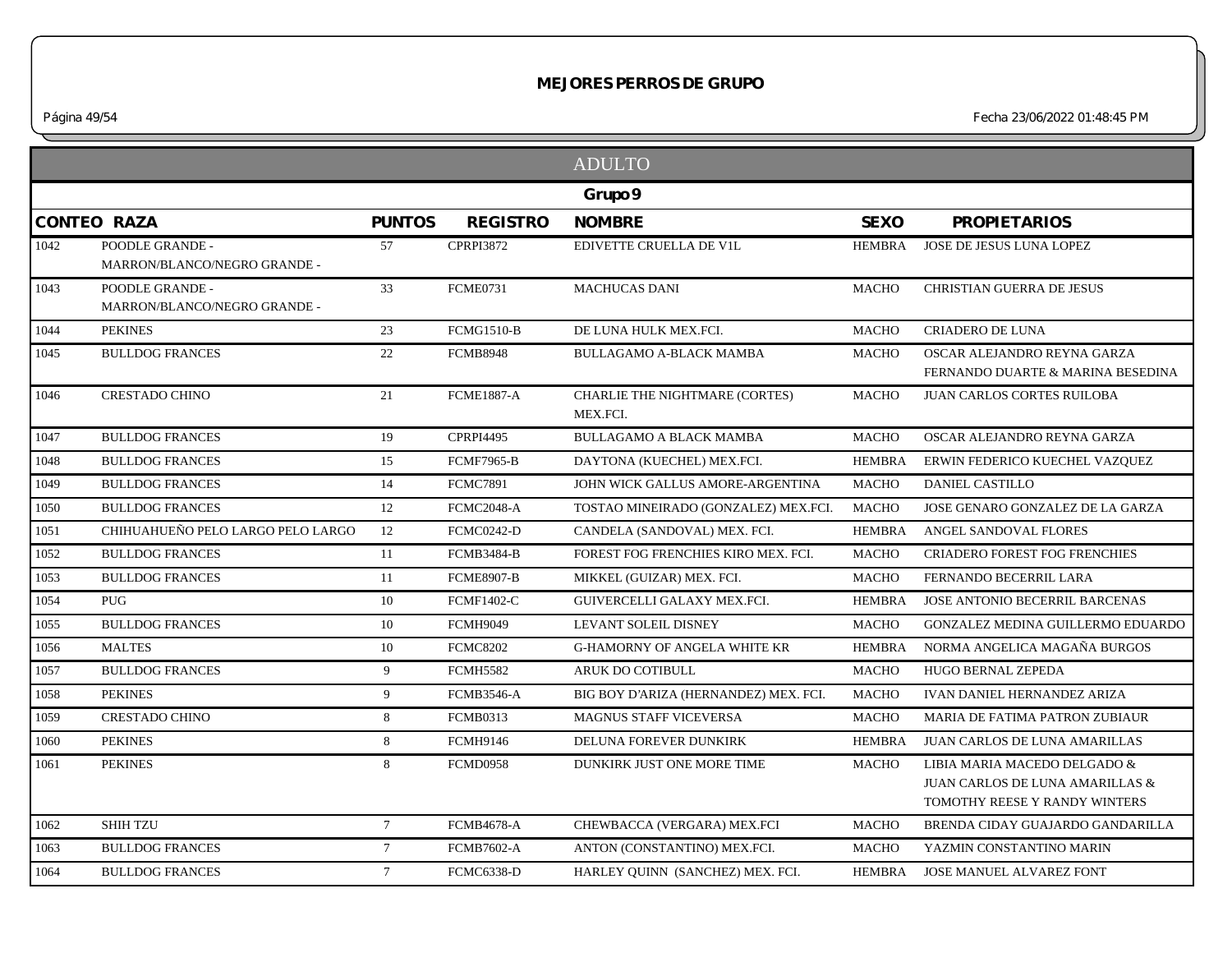*Página 50/54 Fecha 23/06/2022 01:48:45 PM*

|         |                                                  |                |                   | <b>ADULTO</b>                               |               |                                                             |  |
|---------|--------------------------------------------------|----------------|-------------------|---------------------------------------------|---------------|-------------------------------------------------------------|--|
| Grupo 9 |                                                  |                |                   |                                             |               |                                                             |  |
|         | <b>CONTEO RAZA</b>                               | <b>PUNTOS</b>  | <b>REGISTRO</b>   | <b>NOMBRE</b>                               | <b>SEXO</b>   | <b>PROPIETARIOS</b>                                         |  |
| 1065    | POODLE GRANDE -<br>MARRON/BLANCO/NEGRO GRANDE -  | 6              | <b>FCMB5053-C</b> | ARTEMISA DE MITILENE (CANTÚ) MEX.FCI.       | HEMBRA        | AZARETH JIMENNA CANTÚ PEÑA                                  |  |
| 1066    | PUG                                              | 6              | <b>FCMB9625</b>   | LOS CHATOS DEL NORTE SPECIAL EDITION        | <b>MACHO</b>  | TANIA EVELYN SANCHEZ CARCAÑO                                |  |
| 1067    | <b>BULLDOG FRANCES</b>                           | 6              | <b>FCMC8473</b>   | PED FUROR MILO                              | <b>MACHO</b>  | <b>JOSE MANUEL ALVAREZ FONT</b>                             |  |
| 1068    | <b>SHIH TZU</b>                                  | 6              | <b>FCMC4118-D</b> | LULU LAND AT FERGUEL (MARTINEZ)<br>MEX.FCI. | <b>HEMBRA</b> | FERNANDO MARTINEZ CORTES                                    |  |
| 1069    | <b>SHIH TZU</b>                                  | 6              | <b>CPRPI4886</b>  | PRIME MOON QUO VADIS                        | <b>MACHO</b>  | FLOR LETICIA NAVARRO CONTRERAS                              |  |
| 1070    | POODLE GRANDE -<br>MARRON/BLANCO/NEGRO GRANDE -  | 6              | CPRPJ6173         | PIED MONT WILLD CARD ATLUN ARAMI            | HEMBRA        | JOSE DE JESUS LUNA LOPEZ                                    |  |
| 1071    | POODLE GRANDE - GRIS/APRICOT GRANDE -<br>GRIS/AP | 6              | <b>FCMD2240-B</b> | HARRY (SOLARES) MEX. FCI.                   | <b>MACHO</b>  | NALLELI ALGUERDA RAMOS TAPIA                                |  |
| 1072    | <b>PUG</b>                                       | 6              | FCMC7348-A        | BUMMER (VAZQUEZ) MEX.FCI.                   | <b>MACHO</b>  | SINUHE VAZQUEZ MONTOYA                                      |  |
| 1073    | <b>CAVALIER KING CHARLES SPANIEL</b>             | 5              | <b>FCMB2651</b>   | ASTERI FAMILY LOVE EMGRAND                  | <b>MACHO</b>  | EDUARDO CAMPBELL ESCOBEDO                                   |  |
| 1074    | <b>PEKINES</b>                                   | 5              | CPRPH7844         | KLERKSHOF DE STATESMAN                      | <b>MACHO</b>  | <b>JUAN CARLOS DE LUNA AMARILLAS</b>                        |  |
| 1075    | <b>SHIH TZU</b>                                  | 5              | <b>FCMC4117-A</b> | ONE MILLION BABY (MARTINEZ) MEX.FCI.        | <b>HEMBRA</b> | CAROLINA DUARTE MARTINEZ                                    |  |
| 1076    | <b>GRIFON DE BRUSELAS</b>                        | $\overline{4}$ | <b>FCMB2760</b>   | ST JOHNS THE PRINCESS AND THE PEA           | <b>HEMBRA</b> | JACQUELINE & AMBER FINKEL                                   |  |
| 1077    | <b>SHIH TZU</b>                                  | $\overline{4}$ | *RG/RJG/21/00306  | <b>FULVO E BRANCO</b>                       | <b>MACHO</b>  | FLOR LETICIA NAVARRO CONTRERAS                              |  |
| 1078    | <b>BULLDOG FRANCES</b>                           | $\overline{4}$ | <b>FCMC8145</b>   | <b>CANE GUARDIANO KLEITOS</b>               | <b>MACHO</b>  | KARLA JULIETA GARZA CASTRO                                  |  |
| 1079    | POODLE GRANDE -<br>MARRON/BLANCO/NEGRO GRANDE -  | $\overline{4}$ | <b>FCME3128</b>   | LEONARD DE NOOR Y ALBARRAL                  | <b>MACHO</b>  | NORMA CECILIA LOPEZ MORALES                                 |  |
| 1080    | <b>PUG</b>                                       | $\overline{4}$ | FCME4224-A        | SAPOBLEDOR DARK KNIGHT (FLORES)<br>MEX.FCI. | <b>MACHO</b>  | <b>BENJAMIN FLORES REYES</b>                                |  |
| 1081    | <b>BOSTON TERRIER</b>                            | $\overline{4}$ | <b>FCMB6498</b>   | JULLI CD NT OF J PASSARELLI                 | <b>HEMBRA</b> | KATERYNA VARHANOVA                                          |  |
| 1082    | <b>SHIH TZU</b>                                  | 3              | <b>FCMC6554-A</b> | LUCA (CAMPOS) MEX.FCI.                      | <b>MACHO</b>  | SALVADOR ANGEL CAMPOS AZUELA                                |  |
| 1083    | CHIHUAHUEÑO PELO LARGO PELO LARGO                | $\mathfrak{Z}$ | <b>FCMC0162-A</b> | YALI (VILLARREAL) MEX. FCI.                 | <b>HEMBRA</b> | VILLARREAL GUTIERREZ RENE OMAR                              |  |
| 1084    | <b>SHIH TZU</b>                                  | 3              | <b>FCMB1133-A</b> | TYSON (GONZALEZ) MEX.FCI.                   | <b>MACHO</b>  | KAREN GISSEL GUZMAN CAMARGO Y<br>SAMUEL DAVID NUÑEZ SEGOVIA |  |
| 1085    | <b>BICHON FRISE</b>                              | $\overline{3}$ | <b>FCMD2968</b>   | MON TOUT I VE GOT MY EYES ON YOU            | <b>MACHO</b>  | NOE G. CARBAJAL CADENA                                      |  |
| 1086    | POODLE GRANDE -                                  | $\overline{3}$ | <b>FCMB6621-F</b> | LENNY SWEET MOON (VERA) MEX.FCI.            | HEMBRA        | LUZ VICTORIA VERA CERNA                                     |  |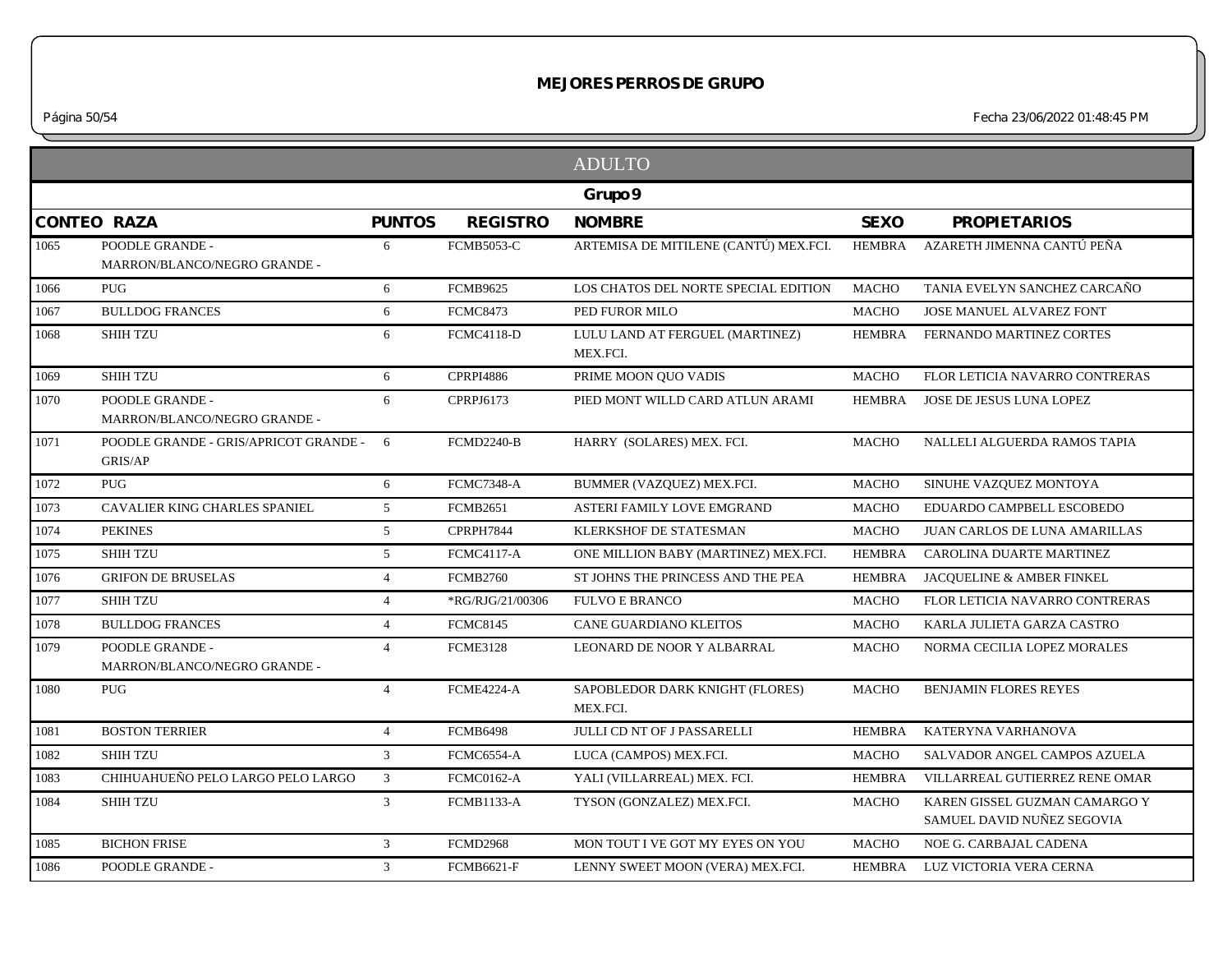*Página 51/54 Fecha 23/06/2022 01:48:45 PM*

|      |                                                  |                |                   | <b>ADULTO</b>                          |               |                                                                    |
|------|--------------------------------------------------|----------------|-------------------|----------------------------------------|---------------|--------------------------------------------------------------------|
|      |                                                  |                |                   | Grupo 9                                |               |                                                                    |
|      | <b>CONTEO RAZA</b>                               | <b>PUNTOS</b>  | <b>REGISTRO</b>   | <b>NOMBRE</b>                          | <b>SEXO</b>   | <b>PROPIETARIOS</b>                                                |
|      | MARRON/BLANCO/NEGRO GRANDE -                     |                |                   |                                        |               |                                                                    |
| 1087 | POODLE TOY TOY                                   | $\overline{3}$ | <b>FCMF7455</b>   | <b>VALEGRO'S BUDAPEST</b>              | <b>MACHO</b>  | <b>ENRIQUE VELOZ GUTIERREZ</b>                                     |
| 1088 | <b>BICHON HABANERO</b>                           | $\mathfrak{Z}$ | <b>FCMH9479-B</b> | BALERO CHEETO (LOPEZ) MEX. FCI.        | <b>MACHO</b>  | MA. DEL CARMEN LOPEZ MORENO                                        |
| 1089 | <b>BULLDOG FRANCES</b>                           | $\mathbf{3}$   | <b>FCMC6081-B</b> | CALYSTO (VELEZ) MEX.FCI.               | <b>MACHO</b>  | HUMBERTO ALEJANDRO VELEZ JUAREZ                                    |
| 1090 | <b>SHIH TZU</b>                                  | 3              | <b>CPRPI4928</b>  | PRIME MOON GOOD FOR YOU                | <b>HEMBRA</b> | FLOR LETICIA NAVARRO CONTRERAS                                     |
| 1091 | <b>BICHON FRISE</b>                              | 2              | <b>FCMC7528-B</b> | ATENEA (ALVARADO) MEX. FCI.            | <b>HEMBRA</b> | ANDREA MOTA VARGAS                                                 |
| 1092 | <b>SHIH TZU</b>                                  | $\overline{2}$ | <b>FCMC5046-C</b> | JESSIE JAMES (LUNA) MEX.FCI.           | <b>HEMBRA</b> | GUILLERMO YERET LUNA ALEJANDRO                                     |
| 1093 | <b>BICHON FRISE</b>                              | 2              | <b>FCMB1260-D</b> | CHARLIE DO IT (CARBAJAL) MEX. FCI.     | <b>HEMBRA</b> | CARLA PATRICIA CARBAJAL RODRIGUEZ                                  |
| 1094 | <b>CRESTADO CHINO</b>                            | 2              | FCMC0870-A        | ROMEO THE GREAT (CORTES) MEX. FCI.     | <b>MACHO</b>  | ALDO ABRAHAM RAMIREZ VELOZ                                         |
| 1095 | <b>PEKINES</b>                                   | 2              | <b>FCMC8914</b>   | KLERKSHOF DE STATESMAN                 | <b>MACHO</b>  | JUAN CARLOS DE LUNA AMARILLAS                                      |
| 1096 | <b>BULLDOG FRANCES</b>                           | 2              | <b>FCMC8475</b>   | MOKAODC WAKU TERRASANTA                | <b>MACHO</b>  | MIRANDA MIRANDA JESUS ALAN Y<br>ERWIN FEDERICO KUECHEL VAZQUEZ     |
| 1097 | <b>CRESTADO CHINO</b>                            | $\overline{1}$ | <b>FCMC1226-F</b> | FLOWERS IN THE SKY (SOLARES) MEX.FCI.  | <b>HEMBRA</b> | <b>RUBEN MARTINEZ GALLEGOS Y</b><br>ERICO BENONI FLORES VALDERRAMA |
| 1098 | CHIHUAHUEÑO PELO CORTO PELO CORTO                | $\mathbf{1}$   | <b>FCME5590-A</b> | BRUCE WAINE (PEREZ) MEX. FCI.          | <b>MACHO</b>  | OCTAVIO ARTURO JARQUIN CISNEROS                                    |
| 1099 | <b>BULLDOG FRANCES</b>                           | $\overline{1}$ | <b>CPRPI4743</b>  | JCRV OH THE PLACES YOU'LL GO           | <b>MACHO</b>  | <b>JACQUELINE FINKEL</b>                                           |
| 1100 | <b>SHIH TZU</b>                                  | -1             | <b>FCMB1405-E</b> | <b>OUINGMING CHE (OSORIA) MEX.FCI.</b> | <b>HEMBRA</b> | JESUS DE LOS SANTOS OSORIA ESPINOSA                                |
| 1101 | <b>SHIH TZU</b>                                  | -1             | <b>FCMB5738-B</b> | JEILUN (CHERNOVA) MEX.FCI.             | <b>MACHO</b>  | ANNA CHERNOVA                                                      |
| 1102 | SPANIEL CONTINENTAL MINIATURA<br>PAPILLON PAPILL | -1             | <b>FCMC4743-A</b> | NASH (GOMEZ) MEX.FCI.                  | <b>MACHO</b>  | <b>ASTRID GOMEZ ROJAS</b>                                          |
| 1103 | <b>BULLDOG FRANCES</b>                           | $\mathbf{1}$   | <b>FCMB0609-B</b> | ARES (ARAMBULA) MEX.FCI.               | <b>MACHO</b>  | SERGIO ALBERTO ARAMBULA BAÑALES                                    |
| 1104 | <b>BICHON FRISE</b>                              | $\overline{1}$ | <b>FCME8083-E</b> | MELEK (DUARTE) MEX.FCI.                | <b>HEMBRA</b> | CELESTINO DUARTE RAMIREZ                                           |
|      |                                                  |                |                   | Grupo 10                               |               |                                                                    |
|      | <b>CONTEO RAZA</b>                               | <b>PUNTOS</b>  | <b>REGISTRO</b>   | <b>NOMBRE</b>                          | <b>SEXO</b>   | <b>PROPIETARIOS</b>                                                |
| 1105 | <b>WHIPPET</b>                                   | 65             | <b>FCMB2246</b>   | WINDBORN JAJA DING DONG AT TEXANO      | <b>MACHO</b>  | ORLANDO CANO & LORI WILSON - PAUST                                 |
| 1106 | <b>AFGANO</b>                                    | 58             | <b>FCMC8775-D</b> | EMPIRE JOOP MEX.FCI.                   | <b>MACHO</b>  | <b>JACQUELINE FINKEL</b>                                           |
| 1107 | <b>LOBERO IRLANDES</b>                           | 47             | <b>FCME8019-A</b> | GIBSON (SANCHEZ) MEX. FCI.             | <b>MACHO</b>  | PABLO ARMANDO SANCHEZ LUGO                                         |
| 1108 | <b>AFGANO</b>                                    | 34             | <b>FCME3291</b>   | <b>GOLDDRAGON EMPIRE HOT MEXICO</b>    | <b>MACHO</b>  | <b>JUAN CARLOS PEREZ AVILA</b>                                     |
|      |                                                  |                |                   |                                        |               |                                                                    |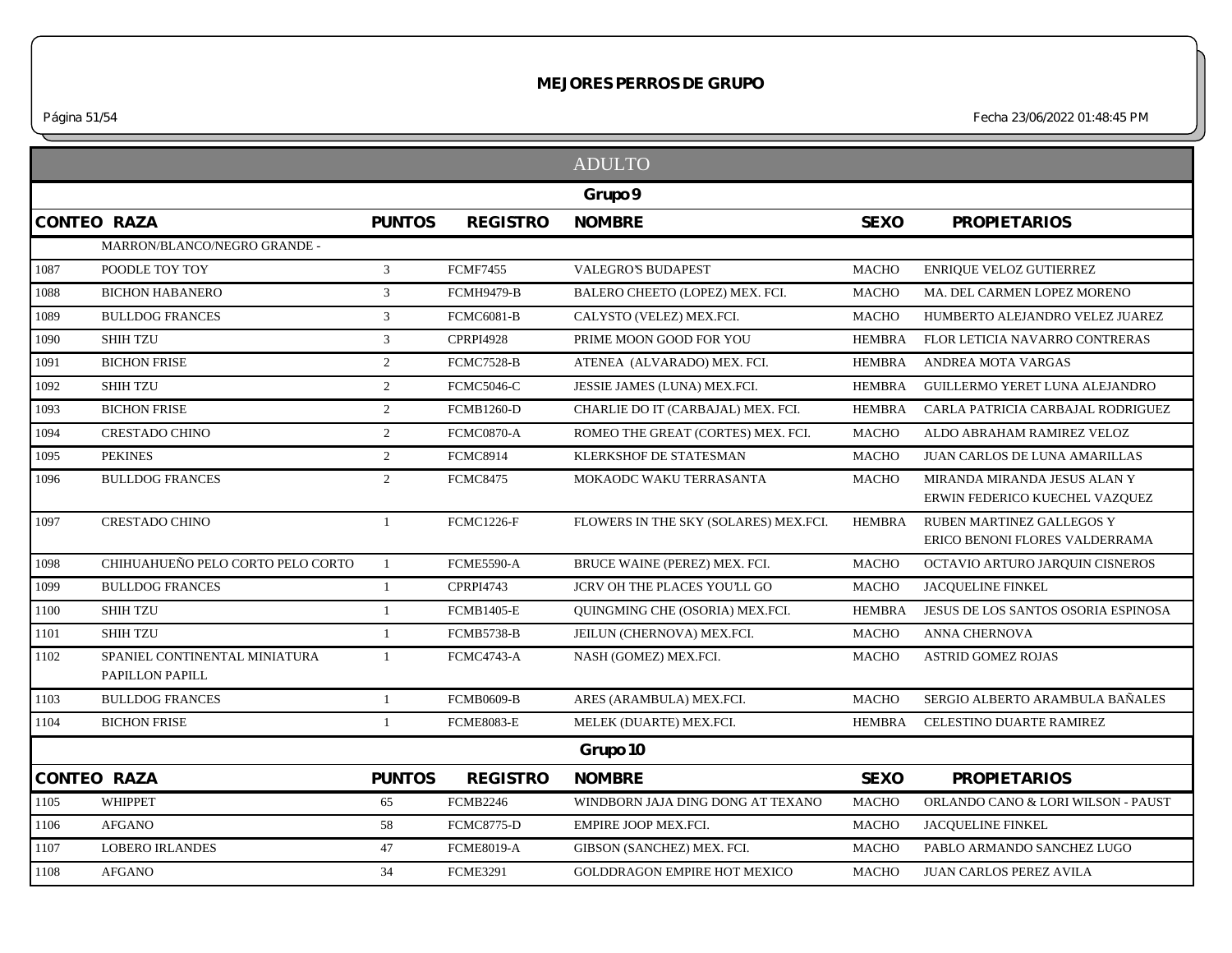*Página 52/54 Fecha 23/06/2022 01:48:45 PM*

|      |                        |                 |                   | <b>ADULTO</b>                                           |               |                                                                        |
|------|------------------------|-----------------|-------------------|---------------------------------------------------------|---------------|------------------------------------------------------------------------|
|      |                        |                 |                   | Grupo 10                                                |               |                                                                        |
|      | <b>CONTEO RAZA</b>     | <b>PUNTOS</b>   | <b>REGISTRO</b>   | <b>NOMBRE</b>                                           | <b>SEXO</b>   | <b>PROPIETARIOS</b>                                                    |
| 1109 | <b>BORZOI</b>          | 19              | <b>FCME9976-C</b> | ATLAS PLEIADES (MARTINEZ) MEX.FCI.                      | <b>MACHO</b>  | RICARDO MARTINEZ RUIZ                                                  |
| 1110 | <b>LOBERO IRLANDES</b> | 16              | <b>FCMH5482-A</b> | CARONTE (RODRIGUEZ) MEX. FCI.                           | <b>MACHO</b>  | ROBERTO MARTINEZ ARANA                                                 |
| 1111 | <b>SALUKI</b>          | 15              | <b>FCMC8768</b>   | DE LA CASA BORROMEO'S JACARANDA                         | HEMBRA        | RICARDO ORLANDO ALVAREZ VILLA                                          |
| 1112 | <b>LOBERO IRLANDES</b> | 12              | *S/RPUE20-01-440  | DON DU RUA FABIANA                                      | HEMBRA        | $N/D$ *                                                                |
| 1113 | <b>GALGO ITALIANO</b>  | 12              | <b>FCME8247-A</b> | BILLS (BONIFAZ) MEX.FCI.                                | <b>MACHO</b>  | YAMILI ELIZABETH BONIFAZ GONZALEZ                                      |
| 1114 | <b>AFGANO</b>          | 12              | <b>FCME3257-E</b> | CURIOUS BOLD (GUERRERO) MEX. FCI.                       | <b>HEMBRA</b> | FIDEL GUERRERO BECERRA                                                 |
| 1115 | <b>WHIPPET</b>         | 11              | <b>FCMF4407</b>   | DE LOS NONUALCOS CRETA DIOSA DEL<br><b>MEDITERRANEO</b> | <b>HEMBRA</b> | ORLANDO CANO RESENDEZ                                                  |
| 1116 | <b>AFGANO</b>          | 10              | <b>FCMH2366</b>   | AGHA DJARI'S LAKHSMI                                    | <b>HEMBRA</b> | ISRAEL ORLANDO CHAVEZNAVA MENDOZA<br>Y<br>DANIEL PORTUGAL VELA OSORNIO |
| 1117 | <b>BORZOI</b>          | 8               | <b>FCME9976-F</b> | ALULA BOREALIS (MARTINEZ) MEX.FCI.                      | <b>HEMBRA</b> | RICARDO MARTINEZ RUIZ                                                  |
| 1118 | <b>WHIPPET</b>         | 8               | <b>FCMC5062</b>   | WENRICK'S EL PATRON AT TEXANO                           | <b>MACHO</b>  | ORLANDO CANO & JOSE CANO & JODY<br><b>GARCINI</b>                      |
| 1119 | <b>GALGO ITALIANO</b>  | 6               | <b>FCMD1894-B</b> | HELEIA D'ARTUSI (GONZALEZ) MEX.                         | <b>HEMBRA</b> | DAVID FLORES FARFAN                                                    |
| 1120 | <b>BORZOI</b>          | $5\overline{)}$ | *S/RPUE20-01-436  | <b>SUPERLATIVE</b>                                      | MACHO         | $N/D$ *                                                                |
| 1121 | <b>AFGANO</b>          | 5 <sup>5</sup>  | CPRI3846-A        | RADDU (ROMERO) MEX.                                     | <b>MACHO</b>  | ALFONSO ROMERO MALDONADO                                               |
| 1122 | <b>WHIPPET</b>         | $\overline{4}$  | <b>FCMC5043-C</b> | CATRINA (RODRIGUEZ) MEX.FCI.                            | <b>HEMBRA</b> | DAVID FLORES FARFAN Y<br>GUSTAVO BOUZAS GAYA                           |
| 1123 | <b>GALGO ESPAÑOL</b>   | $\overline{4}$  | CPRI3661          | BELLATRIX (JUAREZ) MEX.                                 | <b>HEMBRA</b> | JUAN ARTURO JUAREZ GARAY                                               |
| 1124 | <b>WHIPPET</b>         | $\overline{4}$  | <b>FCMC5885-A</b> | D'CRODA MEXICO YAXKIN MEX. FCI.                         | MACHO         | D'CRODAMEXICO.                                                         |
| 1125 | <b>WHIPPET</b>         | $\overline{4}$  | <b>FCMC5043-B</b> | ANNABELL (RODRIGUEZ) MEX.FCI.                           | <b>HEMBRA</b> | LAURA EDNA RODRIGUEZ MARTINEZ                                          |
| 1126 | <b>LOBERO IRLANDES</b> | $\overline{4}$  | <b>FCMC8868</b>   | DON DU RUA FABIANA                                      | <b>HEMBRA</b> | PABLO ARMANDO SANCHEZ LUGO                                             |
| 1127 | <b>LOBERO IRLANDES</b> | $\overline{4}$  | <b>FCMC8135-B</b> | LULÚ (MARTINEZ) MEX.FCI.                                | <b>HEMBRA</b> | ROBERTO MARTINEZ ARANA                                                 |
| 1128 | <b>WHIPPET</b>         | $\overline{4}$  | <b>FCMB4368-B</b> | KALVIN (CHAPA) MEX.FCI.                                 | <b>MACHO</b>  | DAVID FLORES FARFAN Y<br><b>GUSTAVO BOUZAS GAYA</b>                    |
| 1129 | <b>AFGANO</b>          | $\overline{4}$  | <b>FCMD1695-A</b> | EMPIRE BELLAGIO MEX. FCI.                               | <b>MACHO</b>  | <b>JACQUELINE FINKEL</b>                                               |
| 1130 | <b>WHIPPET</b>         | 3               | *S/RTOR02-02-309  | WENRICKS EL PATRÓN AT TEXANO                            | MACHO         | $N/D$ *                                                                |
| 1131 | <b>AFGANO</b>          | $\mathbf{3}$    | <b>CPRI3846-F</b> | CHARLOTTE AZENETH (ROMERO) MEX.                         | HEMBRA        | ALFONSO ROMERO MALDONADO                                               |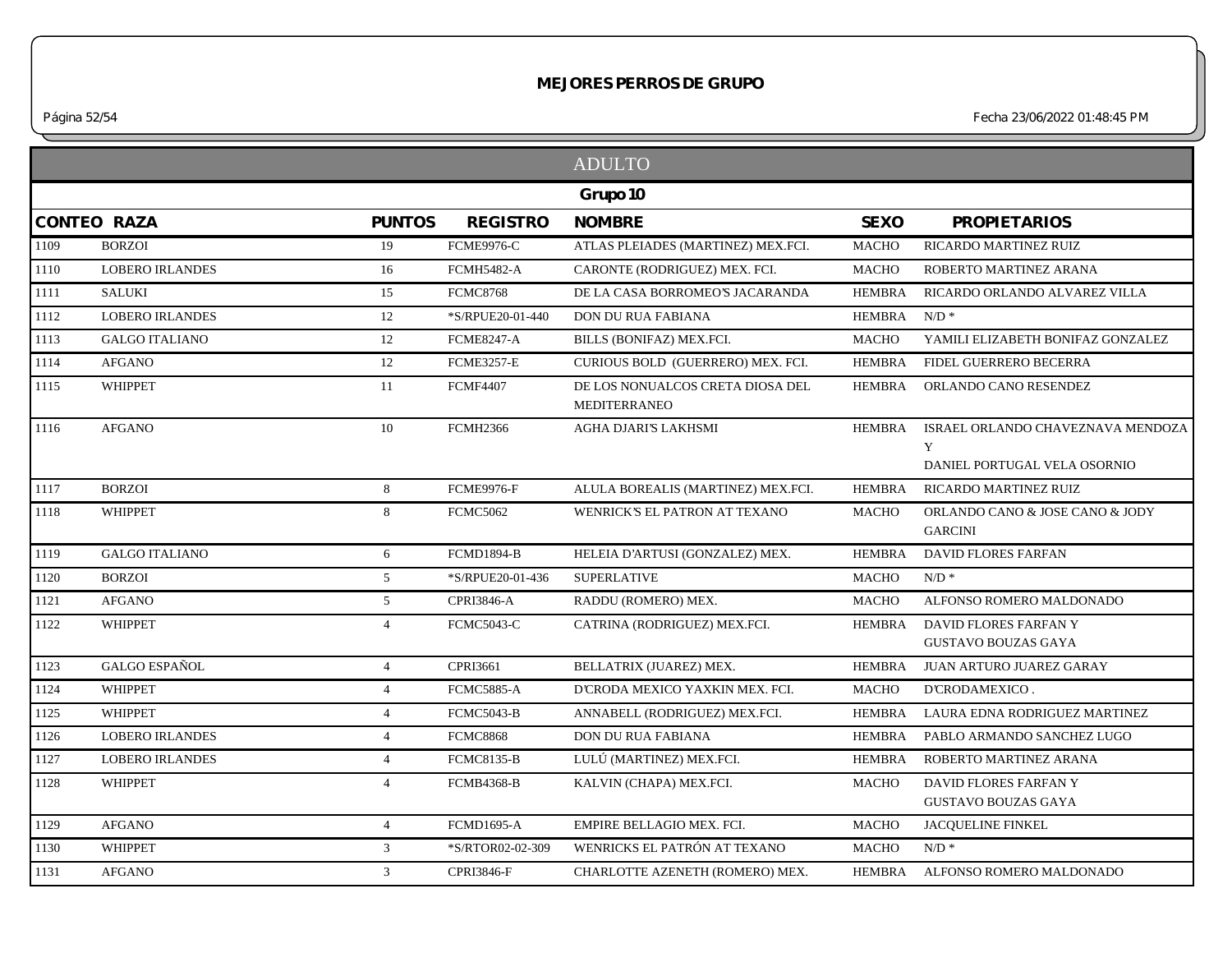*Página 53/54 Fecha 23/06/2022 01:48:45 PM*

|              |                                          |                |                   | <b>ADULTO</b>                                             |               |                                   |
|--------------|------------------------------------------|----------------|-------------------|-----------------------------------------------------------|---------------|-----------------------------------|
|              |                                          |                |                   | Grupo 10                                                  |               |                                   |
|              | <b>CONTEO RAZA</b>                       | <b>PUNTOS</b>  | <b>REGISTRO</b>   | <b>NOMBRE</b>                                             | <b>SEXO</b>   | <b>PROPIETARIOS</b>               |
| 1132         | <b>GALGO ITALIANO</b>                    | $\mathfrak{Z}$ | <b>FCMF0625-A</b> | GRETEL (ZENTENO) MEX. FCI.                                | <b>HEMBRA</b> | <b>GABRIEL ZENTENO CRUZ</b>       |
| 1133         | <b>AFGANO</b>                            | 3              | <b>FCMF1248-C</b> | IBIZA (RICARDY) MEX.                                      | <b>HEMBRA</b> | <b>JUAN CARLOS RICARDY GALAN</b>  |
| 1134         | <b>BORZOI</b>                            | $\overline{2}$ | <b>FCMC4521-B</b> | ABRACADABRA (NUÑEZ) MEX.FCI.                              | <b>HEMBRA</b> | <b>GUSTAVO NUÑEZ SERRATO</b>      |
| 1135         | <b>BORZOI</b>                            | $\overline{2}$ | <b>FCME9976-E</b> | ALTAIR ACQUILAE (MARTINEZ) MEX.FCI.                       | <b>HEMBRA</b> | RICARDO MARTINEZ RUIZ             |
| 1136         | <b>GALGO ITALIANO</b>                    | 1              | *S/RMON27-01-321  | DE LA CASA DE LOS BOROMEOS IL<br><b>GIARDINO PROIBITO</b> | <b>MACHO</b>  | $N/D$ *                           |
| 1137         | <b>BORZOI</b>                            |                | <b>FCMF5564-B</b> | I WILL SURVIVE (CHAPA) MEX.FCI.                           | <b>HEMBRA</b> | <b>DAVID FLORES FARFAN</b>        |
| 1138         | <b>GALGO ITALIANO</b>                    | 1              | FCMD0296-B        | GIANA SEAL MY SOUL (ROLDAN) MEX.FCI.                      | <b>HEMBRA</b> | ADRIAN ROLDAN SANCHEZ             |
| 1139         | <b>AFGANO</b>                            | 1              | <b>CPRI3846-H</b> | DADA PINKETT (ROMERO) MEX.                                | <b>HEMBRA</b> | ALFONSO ROMERO MALDONADO          |
|              |                                          |                |                   | Grupo 11                                                  |               |                                   |
|              | <b>CONTEO RAZA</b>                       | <b>PUNTOS</b>  | <b>REGISTRO</b>   | <b>NOMBRE</b>                                             | <b>SEXO</b>   | <b>PROPIETARIOS</b>               |
| 1140         | <b>CALUPOH</b>                           | 143            | <b>FCMF3337-D</b> | OBSIDIANA CALIENTE MEX.                                   | <b>HEMBRA</b> | <b>CRIADERO "CALIENTE"</b>        |
| 1141         | <b>CALUPOH</b>                           | 31             | <b>FCME8964-B</b> | CALVIN (HELGUERA) MEX.FCI.                                | <b>MACHO</b>  | <b>BEATRIZ HELGUERA NIETO</b>     |
| 1142         | <b>BULLY AMERICANO POCKET POCKET</b>     | 27             | XIPZ0316          | <b>DENVER</b>                                             | <b>MACHO</b>  | FERNANDO JOSUE RAMOS ARGULIO      |
| 1143         | PITBULL TERRIER AMERICANO                | 22             | <b>XIGA0232</b>   | PR'HS HANDLERS MAMBA NEGRA LOREJC                         | <b>HEMBRA</b> | LORENA MARIBEL JUAREZ CARBALLO    |
| 1144         | <b>BULLY AMERICANO ESTANDAR ESTANDAR</b> | 18             | XIPZ0310          | ZOA (RAMIREZ) MEX.                                        | <b>HEMBRA</b> | GUILLERMO EMMANUEL RAMIREZ AYALA  |
| 1145         | BULLY AMERICANO ESTANDAR ESTANDAR        | 16             | XIPPZ0359         | <b>SBK MUSKELN ARUS</b>                                   | <b>MACHO</b>  | CARLA ROSA MEJIA AVILES           |
| 1146         | <b>BULLY AMERICANO XL XL</b>             | 13             | <b>XIPZ0322</b>   | <b>ANDRADES TYR</b>                                       | <b>MACHO</b>  | LIZBETH TOLEDANO MONTERO          |
| 1147         | <b>CALUPOH</b>                           | 12             | <b>FCME9267-D</b> | LUNA (RODRIGUEZ) MEX.                                     | <b>HEMBRA</b> | IRMA ALCANTARA MARTINEZ           |
| 1148         | PITBULL TERRIER AMERICANO                | 10             | XIPZ0313          | TSUNAMI'S YURI BOYCA OF MEGAR<br><b>KENNELS</b>           | <b>MACHO</b>  | SALVADOR MENDOZA MAGAÑA           |
|              | BULLY AMERICANO ESTANDAR ESTANDAR        | 9              | <b>XIGA0241</b>   | UBK'S WALLACE AKA JUNIOR                                  | <b>MACHO</b>  | URIEL GUERRERO ZAVALA             |
|              |                                          |                |                   |                                                           |               |                                   |
| 1149<br>1150 | <b>CALUPOH</b>                           | $7^{\circ}$    | <b>FCME3976-F</b> | CHABELA CALIENTE MEX.                                     | <b>HEMBRA</b> | MARIA ISABEL MEDINILLA DELGADILLO |
| 1151         | <b>CALUPOH</b>                           | $\overline{4}$ | <b>FCMC5307-A</b> | YOHUALLI (MEDINILLA) MEX.                                 | <b>MACHO</b>  | MARIA ISABEL MEDINILLA DELGADILLO |